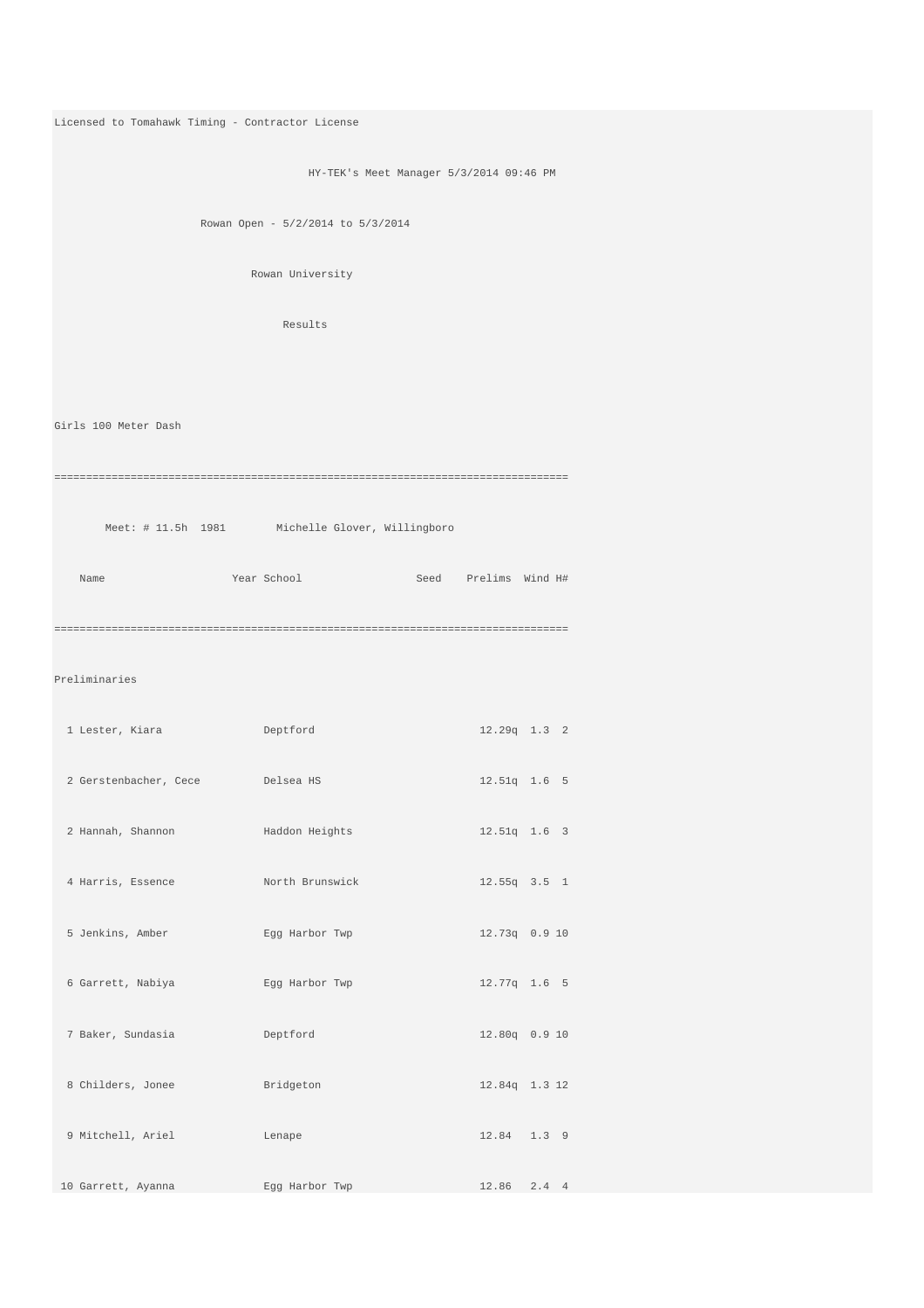| 11 Little, I'Shay    | Clearview       |                | 12.89 2.1 8  |
|----------------------|-----------------|----------------|--------------|
| 11 Waller, Arianna   | Kingsway        |                | 12.89 1.3 6  |
| 13 Rhett, Lamera     | Millville       |                | 12.92 1.2 7  |
| 14 Johnson, Kayla    | Seneca          |                | 12.94 3.5 1  |
| 14 Taylor, Tierra    | Pemb. Twp. H.S  | 12.94  0.9  10 |              |
| 16 Pfleger, Kayla    | Midd North      |                | 13.01 1.3 11 |
| 17 Watkins, NeeAsia  | Woodbury        |                | 13.17 1.2 7  |
| 18 Walton, Kiah      | Burlington Twp  |                | 13.18 1.3 11 |
| 18 Nurse, Genirra    | Absegami        |                | 13.18 1.2 7  |
| 20 McGoldrick, Sarah | Woodstown       |                | 13.19 2.1 8  |
| 21 Johnson, Kailah   | Haddon Heights  |                | 13.25 1.6 5  |
| 21 Duva, Victoria    | Haddon Township |                | 13.25 1.3 9  |
| 23 Champion, Jada    | Pemb. Twp. H.S  | 13.26 1.6 5    |              |
| 24 Graves, Mariah    | Glassboro       |                | 13.27 1.6 3  |
| 24 Lee, Amber        | Millville       |                | 13.27 1.3 9  |
| 26 Bethune, Bakirah  | Millville       |                | 13.35 1.3 6  |
| 26 Edwards, Melanie  | Eastern         |                | 13.35 1.3 11 |
| 26 Palacki, Hayley   | Haddonfield     | 13.35  0.9  10 |              |
| 29 Ali, Amirah       | Eastern         |                | 13.36 1.2 13 |
| 30 Graham, Taylor    | Woodbury        |                | 13.37 1.6 3  |
| 30 Belin, Cierra     | Delran          |                | 13.37 3.5 1  |
| 32 Thompson, Keiyana | Vineland        |                | 13.40 3.5 1  |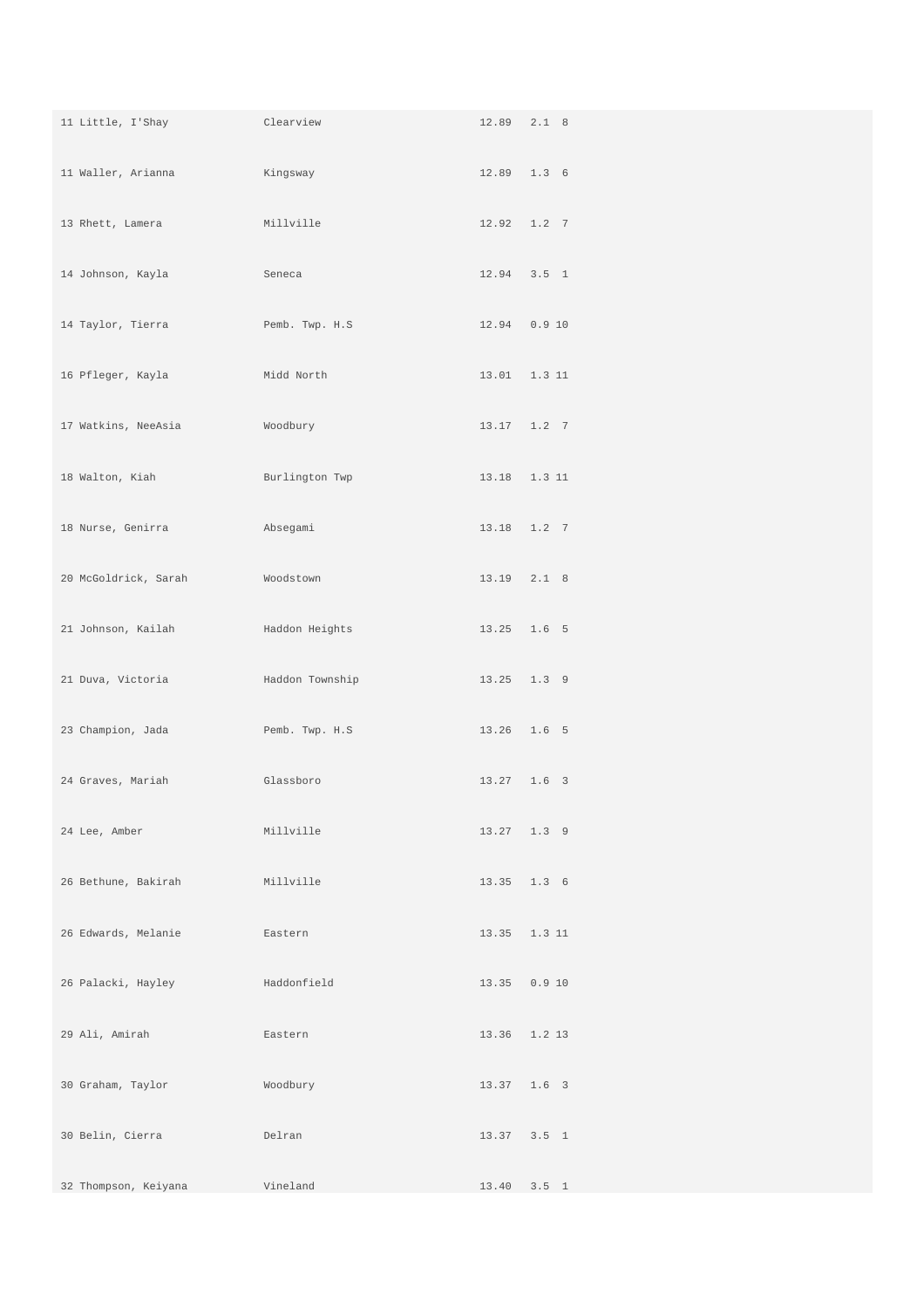|                                                   | 32 sulecki, lizzie Lower Cape May 13.40 2.1 8                                     |             |                 |
|---------------------------------------------------|-----------------------------------------------------------------------------------|-------------|-----------------|
|                                                   | 34 Jett, Staci               Rancocas Valley                     13.41   1.3   2  |             |                 |
|                                                   | 34 Francis, Marissa           Rancocas Valley                     13.41   2.4   4 |             |                 |
| 36 Anmuth, Abigail and Atlantic City              |                                                                                   | 13.42 1.3 2 |                 |
| 37 Taliaferro, Mariah     Delran                  |                                                                                   |             | 13.46 3.5 1     |
| 38 Green, Shyan<br><b>Example 2018</b> Overbrook  |                                                                                   |             | 13.47 1.6 5     |
| 39 Perry, Kylah Kalendary Lindenwold              |                                                                                   |             | 13.49 1.3 11    |
| 40 Strauss, Jess Cherokee                         |                                                                                   |             | $13.52$ $1.3$ 2 |
| 41 Lanzalotti, Rachel Clearview                   |                                                                                   |             | $13.57$ $1.2$ 7 |
| 42 Jones, Talia                                   | CH West                                                                           |             | 13.59 1.6 5     |
| 43 Aharoni, Danielle Bernards                     |                                                                                   |             | 13.61 1.6 3     |
| 44 Stafford, Megan<br>Mainland                    |                                                                                   |             | 13.63 1.3 11    |
| 45 Anderson, Rhesa<br><b>Example 19 Delsea HS</b> |                                                                                   |             | 13.64 1.3 11    |
| 45 Upshaw-Burgess, Donjai Lindenwold              |                                                                                   |             | 13.64 1.3 6     |
| 47 Virella, Elysa                                 | Gloucester Catho                                                                  |             | 13.66 0.9 10    |
| 48 Fagan, Emily                                   | Clayton                                                                           |             | $13.67$ $3.5$ 1 |
| 48 Turner, Belle                                  | HAMM                                                                              |             | 13.67 2.1 8     |
| 50 Buzzerd, Ana                                   | Haddonfield                                                                       |             | 13.69 2.4 4     |
| 51 Rozzelle, Katie                                | Overbrook                                                                         |             | 13.72 1.3 9     |
| 51 Sackner, Miranda                               | Cinnaminson                                                                       |             | 13.72 1.3 9     |
| 53 Thompson, Lauren                               | Robbinsville                                                                      |             | 13.73 1.3 2     |
| 53 McConnell, Morgan                              | Collingswood                                                                      |             | 13.73 1.3 11    |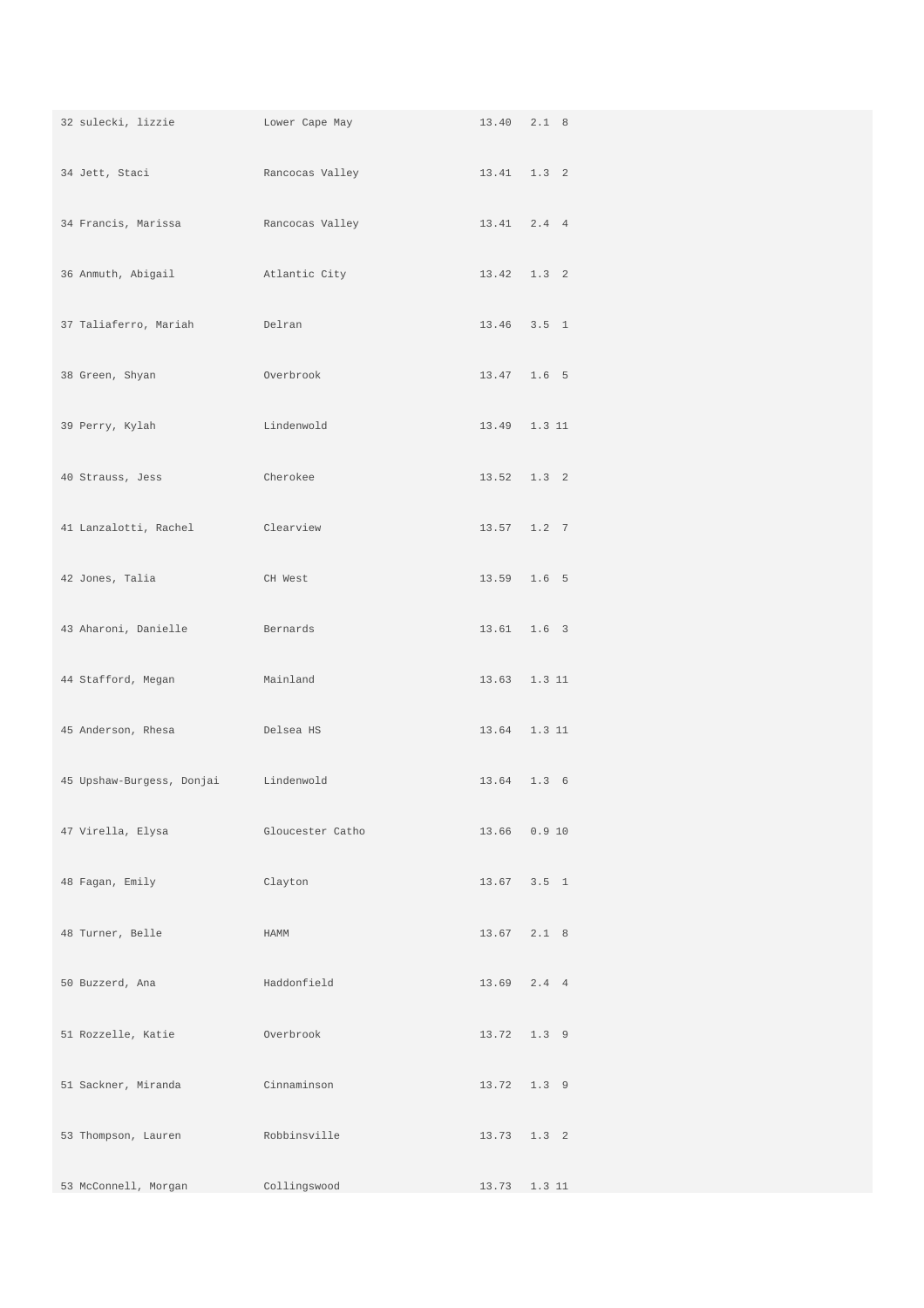| and Glassboro<br>55 Thomas, Tzipora  |                  | 13.75 1.3 2  |
|--------------------------------------|------------------|--------------|
|                                      |                  |              |
| 57 Good, Shakeeria                   | Lindenwold       | 13.77 1.3 12 |
| 58 Cepero, Ciani                     | Cherry Hill East | 13.78 2.1 8  |
| 59 Gibson, Mariah                    | North Brunswick  | 13.79 1.3 12 |
| 60 Patel, Rachel                     | Cherokee         | 13.81 1.2 7  |
| 61 Starnes, Adia                     | Timber Creek     | 13.82 2.4 4  |
| 62 Hodson, Kellie                    | Robbinsville     | 13.86 1.3 12 |
| 62 Harris, Mercy                     | Absegami         | 13.86 2.4 4  |
| 64 O'Donnell, Josephine Holy Cross   |                  | 13.87 1.3 6  |
| 65 Massaley, Veradine Femb. Twp. H.S |                  | 13.88 1.3 6  |
| 66 Karnbaye, Lisa                    | Willingboro      | 13.88 1.3 6  |
| 67 Winiarski, Kaitlin Moorestown     |                  | 13.89 1.3 6  |
| 67 Robinson, Shanice Millingboro     |                  | 13.89 2.1 8  |
| 69 Lambert, Shannon                  | Lenape           | 13.90 2.4 4  |
| 70 Mazzilli, Gianna                  | Cherokee         | 13.94 1.6 3  |
| 71 Peifer, Sophia                    | Haddonfield      | 13.97 0.9 10 |
| 72 Zelinski, Allison                 | Ocean City       | 13.99 1.2 7  |
| 73 Vranich, Emily                    | Cinnaminson      | 14.00 1.2 7  |
| 74 Williams, Ciaron                  | Lenape           | 14.02 1.3 12 |
| 75 Perez, Mikayla                    | Clearview        | 14.05 1.2 7  |
| 75 Joseph, Geneseret                 | Triton           | 14.05 2.1 8  |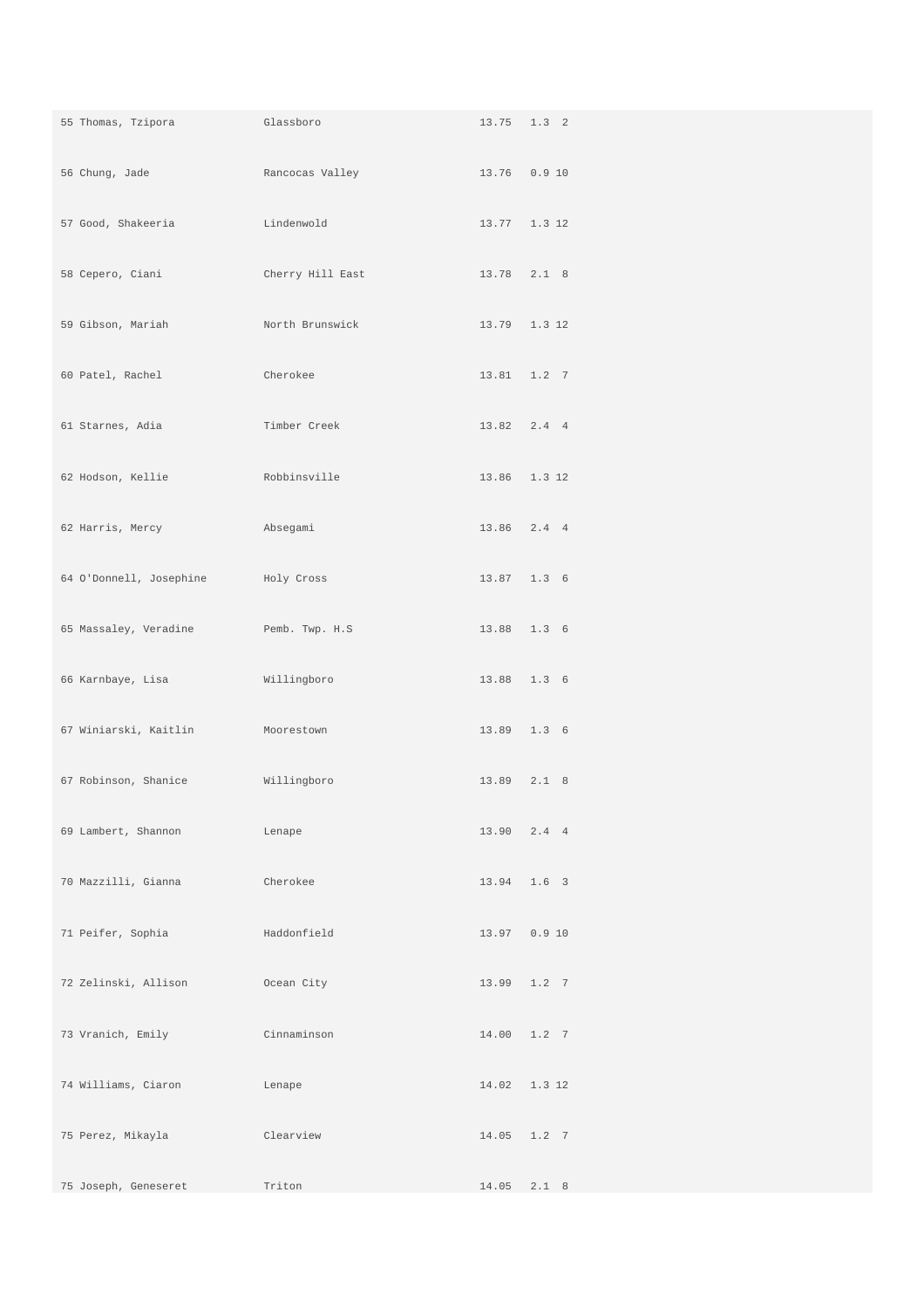| 77 Perry, Christina Pennsauken                     |                    | 14.06 1.2 13    |            |
|----------------------------------------------------|--------------------|-----------------|------------|
| 78 Amadi, Tiffany<br><b>Example 2019</b> Overbrook |                    | 14.10 1.6 3     |            |
| 79 Darmo, Allison                                  | Moorestown         | 14.11 1.3 12    |            |
| 79 Abigail, Biddulph Mabsegami                     |                    | 14.11 1.6 5     |            |
| 81 Byron, Kai                                      | Robbinsville       | 14.15 1.3 6     |            |
| 82 Garthwaite, Hailey Seneca                       |                    | 14.21  1.3  9   |            |
| 82 Casselle, Kelsea<br>Delsea HS                   |                    | 14.21 1.3 12    |            |
| 84 Brown, Grace                                    | Schalick           | $14.34$ $2.1$ 8 |            |
| 85 Grissman, Amanda<br><b>Example 21</b> Vineland  |                    | 14.39 1.6 5     |            |
| 86 Fama, Olivia                                    | Mainland           | 14.49  0.9  10  |            |
| 87 Gee, Juliann                                    | Holy Cross         | 14.52 1.3 9     |            |
| 88 Keck, Alexandra                                 | <b>Cinnaminson</b> | 14.56 1.3 9     |            |
| 89 Borden, Maggie<br><b>Example 2018</b> Mainland  |                    | 14.58 1.6 3     |            |
| 90 Warren, Bailey                                  | Audubon            | 14.65 1.3 2     |            |
| 91 Sofronoff, Natalie                              | Moorestown         | 14.70 1.3 11    |            |
| 92 Danielle, Powers                                | Audubon            | 14.72 3.5 1     |            |
| -- Jackson, Sydney                                 | Eastern            |                 | DNF 1.3 12 |
| -- Harvey, Dara                                    | Woodbury           |                 | DQ 2.4 4   |
| -- Brown, Daysia                                   | Northern Burling   |                 | DQ 2.4 4   |

Girls 100 Meter Dash

==============================================================================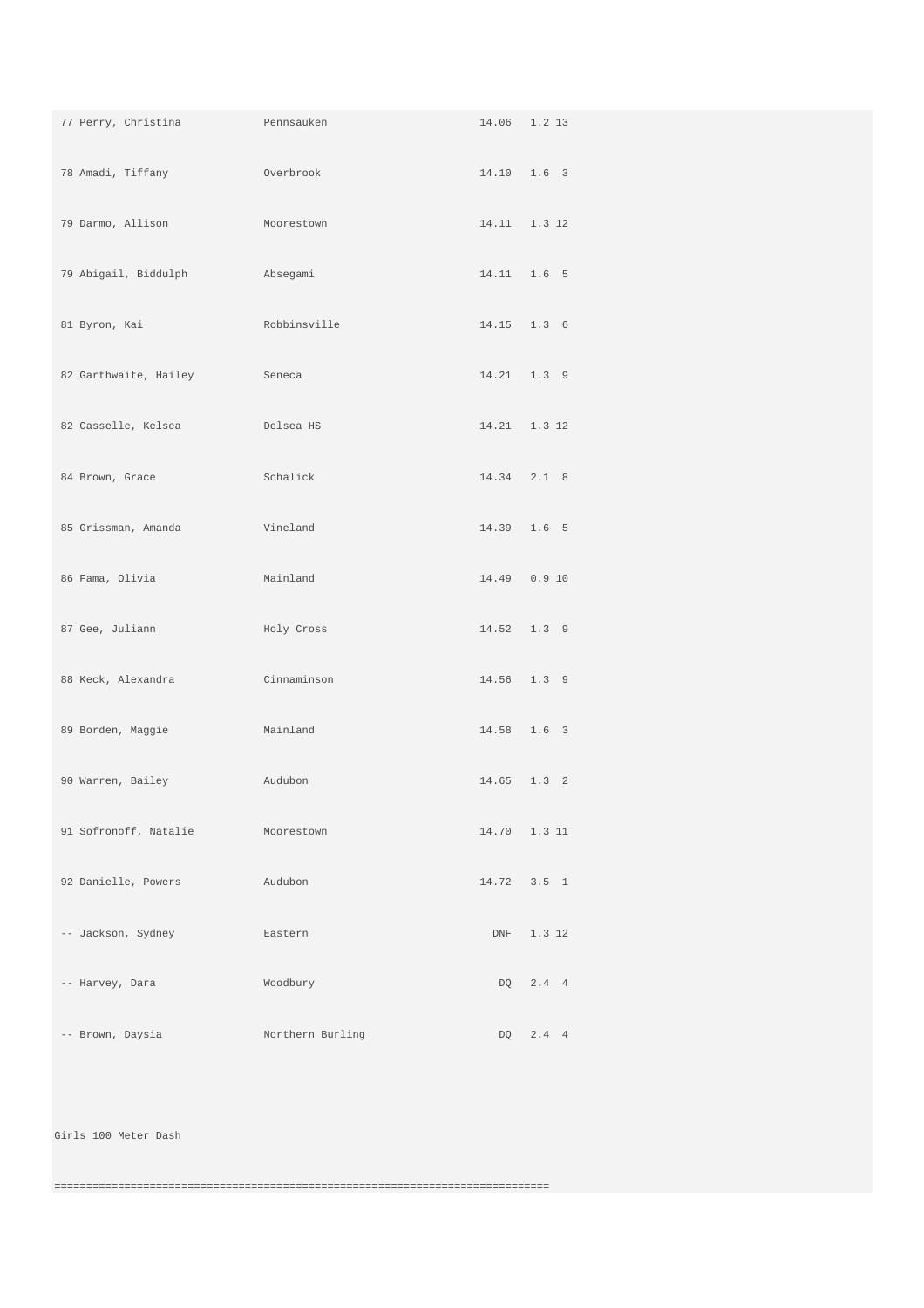Meet: # 11.5h 1981 Michelle Glover, Willingboro

Name Year School Prelims Finals Wind

==============================================================================

Finals

| 1 Lester, Kiara       | Deptford        | 12.29 | 12.20           | 0.3 |
|-----------------------|-----------------|-------|-----------------|-----|
| 2 Jenkins, Amber      | Egg Harbor Twp  | 12.73 | 12.59           | 0.3 |
| 3 Hannah, Shannon     | Haddon Heights  |       | 12.51 12.63 0.3 |     |
| 4 Harris, Essence     | North Brunswick |       | 12.55 12.66     | 0.3 |
| 5 Garrett, Nabiya     | Eqq Harbor Twp  | 12.77 | 12.68           | 0.3 |
| 6 Baker, Sundasia     | Deptford        |       | 12.80 12.76     | 0.3 |
| 7 Gerstenbacher, Cece | Delsea HS       |       | 12.51 12.82     | 0.3 |
| 8 Childers, Jonee     | Bridgeton       |       | 12.84 12.87 0.3 |     |

Girls 200 Meter Dash

================================================================================= Meet: # 23.5h 1986 Denise Liles, Kingsway Name Year School Seed Finals Wind H# ================================================================================= 1 Lester, Kiara Deptford 24.83 NWI 16 2 Peterson, Imani Overbrook 26.01 0.2 13 3 Murphy, Taylor Bernards 26.10 NWI 16 4 Jackson, Sydney Eastern 26.13 NWI 16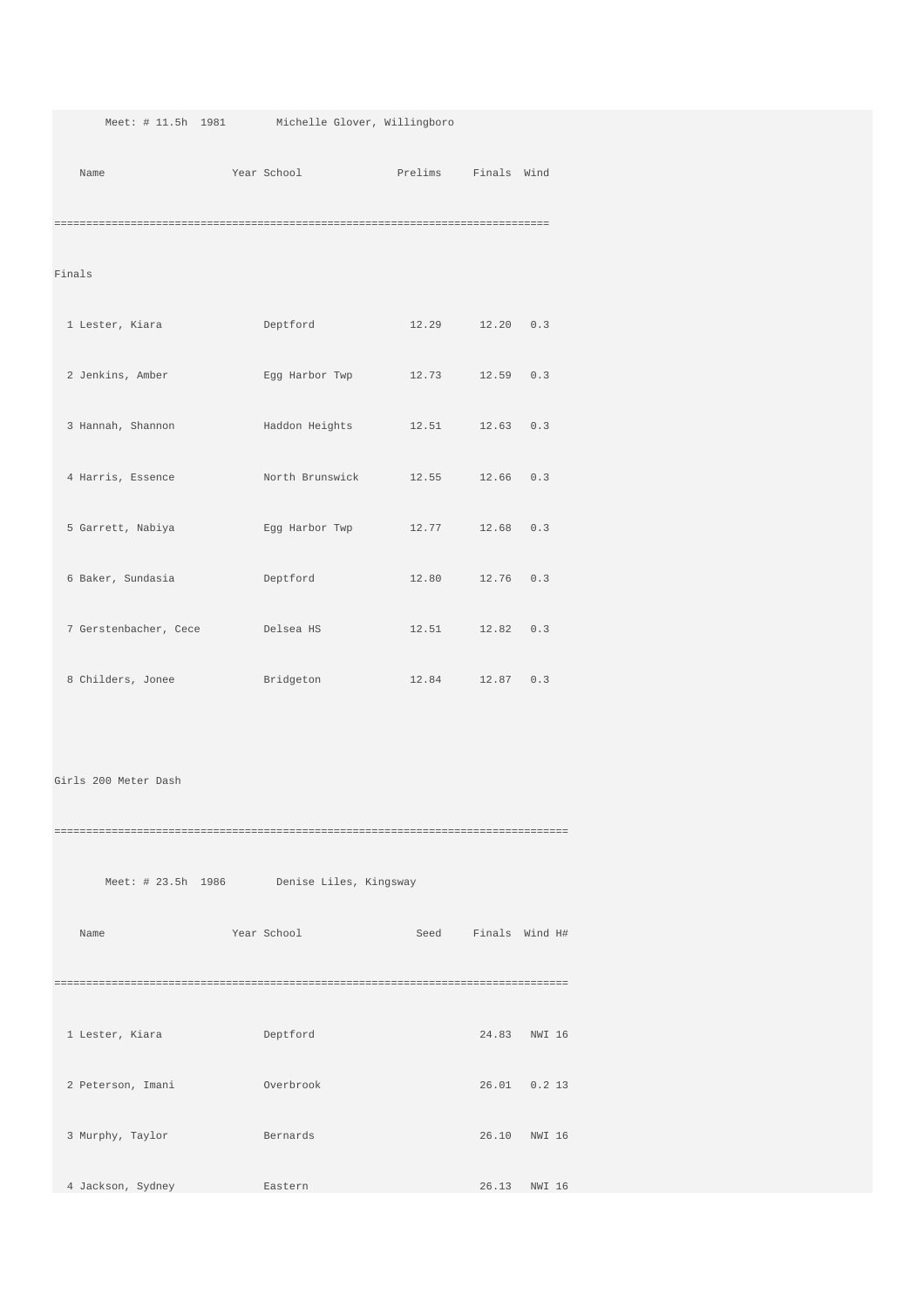| 5 Baker, Sundasia            | Deptford        |                | 26.16  0.4  14 |
|------------------------------|-----------------|----------------|----------------|
| 6 Burrell, Sabrina belsea HS |                 | 26.23 NWI 16   |                |
| 7 Harris, Loren              | Kingsway        |                | 26.26 NWI 16   |
| 8 Staten, Jasmine            | Lenape          |                | 26.35 0.2 15   |
| 9 Pascall, Indigo            | Pennsauken      | 26.59 0.4 14   |                |
| 10 Siler, Shakara            | Bordentown      | 26.63 0.4 14   |                |
| 11 Topolski, Marissa         | Lenape          |                | 26.66 0.4 14   |
| 12 Russell, Tajon            | Bridgeton       | 26.68 0.2 15   |                |
| 13 Waller, Arianna           | Kingsway        |                | 26.80 NWI 16   |
| 14 Preston, Brittany         | Winslow Twp     | 26.83 0.5 10   |                |
| 15 Rhett, Lamera             | Millville       |                | 26.97 NWI 16   |
| 16 Hannah, Shannon           | Haddon Heights  | 27.00  0.4  14 |                |
| 17 Walton, Kiah              | Burlington Twp  | 27.02 0.2 15   |                |
| 18 Bonnet, Carly             | Haddonfield     |                | 27.03 0.2 13   |
| 19 Frombach, Kristen         | Rancocas Valley |                | 27.05 0.5 12   |
| 19 Ledbetter, Jonise         | Rancocas Valley | 27.05 0.4 14   |                |
| 21 Brooks, Jasmine           | Atlantic City   |                | 27.06 0.2 15   |
| 22 Nurse, Genirra            | Absegami        | 27.07 0.4 9    |                |
| 23 Johnson, Joshonda         | Absegami        |                | 27.10  0.4  11 |
| 24 Glatz, Toni               | Lindenwold      |                | 27.11  0.2  13 |
| 25 Russell, Tanaesza         | Pemb. Twp. H.S  | 27.17  0.4  11 |                |
| 25 Edwards, Melanie          | Eastern         | 27.17          | $0.2$ 15       |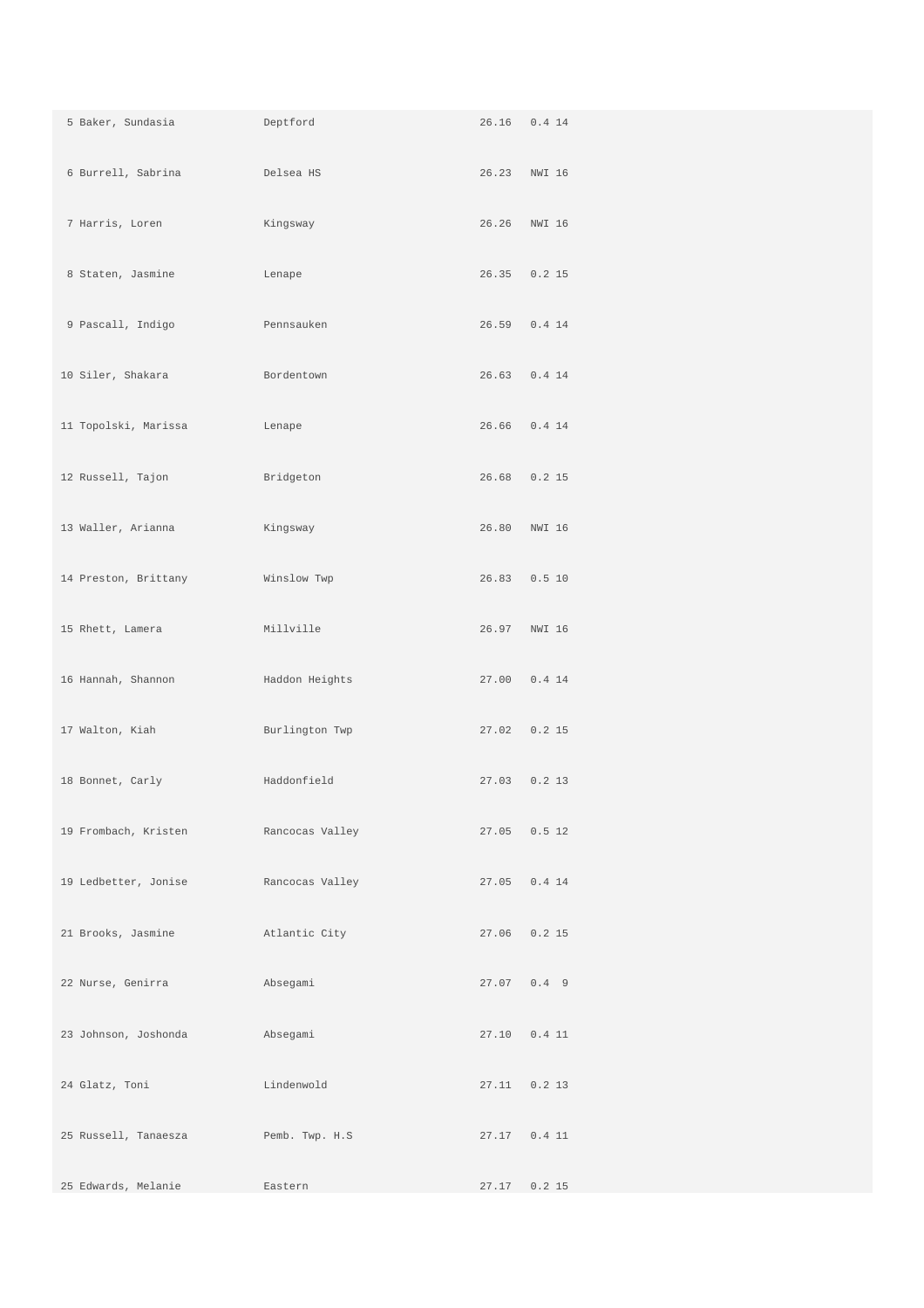| 27 Watkins, NeeAsia         | Woodbury        | 27.18  0.5  12 |
|-----------------------------|-----------------|----------------|
| 28 Henry, Victoria Mainland |                 | $27.27$ 0.4 9  |
| 29 McGoldrick, Sarah        | Moodstown       | 27.29 0.4 14   |
| 30 Johnson, Kayla           | Seneca          | 27.35 0.5 10   |
| 31 Sturdivant, Myiah        | Timber Creek    | 27.36 0.5 12   |
| 32 Gerstenbacher, Cece      | Delsea HS       | 27.40 0.2 13   |
| 33 Biegen, Neshani          | Woodstown       | 27.41 0.2 15   |
| 34 Baccare, Grace           | Haddonfield     | 27.53 0.4 11   |
| 35 Duva, Victoria           | Haddon Township | 27.54 0.5 8    |
| 36 Keck, Alexandra          | Cinnaminson     | 27.55 0.2 13   |
| 37 sulecki, lizzie          | Lower Cape May  | 27.55 0.2 13   |
| 38 Taylor, Tierra           | Pemb. Twp. H.S  | 27.60  0.5  10 |
| 39 Holmes, Jaquesha         | Bridgeton       | 27.74  0.4  11 |
| 40 Johnson, Kailah          | Haddon Heights  | 27.76 0.5 12   |
| 40 McConnell, Morgan        | Collingswood    | 27.76  0.4  11 |
| 42 Brown, Danarose          | Pinelands       | 27.78 0.3 5    |
| 43 Armstead, Rachell        | Millville       | 27.79 0.2 15   |
| 44 Jennings, Misty          | Egg Harbor Twp  | 27.85 0.7 7    |
| 44 Jones, Sarina            | Timber Creek    | 27.85 0.5 12   |
| 46 Pleasant, D'Andra        | Vineland        | 27.86 0.4 9    |
| 47 Andrades, Cazjaa         | Pemb. Twp. H.S  | 27.87 0.5 6    |
| 48 Hinds, Nia               | Burlington Twp  | 27.89 0.5 8    |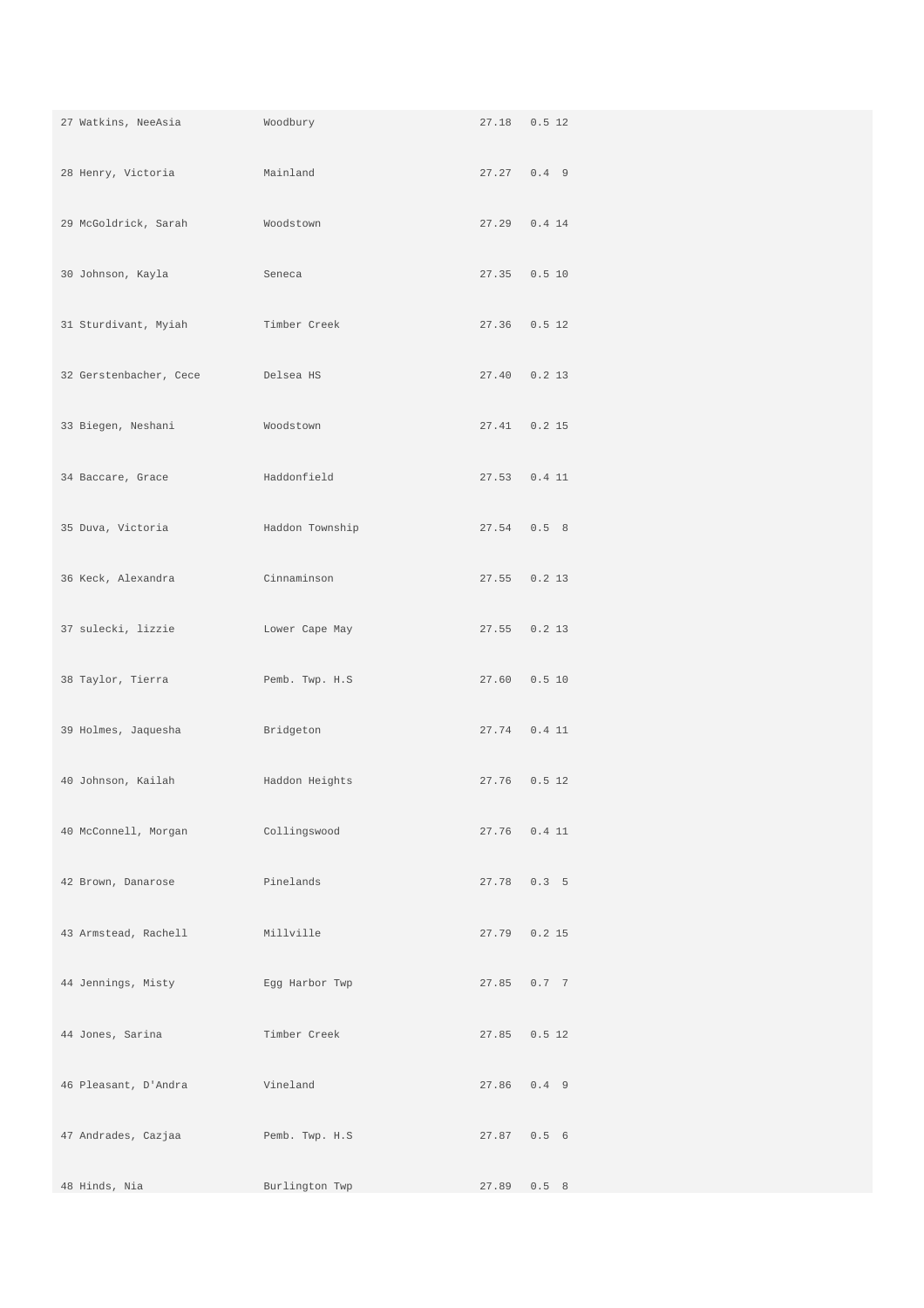| 49 Aharoni, Danielle                    | <b>Example 2</b> Bernards | 28.05 0.4 9    |
|-----------------------------------------|---------------------------|----------------|
| 50 Nicklas, Danielle Audubon            |                           | 28.07 0.5 8    |
| 51 Price, Taylor                        | Ocean City                | 28.12  0.5  12 |
| 52 Strauss, Jess                        | Cherokee                  | 28.17  0.4  11 |
| 53 Rozzelle, Katie Overbrook            |                           | 28.18  0.2  4  |
| 54 Handy, Imani                         | North Brunswick           | 28.20 NWI 16   |
| 55 Jefferson, Jada barrat atlantic City |                           | 28.21 0.5 8    |
| 56 Robinson, Tyra-Renai                 | Triton                    | 28.23 0.5 8    |
| 57 Jones, Talia                         | CH West                   | 28.25 0.2 4    |
| 58 Sackner, Miranda     Cinnaminson     |                           | 28.26  0.5  10 |
| 59 Anmuth, Abigail and Atlantic City    |                           | 28.27 0.7 7    |
| 60 Ali, Amirah                          | Eastern                   | 28.35 0.4 14   |
| 61 Patel, Rachel                        | Cherokee                  | 28.37 0.5 8    |
| 62 Parson, Monica                       | Collingswood              | 28.39 0.5 8    |
| 63 Bethune, Bakirah Millville           |                           | 28.42 0.2 13   |
| 64 Green, Shyan                         | Overbrook                 | 28.43 0.5 3    |
| 65 Zelinski, Allison                    | Ocean City                | 28.45 0.5 12   |
| 65 Pascocello, Erica                    | Haddonfield               | 28.45 0.7 7    |
| 67 Winiarski, Kaitlin                   | Moorestown                | 28.46 0.2 4    |
| 68 Chant, Madison                       | Seneca                    | 28.48 0.3 5    |
| 69 Starnes, Kai                         | Timber Creek              | 28.49 0.7 7    |
| 69 Robinson, Shanice                    | Willingboro               | 28.49 0.4 9    |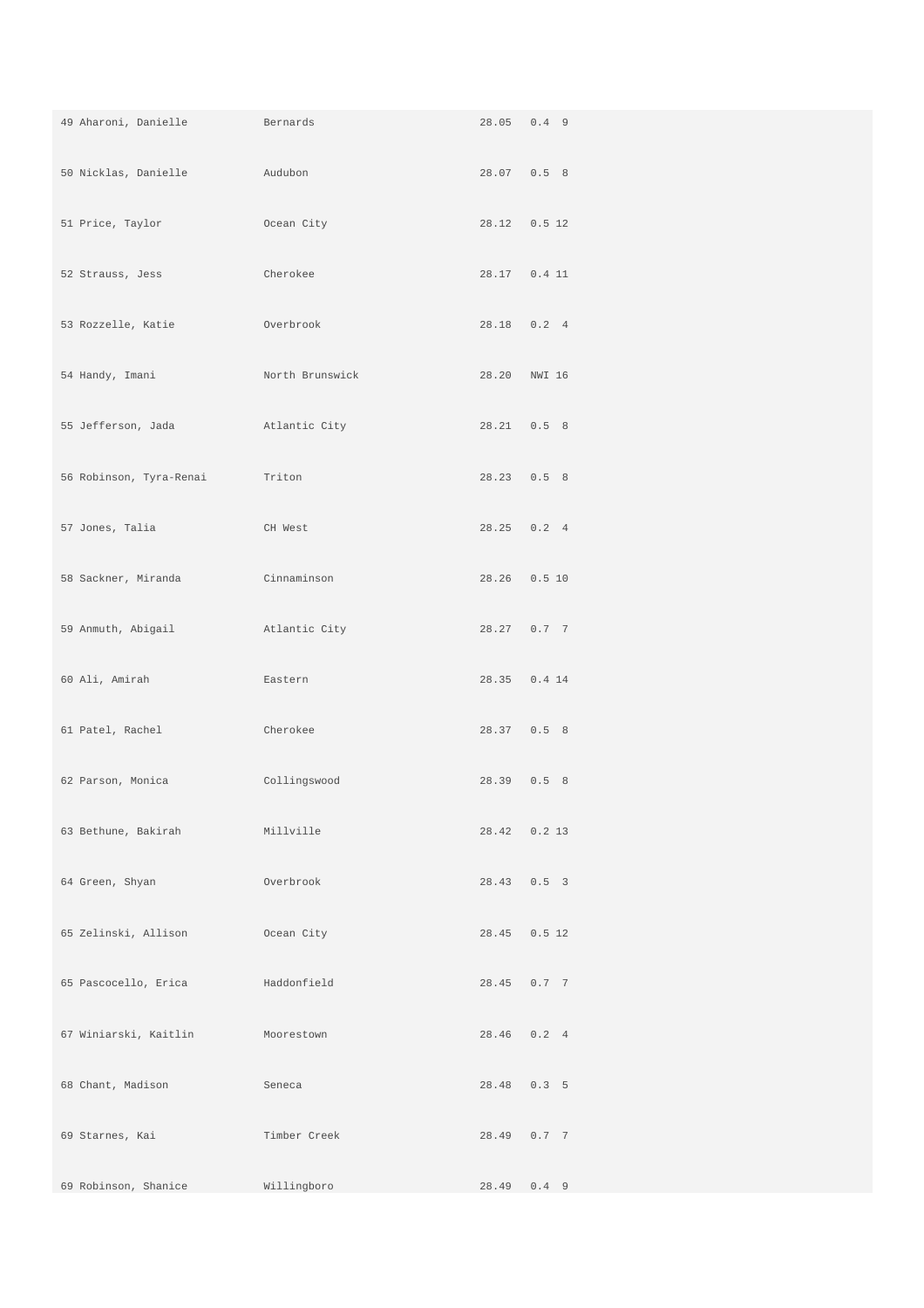| 71 Amugo, Ihuna          | Timber Creek               |              | 28.54 0.5 6    |
|--------------------------|----------------------------|--------------|----------------|
|                          |                            | 28.54 0.5 10 |                |
| 73 Thompson, Keiyana     | <b>Example 12</b> Vineland |              | 28.55 0.5 8    |
| 74 Parr, Rachel          | Audubon                    |              | 28.59 0.7 7    |
| 75 Williams, Cian        | Lenape                     |              | $28.62$ 0.3 5  |
| 75 McGinnis, Shannon     | <b>Cinnaminson</b>         |              | 28.62 0.4 9    |
| 77 Graham, Taylor        | Woodbury                   |              | 28.64 0.4 9    |
| 78 DeJean, Lindsey       | Egg Harbor Twp             |              | $28.69$ 0.2 2  |
| 79 Stafford, Megan       | Mainland                   |              | 28.77 0.5 6    |
| 80 Perez, Mikayla        | Clearview                  |              | 28.94 0.5 3    |
| 81 Willis, Mariah        | Winslow Twp                |              | 29.02  0.5  1  |
| 82 Mickens, Tatianna     | Pinelands                  |              | $29.04$ 0.2 2  |
| 83 Wallace, Erica        | Holy Cross                 |              | 29.06  0.5  10 |
| 84 Karnbaye, Lisa        | Willingboro                |              | 29.07 0.5 12   |
| 85 Gibson, Mariah        | North Brunswick            |              | 29.11 0.5 6    |
| 85 Bernard, Jaleah       | Willingboro                |              | 29.11  0.4  11 |
| 87 Thompson, Lauren      | Robbinsville               |              | 29.15 0.2 4    |
| 88 Dougherty, Cara       | Haddon Township            |              | 29.17 0.5 3    |
| 89 Harvey, Dara          | Woodbury                   |              | 29.19  0.5  6  |
| 90 Gay-Hall, Neysa       | Rancocas Valley            |              | 29.24 0.2 4    |
| 91 Jones, Sione          | Haddon Heights             |              | 29.25 0.5 6    |
| 92 Garcia Perez, Neyshka | Absegami                   |              | 29.33 0.2 4    |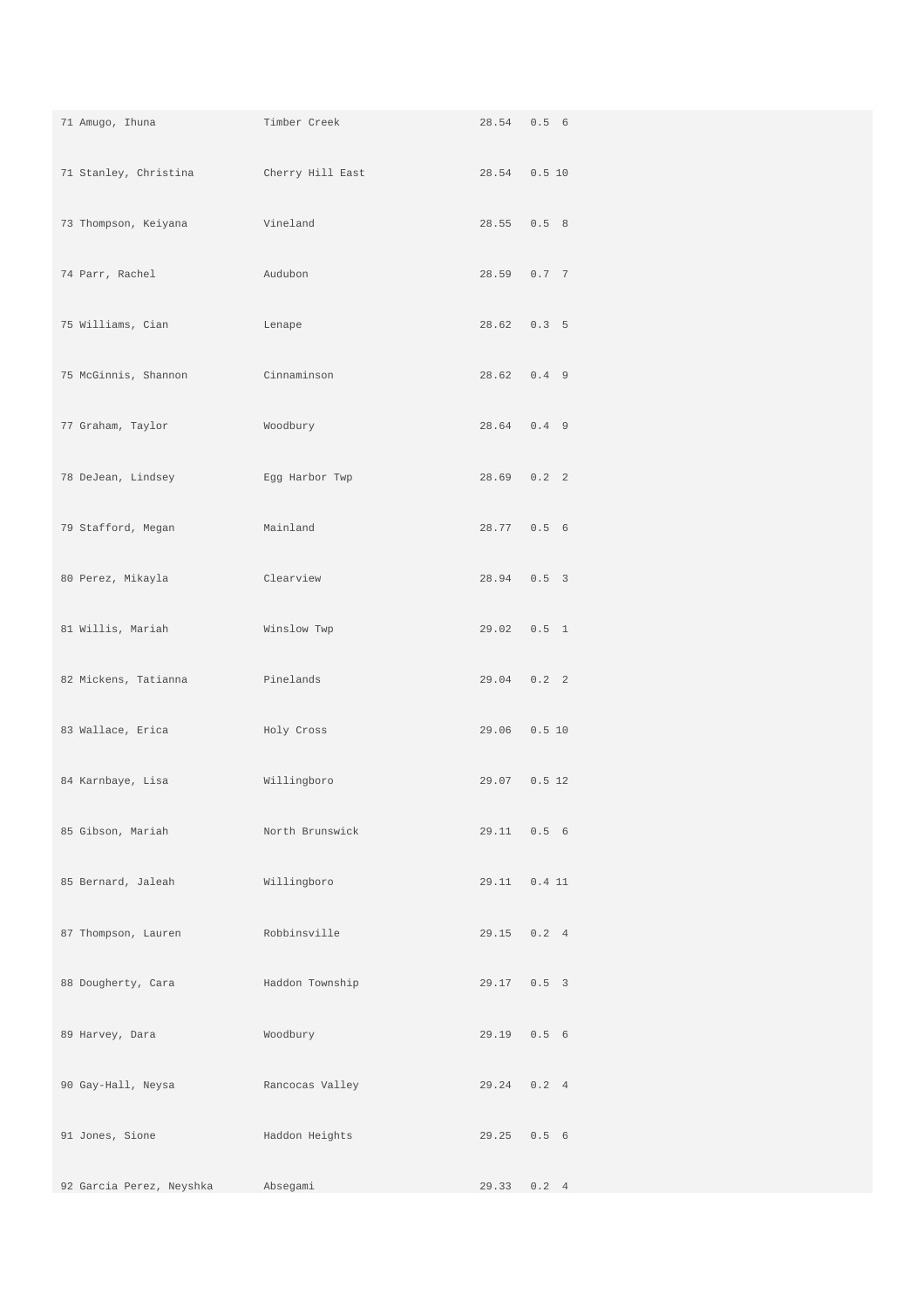| Moorestown<br>93 Fan, Jessica                                                                                  |                  | 29.37 0.2 4   |  |
|----------------------------------------------------------------------------------------------------------------|------------------|---------------|--|
| 94 Turner, Belle                                                                                               | HAMM             | 29.40 0.5 3   |  |
| 95 Cann, Carley                                                                                                | Burlington Twp   | 29.41 0.5 3   |  |
| 96 Heath, Maia                                                                                                 | Holy Cross       | 29.47 0.5 6   |  |
| 97 Stewart, Jasmine <b>Example 1988</b> Pennsauken                                                             |                  | 29.50 0.4 9   |  |
| 98 Nelson, Nina                                                                                                | Moorestown       | 29.53 0.2 2   |  |
| 99 Hodson, Kellie Kobbinsville                                                                                 |                  | $29.55$ 0.2 2 |  |
| 100 Perez, Jackie and Bernards                                                                                 |                  | 29.64 0.5 3   |  |
| 101 Mauriello, Olivia                                                                                          | HAMM             | 29.65 0.5 3   |  |
| 102 Mazzilli, Gianna<br><b>Example 2018</b> Cherokee                                                           |                  | 29.67 0.5 6   |  |
| 103 Casselle, Kelsea (Casselle, Casselle, Casselle, Casselle, Casselle, Casselle, Casselle, Casselle, Casselle |                  | 29.91  0.2  4 |  |
| 104 Sovae-Beattie, Cheyenne Timber Creek                                                                       |                  | 29.97 0.7 7   |  |
| 105 Marshall, Aysia                                                                                            | Clearview        | 29.98 0.2 2   |  |
| 106 Gee, Juliann                                                                                               | Holy Cross       | 30.14 0.7 7   |  |
| 107 Garthwaite, Hailey                                                                                         | Seneca           | 30.17 0.3 5   |  |
| 108 Walden, Alyssa                                                                                             | Lindenwold       | $30.34$ 0.2 2 |  |
| 109 Bejaran, Alina                                                                                             | Egg Harbor Twp   | $30.37$ 0.2 2 |  |
| 110 Wilson, Lauren                                                                                             | Gloucester Catho | 30.39 0.5 1   |  |
| 111 Moore, Annie                                                                                               | Haddon Heights   | 30.48  0.5  1 |  |
| 112 Tomasello, Aubree                                                                                          | Oakcrest         | 30.63 0.7 7   |  |
| 112 Shyner, Morgan                                                                                             | Mainland         | 30.63 0.5 1   |  |
| 114 Williams, Tavayia                                                                                          | Lindenwold       | 30.88 0.3 5   |  |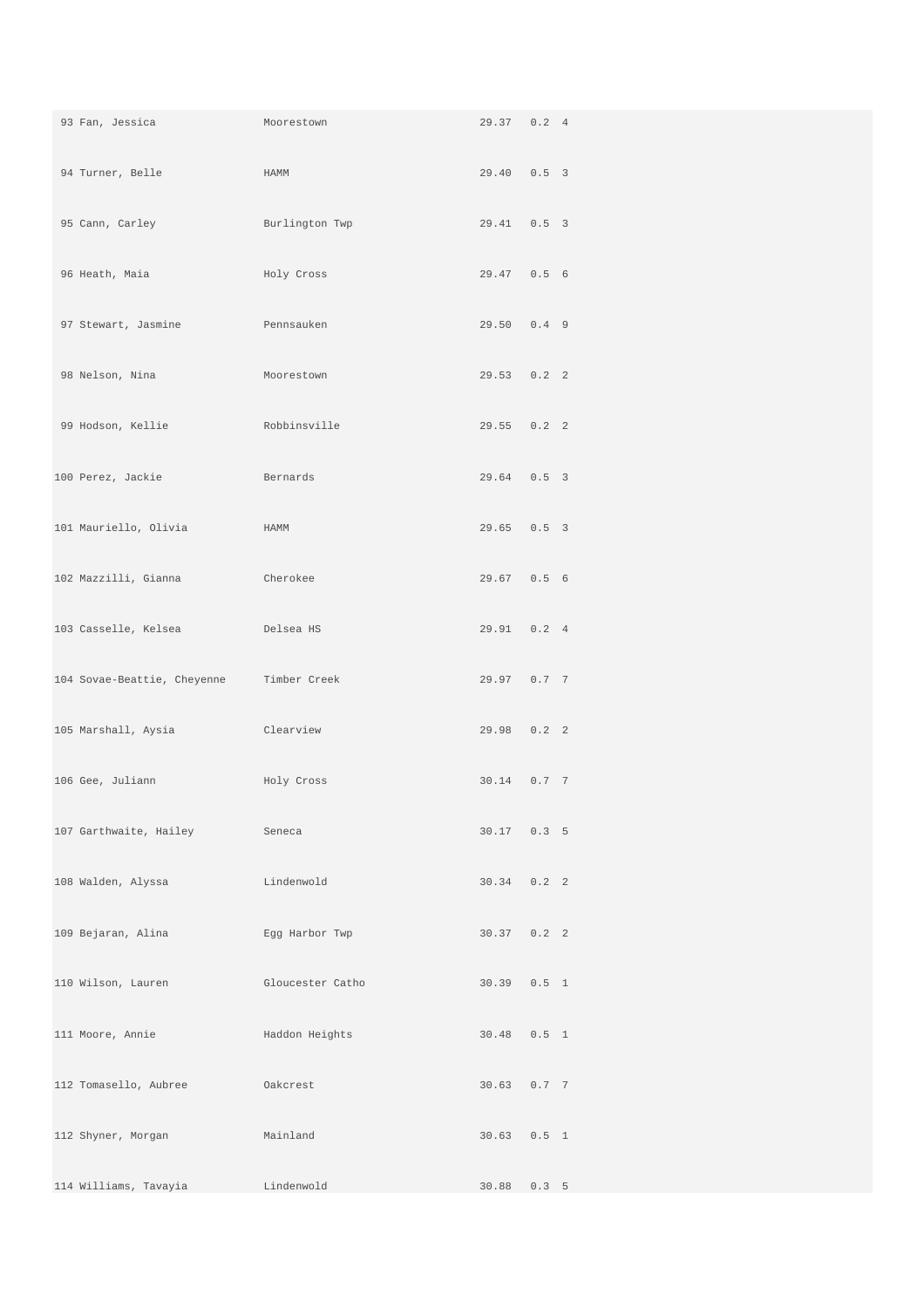| 115 Brown, Tiffany                                | Vineland                                  | 30.90 0.3 5    |  |
|---------------------------------------------------|-------------------------------------------|----------------|--|
| 116 Virella, Lisette Gloucester Catho 31.10 0.2 2 |                                           |                |  |
|                                                   |                                           |                |  |
| Girls 400 Meter Dash                              |                                           |                |  |
|                                                   |                                           |                |  |
|                                                   | Meet: # 54.17 2009 Michelle Brown, Seneca |                |  |
|                                                   |                                           |                |  |
| Name                                              | Year School                               | Seed Finals H# |  |
|                                                   |                                           |                |  |
| 1 Pettipaw, Carly Carl Lenape                     |                                           | 57.24 15       |  |
| 2 Peterson, Imani Moverbrook                      |                                           | 58.35 15       |  |
| 3 Davis, Corrine                                  | Egg Harbor Twp                            | 59.17 15       |  |
| 4 Storms, Shannon                                 | Lenape                                    | 59.40 15       |  |
| 5 McDuffie, Tiara                                 | <b>Example 19 Pennsauken</b>              | 59.52 15       |  |
|                                                   |                                           |                |  |
| 6 Treanor, Cassidy                                | Egg Harbor Twp                            | 59.82 15       |  |
| 7 Russell, Tajon                                  | Bridgeton                                 | 59.97 14       |  |
| 8 Piiru, Chandi                                   | 5113                                      | 1:00.13 4      |  |
| 9 Edwards, Melanie                                | Eastern                                   | $1:00.32$ 15   |  |
| 10 Bowman, Claudia                                | Haddon Heights                            | $1:00.71$ 13   |  |
| 11 Onque-Shabazz, Amari                           | 5113                                      | 1:01.01 6      |  |
| 11 Baccare, Grace                                 | Haddonfield                               | $1:01.01$ 14   |  |
|                                                   |                                           |                |  |
| 13 Laracuente, Tamera                             | Millville                                 | 1:01.12 10     |  |
| 14 Russell, Tanaesza                              | Pemb. Twp. H.S                            | $1:01.18$ 15   |  |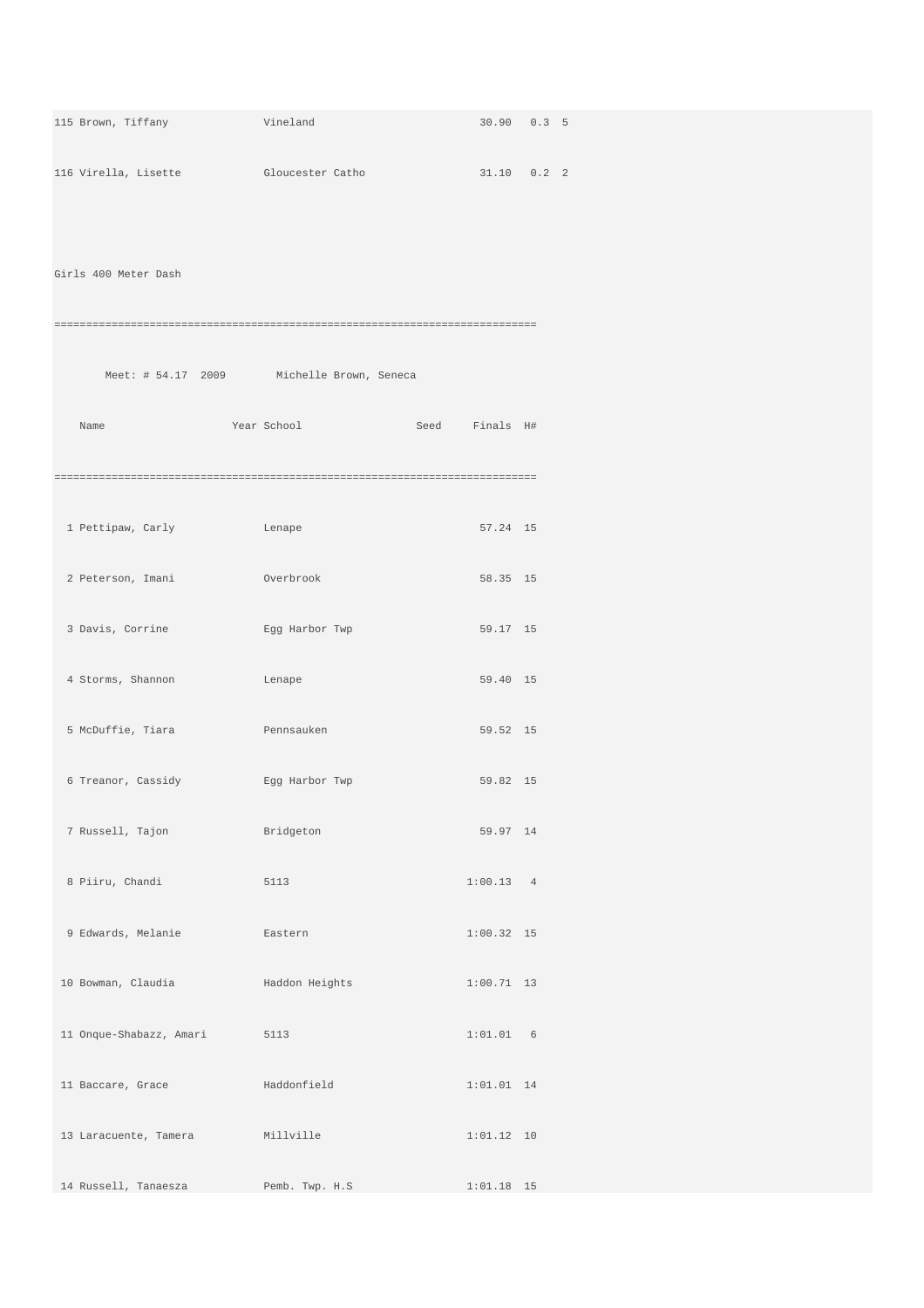| 15 Childers, Jonee      | Bridgeton      | $1:01.24$ 12 |
|-------------------------|----------------|--------------|
| 16 Fadio, Chelsea       | Audubon        | $1:01.29$ 14 |
| 17 Glatz, Toni          | Lindenwold     | $1:01.41$ 14 |
| 18 Biegen, Neshani      | Woodstown      | $1:01.42$ 11 |
| 19 Bigelow, Dyani       | Clearview      | $1:01.56$ 11 |
| 20 Essex- Arline, Carin | Burlington Twp | $1:01.92$ 11 |
| 21 Rainner, Durejah     | Bridgeton      | $1:02.03$ 12 |
| 22 McMillan, Julia      | Cherokee       | $1:02.05$ 11 |
| 23 Abott, Toria         | Woodbury       | $1:02.12$ 14 |
| 23 Muhammad, Aisha      | Oakcrest       | 1:02.12 10   |
| 25 Visconti, Kristen    | Cherokee       | $1:02.14$ 13 |
| 26 Brown, Danarose      | Pinelands      | $1:02.20$ 13 |
| 27 Rudin, Sydney        | Bernards       | $1:02.25$ 13 |
| 28 Kane, Bridget        | Haddonfield    | $1:02.27$ 10 |
| 29 Brown, Tiah          | Vineland       | $1:02.46$ 13 |
| 30 McGee, Emily         | Lenape         | $1:02.54$ 13 |
| 31 Powers, Kerri        | Midd North     | $1:03.15$ 9  |
| 32 Brooks, Jasmine      | Atlantic City  | $1:03.20$ 12 |
| 33 Holloway, Kirsten    | Pinelands      | $1:03.22$ 10 |
| 34 Melvins, Amiaya      | Winslow Twp    | $1:03.53$ 11 |
| 35 Hinds, Nia           | Burlington Twp | 1:03.63 9    |
| 36 Rider, Jasmin        | Egg Harbor Twp | $1:03.68$ 13 |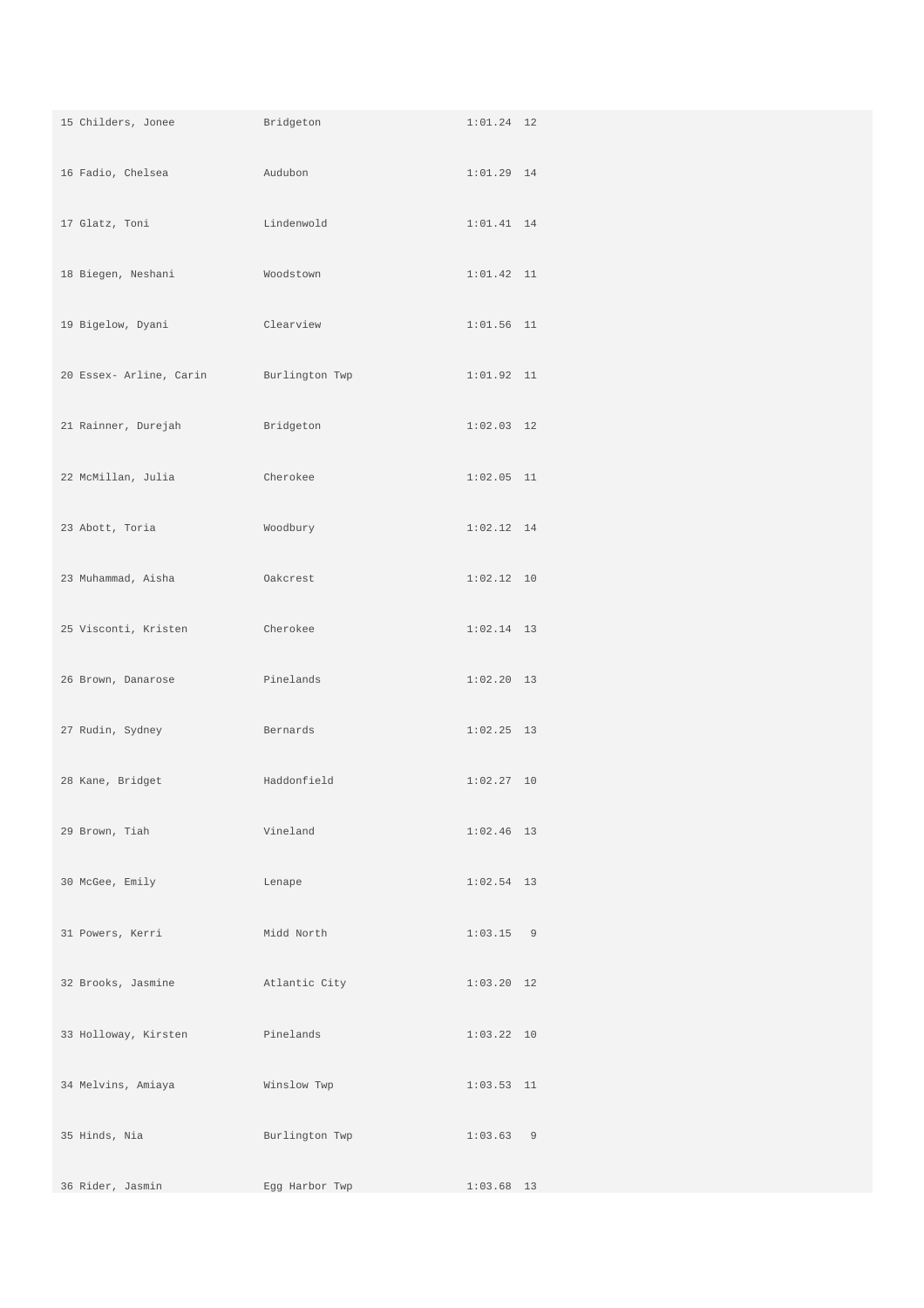| 37 Christophe, Bianca               | Cherry Hill East | $1:03.73$ 13              |
|-------------------------------------|------------------|---------------------------|
| 38 Nitschmann, Caitlin Bordentown   |                  | $1:03.81$ 11              |
| 39 Richards, Alexis                 | Schalick         | 1:03.99 3                 |
| 40 Parson, Monica                   | Collingswood     | 1:04.02 8                 |
| 41 Beaufils, Tatiana                | Absegami         | 1:04.0477                 |
| 42 Carson, Annnie                   | Haddonfield      | $1:04.08$ 11              |
| 43 Freeman, Kennedy Rancocas Valley |                  | $1:04.14$ 6               |
| 44 Smith, Shanell                   | Pemb. Twp. H.S   | $1:04.18$ 8               |
| 45 Mickens, Airianna                | Pinelands        | $1:04.19$ 8               |
| 46 Gavin, Ciana                     | Pemb. Twp. H.S   | $1:04.21$ 8               |
| 47 Martin, Kayla                    | Seneca           | $1:04.23$ 12              |
| 47 Stafford, Megan                  | Mainland         | $1:04.23$ 10              |
| 49 Lis, Kirsten                     | Moorestown       | 1:04.57 7                 |
| 50 Jarolmen, Summer                 | Absegami         | $1:04.74$ 6               |
| 51 Lin, Jordan                      | Clearview        | $1:04.79$ 9               |
| 52 Bernard, Jaleah                  | Willingboro      | $1:05.05$ 9               |
| 53 Collins, Ine'                    | Rancocas Valley  | $1:05.07$ 9               |
| 54 Handy, Imani                     | North Brunswick  | $1:05.11$ 14              |
| 55 DiElmo, Dasey                    | Pinelands        | 1:05.30 8                 |
| 56 Keller, Sierra                   | Cherokee         | 1:05.35 3                 |
| 57 Goeloe, Iasia                    | Rancocas Valley  | $1:05.45$ 5               |
| 58 Jones, Sione                     | Haddon Heights   | $\overline{c}$<br>1:05.49 |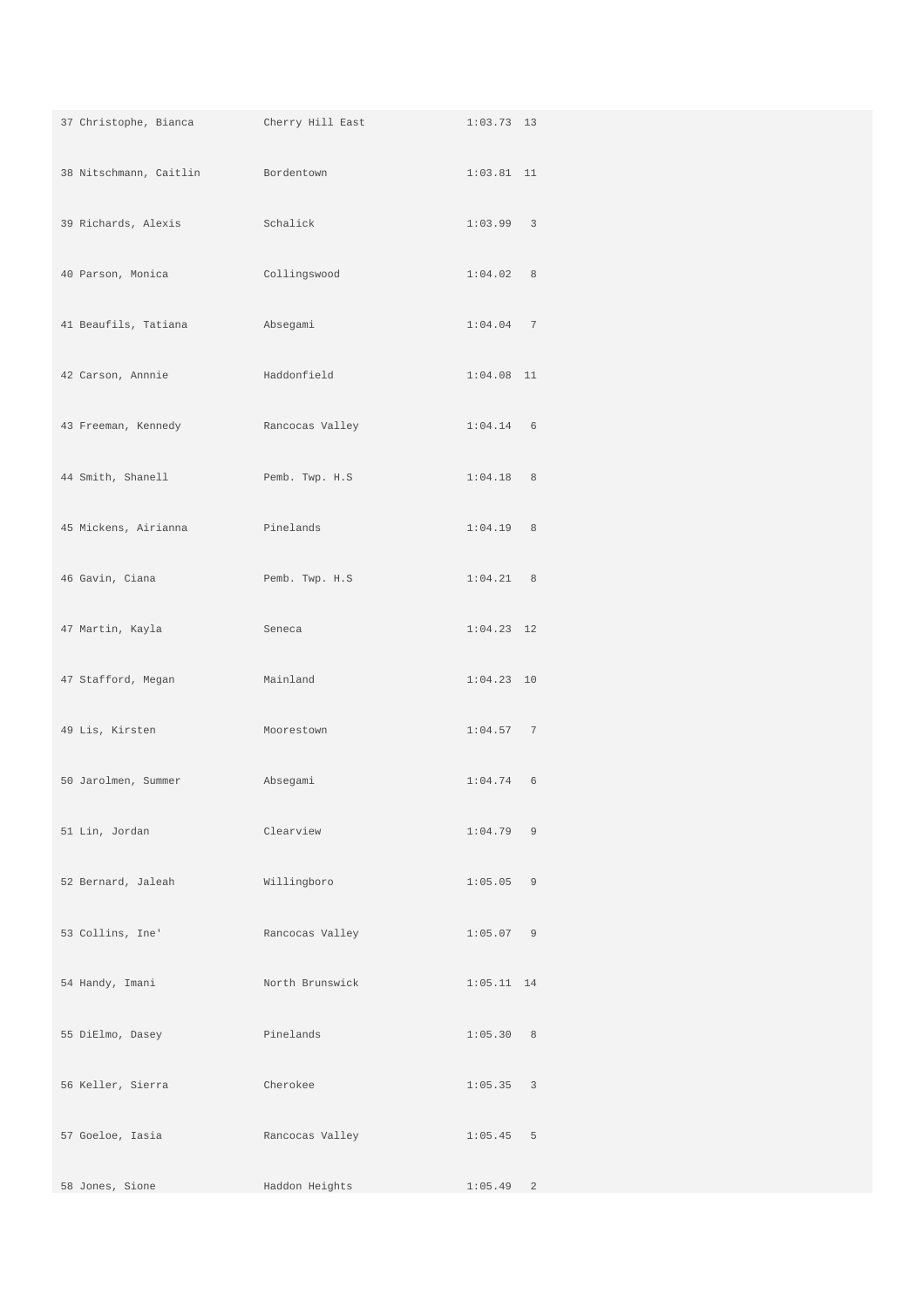| 59 Virella, Elysa     | Gloucester Catho | 1:05.50 4    |
|-----------------------|------------------|--------------|
| 59 Harvey, Kaliyah    | Cedar Creek      | 1:05.50 6    |
| 61 Hankins, Jontae    | North Brunswick  | $1:05.51$ 12 |
| 62 Cowan, Natalie     | HAMM             | 1:05.677     |
| 63 Smith, Jessica     | Cherry Hill East | $1:05.69$ 5  |
| 64 McGinnis, Shannon  | Cinnaminson      | $1:05.73$ 12 |
| 65 Brackett, Nyasia   | Glassboro        | 1:05.82 4    |
| 66 McCarty, Shelby    | Delsea HS        | 1:05.89 8    |
| 67 Helvie, Sabrina    | Seneca           | $1:06.04$ 4  |
| 68 Jobs, Nya          | Absegami         | 1:06.06 2    |
| 69 Miahle, Lou        | princeton        | $1:06.09$ 10 |
| 70 Johnson, Alizsa    | Glassboro        | 1:06.10 3    |
| 71 Khandekar, Madhura | Robbinsville     | 1:06.21 7    |
| 72 Wallace, Erica     | Holy Cross       | $1:06.36$ 4  |
| 73 Casale, Jennifer   | Mainland         | 1:06.43 2    |
| 74 Keck, Alexandra    | Cinnaminson      | $1:06.48$ 10 |
| 75 Wible, Erika       | Delran           | $1:06.49$ 9  |
| 76 Nelson, Paige      | Schalick         | 1:06.63 3    |
| 77 Davis, Jenee       | Willingboro      | $1:06.67$ 11 |
| 78 Morales, Lauren    | Delsea HS        | $1:06.84$ 2  |
| 79 Kane, Sabehah      | Timber Creek     | $1:06.96$ 12 |
| 80 Carroll, Angelina  | Holy Cross       | $1:06.99$ 10 |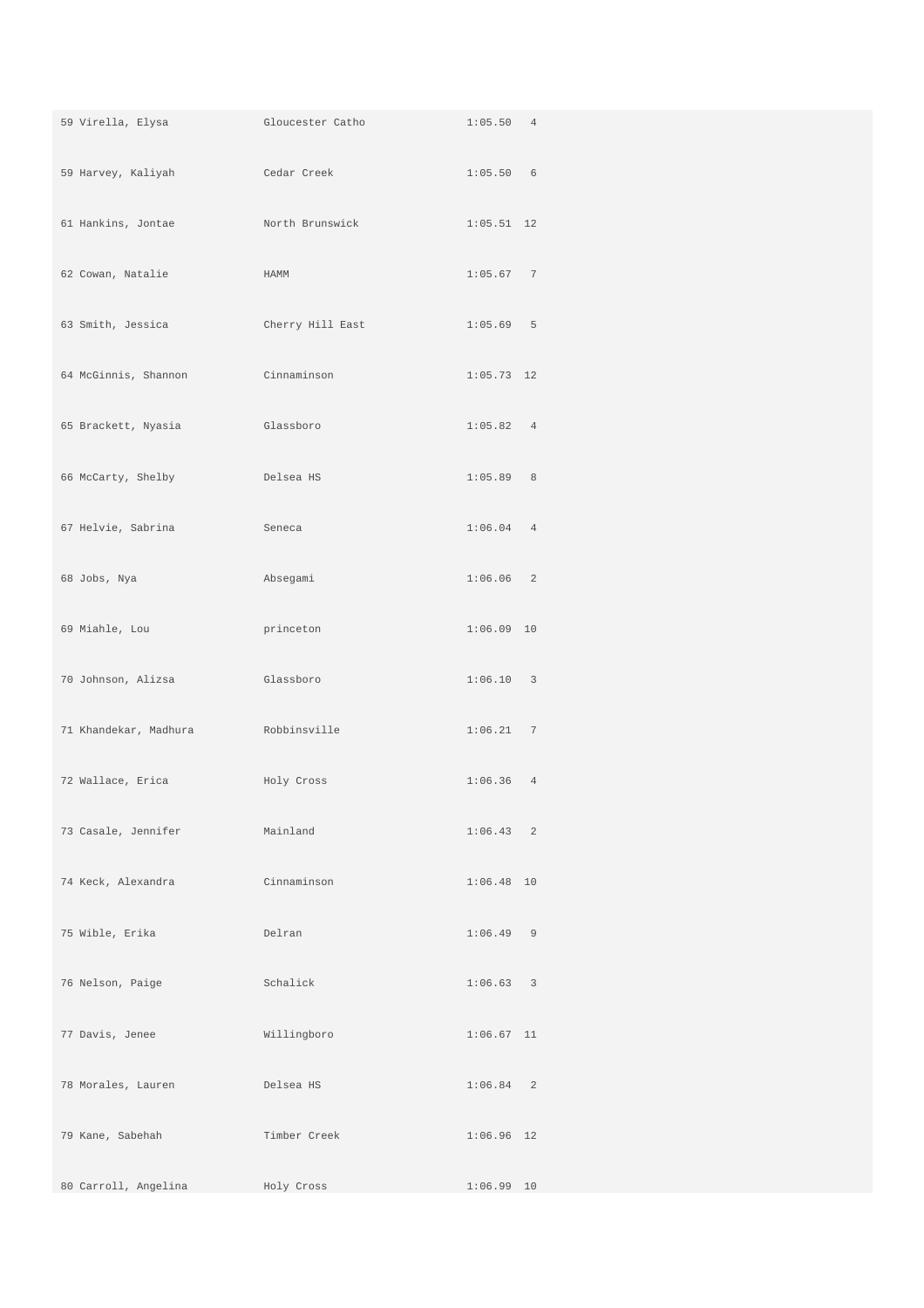| 81 Roberts, Yahnique   | Overbrook      | 1:07.11 4   |  |
|------------------------|----------------|-------------|--|
| 82 Bertot, Gabriella   | Moorestown     | 1:07.37 2   |  |
| 82 Echevarria, Nosaya  | Vineland       | 1:07.37 9   |  |
| 84 Gresham, Raquel     | Ocean City     | $1:07.46$ 3 |  |
| 85 Black, Lily         | Cinnaminson    | $1:07.48$ 5 |  |
| 86 Salay, Colbey       | Burlington Twp | $1:07.55$ 5 |  |
| 87 Northern, Nefertiti | Willingboro    | 1:07.91 4   |  |
| 88 Ruiz, Andrea        | Vineland       | 1:08.03 7   |  |
| 89 Paladini, Paige     | Bernards       | 1:08.07 7   |  |
| 90 Gonzalez, Jarline   | Timber Creek   | $1:08.14$ 9 |  |
| 91 Walden, Asia        | Lindenwold     | $1:08.16$ 3 |  |
| 92 Schumacher, Miranda | Ocean City     | 1:08.69 4   |  |
| 93 Hoag, Chloe         | Robbinsville   | 1:08.70 3   |  |
| 94 Amadi, Tiffany      | Overbrook      | 1:08.747    |  |
| 95 Lynne, Cassidy      | Bordentown     | 1:08.80 1   |  |
| 96 Skrupsky, Lauren    | Robbinsville   | 1:09.02 1   |  |
| 97 Onopchenko, Natalie | Mainland       | $1:09.16$ 1 |  |
| 98 Butcher, Shontiana  | HAMM           | 1:09.26 2   |  |
| 99 Crawford, Florissa  | Pennsauken     | 1:09.45 8   |  |
| 100 Haas, Charlotte    | Bernards       | 1:10.20 3   |  |
| 101 Nowak, Lucienne    | Woodbury       | 1:10.22 7   |  |
| 102 Barrett, Maggie    | Haddon Heights | $1:10.48$ 1 |  |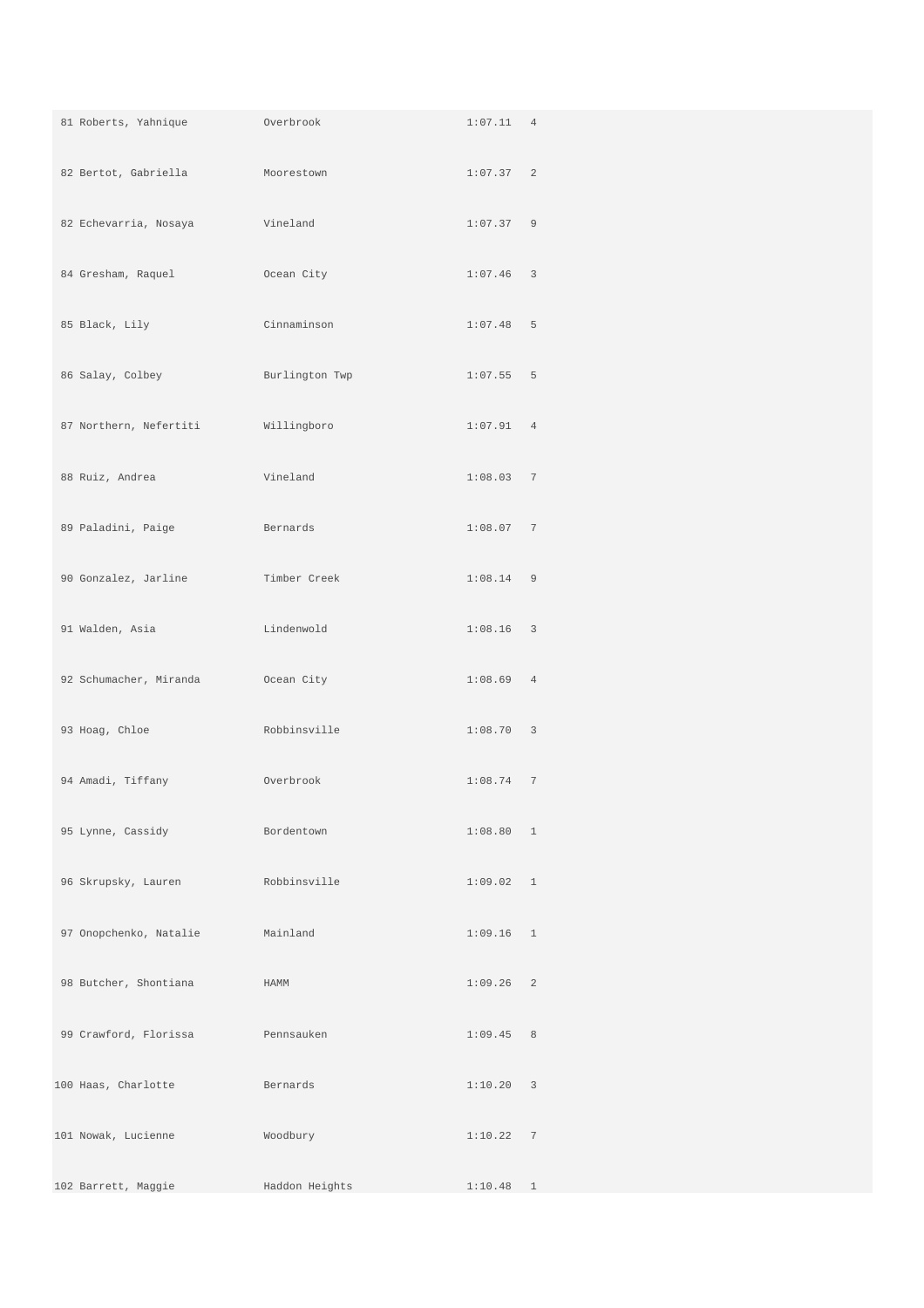| 103 Garemore, Grace Cherry Hill East<br>$1:10.84$ 5<br>104 Smallwood, Taija belsea HS<br>1:11.39 2<br>$1:12.06$ 1<br>105 Petty, Jess<br>Bordentown<br>106 Moore, Enya<br>and the state of Lindenwold<br>1:13.03 1<br>107 McCue, Emily<br>$1:14.43$ 2<br>Moorestown<br>$1:14.54$ 1<br>108 Bolling, Shadiya <b>Timber Creek</b><br>Girls 800 Meter Run<br>Meet: # 2:08.9h 2001 Erin Donohue, Haddonfield<br>Year School Contract Seed Finals H#<br>Name<br>1 Flynn, Bridget<br><b>Example 2</b> Ocean City<br>2:13.95 8<br>2 Mazzi, Celine Controller Delsea HS<br>2:15.52 8<br>3 Dwyer, Grace<br>Nottingham<br>2:15.93 8<br>4 Bonnet, Kaitlyn<br>Haddonfield<br>2:16.54 8<br>5 Catania, Julianna<br>Egg Harbor Twp<br>2:18.97 8<br>2:19.16 8<br>6 Webb, Joey<br>Seneca<br>7 Spollen, Vanessa<br>Mainland<br>2:21.76 8<br>8 Springsteadah, Mackenzie Millville<br>2:22.15 8<br>9 Roberts, Briana<br>Pennsauken<br>2:23.44 8<br>10 Stratton, Julie<br>Sterling<br>2:23.62 8 |
|--------------------------------------------------------------------------------------------------------------------------------------------------------------------------------------------------------------------------------------------------------------------------------------------------------------------------------------------------------------------------------------------------------------------------------------------------------------------------------------------------------------------------------------------------------------------------------------------------------------------------------------------------------------------------------------------------------------------------------------------------------------------------------------------------------------------------------------------------------------------------------------------------------------------------------------------------------------------------|
|                                                                                                                                                                                                                                                                                                                                                                                                                                                                                                                                                                                                                                                                                                                                                                                                                                                                                                                                                                          |
|                                                                                                                                                                                                                                                                                                                                                                                                                                                                                                                                                                                                                                                                                                                                                                                                                                                                                                                                                                          |
|                                                                                                                                                                                                                                                                                                                                                                                                                                                                                                                                                                                                                                                                                                                                                                                                                                                                                                                                                                          |
|                                                                                                                                                                                                                                                                                                                                                                                                                                                                                                                                                                                                                                                                                                                                                                                                                                                                                                                                                                          |
|                                                                                                                                                                                                                                                                                                                                                                                                                                                                                                                                                                                                                                                                                                                                                                                                                                                                                                                                                                          |
|                                                                                                                                                                                                                                                                                                                                                                                                                                                                                                                                                                                                                                                                                                                                                                                                                                                                                                                                                                          |
|                                                                                                                                                                                                                                                                                                                                                                                                                                                                                                                                                                                                                                                                                                                                                                                                                                                                                                                                                                          |
|                                                                                                                                                                                                                                                                                                                                                                                                                                                                                                                                                                                                                                                                                                                                                                                                                                                                                                                                                                          |
|                                                                                                                                                                                                                                                                                                                                                                                                                                                                                                                                                                                                                                                                                                                                                                                                                                                                                                                                                                          |
|                                                                                                                                                                                                                                                                                                                                                                                                                                                                                                                                                                                                                                                                                                                                                                                                                                                                                                                                                                          |
|                                                                                                                                                                                                                                                                                                                                                                                                                                                                                                                                                                                                                                                                                                                                                                                                                                                                                                                                                                          |
|                                                                                                                                                                                                                                                                                                                                                                                                                                                                                                                                                                                                                                                                                                                                                                                                                                                                                                                                                                          |
|                                                                                                                                                                                                                                                                                                                                                                                                                                                                                                                                                                                                                                                                                                                                                                                                                                                                                                                                                                          |
|                                                                                                                                                                                                                                                                                                                                                                                                                                                                                                                                                                                                                                                                                                                                                                                                                                                                                                                                                                          |
|                                                                                                                                                                                                                                                                                                                                                                                                                                                                                                                                                                                                                                                                                                                                                                                                                                                                                                                                                                          |
|                                                                                                                                                                                                                                                                                                                                                                                                                                                                                                                                                                                                                                                                                                                                                                                                                                                                                                                                                                          |
|                                                                                                                                                                                                                                                                                                                                                                                                                                                                                                                                                                                                                                                                                                                                                                                                                                                                                                                                                                          |
|                                                                                                                                                                                                                                                                                                                                                                                                                                                                                                                                                                                                                                                                                                                                                                                                                                                                                                                                                                          |
|                                                                                                                                                                                                                                                                                                                                                                                                                                                                                                                                                                                                                                                                                                                                                                                                                                                                                                                                                                          |
|                                                                                                                                                                                                                                                                                                                                                                                                                                                                                                                                                                                                                                                                                                                                                                                                                                                                                                                                                                          |
|                                                                                                                                                                                                                                                                                                                                                                                                                                                                                                                                                                                                                                                                                                                                                                                                                                                                                                                                                                          |
|                                                                                                                                                                                                                                                                                                                                                                                                                                                                                                                                                                                                                                                                                                                                                                                                                                                                                                                                                                          |
|                                                                                                                                                                                                                                                                                                                                                                                                                                                                                                                                                                                                                                                                                                                                                                                                                                                                                                                                                                          |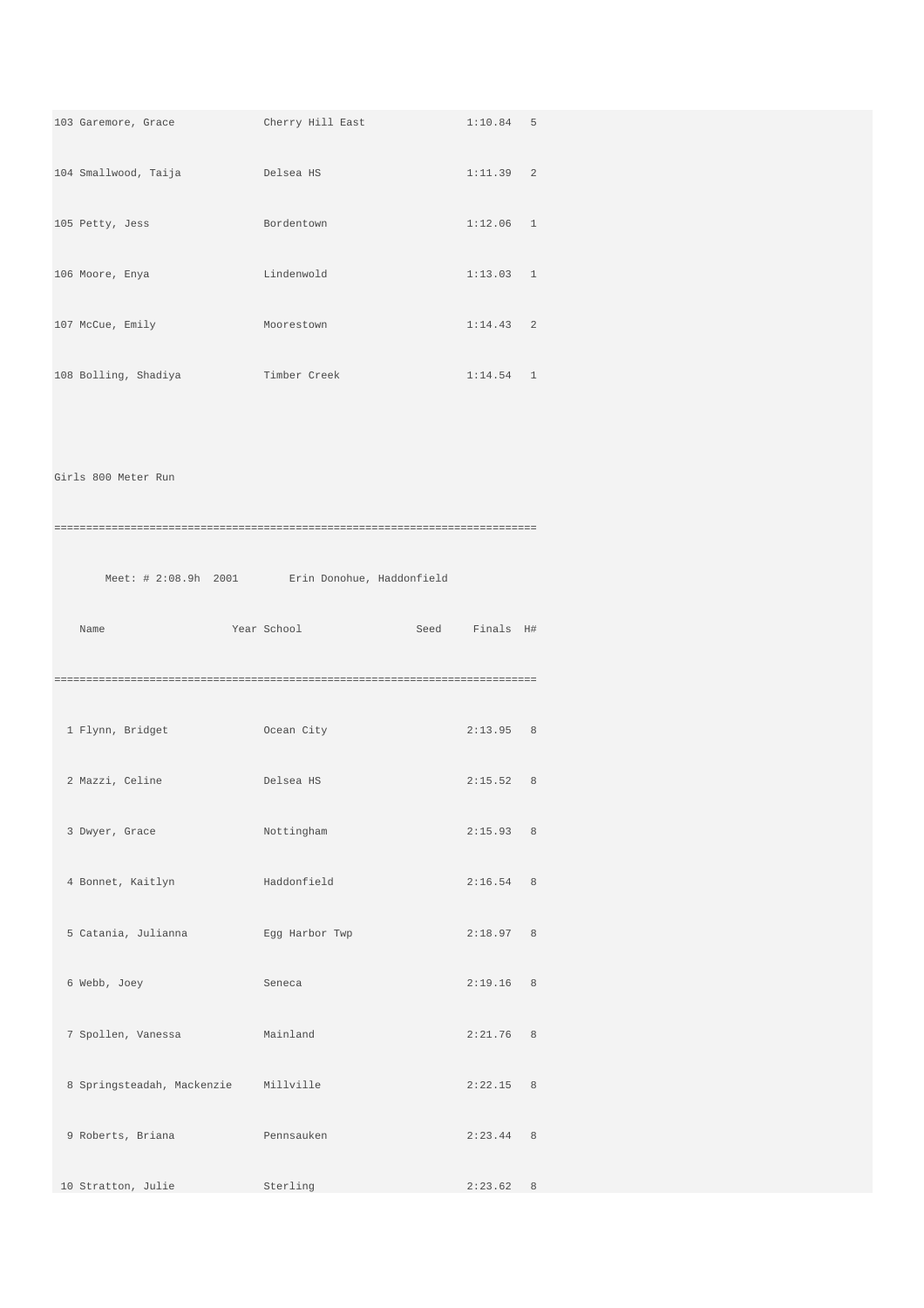| 11 Stanford, Destiny     | Kingsway        | 2:24.28 7   |  |
|--------------------------|-----------------|-------------|--|
| 12 Gostovich, Alexa      | Haddonfield     | 2:24.42 6   |  |
| 13 Onque-Shabazz, Amari  | 5113            | 2:24.65 8   |  |
| 14 Granger, Cierra       | Ocean City      | 2:25.51 6   |  |
| 15 Knope, Michelle       | Rancocas Valley | 2:25.60 5   |  |
| 16 Peterson, Shai        | Overbrook       | $2:25.76$ 7 |  |
| 17 Moraschi, Ally        | Cherokee        | 2:26.31 7   |  |
| 18 Fonshell, Julia       | Haddonfield     | 2:26.37 6   |  |
| 19 Strube, Jennifer      | Eastern         | $2:26.49$ 6 |  |
| 20 Rudin, Sydney         | Bernards        | 2:26.57 7   |  |
| 21 Cickavage, Genevieve  | Moorestown      | 2:27.07 7   |  |
| 22 Pagnani, Brianna      | Bordentown      | $2:27.25$ 5 |  |
| 23 Daywalt, Candace      | Sterling        | 2:27.35 7   |  |
| 24 Cooper, Vanessa       | Wdhs            | $2:27.36$ 6 |  |
| 25 Larose, Jovanna       | North Brunswick | 2:27.48 7   |  |
| 26 Merkh, Annika         | Haddon Township | 2:27.62 8   |  |
| 27 Hughes, Paris         | Robbinsville    | $2:27.66$ 7 |  |
| 28 Sorrentione, Giavoona | Pemb. Twp. H.S  | 2:27.80 7   |  |
| 29 Vendetta, Hannah      | Pitman          | 2:28.40 6   |  |
| 30 Tattory, Madeleine    | Delran          | $2:28.75$ 5 |  |
| 31 Zirngibl, Anita       | Midd North      | $2:29.16$ 5 |  |
| 32 Barr, Devon           | Egg Harbor Twp  | 2:29.17 7   |  |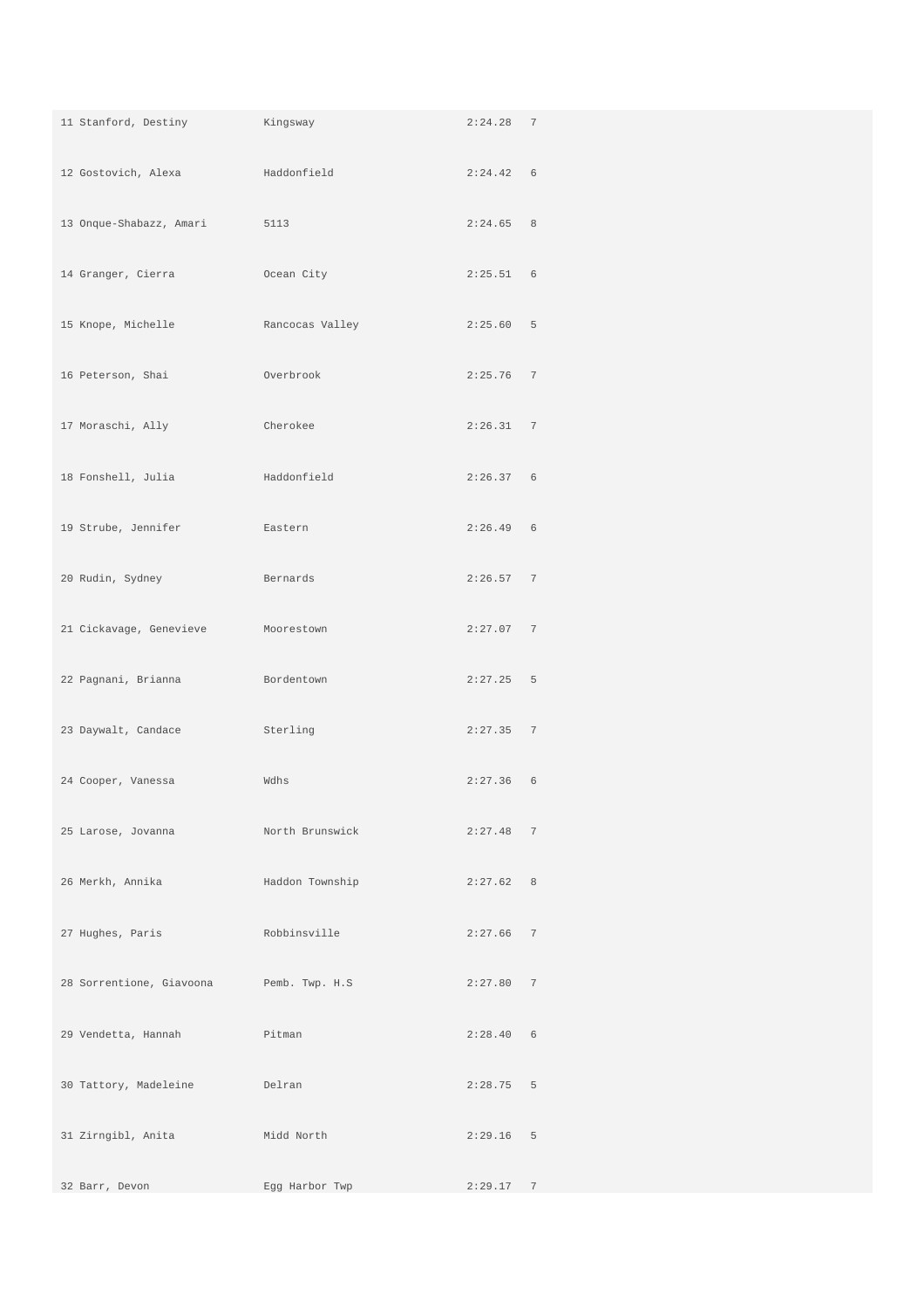| 33 Ando, Mary                       | Rancocas Valley | $2:29.46$ 5 |  |
|-------------------------------------|-----------------|-------------|--|
| 33 Reyes, Alexandria                | Vineland        | $2:29.46$ 7 |  |
| 35 Touhey, Katie                    | Midd North      | 2:29.86 5   |  |
| 36 Breen, Roisen                    | Kingsway        | 2:30.00 6   |  |
| 37 Konrad, Danielle                 | Burlington Twp  | 2:31.50 5   |  |
| 37 Spellman, Haley                  | Lenape          | 2:31.50 4   |  |
| 39 Restivo, Lizzy                   | Lenape          | $2:31.76$ 5 |  |
| 40 Davis, Jenee                     | Willingboro     | 2:31.81 6   |  |
| 41 Cromley, Jennifer                | Clearview       | 2:31.85 5   |  |
| 42 Grey, Emma                       | Bernards        | 2:32.67 4   |  |
| 43 Auerbacher, Maddy                | Bernards        | 2:32.82 6   |  |
| 44 Rocks, Olivia                    | Cinnaminson     | $2:32.94$ 6 |  |
| 45 Carow, Enlin                     | Robbinsville    | $2:32.95$ 5 |  |
| 46 Melvins, Amiaya                  | Winslow Twp     | $2:33.08$ 3 |  |
| 47 Doctuer, Chasity Morth Brunswick |                 | $2:33.36$ 6 |  |
| 48 McBride, Erin                    | CH West         | $2:33.46$ 6 |  |
| 49 Moore, Ciara                     | Delsea HS       | 2:33.70 4   |  |
| 50 Chiaino, Katelyn                 | Midd North      | 2:34.01 3   |  |
| 51 Thaler, Valerie                  | Millville       | 2:34.34 4   |  |
| 52 Mullen, Jessica                  | Delsea HS       | 2:34.38 4   |  |
| 53 Jackson-Cruz, Kayla Vineland     |                 | 2:34.47 3   |  |
| 54 Torres, Andrea                   | Cinnaminson     | $2:34.49$ 3 |  |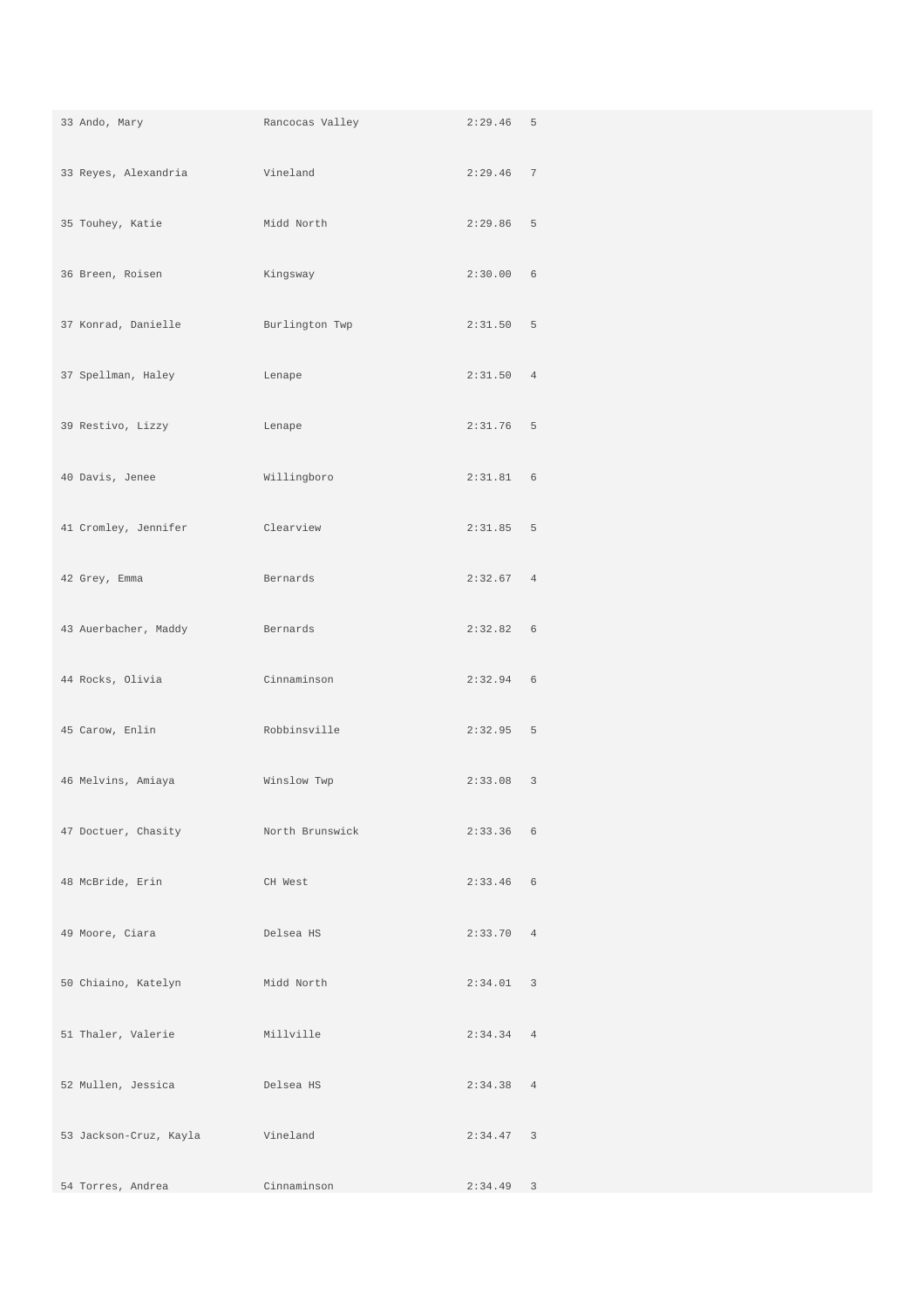| 55 Stanton, Jane        | Haddon Heights   | $2:34.69$ 5 |  |
|-------------------------|------------------|-------------|--|
| 56 Smith, Haley         | Eastern          | 2:34.84 4   |  |
| 57 Bailey, Dahlia       | Lenape           | 2:34.85 3   |  |
| 58 Steele, Meredith     | Ocean City       | 2:35.00 6   |  |
| 59 Ngo, Kathleen        | Absegami         | 2:35.12 3   |  |
| 60 Sanders, Alyssa      | Pitman           | 2:35.50 4   |  |
| 61 Finnerty, Brooke     | HAMM             | $2:37.14$ 3 |  |
| 62 Oldfield, Carley     | Cinnaminson      | 2:37.64 4   |  |
| 63 Cassidy, Caitlin     | HAMM             | $2:37.74$ 4 |  |
| 64 Salvatico, Stephanie | Pitman           | 2:38.32 3   |  |
| 65 Coleman, Carly       | Triton           | 2:38.38 2   |  |
| 66 Kalia, Klea          | Mainland         | 2:38.66 2   |  |
| 67 Bayless, Makenzie    | Robbinsville     | 2:38.86 4   |  |
| 68 Piiru, Chandi        | 5113             | 2:38.91 8   |  |
| 69 Miller, Jonette      | Overbrook        | 2:39.32 2   |  |
| 70 Kemp, Tamara         | Overbrook        | 2:39.47 3   |  |
| 71 Ballard, Kylee       | Egg Harbor Twp   | 2:39.73 2   |  |
| 72 Smith, Jasmin        | Woodbury         | $2:39.76$ 3 |  |
| 73 Warren, Heather      | Moorestown       | 2:39.86 2   |  |
| 74 Lutz, Emily          | Audubon          | 2:40.01 3   |  |
| 75 Marchetti, Nicole    | Cherry Hill East | $2:40.39$ 1 |  |
| 76 Gulya, Brielle       | Pinelands        | 2:40.67 4   |  |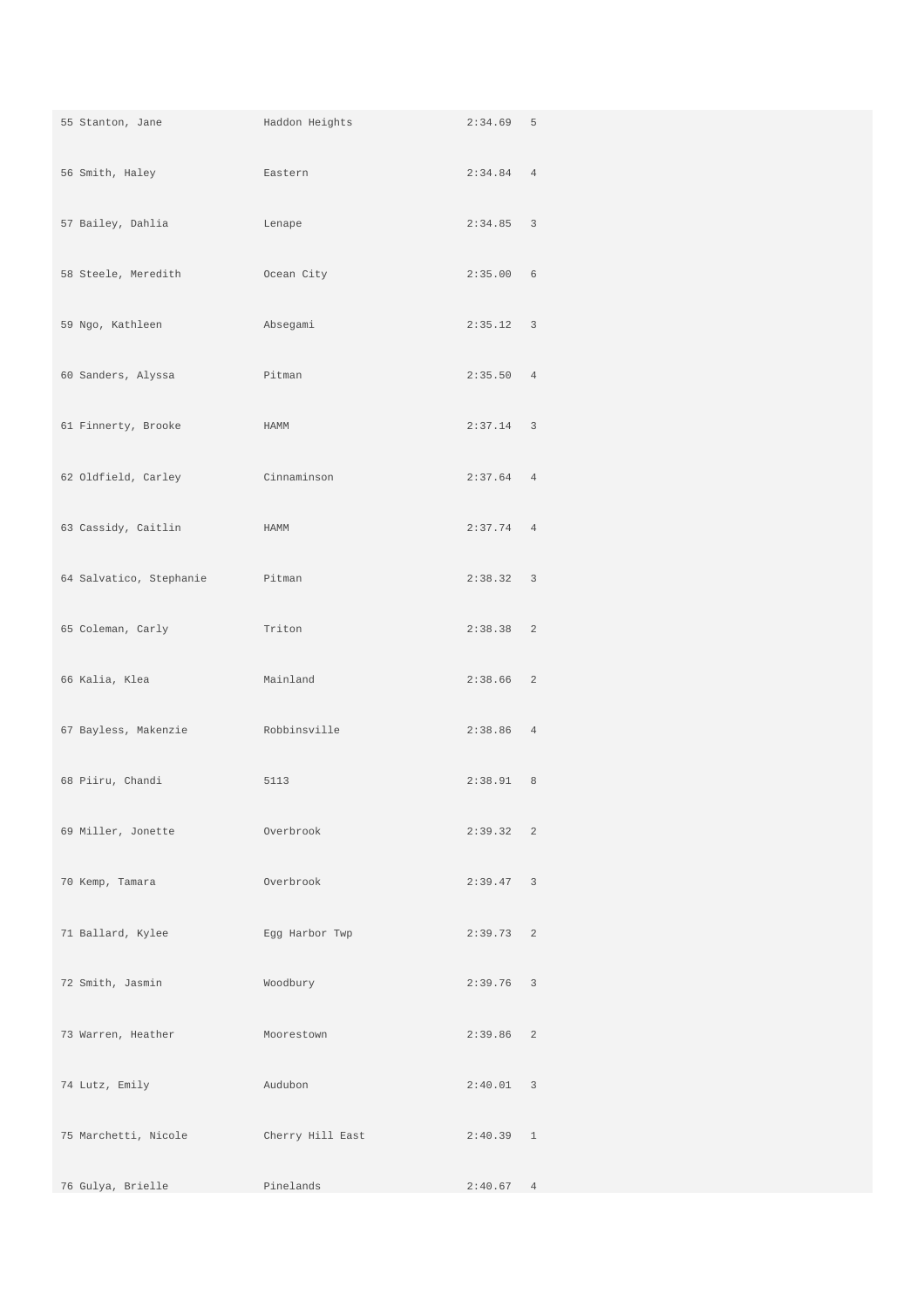| 77 Worek, Molly                     | Clearview      | $2:41.24$ 2 |  |
|-------------------------------------|----------------|-------------|--|
| 78 Anthony, Siannia                 | Lindenwold     | 2:44.17 1   |  |
| 79 Merchel, Jenna                   | Holy Cross     | $2:44.58$ 2 |  |
| 80 Gosner, Maria                    | Triton         | $2:46.56$ 5 |  |
| 81 Hickey, Alexandra                | Holy Cross     | $2:46.76$ 2 |  |
| 82 Gonzalez, Ellen                  | Absegami       | 2:47.77 1   |  |
| 83 Rodriguez, Xiomara               | Mainland       | 2:48.43 2   |  |
| 84 Gaston, Leah                     | Absegami       | $2:48.48$ 1 |  |
| 85 Ward, Abigail                    | Woodbury       | $2:48.75$ 2 |  |
| 86 Hagmaier, Kelly                  | Delran         | 2:49.01 1   |  |
| 87 Forrest, Alicia Mildwood Catholi |                | 2:49.51 2   |  |
| 88 Northern, Nefertiti              | Willingboro    | 2:49.83 1   |  |
| 89 McFerren, Meagan                 | HAMM           | 2:50.27 2   |  |
| 90 Asadi-Wright, Ellis              | Lindenwold     | 2:50.45 4   |  |
| 91 Hennessy, Shannon                | Schalick       | 2:51.72 1   |  |
| 92 Cullis, Megan                    | Schalick       | $2:52.15$ 1 |  |
| 93 Creighton, Stephanie             | Schalick       | 2:56.25 1   |  |
| 94 Kaiafas, Gabriella               | Delran         | 2:57.83 1   |  |
| 95 Drew, Anna                       | Haddon Heights | 2:58.83 1   |  |
| 96 Ramseur, Yahiera                 | Willingboro    | 3:00.10 1   |  |
| 97 Hopkins, Natalie                 | Timber Creek   | $3:04.59$ 1 |  |
| 98 Johnson, Jasmine                 | Timber Creek   | 3:31.67 5   |  |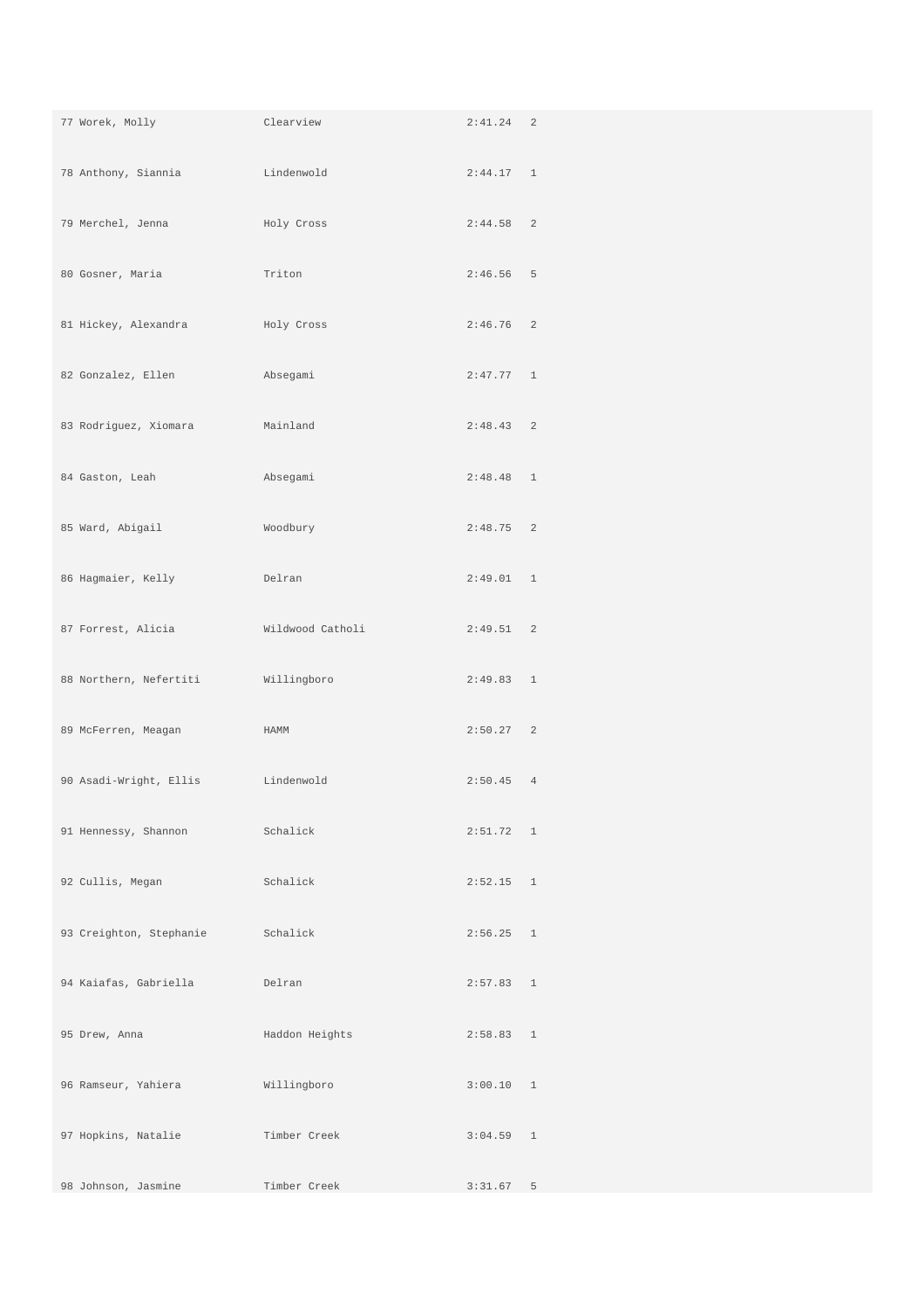| -- Davis, Alyssa                 | Audubon                                           | DNF 3       |
|----------------------------------|---------------------------------------------------|-------------|
| Girls 800 Meter Run Middle Schoo |                                                   |             |
|                                  |                                                   |             |
|                                  | Meet: # 2:15.90 2012 Brianna Gess, Haddonfield MS |             |
| Name                             | Year School                                       | Seed Finals |
|                                  |                                                   |             |
| 1 Adams, Haley                   | Cinnaminson MS                                    | 2:29.45     |
| 2 Morrison, Ali                  | Winslow MS                                        | 2:30.50     |
| 3 Storti, Katy                   | Cinnaminson MS                                    | 2:31.25     |
| 4 Miller, Raelynn                | Millville MS                                      | 2:38.06     |
| 5 Wyatt, Cayla                   | Davies MS                                         | 2:40.64     |
| 6 Larzalere, Georgia             | Medford                                           | 2:42.15     |
| 7 Kearns, Grace                  | Medford                                           | 2:42.72     |
| 8 Rankin, Claire                 | Medford                                           | 2:48.08     |
| 9 Coneby, Miriam                 | St. Rose                                          | 2:51.47     |
| 10 singer, gwenna                | Delran                                            | 2:52.60     |
| 11 Vieyra, Isabel                | Davies MS                                         | 2:54.28     |
| 12 McHugh, Shannon               | Good Sheppard                                     | 2:54.70     |
| 13 Brady, Keegan                 | Davies MS                                         | 2:54.73     |
| 14 Burke, Ashlynne               | Unattached                                        | 2:55.38     |
| 15 Mavracik, Laura               | Medford                                           | 2:57.43     |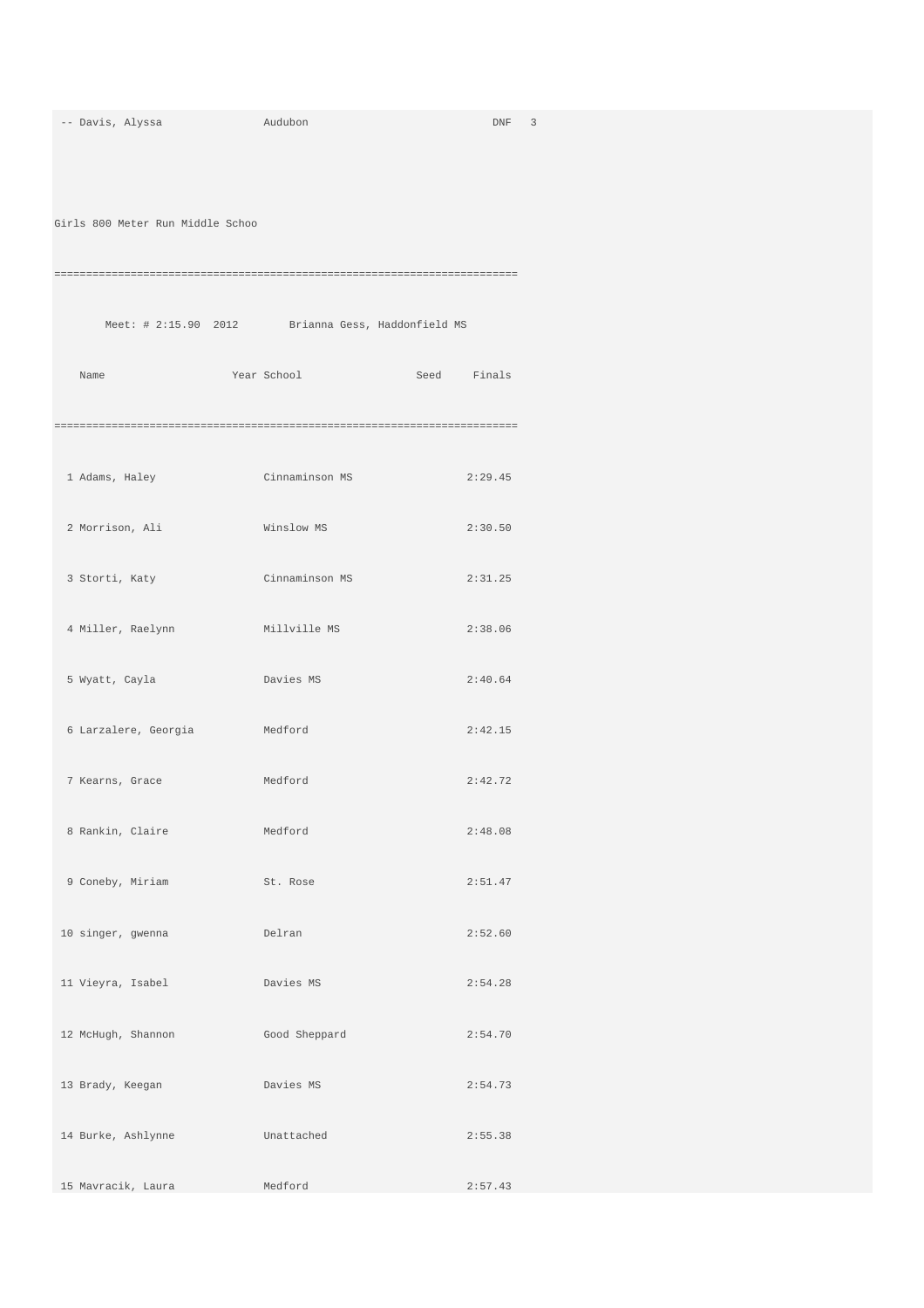| 16 Steidle, Sophie                | Good Sheppard                                       | 2:59.56     |  |
|-----------------------------------|-----------------------------------------------------|-------------|--|
| 17 Van Etten, Megan               | <b>Example 1</b> Delran                             | 3:00.75     |  |
|                                   |                                                     |             |  |
| Girls 1 Mile Run Ed Mountainl     |                                                     |             |  |
|                                   |                                                     |             |  |
|                                   |                                                     |             |  |
|                                   | Meet: # 4:40.7h 1982 Michelle Rowen, Washington Twp |             |  |
| Name                              | Year School<br>Seed Finals H#                       |             |  |
|                                   |                                                     |             |  |
| 1 Gess, Briana                    | Haddonfield                                         | $5:00.16$ 5 |  |
| 2 Flynn, Bridget                  | Ocean City                                          | $5:03.19$ 5 |  |
| 3 Grisbaum, Epiphany (Ocean City) |                                                     | 5:07.31 5   |  |
|                                   |                                                     |             |  |
| 4 Zodl, Lauren                    | Pinelands                                           | 5:08.93 5   |  |
| 5 Furlong, Molly                  | Audubon                                             | $5:15.65$ 5 |  |
| 6 Berman, Maddy                   | Cherry Hill East                                    | 5:19.32 5   |  |
| 7 Stanford, Destiny               | Kingsway                                            | 5:20.89 5   |  |
| 8 Cickavage, Genevieve            | Moorestown                                          | $5:21.18$ 5 |  |
| 9 Schroeter, Meg                  | Haddonfield                                         | 5:24.40 5   |  |
|                                   |                                                     |             |  |
| 10 Holzbaur, Erin                 | Robbinsville                                        | $5:25.75$ 5 |  |
| 11 Quimby, Megan                  | Lenape                                              | 5:25.85 5   |  |
| 12 Schriever, Gillian             | Pinelands                                           | 5:27.32 5   |  |
| 13 Condell, Alyssa                | Timber Creek                                        | 5:30.90 5   |  |
| 14 Tattory, Madeleine             | Delran                                              | $5:31.36$ 5 |  |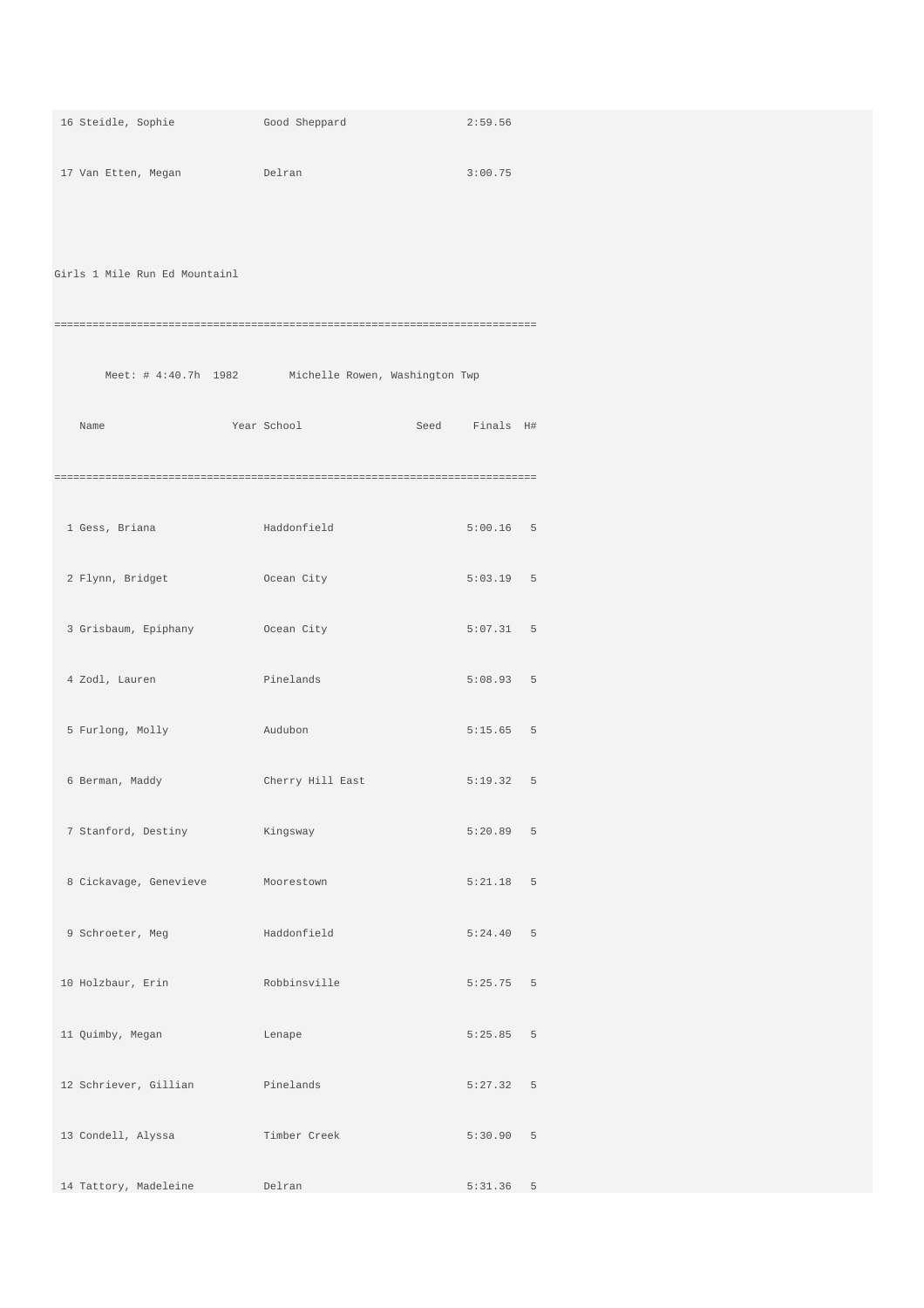| 15 Larose, Jovanna                | North Brunswick  | $5:34.78$ 5 |  |
|-----------------------------------|------------------|-------------|--|
| 16 Lee, Monica                    | Cherry Hill East | $5:35.44$ 4 |  |
| 17 Lynch, Lauren                  | Haddonfield      | $5:35.55$ 5 |  |
| 18 Thorton, Tara                  | Moorestown       | 5:35.84 4   |  |
| 19 Wichterman, Amanda             | Moorestown       | $5:37.06$ 4 |  |
| 20 Calhoun, Haile                 | Midd North       | 5:37.67 4   |  |
| 21 Pestritto, Alexa               | Rancocas Valley  | $5:37.77$ 5 |  |
| 22 Donio Enscoe, Janie            | HAMM             | 5:38.72 4   |  |
| 23 Ryan, Allie-Marie              | Midd North       | 5:39.73 4   |  |
| 24 Breen, Roisen                  | Kingsway         | 5:40.70 3   |  |
| 25 Davidson, Emily                | Eastern          | $5:41.54$ 5 |  |
| 26 Lippert, Hanna                 | Midd North       | 5:42.52 4   |  |
| 27 Londregan, Annie               | Lenape           | 5:43.42 4   |  |
| 28 Horn, Kirsten                  | Seneca           | $5:43.94$ 4 |  |
| 29 Field, Greer                   | Cherry Hill East | 5:45.54 4   |  |
| 29 Dermen, Kaitlyn Millville      |                  | 5:45.54 4   |  |
| 31 Blount, Bryanna                | Millville        | $5:47.24$ 3 |  |
| 32 Gerstenbacher, Olivia Schalick |                  | 5:48.23 4   |  |
| 33 Cummings, Kelsey               | Triton           | $5:49.86$ 5 |  |
| 34 Clark, Alexa                   | Timber Creek     | $5:51.26$ 4 |  |
| 35 Atkinson, Lisa                 | Woodbury         | $5:52.74$ 3 |  |
| 36 Cacace, Isabella               | Rancocas Valley  | $5:52.78$ 4 |  |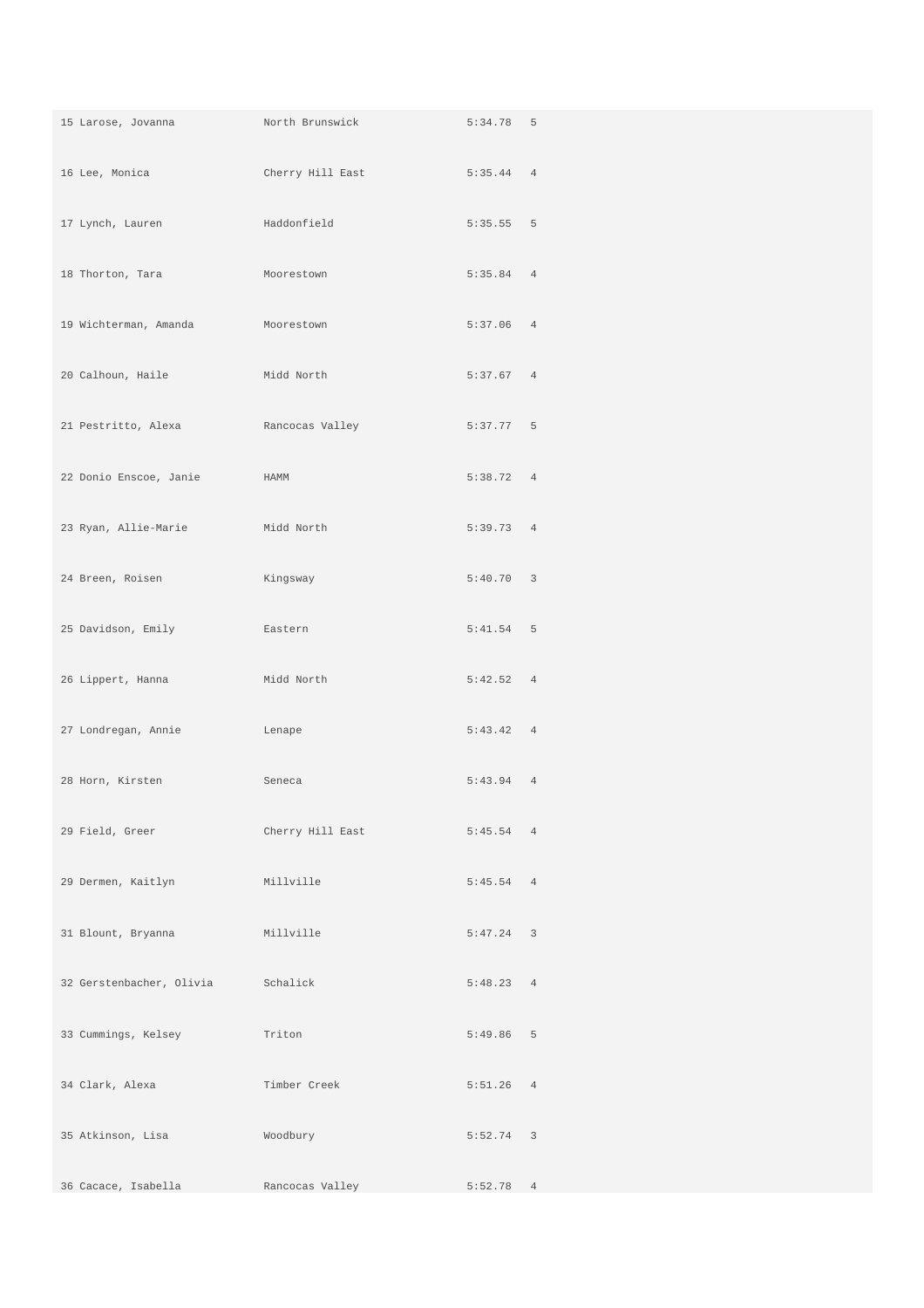| 37 Cummings, Ava        | Bernards        | 5:52.87 3   |  |
|-------------------------|-----------------|-------------|--|
| 38 Glenn, Kelly         | Mainland        | $5:54.27$ 3 |  |
| 39 Steele, Meredith     | Ocean City      | 5:55.18 4   |  |
| 40 Kopacz, Daphne       | Rancocas Valley | 5:55.87 3   |  |
| 41 Massey, Isabella     | HAMM            | $5:56.23$ 3 |  |
| 42 Charboneau, Rebecca  | Wdhs            | $5:56.71$ 3 |  |
| 43 Bradshaw, Kate       | Seneca          | $5:56.76$ 3 |  |
| 44 Wood, Samantha       | Holy Cross      | $5:58.15$ 4 |  |
| 45 Cullen, Kiera        | Bernards        | 5:58.88 2   |  |
| 46 Gould, Angelika      | Bridgeton       | $5:59.04$ 3 |  |
| 47 Maul, Emily          | Absegami        | 6:02.01 2   |  |
| 48 Gallatig, Isabel     | Woodstown       | 6:02.61 3   |  |
| 49 Reyes, Caitlin       | Bishop Eustace  | $6:02.78$ 3 |  |
| 50 Kane, Stacey         | Overbrook       | 6:03.60 3   |  |
| 51 Adams, Christine     | Bishop Eustace  | 6:03.67 2   |  |
| 52 Balik, Tori          | Woodstown       | $6:04.05$ 3 |  |
| 53 Dolan, Julia         | Absegami        | $6:04.64$ 2 |  |
| 54 Calderone, Elizabeth | HAMM            | $6:05.09$ 2 |  |
| 55 Scheiner, Sophie     | Cherokee        | $6:05.24$ 2 |  |
| 56 Fario, Alyssa        | Overbrook       | 6:05.37 3   |  |
| 57 Forrest, Emily       | Mainland        | $6:06.13$ 3 |  |
| 58 Rash, Gabriella      | CH West         | 6:07.17 1   |  |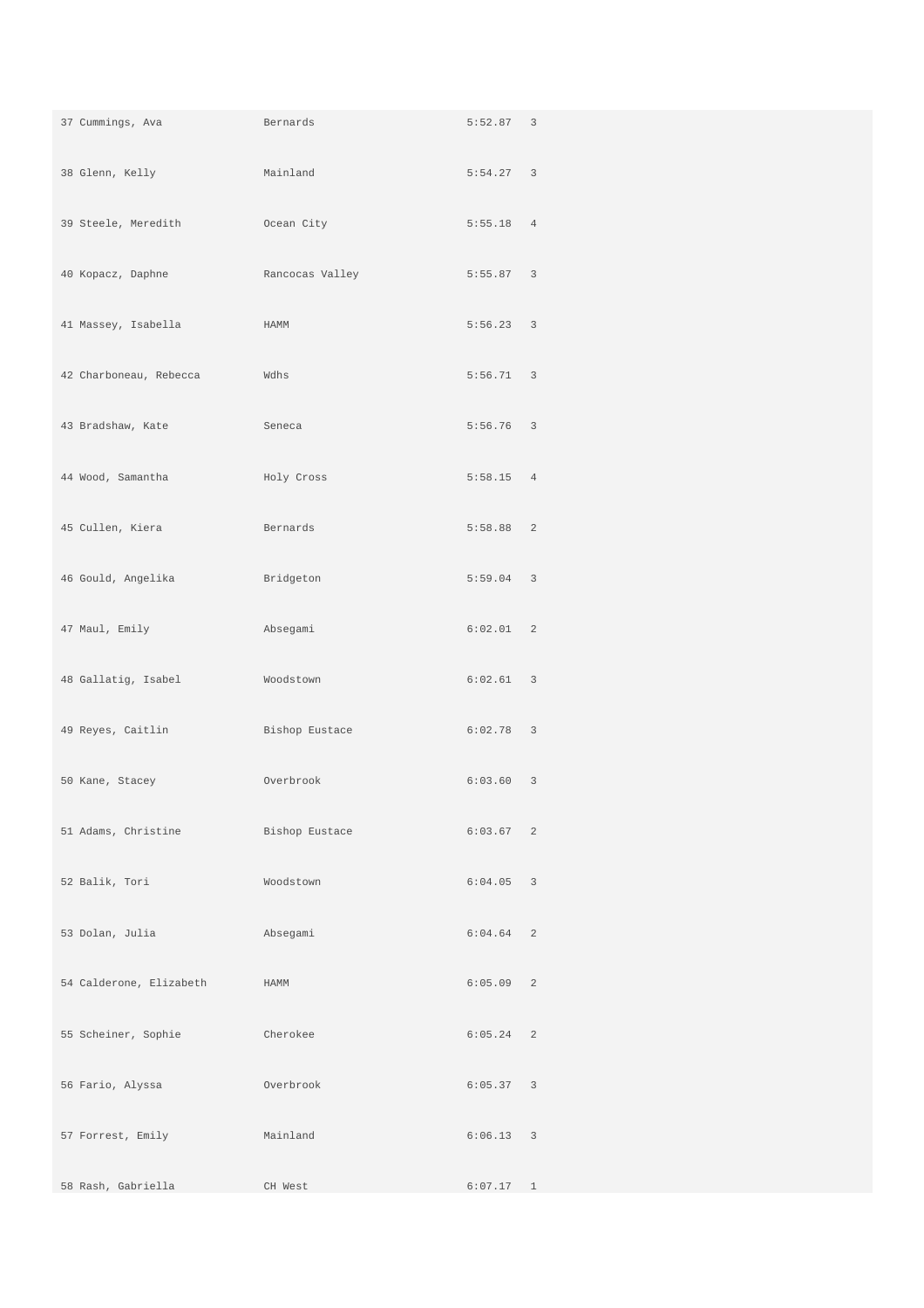| 59 Forrest, Alicia              | Wildwood Catholi | $6:07.96$ 4 |  |
|---------------------------------|------------------|-------------|--|
| 60 Grady, Grace                 | Holy Cross       | $6:09.14$ 3 |  |
| 61 Sullivan, Erin               | CH West          | 6:11.03 2   |  |
| 62 Hess, Danielle               | Eastern          | $6:11.96$ 3 |  |
| 63 Beyer, Hope                  | Robbinsville     | $6:12.09$ 2 |  |
| 64 Bleistine, Casey Cinnaminson |                  | 6:12.42 4   |  |
| 65 Block, Rebecca               | Robbinsville     | $6:14.73$ 2 |  |
| 66 Wilson, Alexis               | Cherokee         | 6:17.60 2   |  |
| 67 Dick, Meghan                 | Collingswood     | $6:17.65$ 2 |  |
| 68 Odrick, Tomika               | Lindenwold       | 6:19.17 2   |  |
| 69 Sanders, Allison             | Pitman           | 6:19.20 1   |  |
| 70 Sabol, Jennie                | Woodstown        | 6:19.43 3   |  |
| 71 Price, Autumn                | Delsea HS        | 6:20.62 1   |  |
| 72 Thornton, Shelby             | Wildwood         | 6:21.97 1   |  |
| 73 O'Leary, Emi                 | Bernards         | 6:23.41 1   |  |
| 74 Schenker, Julia              | Cedar Creek      | 6:23.73 2   |  |
| 75 Willis, Mariah               | Winslow Twp      | $6:25.24$ 1 |  |
| 76 Weyhmiller, Sierra           | Delsea HS        | $6:25.66$ 1 |  |
| 77 Murphy, Devon                | Gloucester Catho | $6:26.84$ 1 |  |
| 78 DeForest, Shannon            | Delran           | 6:26.90 2   |  |
| 79 Pumphrey, Jenna              | Clearview        | 6:27.67 1   |  |
| 80 Beske-Somers, Madison        | Clearview        | $6:27.74$ 1 |  |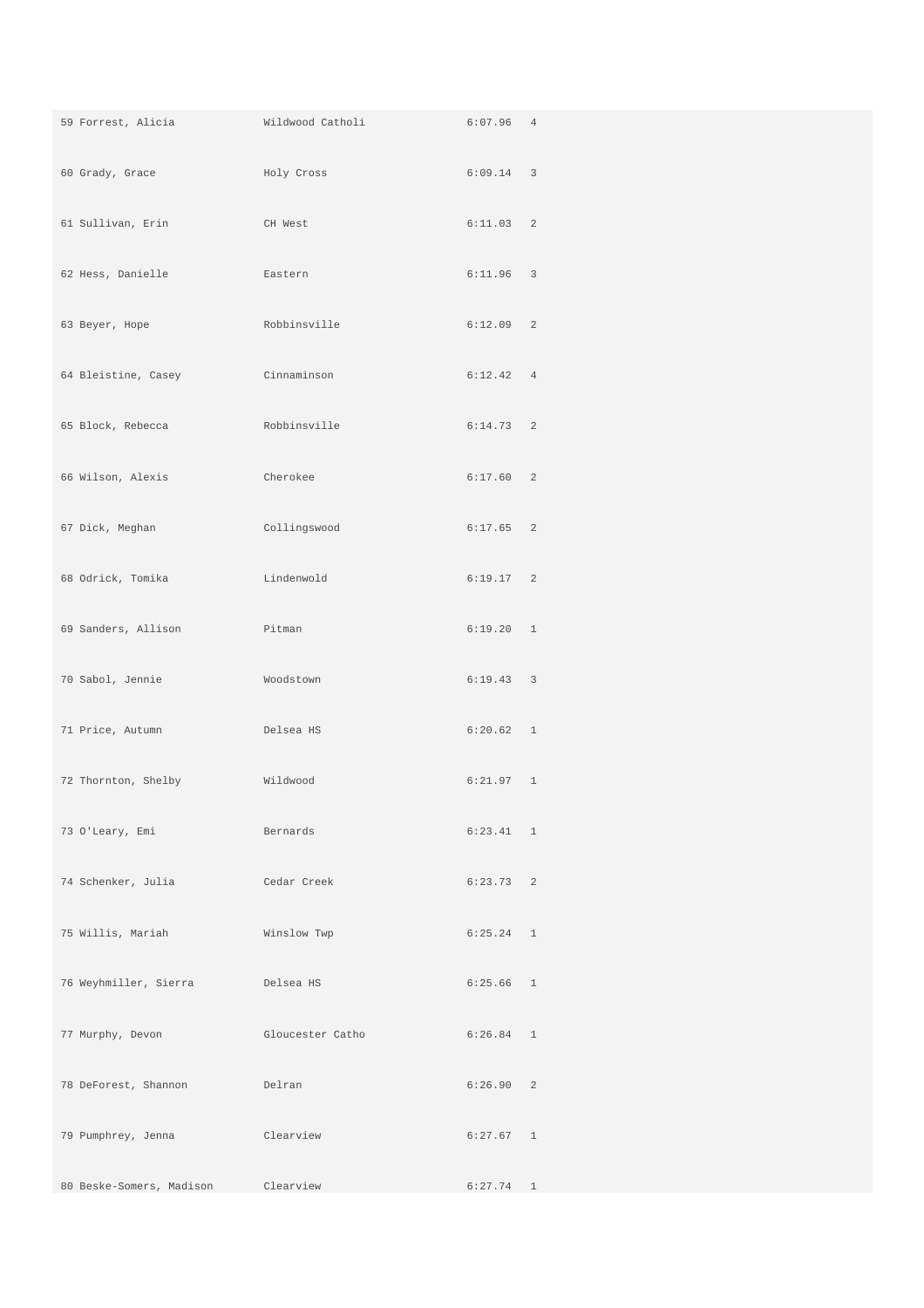| 81 Cathcart, Aly        | Haddon Heights                                | $6:28.18$ 2       |  |
|-------------------------|-----------------------------------------------|-------------------|--|
| 82 Reissmann, Annaliese | CH West                                       | 6:35.33 1         |  |
| 83 Mingori, Samantha    | Lindenwold                                    | 6:39.92 1         |  |
| 84 Golley, Ariel        | Overbrook                                     | $6:44.33$ 2       |  |
| 85 Hopkins, Natalie     | Timber Creek                                  | 6:45.50 1         |  |
| 86 Klein, Emily         | Delran                                        | $6:52.19$ 1       |  |
| 87 Kitchmire, Rebecca   | Haddon Heights                                | $7:00.94$ 1       |  |
| 88 Murray, Allison      | Lindenwold                                    | $7:11.36$ 1       |  |
|                         |                                               |                   |  |
| Girls 3200 Meter Run    |                                               |                   |  |
|                         |                                               |                   |  |
|                         | Meet: # 9:47.1h 2007 Danielle Tauro, Southern |                   |  |
| Name                    | Year School                                   | Seed<br>Finals H# |  |
|                         |                                               |                   |  |
| 1 Cain, Shelby          | Haddonfield                                   | 11:04.89 2        |  |
| 2 Schiffauer, Mara      | Seneca                                        | 11:08.57 2        |  |
| 3 Marrone, Madelyne     | Midd North                                    | 11:30.22 2        |  |
| 4 Rauscher, Katie       | Delsea HS                                     | 11:37.86 2        |  |
| 5 Lynch, Katharine      | Clearview                                     | 11:38.08 2        |  |
| 6 Lapp, Kiersten        | Pitman                                        | 11:47.57 2        |  |
| 7 Donahue, Kaitlin      |                                               |                   |  |
|                         | Clearview                                     | $11:49.48$ 2      |  |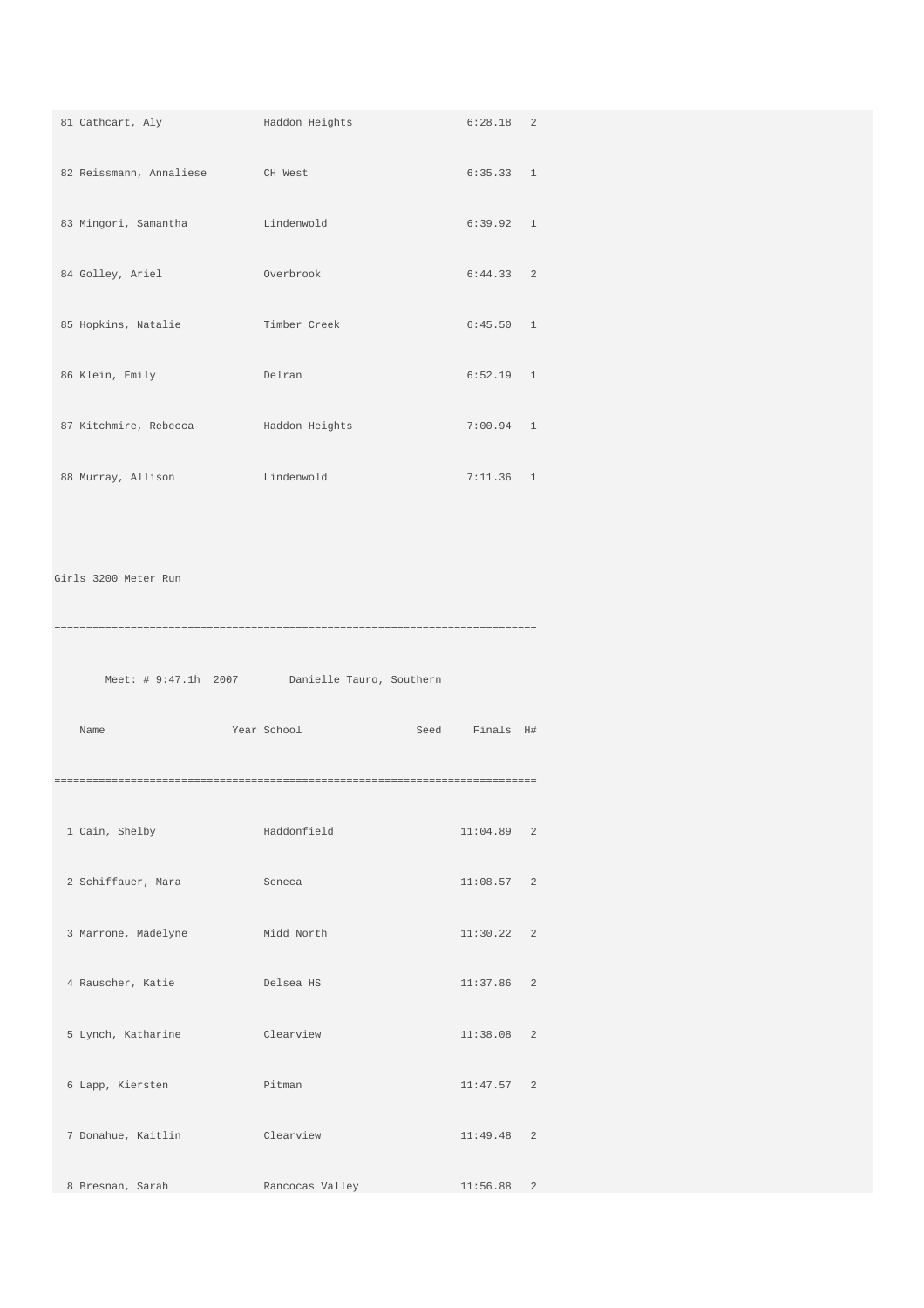| 9 Kroepfl, Lauren     | Robbinsville     | 11:59.39 2   |  |
|-----------------------|------------------|--------------|--|
| 10 Pipkin, Alicia     | Haddon Township  | 12:02.57 2   |  |
| 11 Lavallias, Sade    | Timber Creek     | $12:05.98$ 2 |  |
| 12 Schaffer, Holly    | Audubon          | $12:08.86$ 2 |  |
| 13 DeCoursey, Lauren  | Haddonfield      | 12:10.12 2   |  |
| 14 Ryan, Maeve        | Lenape           | 12:14.52 2   |  |
| 15 Roth, Emily        | Pinelands        | 12:19.62 1   |  |
| 16 Ranere, Ashley     | HAMM             | $12:22.94$ 2 |  |
| 17 Kenselaar, Carly   | Eastern          | $12:27.26$ 2 |  |
| 18 Giordano, Beatrice | Bernards         | $12:31.54$ 2 |  |
| 19 Field, Taegan      | Cherry Hill East | 12:33.88 2   |  |
| 20 McLane, Monica     | Haddonfield      | $12:34.67$ 1 |  |
| 21 Johson, Emily      | Wildwood Catholi | $12:40.95$ 2 |  |
| 22 Gernhardt, Megan   | Cherokee         | $12:41.15$ 1 |  |
| 23 Bakley, Amanda     | Pennsauken       | $12:42.68$ 1 |  |
| 24 Dean, Jen          | Wdhs             | $12:43.66$ 2 |  |
| 25 Potter, Delaney    | Robbinsville     | 12:44.91 1   |  |
| 26 Parry, Madison     | Cinnaminson      | 12:47.90 1   |  |
| 27 Glenn, Kelly       | Mainland         | $12:49.25$ 1 |  |
| 28 Gunson, Meg        | Bernards         | $12:49.86$ 1 |  |
| 29 Gallatig, Isabel   | Woodstown        | 12:52.60 1   |  |
| 30 Bunnell, Josie     | Seneca           | $12:53.08$ 1 |  |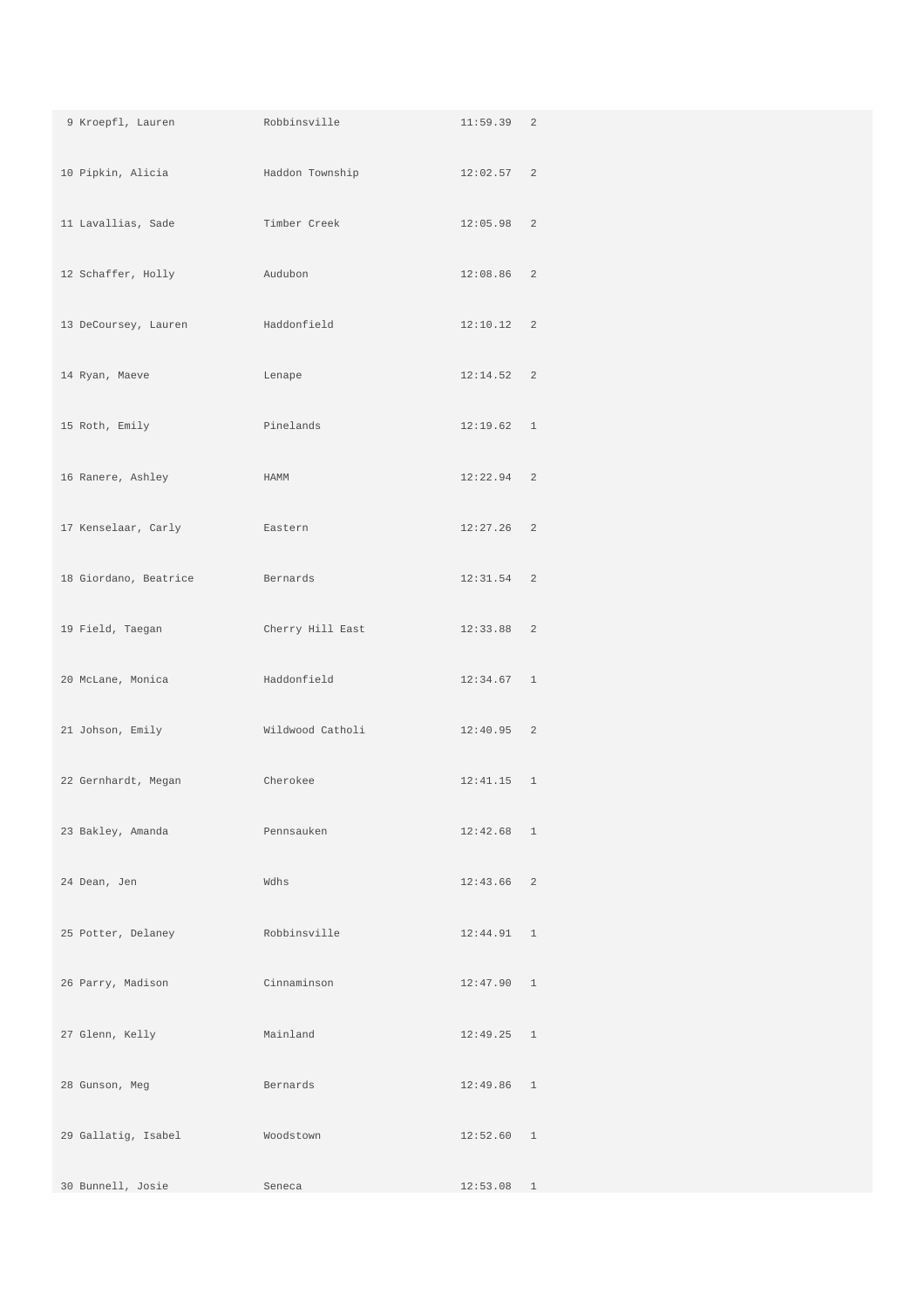| 31 Chakov, Alexandra             | Atlantic City    | $13:02.18$ 1 |  |
|----------------------------------|------------------|--------------|--|
| 32 Askins, Jacqueline            | Vineland         | 13:03.92 1   |  |
| 33 Indyg, Marielle               | Absegami         | $13:06.86$ 1 |  |
| 34 Green, Sara                   | Delsea HS        | $13:07.16$ 1 |  |
| 35 Thoma, Aura                   | Moorestown       | $13:07.64$ 1 |  |
| 36 Tocci, Lauren                 | Seneca           | $13:09.95$ 1 |  |
| 37 Gosselin, Jennie Robbinsville |                  | 13:11.88 1   |  |
| 38 Wallace, Katie                | Wildwood Catholi | $13:13.46$ 1 |  |
| 39 Hickman, Julia                | Gloucester Catho | $13:18.59$ 1 |  |
| 40 Miller, Samantha              | Rancocas Valley  | 13:20.87 1   |  |
| 41 Atkinson, Lisa                | Woodbury         | 13:24.01 2   |  |
| 42 Sabol, Jennie                 | Woodstown        | $13:25.39$ 1 |  |
| 43 Johnson, Lydia                | Winslow Twp      | $13:29.15$ 1 |  |
| 44 Farnan, Maria                 | Ocean City       | $13:29.84$ 1 |  |
| 45 Happ, Alexa                   | Cherry Hill East | 13:33.04 1   |  |
| 46 Wallace, Delaney              | Wildwood Catholi | $13:37.48$ 1 |  |
| 47 Daly, Elizabeth               | Delran           | $13:38.89$ 1 |  |
| 48 Berg, Aida                    | Mainland         | $13:39.48$ 1 |  |
| 49 Odrick, Tomika                | Lindenwold       | 13:49.81 1   |  |
| 50 Snuffin, Susan                | HAMM             | 13:51.31 1   |  |
| 51 Connelly, Melissa             | Cedar Creek      | 14:01.44 1   |  |
| 52 Mingori, Samantha             | Lindenwold       | $14:27.23$ 1 |  |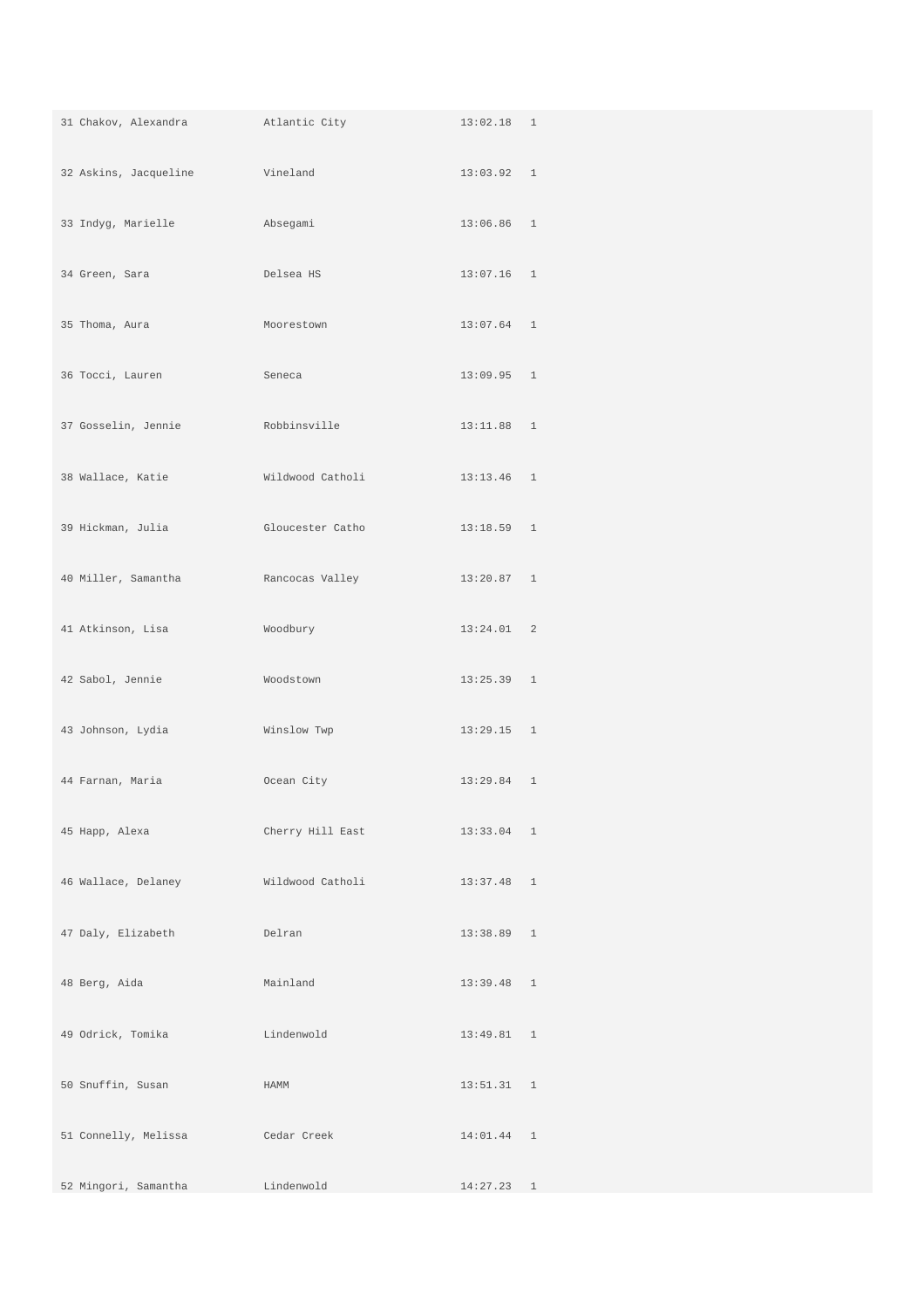Girls 5000 Meter Run

=========================================================================

Meet: # 17:13.90 2012 Caroline Kellner, WWP South

Name Year School Seed Finals =========================================================================

| 1 Vick, Rachel                      | <b>Example 21</b><br>Kingsway | 18:17.34 |
|-------------------------------------|-------------------------------|----------|
| 2 Juzwiak, Alexandra     Midd North |                               | 18:20.79 |
| 3 Haley, Anna Maddonfield           |                               | 18:51.65 |
| 4 Kohli, Juliet                     | 5113                          | 18:53.84 |
| 5 Schaeffer, Emily                  | Clearview                     | 19:05.12 |
| 6 Nugent, Mackenzie                 | Kingsway                      | 19:15.44 |
| 7 Shipotofsky, Janelle Timber Creek |                               | 19:16.71 |
| 8 Ostrowski, Sara (Cinnaminson      |                               | 19:30.37 |
| 9 Borowski, Julia Robbinsville      |                               | 19:37.50 |
| 10 Gleason, Breanna Cherokee        |                               | 19:41.06 |
| 11 McCrudden, Natalie Maddonfield   |                               | 19:42.17 |
| 12 Beyer, Emily                     | 431                           | 19:46.06 |
| 13 DiDomenico, Sarah                | Bishop Eustace                | 19:48.02 |
| 14 Bean, Emma                       | Mainland                      | 19:50.10 |
| 15 Vassalotti, Gabby                | Cherokee                      | 20:18.67 |
| 16 Plummer, Jennifer                | HAMM                          | 20:22.60 |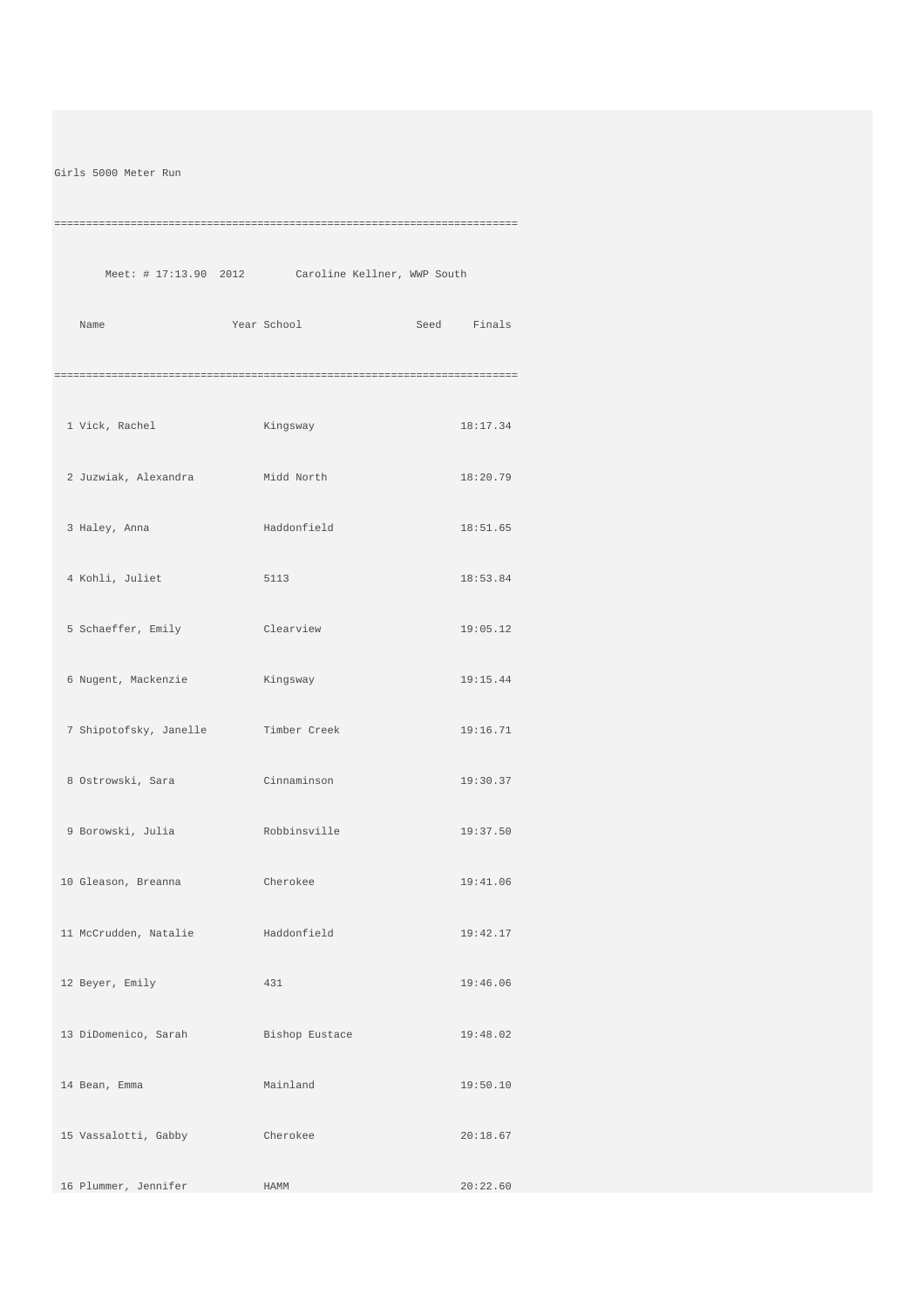| 17 Shea, Morgan                        | Cherokee                 | 20:27.60        |
|----------------------------------------|--------------------------|-----------------|
| 18 Salvatore, Jennifer North Brunswick |                          | 20:37.28        |
| 19 Grehlinger, Abby                    | Glassboro                | 20:40.94        |
| 20 west, jasmine                       | Lower Cape May           | 21:25.18        |
| 21 Thayres, Mackenzie                  | Wdhs                     | 21:25.34        |
| 22 Hindley, Nicole                     | Eastern                  | 21:42.11        |
| 23 Shah, Mily                          | Eastern                  | 21:52.33        |
| 24 Segan, Ellie                        | Delran                   | 22:32.40        |
| 25 beteta, suzanna                     | Lower Cape May           | 23:11.60        |
|                                        |                          |                 |
| Girls 100 Meter Hurdles                |                          |                 |
|                                        |                          |                 |
| Meet: # 13.3h 1980                     | Carol Lewis, Willingboro |                 |
| Name                                   | Year School<br>Seed      | Prelims Wind H# |
|                                        |                          |                 |
| Preliminaries                          |                          |                 |
| 1 Murphy, Taylor                       | Bernards                 | 14.95q 0.6 1    |
| 2 Armstead, Rachell                    | Millville                | 15.40q 0.6 1    |
| 3 Barbaro, Christina                   | Delsea HS                | 15.41q 2.0 8    |
| 4 Simms, Amanda                        | Ths                      | 15.66q 1.4 5    |
|                                        |                          |                 |
| 5 Campbell, Chelsea                    | Cherry Hill East         | 15.69q 1.0 3    |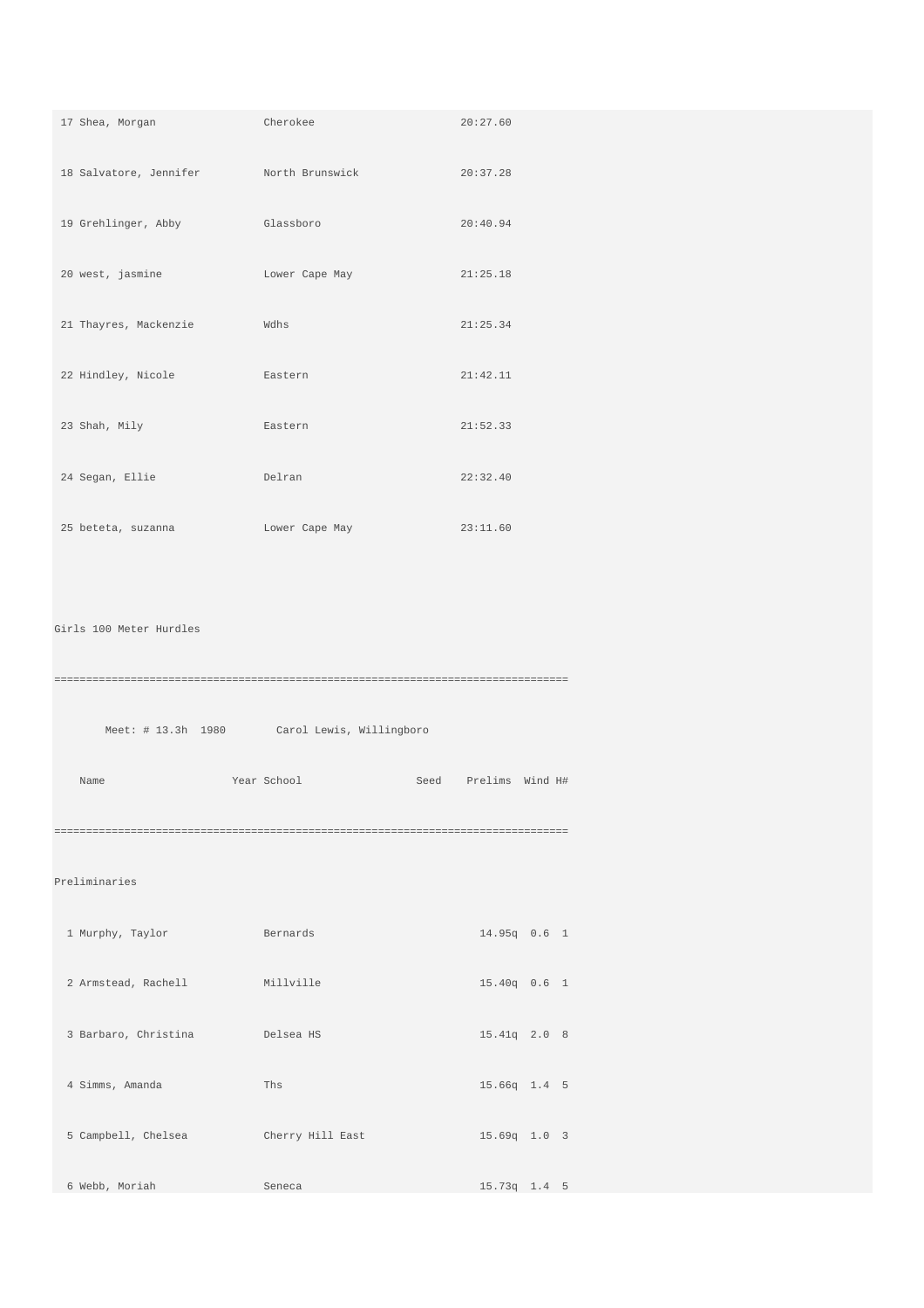| 7 LaRosa, Sabrina<br><b>Example 12</b> Lenape |              | 15.78q 2.0 8    |
|-----------------------------------------------|--------------|-----------------|
| 8 Montague, Elizabeth                         | Cherokee     | $15.85q + 0.04$ |
| 9 Cox, Talyah                                 | Delsea HS    | $16.00$ $2.1$ 2 |
| 9 Metzger, Clarice                            | Cherokee     | $16.00 + 0.04$  |
| 11 Dermen, Kaitlyn                            | Millville    | $16.06$ $2.6$ 9 |
| 12 Maynes, Sam                                | Lenape       | 16.06 2.6 9     |
| 13 Cooper, Kirsten                            | Wdhs         | $16.21$ $1.3$ 6 |
| 13 Roberts, Lauren                            | Haddonfield  | 16.21 2.0 8     |
| 15 Henry, Victoria                            | Mainland     | 16.27  0.6  1   |
| 16 Ware, Aiyana                               | Pennsauken   | 16.34   1.2   7 |
| 17 Asare, Abena                               | Eastern      | $16.35 + 0.04$  |
| 18 Conway, Courtney                           | HAMM         | 16.66 1.0 3     |
| 19 Akiri, Edirin                              | Eastern      | $16.81 + 0.04$  |
| 20 Hubbard, Mariah                            | Absegami     | 16.95  0.6  1   |
| 21 Vann, Samiya Manazarta (1988)              | Bridgeton    | 17.14 1.4 5     |
| 22 Dupree, Aleyah                             | Pennsauken   | $17.19$ $2.1$ 2 |
| 23 Langsdorf, Emily                           | Robbinsville | $17.34$ $1.2$ 7 |
| 24 Nachtigll, Elise                           | Mainland     | 17.44 2.0 8     |
| 25 Mays, Brianna                              | Cedar Creek  | 17.48  1.3  6   |
| 26 Montgomerty, Taylor                        | Clearview    | 17.54 1.0 3     |
| 27 Petracci, Alexa                            | Wdhs         | 17.62 1.3 6     |
| 28 Peterson, Kelsey                           | HAMM         | 17.65 2.6 9     |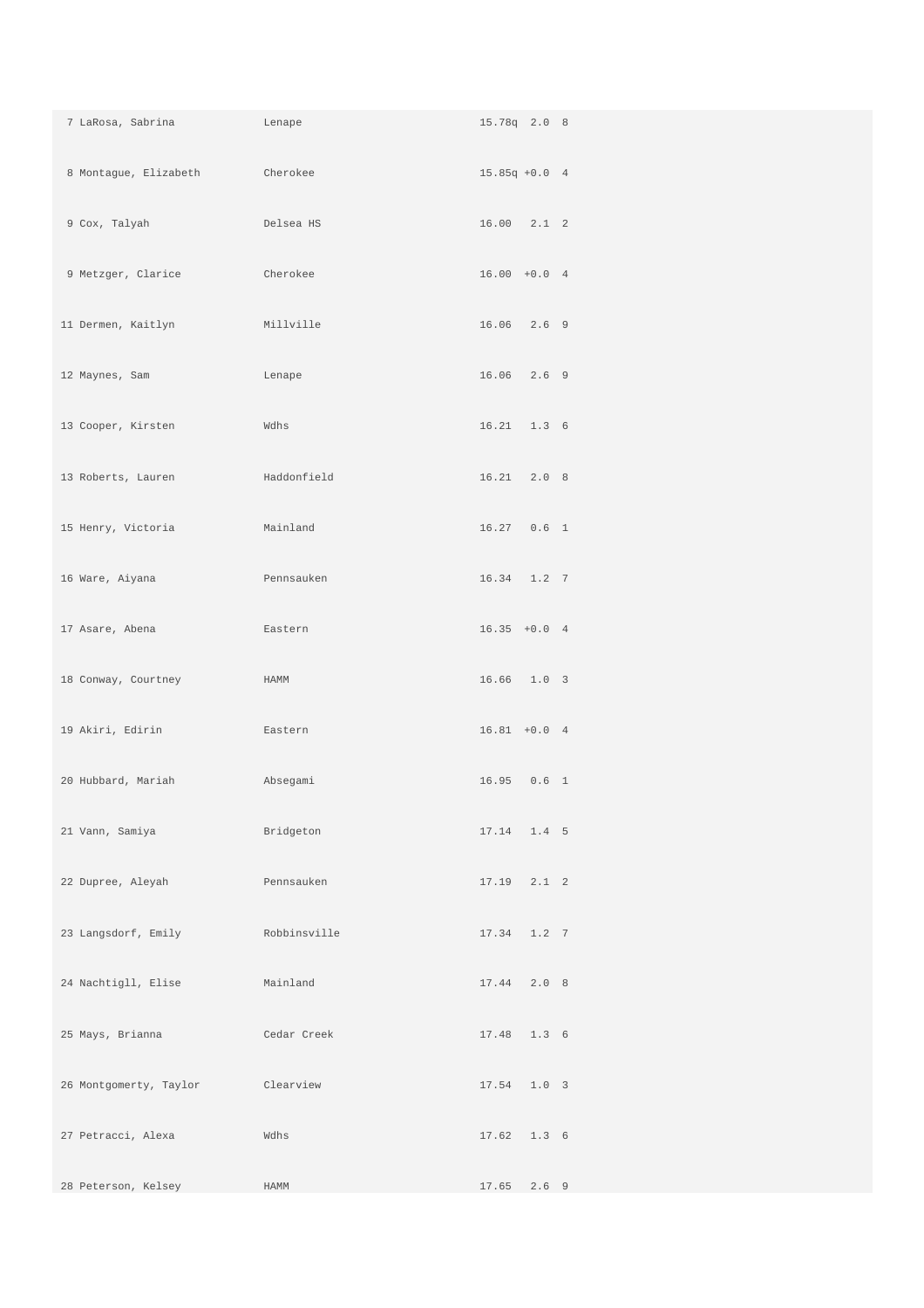| and Delran<br>28 Reynolds, Quinn                                                                                                                                                                                                                      |                | 17.65 1.3 6     |  |
|-------------------------------------------------------------------------------------------------------------------------------------------------------------------------------------------------------------------------------------------------------|----------------|-----------------|--|
| 30 Cooper, Janaya                                                                                                                                                                                                                                     |                |                 |  |
| 31 Forte, Savannah                                                                                                                                                                                                                                    | Midd North     | 17.71  1.0  3   |  |
| 32 Currie, Michelle Cinnaminson                                                                                                                                                                                                                       |                | 17.72  1.4  5   |  |
| 33 Jarolmen, Summer<br>and a state and a state and a state and a state of the state of the state of the state of the state of the state of the state of the state of the state of the state of the state of the state of the state of the state of th |                | $17.82$ $2.1$ 2 |  |
| 34 Johnson, Melina                                                                                                                                                                                                                                    | Egg Harbor Twp | 17.95  0.6  1   |  |
| 35 Cydis, Madison<br><b>Clearview</b>                                                                                                                                                                                                                 |                | 18.00  0.6  1   |  |
| 36 Roche, Patricia Midd North                                                                                                                                                                                                                         |                | 18.02 2.1 2     |  |
| 37 Allen-Armstead, Quinteri Millville                                                                                                                                                                                                                 |                | 18.08 2.6 9     |  |
| 38 Dukes, Shelby                                                                                                                                                                                                                                      | Delran         | $18.12 + 0.0 4$ |  |
| 39 Inigo, Vanessa                                                                                                                                                                                                                                     | Overbrook      | 18.20 1.2 7     |  |
| 40 Fahey, Julia                                                                                                                                                                                                                                       | Robbinsville   | 18.25 1.0 3     |  |
| 41 Liu, Zhefeng                                                                                                                                                                                                                                       | Moorestown     | $18.30 + 0.04$  |  |
| 42 Cinelli, Karli                                                                                                                                                                                                                                     | Cherokee       | 18.33 2.6 9     |  |
| 43 Vitali, Alexis                                                                                                                                                                                                                                     | Bernards       | 18.41 1.4 5     |  |
| 44 Scalese, Rachel                                                                                                                                                                                                                                    | Haddonfield    | 18.42 2.6 9     |  |
| 45 Scott-Reaves, Sherle                                                                                                                                                                                                                               | Glassboro      | 18.46  0.6  1   |  |
| 46 Wheeler, Simmerha                                                                                                                                                                                                                                  | Absegami       | 18.47 1.4 5     |  |
| 47 Packard, Jessica                                                                                                                                                                                                                                   | Seneca         | 18.49 1.3 6     |  |
| 48 Tachdjian, Kelli                                                                                                                                                                                                                                   | Wdhs           | 18.71 1.0 3     |  |
| 49 Adams, Rebecca                                                                                                                                                                                                                                     | Pitman         | 18.82 2.0 8     |  |
| 50 Sanfilippo, Jenna                                                                                                                                                                                                                                  | HAMM           | $18.83 + 0.0 4$ |  |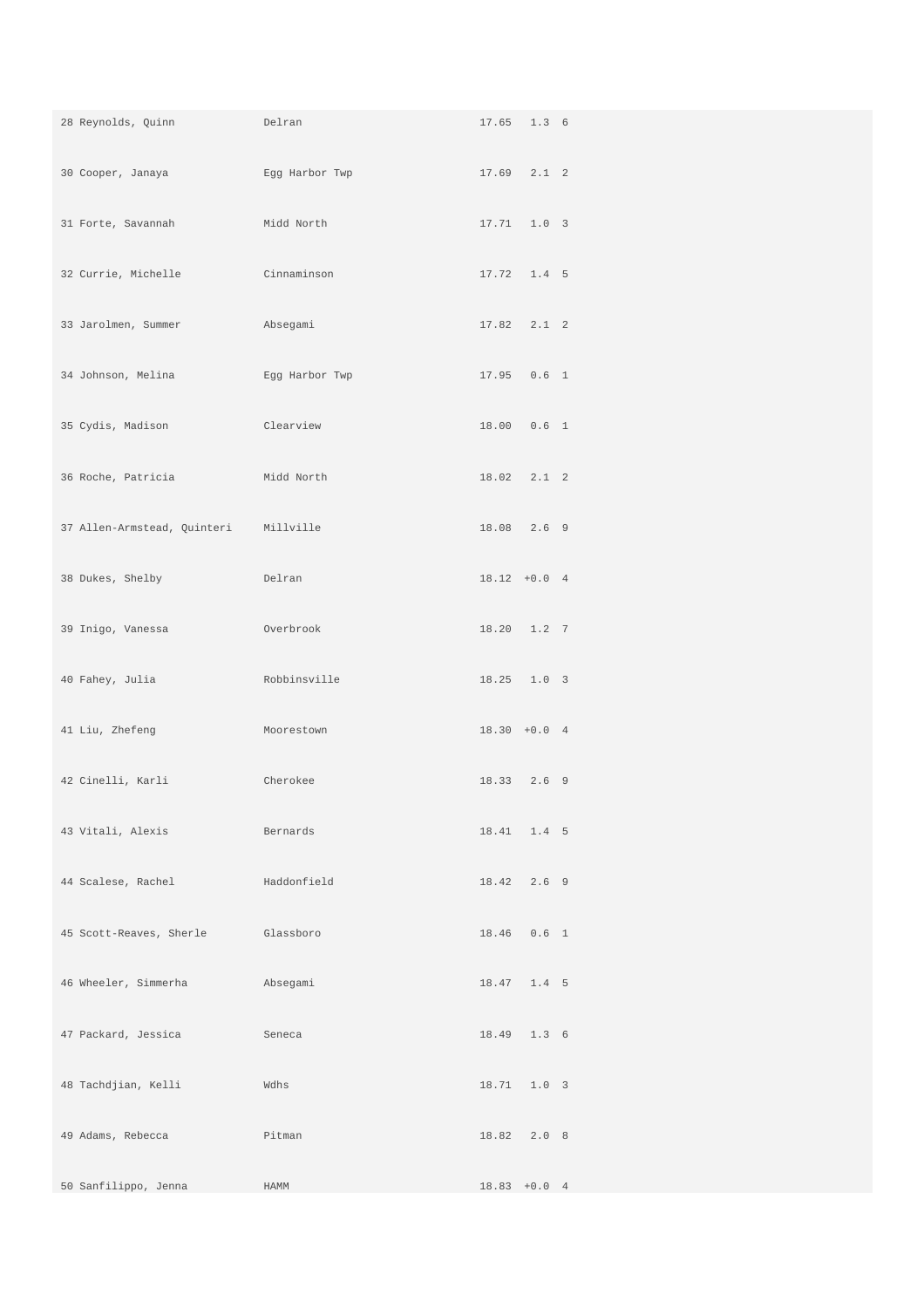| 51 Zrada, Corrine       | Moorestown                                                                                                                                                                                                                     | 18.86 1.2 7     |  |
|-------------------------|--------------------------------------------------------------------------------------------------------------------------------------------------------------------------------------------------------------------------------|-----------------|--|
| 52 Coniglio, Shae       | Gloucester Catholic Catholic Catholic Contract Catholic Catholic Catholic Catholic Catholic Catholic Catholic Catholic Catholic Catholic Catholic Catholic Catholic Catholic Catholic Catholic Catholic Catholic Catholic Cath | 19.06 1.2 7     |  |
| 53 Siler, Shakara       | Bordentown                                                                                                                                                                                                                     | 19.09 1.2 7     |  |
| 54 Paladini, Julia      | Bernards                                                                                                                                                                                                                       | 19.10 1.2 7     |  |
| 54 Malone, Onnaliagh    | Glassboro                                                                                                                                                                                                                      | 19.10 1.3 6     |  |
| 56 Ruiz, Crystal        | Audubon                                                                                                                                                                                                                        | 19.14 1.0 3     |  |
| 57 Faustino, Angela     | Pitman                                                                                                                                                                                                                         | 19.16 2.0 8     |  |
| 57 Morella, Laura       | Cherry Hill East                                                                                                                                                                                                               | 19.16 2.6 9     |  |
| 59 cintron, janelys     | Bridgeton                                                                                                                                                                                                                      | 19.28 2.0 8     |  |
| 60 Mole, Chelsea        | Wildwood                                                                                                                                                                                                                       | $20.14$ $2.1$ 2 |  |
| 61 Schollenberger, Anna | Woodbury                                                                                                                                                                                                                       | $20.15$ 0.6 1   |  |
| 62 McMillan, Tirzah     | Woodbury                                                                                                                                                                                                                       | $20.33$ $2.1$ 2 |  |
| 63 Fan, Jessica         | Moorestown                                                                                                                                                                                                                     | $20.69$ 1.4 5   |  |
| 64 Hunt, Gionni         | Lindenwold                                                                                                                                                                                                                     | $21.12 + 0.0 4$ |  |
| 65 Shyner, Morgan       | Mainland                                                                                                                                                                                                                       | $21.20$ $1.0$ 3 |  |
| 66 Muse, Aiyana         | Lindenwold                                                                                                                                                                                                                     | $21.24$ 1.3 6   |  |
| 67 Reid, Jenna          | Midd North                                                                                                                                                                                                                     | 21.47 1.3 6     |  |
| 68 Cox, Allison         | Lenape                                                                                                                                                                                                                         | 21.77 2.0 8     |  |
| 69 Keck, Alexandra      | Cinnaminson                                                                                                                                                                                                                    | $22.65$ 1.4 5   |  |
| -- Koomson, Josephina   | Schalick                                                                                                                                                                                                                       | DNF 1.2 7       |  |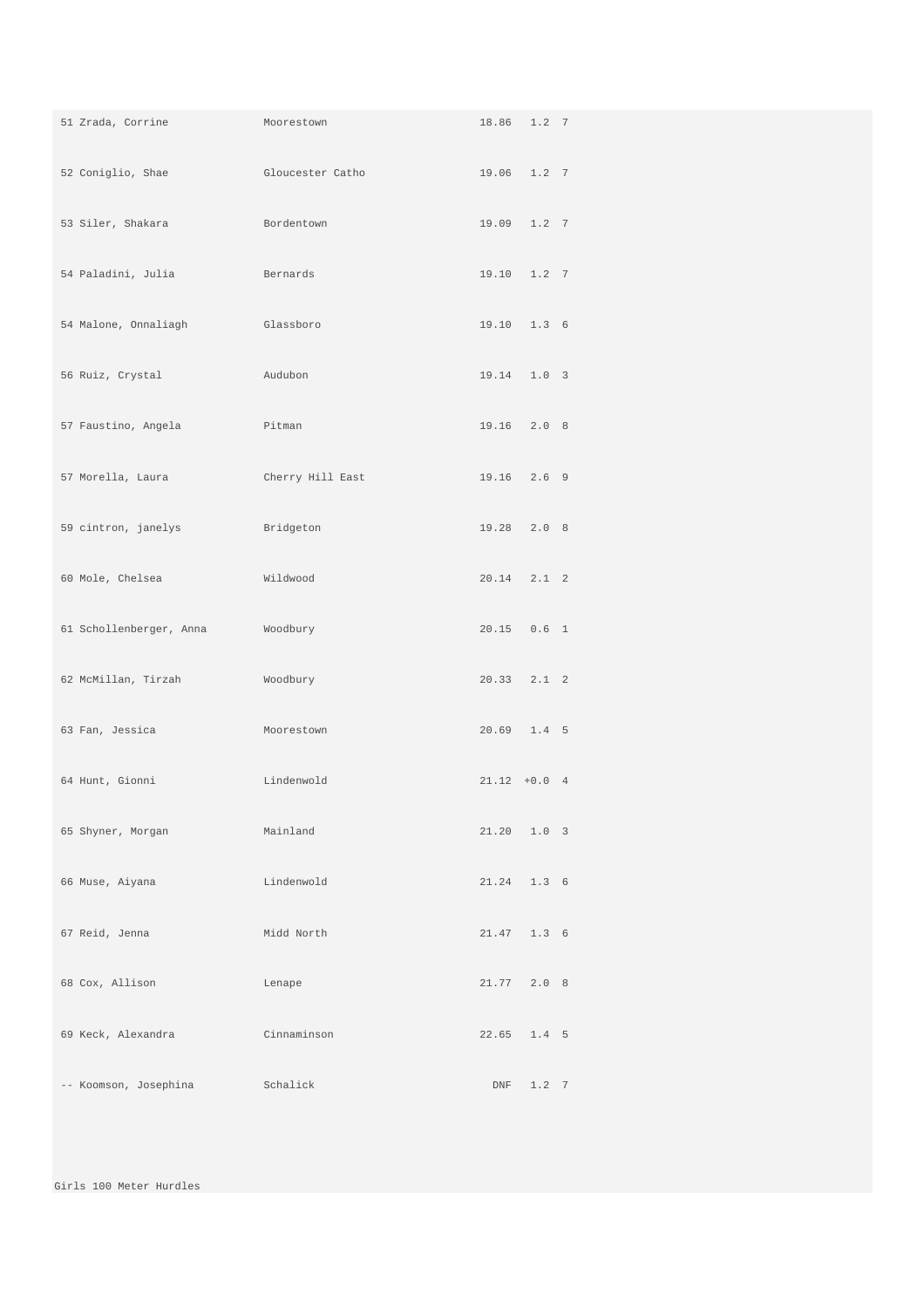## ==============================================================================

Meet: # 13.3h 1980 Carol Lewis, Willingboro

| Name | Year School | Prelims | Finals Wind |
|------|-------------|---------|-------------|
|      |             |         |             |

## Finals

| 1 Murphy, Taylor      | Bernards                         | 14.95 14.64 1.3     |  |
|-----------------------|----------------------------------|---------------------|--|
| 2 Campbell, Chelsea   | Cherry Hill East 15.69 15.16 1.3 |                     |  |
| 3 Simms, Amanda       | Ths                              | 15.66 15.22 1.3     |  |
| 4 Barbaro, Christina  | Delsea HS                        | 15.41 15.23 1.3     |  |
| 5 LaRosa, Sabrina     | Lenape                           | 15.78   15.56   1.3 |  |
| 6 Armstead, Rachell   | Millville                        | 15.40   15.61   1.3 |  |
| 7 Montague, Elizabeth | Cherokee                         | 15.85 15.69 1.3     |  |
| 8 Webb, Moriah        | Seneca                           | 15.73   15.74   1.3 |  |

Girls 400 Meter Hurdles

============================================================================ Meet: # 1:00.6h 2006 Shquanda Meylor, Woodrow Wilson

 Name Year School Seed Finals H# ============================================================================ 1 Reid, Jenna Midd North 1:02.89 8 2 Cooper, Thalia Kingsway 1:03.90 8

3 Davis-Hines, Daijah Timber Creek 1:04.45 8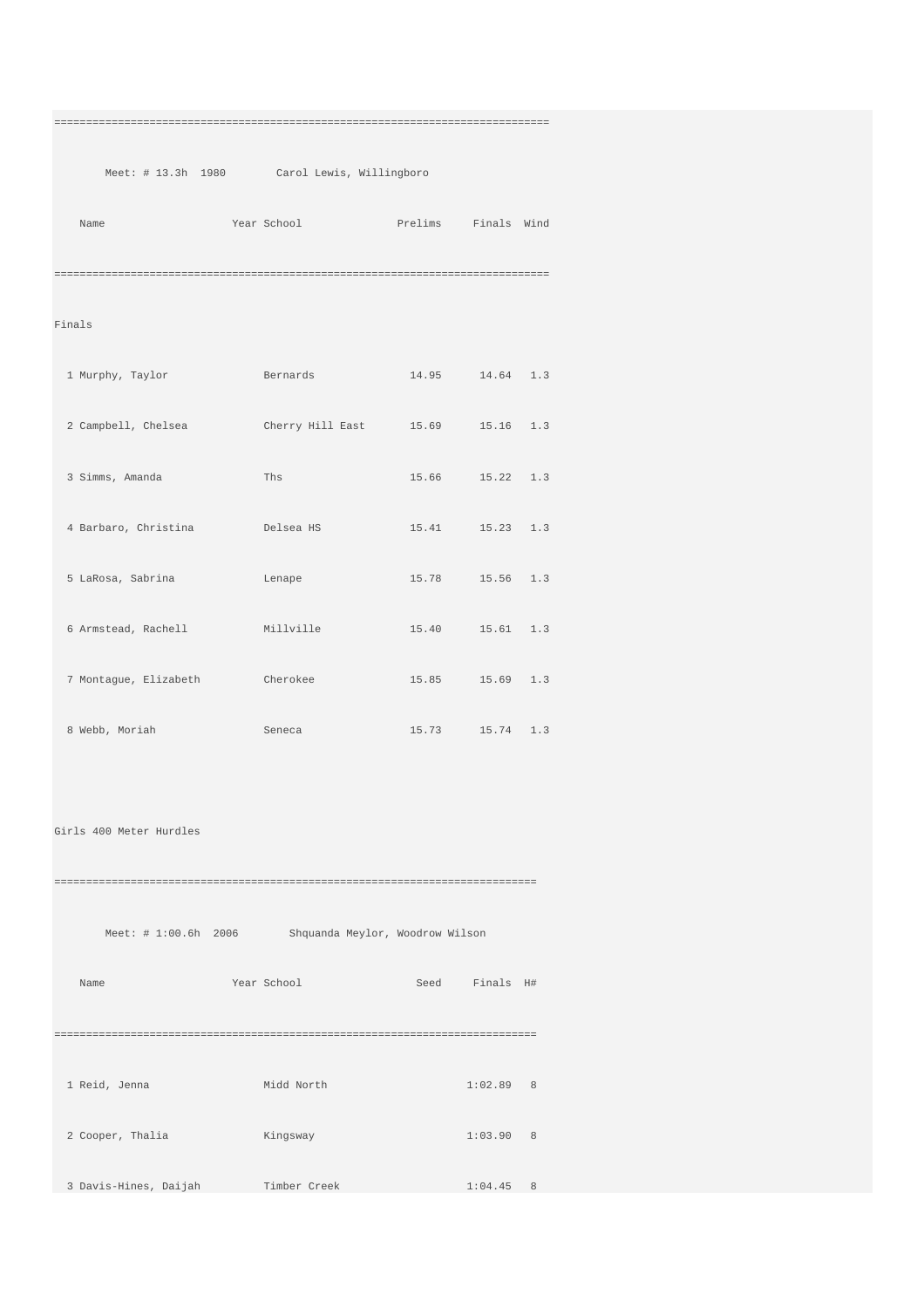| 4 Barbaro, Christina | Delsea HS        | 1:04.70 8   |  |
|----------------------|------------------|-------------|--|
| 5 Herran, Alana      | 5113             | 1:06.01 8   |  |
| 6 Bonnet, Carly      | Haddonfield      | $1:06.26$ 8 |  |
| 7 Stremme, Rachel    | Ocean City       | $1:06.54$ 7 |  |
| 8 Granato, Maria     | Audubon          | 1:07.10 7   |  |
| 9 Roberts, Lauren    | Haddonfield      | 1:08.17 7   |  |
| 10 Webb, Moriah      | Seneca           | 1:08.36 8   |  |
| 11 Khademi, Elee     | Bernards         | 1:08.95 6   |  |
| 12 Campbell, Chelsea | Cherry Hill East | 1:09.18 8   |  |
| 13 Mays, Brianna     | Cedar Creek      | 1:09.68 7   |  |
| 14 Herrington, Amber | Burlington Twp   | $1:09.75$ 5 |  |
| 15 Bowman, Claudia   | Haddon Heights   | 1:09.9877   |  |
| 16 Dukes, Aishah     | Bordentown       | $1:10.16$ 6 |  |
| 17 Congdon, Sarah    | Clearview        | 1:10.27 2   |  |
| 18 Dukes, Shelby     | Delran           | $1:10.71$ 6 |  |
| 19 Vann, Samiya      | Bridgeton        | 1:11.09 3   |  |
| 20 Conway, Courtney  | HAMM             | $1:11.21$ 6 |  |
| 21 Dupree, Aleyah    | Pennsauken       | 1:11.25 5   |  |
| 22 Brown, Tatiana    | Cedar Creek      | 1:11.91 6   |  |
| 23 Gilmore, Erica    | Audubon          | 1:12.63 3   |  |
| 24 Cinelli, Karli    | Cherokee         | 1:12.71 3   |  |
| 25 Martin, Kayla     | Seneca           | $1:12.75$ 6 |  |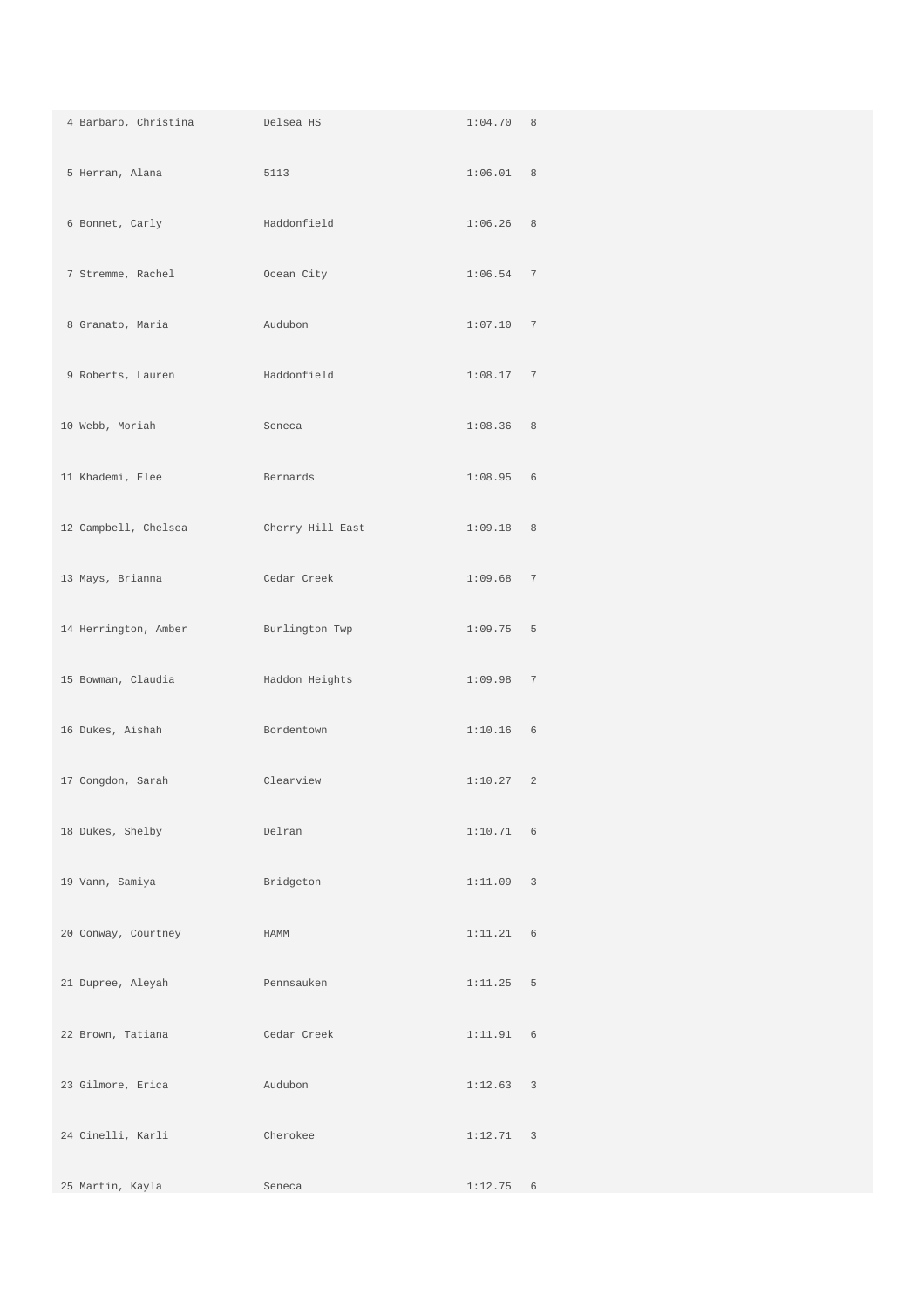| 26 Currie, Michelle Cinnaminson               |                | $1:13.09$ 4 |  |
|-----------------------------------------------|----------------|-------------|--|
| 27 Peterson, Shai et al. Overbrook            |                | 1:13.10 6   |  |
| 28 Szszkiewicz, Joanna                        | Holy Cross     | 1:13.22 6   |  |
| 29 Brach, Jenna                               | Bernards       | 1:13.67 4   |  |
| 30 Moore, Ciara                               | Delsea HS      | $1:13.69$ 4 |  |
| 31 Preston, Brittany                          | Winslow Twp    | 1:13.81 5   |  |
| 32 Langsdorf, Emily Robbinsville              |                | $1:13.84$ 3 |  |
| 33 Roche, Patricia                            | Midd North     | $1:14.25$ 5 |  |
| 34 Lamarra, Julia<br><b>Schalick</b> Schalick |                | $1:14.69$ 4 |  |
| 35 Testa, Jillian                             | Robbinsville   | $1:14.78$ 1 |  |
| 36 Inigo, Vanessa                             | Overbrook      | $1:14.86$ 3 |  |
| 37 McCarty, Shelby                            | Delsea HS      | 1:14.89 5   |  |
| 38 Smith, Shanell                             | Pemb. Twp. H.S | 1:15.61 3   |  |
| 39 Bramell, Avery                             | Schalick       | $1:15.66$ 4 |  |
| 40 Knittel, Alexis                            | Cherokee       | 1:15.71 5   |  |
| 41 Love, Jada                                 | Woodbury       | 1:15.92 3   |  |
| 42 Brett, Piper                               | Pitman         | 1:16.00 2   |  |
| 43 Moore, Olivia                              | Schalick       | 1:16.08 4   |  |
| 44 Siler, Shakara                             | Bordentown     | 1:16.63 5   |  |
| 45 Torres, Andrea                             | Cinnaminson    | 1:17.20 2   |  |
| 46 Young, Skylar                              | Mainland       | 1:17.52 2   |  |
| 47 Glover, Jasmine                            | Vineland       | 1:17.55 2   |  |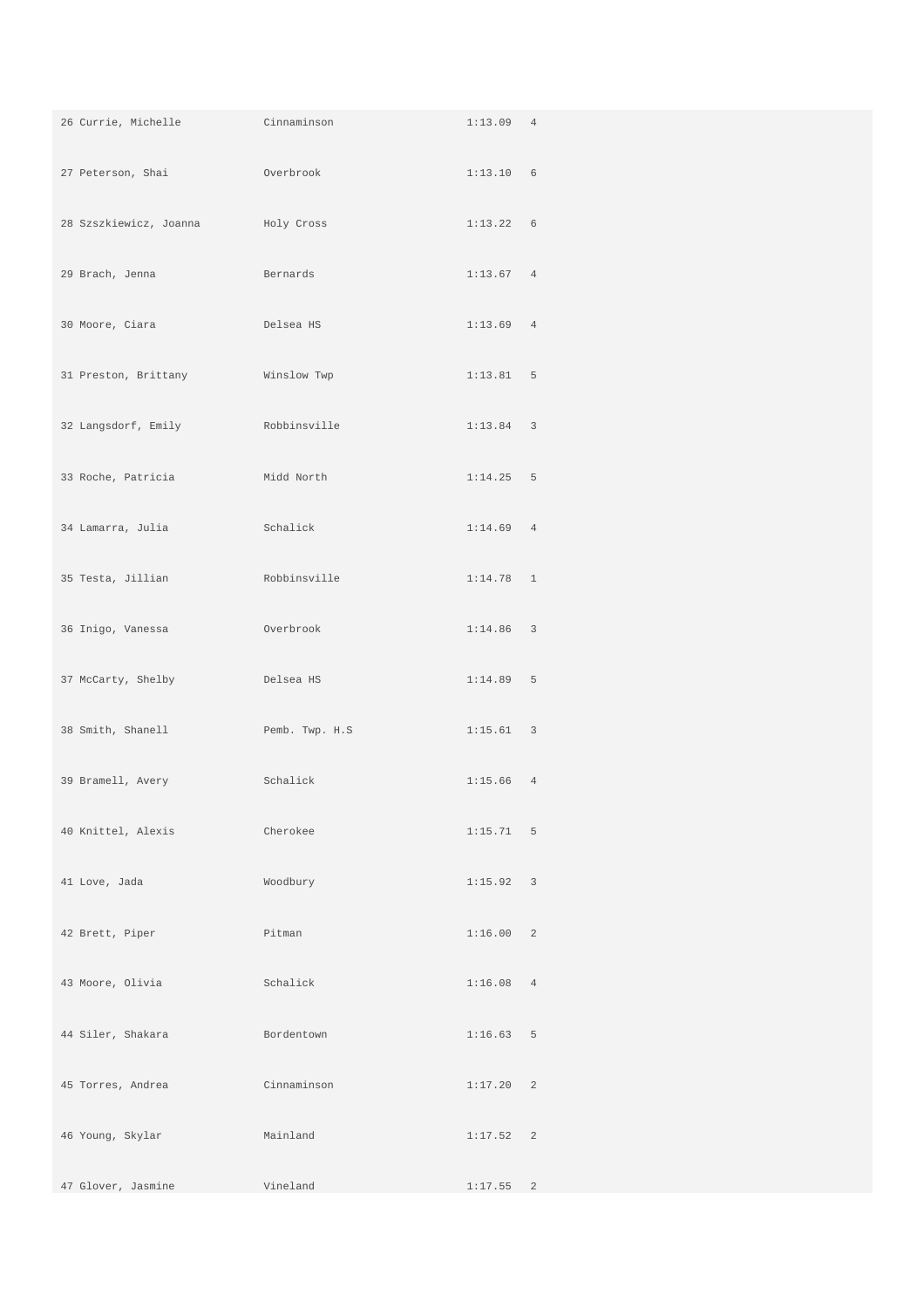| <b>Example 19 Delran</b> Delran Mars 1999<br>49 bridge, susan<br>1:18.73 1<br>50 Ferrara, Abby<br>Bernards<br>1:19.07 4 |
|-------------------------------------------------------------------------------------------------------------------------|
|                                                                                                                         |
|                                                                                                                         |
| 51 Gresham, Raquel Coean City<br>1:19.21 5                                                                              |
| 52 Borden, Maggie<br>Mainland<br>$1:20.29$ 1                                                                            |
| 53 Ma, Julia<br>$1:24.23$ 1<br>Delran                                                                                   |
|                                                                                                                         |
| Girls 1200 Meter Hurdles Relay                                                                                          |
|                                                                                                                         |
| Meet: # 3:15.2h 2001 , Edgewood                                                                                         |
| Year School <a>&gt;Seed <a>Finals</a> H#<br/>Name</a>                                                                   |
|                                                                                                                         |
| 1 Lake, Amaysia<br>$1:05.47#$ 8 3.33<br>Southern                                                                        |
| 2 Armstead, Rachell<br>Millville<br>$1:05.52#$ 8 2.66                                                                   |
| 3 Bischof, Gina<br>Bishop Eustace 1:05.82# 7 1.66                                                                       |
| 4 Diawara, Halima<br>Toms River North<br>$1:06.85#$ 6 1.33                                                              |
| $1:07.57#$ 6 2<br>5 Rivers, Shayla<br>Winslow Twp                                                                       |
| $1:08.02#$ 8 2.66<br>6 Dermen, Kaitlyn<br>Millville                                                                     |
| 7 Charles, Aliya<br>Southern<br>$1:08.23#$ 8 3.33                                                                       |
| 8 Maynes, Sam<br>1:09.53# 7 0.66<br>Lenape                                                                              |
| 9 Johnson, Joshonda<br>Absegami<br>1:09.70# 4 1                                                                         |
| 10 Daniels, Darian<br>Southern<br>1:09.74# 8 3.33                                                                       |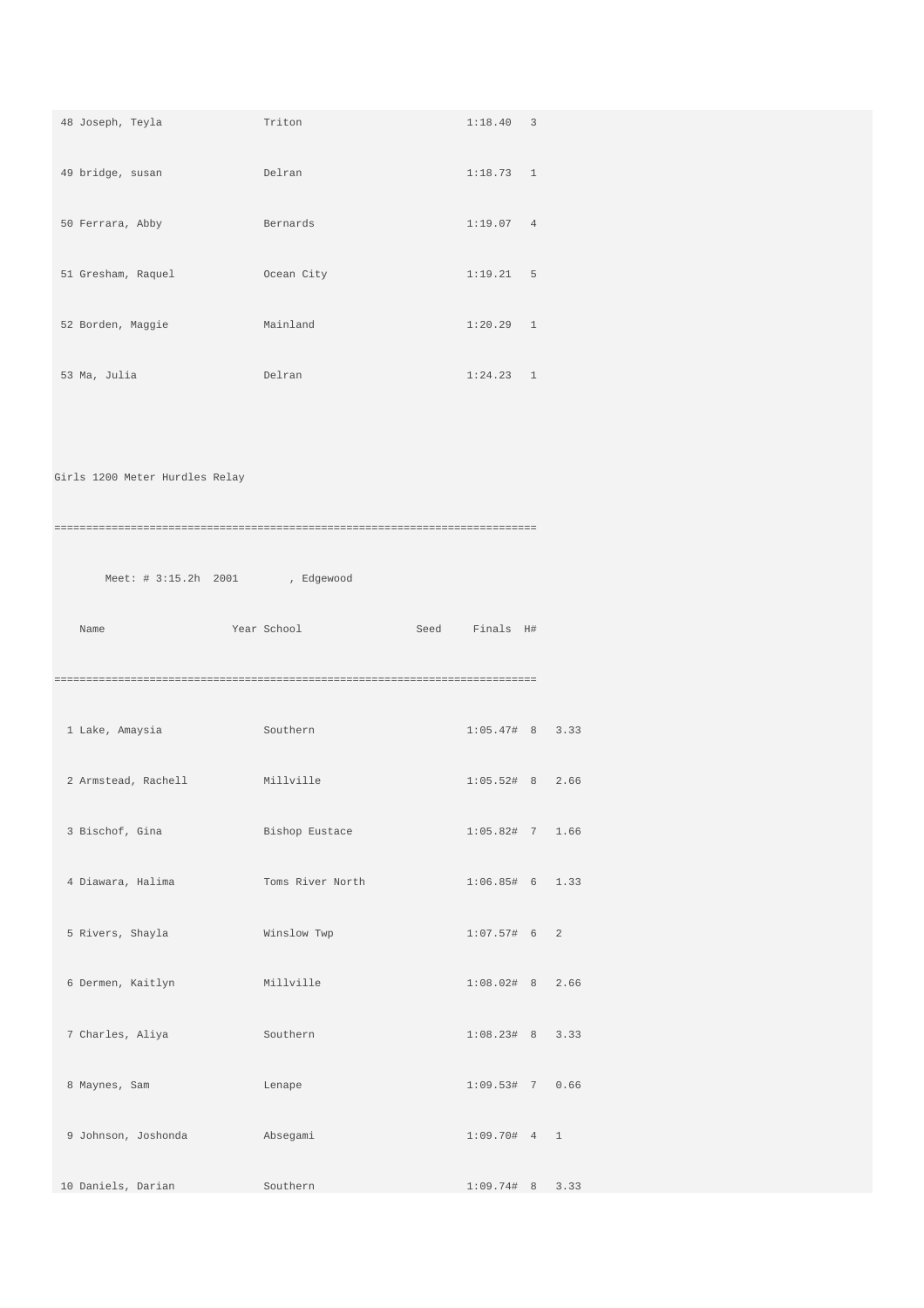| 11 Thaler, Valerie Millville      |                                  | $1:11.27#$ 8 2.66 |  |
|-----------------------------------|----------------------------------|-------------------|--|
| 12 Moser, Megan                   | Toms River North 1:11.39# 6 1.33 |                   |  |
| 13 Bailey, Dahlia                 | Lenape                           | 1:11.43# 7 0.66   |  |
| 14 Cinelli, Karli                 | Cherokee                         | $1:11.48#$ 4      |  |
| 15 Bennett, Gabrielle Minslow Twp |                                  | 1:11.64# 6 2      |  |
| 16 Austin, Jordan                 | Winslow Twp                      | 1:11.74# 6 2      |  |
| 17 Jones, Sarah                   | Bishop Eustace                   | $1:12.22#$ 7 1.66 |  |
| 18 Conway, Courtney               | HAMM                             | $1:12.27#$ 3 0.33 |  |
| 19 Gilmore, Erica                 | Audubon                          | 1:12.29# 5        |  |
| 20 Edwards, Rachel                | Absegami                         | $1:12.31#$ 4 1    |  |
| 21 Nicklas, Danielle              | Audubon                          | $1:12.37#$ 5      |  |
| 22 Baehr, Reagan                  | Rancocas Valley                  | $1:14.26#$ 3      |  |
| 23 Rodgers, Julia                 | Woodstown                        | $1:15.07#$ 2      |  |
| 24 Peterson, Kelsey               | HAMM                             | $1:15.51#$ 3 0.33 |  |
| 25 Knittel, Alexis                | Cherokee                         | 1:15.59# 4        |  |
| 26 Sanfilippo, Jenna              | HAMM                             | $1:15.72#$ 3 0.33 |  |
| 27 Jarolmen, Summer               | Absegami                         | 1:15.92# 4 1      |  |
| 28 Fisher, Sarah                  | Woodstown                        | $1:16.29#$ 2      |  |
| 29 Carrie, Michelle               | Bishop Eustace                   | $1:17.22#$ 7 1.66 |  |
| 30 Foglia, Madison                | Cherokee                         | $1:17.77#$ 4      |  |
| 31 Adornetto, Danielle            | Rancocas Valley                  | $1:17.87#$ 3      |  |
| 32 Esters, Jaime                  | Woodbury                         | $1:18.66#$ 1      |  |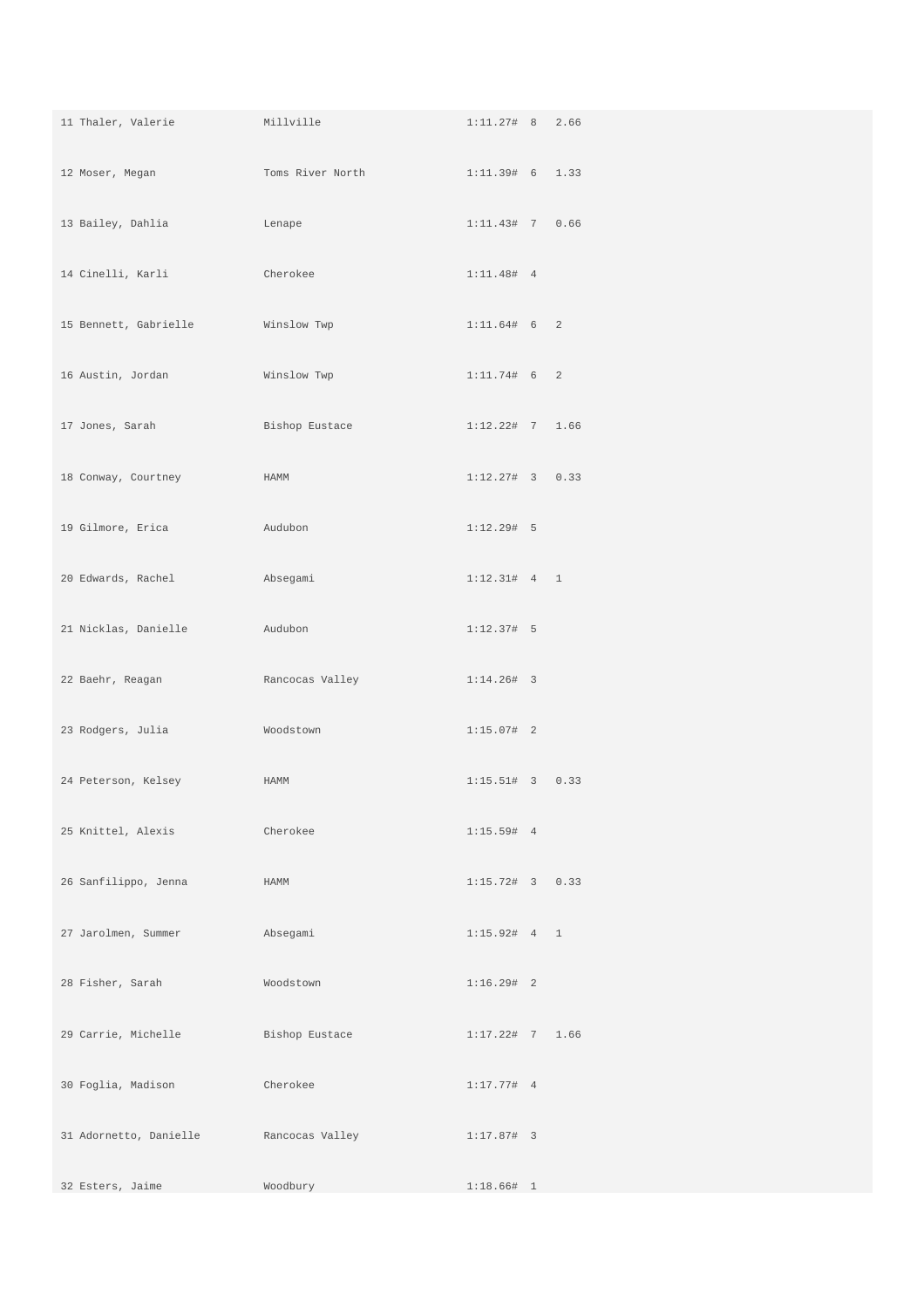| 33 Valek, Ashlyn                          | Toms River North                                  | $1:19.33#$ 6 1.33 |  |
|-------------------------------------------|---------------------------------------------------|-------------------|--|
| 34 Benson, Lauren                         | Lenape                                            | 1:19.48# 7 0.66   |  |
| 35 Davis, Alyssa                          | Audubon                                           | 1:19.54# 5        |  |
| 36 Carrasquillo, Hayley                   | Rancocas Valley                                   | $1:19.96#$ 3      |  |
| 37 Abbaszadeh, Emma                       | CH West                                           | 1:22.86# 1        |  |
| 38 McMillan, Tirzah                       | Woodbury                                          | $1:23.55#$ 1      |  |
| 39 Rash, Gabriella                        | CH West                                           | $1:23.75#$ 1      |  |
| 40 Maslowych, Nadia                       | Shawnee                                           | $1:24.91#$ 2      |  |
| 41 Schollenberger, Anna                   | Woodbury                                          | 1:26.14# 1        |  |
| 42 Aponte, Evaughn                        | Shawnee                                           | $1:26.23#$ 2      |  |
| 43 Johnston, Hannah                       | CH West                                           | 1:26.84# 1        |  |
| 44 Schillinger, Brooke                    | Shawnee                                           | $1:26.87#$ 2      |  |
| 45 Balik, Tori                            | Woodstown                                         | $1:27.46#$ 2      |  |
|                                           |                                                   |                   |  |
| Girls 2000 Meter Steeplechase H. Browning |                                                   |                   |  |
|                                           |                                                   |                   |  |
|                                           | Meet: # 6:50.40 2007 Ashley Higginson, Colts Neck |                   |  |
| Name                                      | Year School                                       | Seed Finals H#    |  |
|                                           |                                                   |                   |  |
| 1 Stremme, Rachel                         | Ocean City                                        | $7:40.73$ 2       |  |
| 2 Miahle, Lou                             | princeton                                         | $7:45.15$ 2       |  |
| 3 Fisher, Sarah                           | Woodstown                                         | $7:50.08$ 1       |  |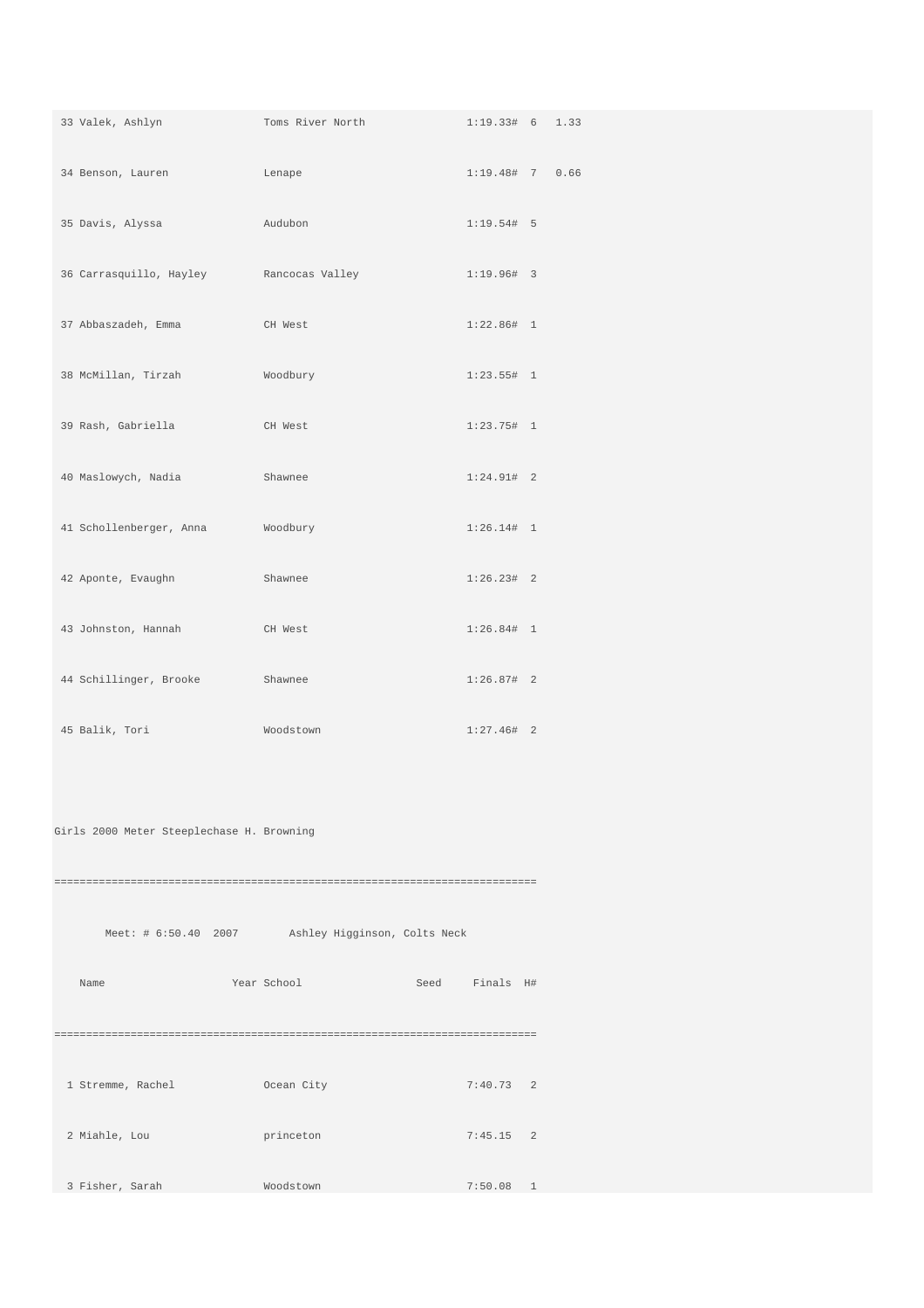| 4 Scott, Heather                      | Pinelands        | 7:53.53 2   |  |
|---------------------------------------|------------------|-------------|--|
| 5 Springsteadah, Mackenzie Millville  |                  | $7:56.36$ 2 |  |
| 6 Lavallias, Sade                     | Timber Creek     | $7:58.18$ 2 |  |
| 7 Plunkett, Claire                    | Haddonfield      | $8:03.12$ 2 |  |
| 8 Hassinger, Danielle                 | Delsea HS        | 8:08.39 2   |  |
| 9 DeMalo, Anna                        | Moorestown       | 8:11.40 2   |  |
| 10 Knoblock, Karen                    | Wdhs             | $8:17.53$ 2 |  |
| 11 Conover, Zoe                       | HAMM             | $8:22.13$ 2 |  |
| 12 Green, Sara                        | Delsea HS        | $8:24.25$ 1 |  |
| 13 Krueger, Caitlyn                   | Robbinsville     | $8:32.84$ 2 |  |
| 14 MacKenzie, Tabitha                 | HAMM             | $8:33.19$ 2 |  |
| 15 Campbell-Scott, Destiny Pennsauken |                  | 8:37.63 1   |  |
| 16 Pagano, Valerie                    | HAMM             | 8:37.83 1   |  |
| 17 Steward, Hannah                    | Northern Burling | 8:44.40 2   |  |
| 18 McBride, Erin                      | CH West          | $8:46.11$ 1 |  |
| 19 Gipe, Megan                        | Pitman           | 8:46.40 2   |  |
| 20 Bender, Devin                      | Williamstown     | $8:46.53$ 2 |  |
| 21 Breslin, Erin                      | Audubon          | 8:48.80 1   |  |
| 22 Gorman, Elizabeth                  | Moorestown       | $8:50.06$ 2 |  |
| 23 Myers, Morgan                      | Williamstown     | 8:52.41 2   |  |
| 24 Cummings, Kathryn                  | Bernards         | $8:55.75$ 1 |  |
| 25 Cassidy, Caleigh                   | Bernards         | 8:56.02 1   |  |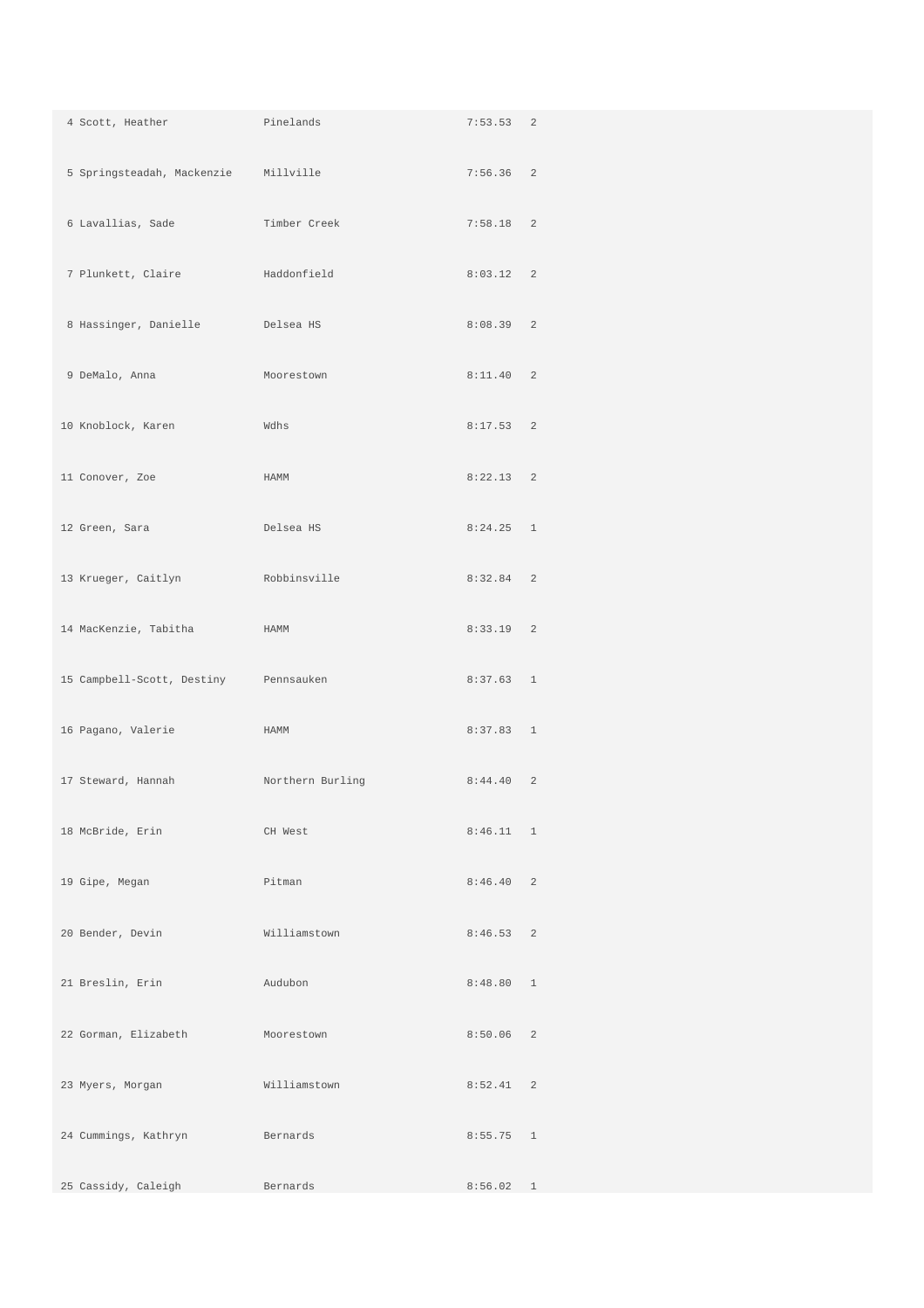| 26 Sullivan, Erin    | CH West          | 8:56.51 1    |  |
|----------------------|------------------|--------------|--|
| 27 Dow, Tiffany      | Pennsauken       | 9:03.97 1    |  |
| 28 Myers, Pamela     | Oakcrest         | 9:08.03 2    |  |
| 29 Luu, Jenny        | Pennsauken       | 9:09.04 1    |  |
| 30 Brady, Madeline   | Ocean City       | 9:12.58 1    |  |
| 31 Hickman, Julia    | Gloucester Catho | 9:19.04 1    |  |
| 32 Ludewig, Sandy    | Schalick         | 9:21.22 1    |  |
| 33 Chapman, Erin     | Burlington Twp   | 9:25.99 1    |  |
| 34 Herrmann, Johanna | Seneca           | 9:31.53 1    |  |
| 35 Daly, Elizabeth   | Delran           | $9:36.15$ 2  |  |
| 36 Khalid, Muniza    | Absegami         | $9:41.26$ 2  |  |
| 37 Mody, Shivani     | Brick Twp HS     | $9:43.58$ 1  |  |
| 38 Patel, Rutu       | Absegami         | $9:47.09$ 1  |  |
| 39 Fraone, Jessica   | Oakcrest         | 9:52.39 2    |  |
| 40 George, Julie     | Mainland         | 9:55.13 1    |  |
| 41 Casale, Jennifer  | Mainland         | 9:55.30 1    |  |
| 42 Oliveira, Emily   | Bernards         | 9:58.01 1    |  |
| 43 Labastida, Raquel | Absegami         | $10:00.54$ 1 |  |
| 44 Lacey, Ellie      | Haddon Township  | $10:00.95$ 2 |  |
| 45 Baumann, Julianna | Haddon Township  | 10:01.10 2   |  |
| 46 Camey, Sarah      | Mainland         | 10:02.11 1   |  |
| 47 Klein, Emily      | Delran           | 10:05.42 2   |  |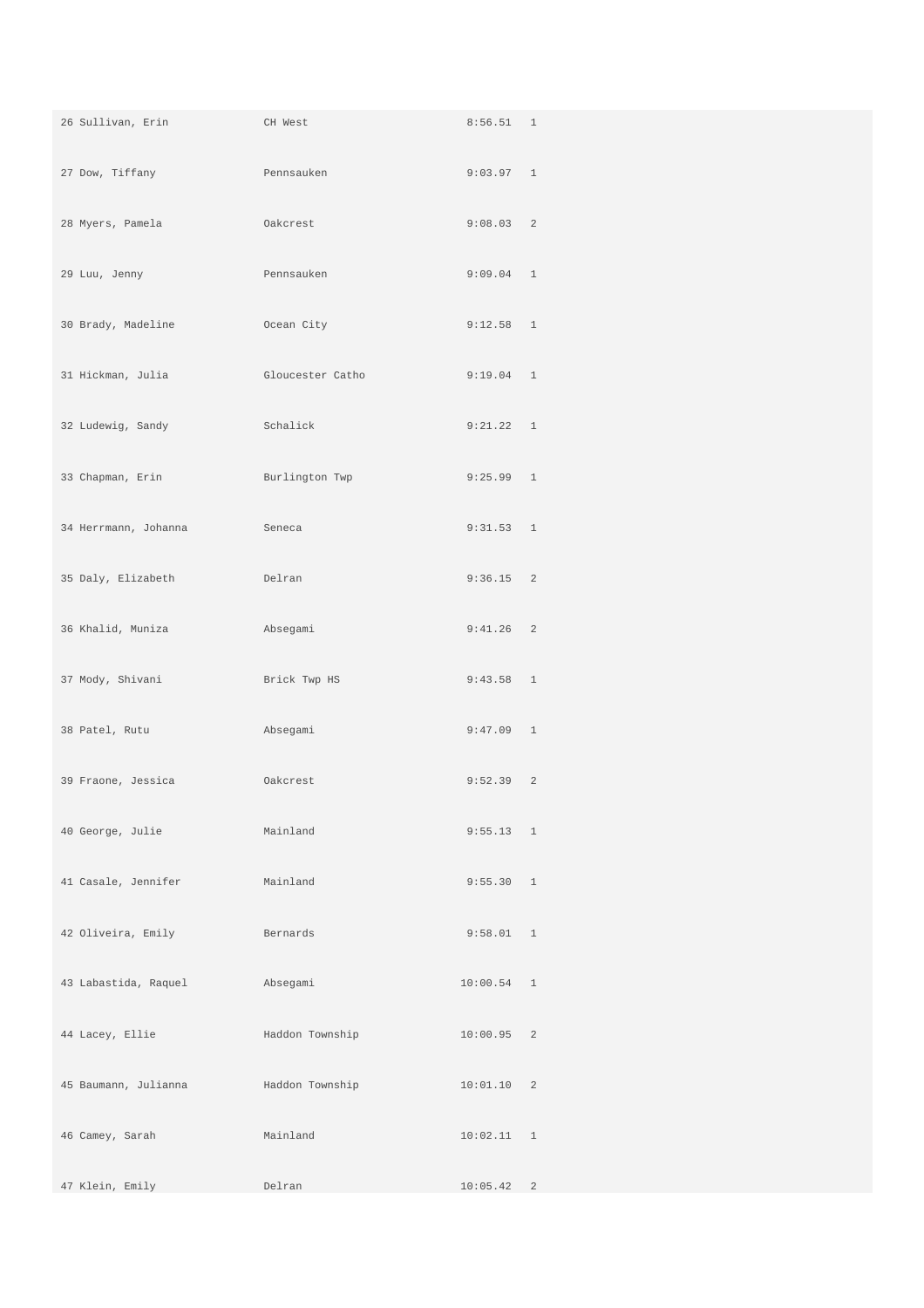| 48 Sheehan, Alexandra                        | Holy Cross                                | 10:17.27 1      |  |
|----------------------------------------------|-------------------------------------------|-----------------|--|
| 49 Croly, Meghan<br><b>Example 19</b> Delran |                                           | $10:46.28$ 2    |  |
|                                              |                                           |                 |  |
| Girls 4x100 Meter Relay                      |                                           |                 |  |
|                                              |                                           |                 |  |
| Meet: $#$ 47.61 5/4/2013 Winslow, Winslow    |                                           |                 |  |
|                                              | D Cross, C Oguledo, C Woods, T Robinson   |                 |  |
| School                                       |                                           | Seed Prelims H# |  |
|                                              |                                           |                 |  |
| Preliminaries                                |                                           |                 |  |
| 1 Winslow Twp.                               |                                           | 48.54g 5        |  |
|                                              | 1) Preston, Brittany (2) Williams, Vashti |                 |  |
| 3) Robinson, Torie (4) Woods, Cidae'a        |                                           |                 |  |
| 2 Penns Grove                                |                                           | 48.62q 4        |  |
| 1) Nichols, Richarrd                         | 2) Cooke, Tija                            |                 |  |
| 3) Pollard, Jaye                             | 4) Dowe, Faleesha                         |                 |  |
| 3 Egg Harbor Twp                             |                                           | 49.05q 3        |  |
| 1) Jenkins, Amber                            | 2) Davis, Corrine                         |                 |  |
| 3) Garrett, Ayanna                           | 4) Garrett, Nabiya                        |                 |  |
| 4 Eastern                                    |                                           | 49.34q 4        |  |
| 1) Edwards, Melanie                          | 2) Jackson, Sydney                        |                 |  |
| 3) Akiri, Edirin                             | 4) Asare, Abena                           |                 |  |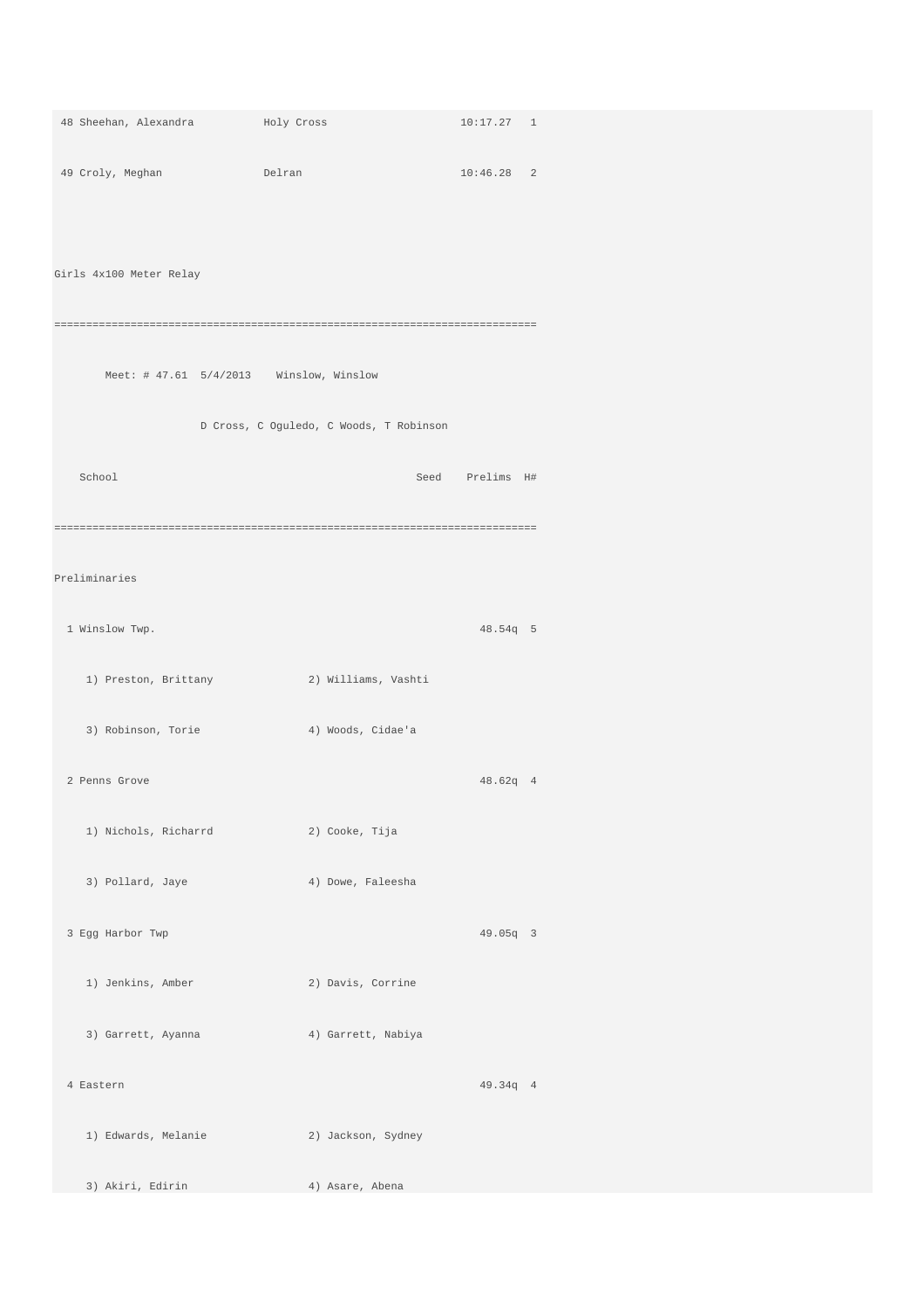| 5 Lenape               |                         | 49.40q 1  |  |
|------------------------|-------------------------|-----------|--|
| 1) Mitchell, Ariel     | 2) Topolski, Marissa    |           |  |
| 3) Maynes, Sam         | 4) Staten, Jasmine      |           |  |
| 6 Pennsauken           |                         | 49.62q 1  |  |
| 1) Jamison, Olivia     | 2) Rivas, Jamiyah       |           |  |
| 3) McEady, Ajani       | 4) Pascall, Indigo      |           |  |
| 7 Deptford             |                         | 49.77q 3  |  |
| 1) Tucker, Kayla       | 2) Kelly-Miller, Maia   |           |  |
| 3) Baker, Sundasia     | 4) Lester, Kiara        |           |  |
| 8 Southern Regional    |                         | 49.83q 2  |  |
| 1) Johnson, Abby       | 2) Decker, Bailey       |           |  |
| 3) Fay, Kelly          | 4) Rizzo, Rachel        |           |  |
| 9 Pleasantville        |                         | 50.23 2   |  |
| 1) Aabid, Hadiyah      | 2) Alston, Mya          |           |  |
| 3) Mullings, Monique   | 4) Clark, Rebekah       |           |  |
| 10 Teaneck High School |                         | $50.45$ 2 |  |
| 1) Simms, Amanda       | 2) Grange, Dajah        |           |  |
| 3) James, Toni         | 4) Sarraga, Aminah      |           |  |
| 11 Timber Creek        |                         | 50.58 2   |  |
| 1) Davis-Hines, Daijah | 2) Davis-Hines, Janiyah |           |  |
| 3) Starnes, Adia       | 4) Crawley, Aarynn      |           |  |
| 12 Toms River North    |                         | $51.11$ 5 |  |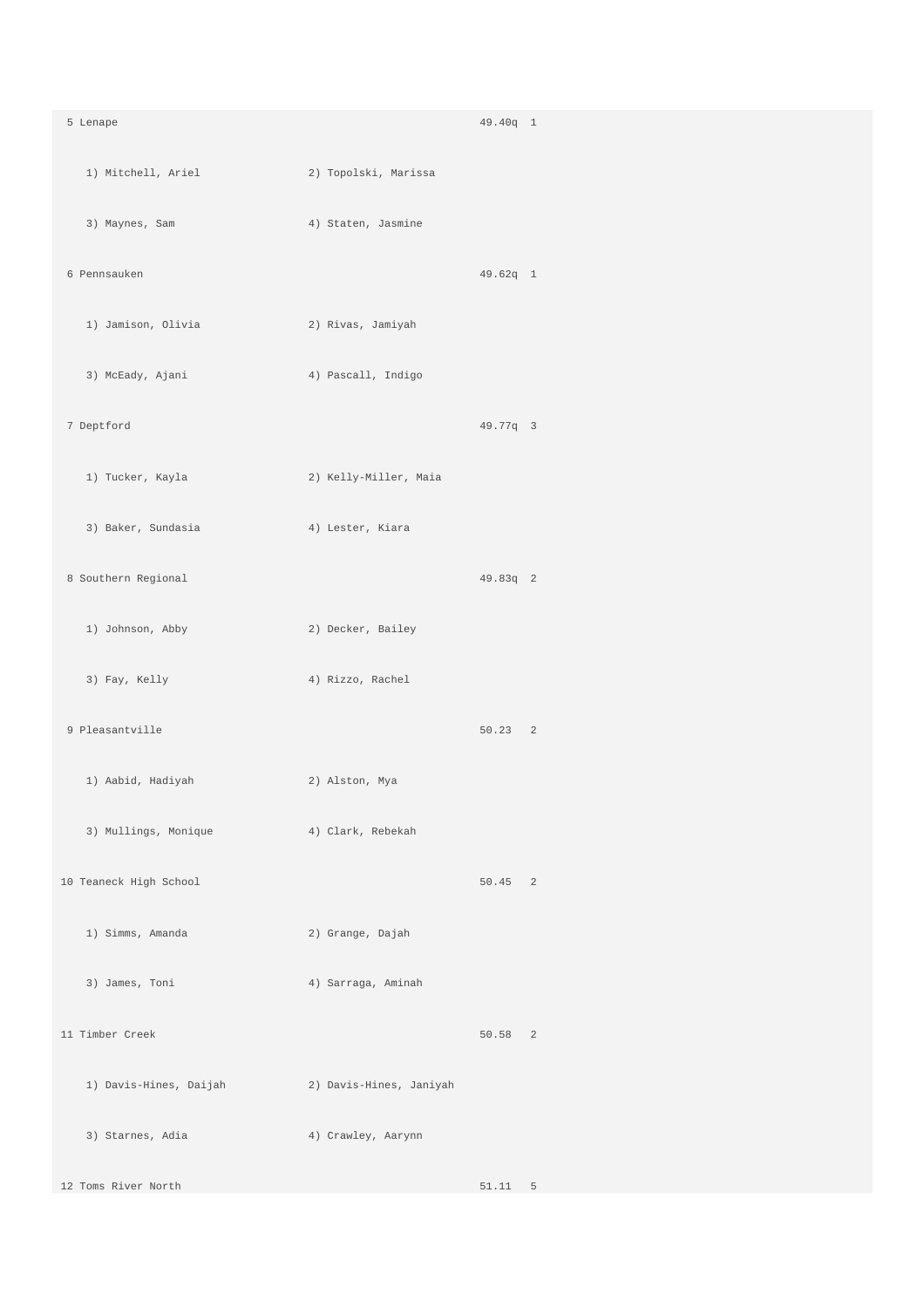| 1) Goncerz, Olivia                     | 2) Forlenza, Lynnea  |         |  |
|----------------------------------------|----------------------|---------|--|
| 3) Szymanski, Izabela (4) Byrd, Tifani |                      |         |  |
| 13 Woodbury                            |                      | 51.14 1 |  |
| 1) Harvey, Dara                        | 2) Graham, Taylor    |         |  |
| 3) Abott, Toria                        | 4) Watkins, NeeAsia  |         |  |
| 14 Pemberton Twp. High School          |                      | 51.43 4 |  |
| 1) Taylor, Tierra                      | 2) Russell, Tanaesza |         |  |
| 3) Andrades, Cazjaa                    | 4) Champion, Jada    |         |  |
| 15 Bridgeton                           |                      | 51.47 1 |  |
| 1) Holmes, Jaquesha                    | 2) Shaw, Tanyra      |         |  |
| 3) Hameed, Hasanna (4) Russell, Tajon  |                      |         |  |
| 16 Oakcrest                            |                      | 51.65 3 |  |
| 1) james, chaka                        | 2) Aipej, Olivia     |         |  |
| 3) Foster, Kunesha                     | 4) Dennis, Seiarah   |         |  |
| 17 Lawrence HS                         |                      | 51.69 5 |  |
| 1) Kelsey, Holt                        | 2) Hewitt, Tatiana   |         |  |
| 3) Fortier, Renee                      | 4) Peters, Dominque  |         |  |
| 18 Clearview                           |                      | 51.86 5 |  |
| 1) Lin, Jordan                         | 2) Little, I'Shay    |         |  |
| 3) Cydis, Madison                      | 4) Lynch, Shannon    |         |  |
| 19 West Deptford Track                 |                      | 51.90 4 |  |
| 1) Douglas, Elizabeth                  | 2) Jones, Amber      |         |  |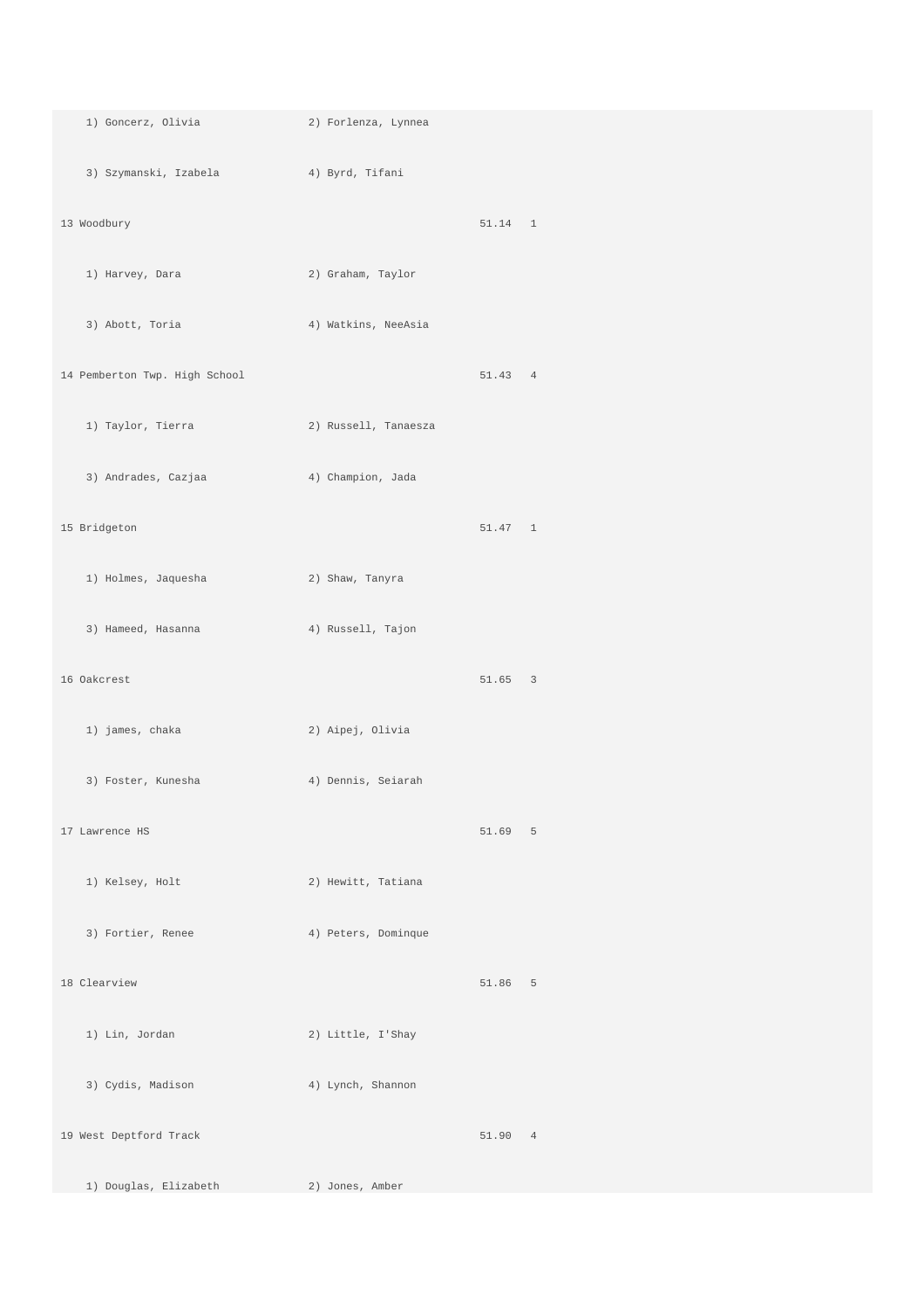3) Reed, Jeinajuh 4) Pinto, Nicole 20 Glassboro 52.19 1 1) Thomas, Tzipora 2) Johnson, Alizsa 3) Brackett, Nyasia 4) Graves, Mariah 21 Lindenwold 52.36 3 and 22 Rancocas Valley and 22 Rancocas Valley and 22 Rancocas Valley and 22 Rancocas Valley and 22 Rancocas Valley and 22 Rancocas Valley and 22 Rancocas Valley and 22 Rancocas Valley and 22 Rancocas Valley and 22 Rancocas 1) Jett, Staci 2) Goeloe, Iasia 3) Collins, Ine' 4) Foering, Julianne 23 Delran 52.59 3 1) Belin, Cierra 2) Dukes, Shelby 3) Taliaferro, Mariah 4) Baker, Jayah 24 Vineland 53.12 1 1) Brown, Tiah 2) Thompson, Taahira 3) Thompson (Rodney), Asia 4) Pleasant, D'Andra 25 Absegami 53.23 2 1) Hubbard, Mariah 2) 26 Bishop Eustace 53.42 3 1) Carrie, Michelle 2) Perini, Alyssa 3) Aurite, Erica 4) Damato, Kat 27 Camden Catholic 53.56 5 1) Williams, Zarria 2) Blacks, Kaylin 3) Wade, Jada 4) Hall, Moriah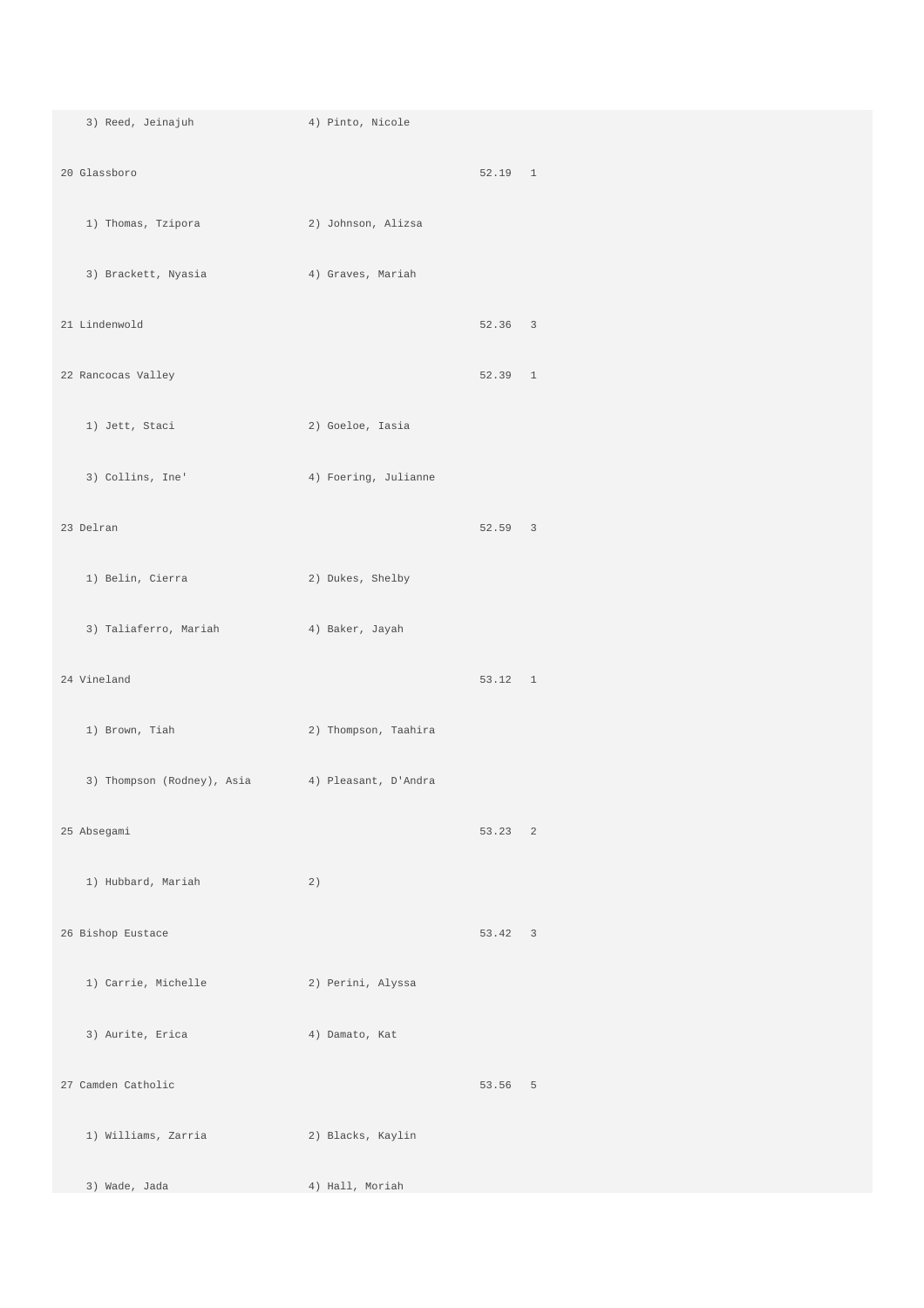| 28 Shawnee                                |                        | 53.64 4 |  |
|-------------------------------------------|------------------------|---------|--|
| 1) Robinson, Jordan                       | 2) Johnson, Molly      |         |  |
| 3) DiBraccio, Michelle 4) Jones, Allison  |                        |         |  |
| 29 Triton Regional High School            |                        | 53.79 3 |  |
| 1) Robinson, Tyra-Renai (2) Joseph, Teyla |                        |         |  |
| 3) Olsen, Layne                           | 4) Joseph, Geneseret   |         |  |
| 30 Brick Memorial                         |                        | 54.29 4 |  |
| 1) Ansbro, Lindsay                        | 2) Glass, Jessica      |         |  |
| 3) Jazikoff, Kacie                        | 4) Dominguez, Emily    |         |  |
| 31 Burllington Twp                        |                        | 54.54 5 |  |
| 1) Cann, Carley                           | 2) Salay, Colbey       |         |  |
| 3) Hinds, Nia                             | 4) Miles, Kourtney     |         |  |
| 32 Hammonton High School                  |                        | 54.82 5 |  |
| 1) Downey, Taylor                         | 2) Ellington, Farris   |         |  |
| 3) Sanfilippo, Jenna (4) Turner, Belle    |                        |         |  |
| 33 Cherry Hill West                       |                        | 55.18 2 |  |
| 1) McBride, Erin                          | 2) Molletta, Giana     |         |  |
| 3) Jones, Talia                           | 4) Cabanero, Christina |         |  |
| -- Pinelands                              |                        | DNF 4   |  |
| 1) Hartman, Noelle                        | 2) DiElmo, Dasey       |         |  |
| 3) Mickens, Tatianna                      | 4) Holloway, Kirsten   |         |  |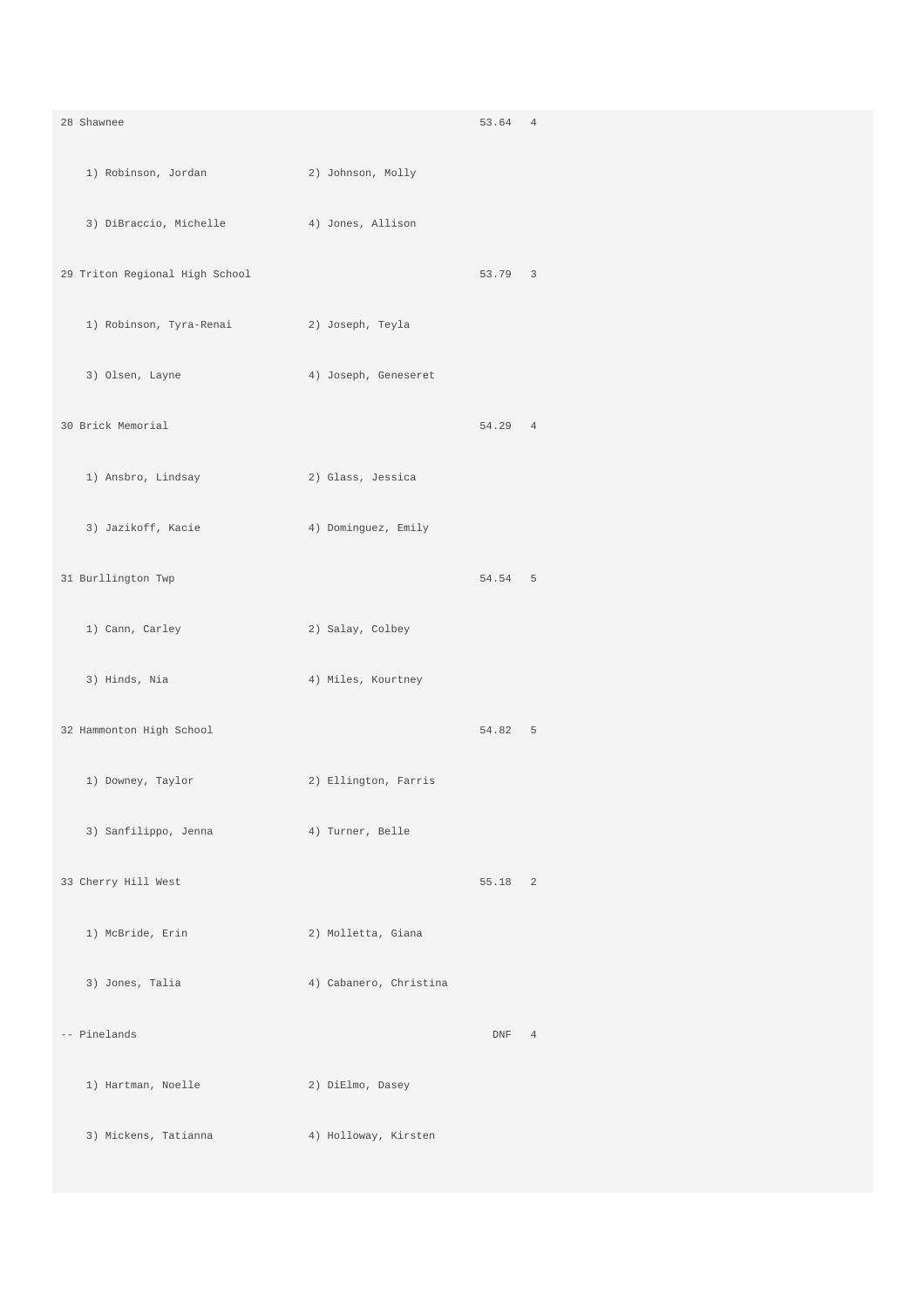| Girls 4x100 Meter Relay                   |                |             |                          |
|-------------------------------------------|----------------|-------------|--------------------------|
|                                           |                |             |                          |
| Meet: $# 47.61 5/4/2013$ Winslow, Winslow |                |             |                          |
| D Cross, C Oguledo, C Woods, T Robinson   |                |             |                          |
| School                                    | Prelims Finals |             |                          |
|                                           |                |             |                          |
| Finals                                    |                |             |                          |
| 1 Winslow Twp.                            | 48.54 47.68    |             |                          |
| 2 Penns Grove                             | 48.62 48.58    |             |                          |
| 3 Egg Harbor Twp                          | 49.05 48.63    |             |                          |
| 4 Pennsauken                              |                | 49.62 49.52 |                          |
| 5 Deptford                                | 49.77 49.61    |             |                          |
| 6 Southern Regional                       | 49.83 49.82    |             |                          |
| 7 Lenape                                  | 49.40 49.90    |             |                          |
|                                           |                |             |                          |
| -- Eastern                                |                |             | 49.34 DQ Out of zone 1-2 |
|                                           |                |             |                          |
| Girls 4x100 Meter Relay Middle Schoo      |                |             |                          |
|                                           |                |             |                          |
| Meet: # 50.60 2010 , Haddonfield          |                |             |                          |
| School                                    |                | Seed Finals |                          |
|                                           |                |             |                          |
| 1 Winslow MS                              |                | 52.40       |                          |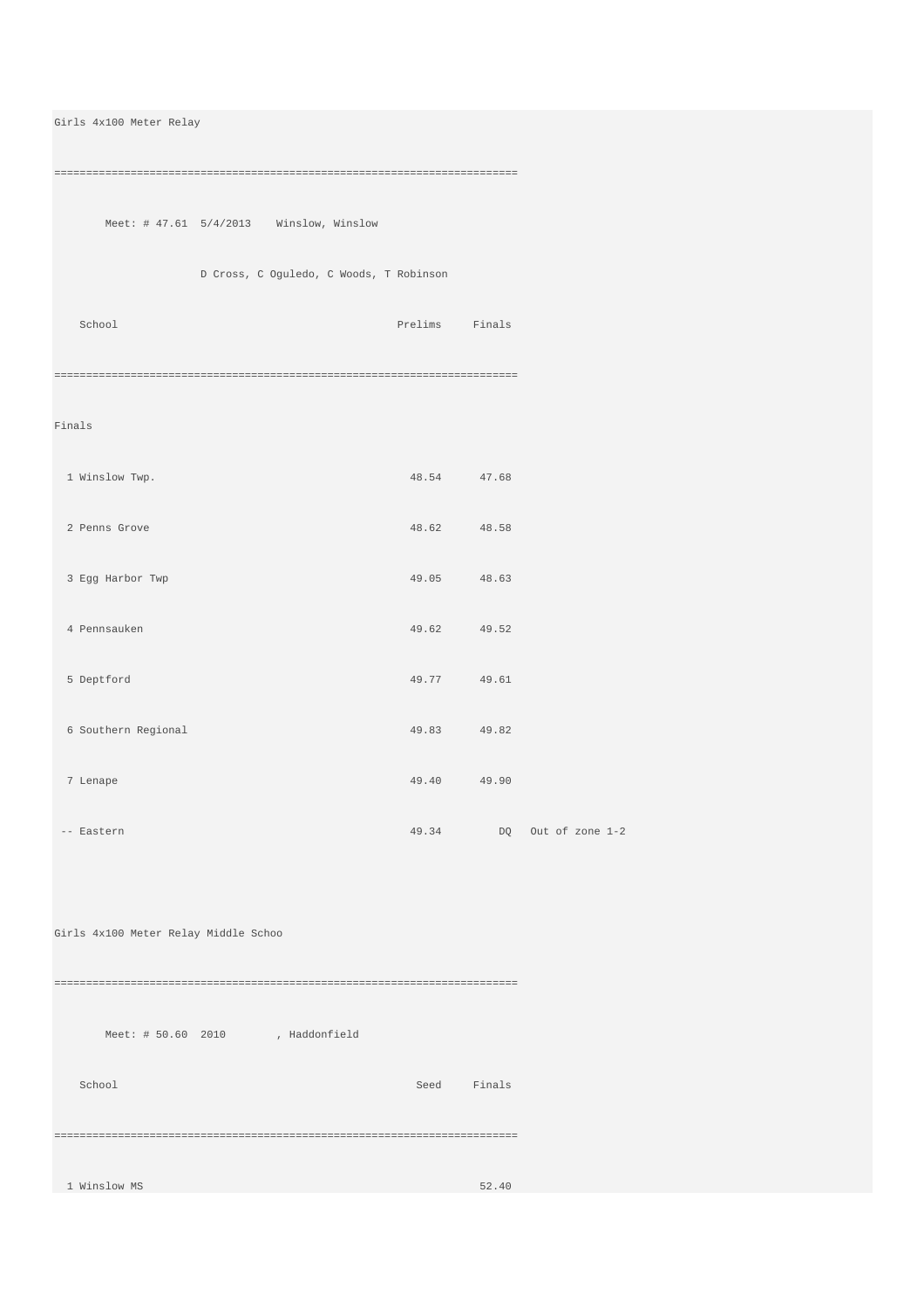2 Phifer Middle School 52.81 1) Hooker, Tierra 2) Bowen, Nefatari 3) Urbarry, Myanni 4) Bryan, Brianna 3 Davies MS 'B' 56.62 1) Wyatt, Cayla 2) Johnson, Keirston 3) Smith, Brelle 4) White, Jana 4 Davies MS 57.82 1) Crigliano, Nicole 2) Deveney, Trina 3) DeSheilda, Aliyah (4) Vieyra, Isabel 5 Medford 58.98 1) Rankin, Claire 2) Kearns, Grace 3) Larzalere, Georgia 4) Mavracik, Laura Girls 4x200 Meter Relay ============================================================================ Meet: # 1:40.5h 2006 , Woodrow Wilson Jones, Meylor, Still, Sharper School Seed Finals H# ============================================================================ 1 Winslow Twp. 1:43.63 4 1) Williams, Iyianna 2) Smith-Shroud, Ananda 3) Woods, Cidae'a 4) Robinson, Torie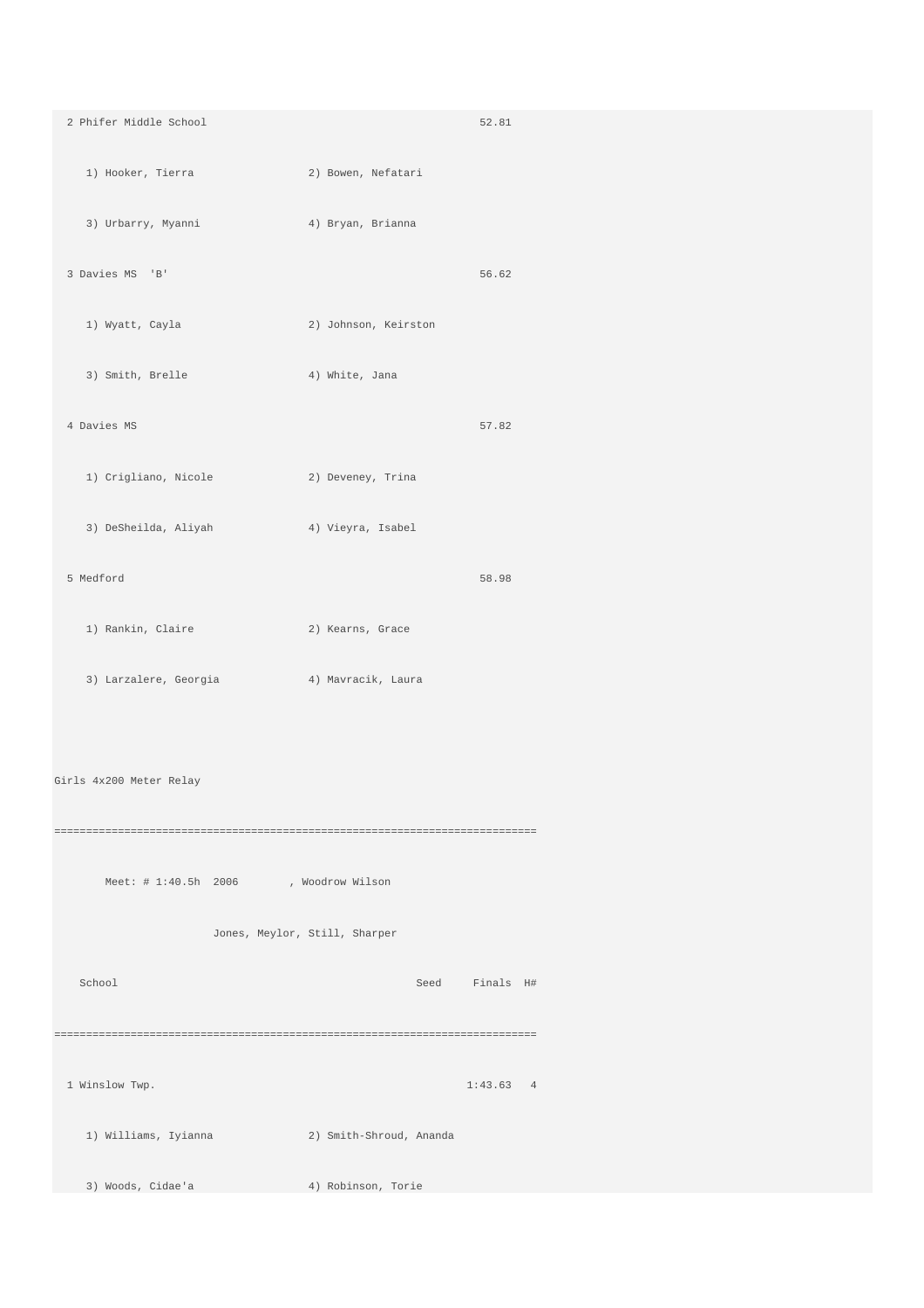2 Penns Grove 1:44.11 3 1) Cooke, Tija 2) Pollard, Jaye 3) Brown, Jocelyn 4) Dowe, Faleesha 3 Kingsway 1:44.33 4 1) Cooper, Thalia 2) Heineman, Jaclyn 3) Harris, Loren 4) Waller, Arianna 4 Egg Harbor Twp 1:44.35 4 1) Jenkins, Amber 2) Davis, Corrine 3) Garrett, Ayanna (4) Garrett, Nabiya 5 Southern Regional 1:46.13 4 1) Ritchie, Jenna 2) Decker, Bailey 3) Fay, Kelly 4) Angellella, Brianna 6 Toms River North 1:46.23 4 1) Byrd, Tifani 2) Moser, Megan 3) Popoola, Adelola 4) Diawara, Halima 7 Pennsauken 1:47.44 4 1) Pascall, Indigo 2) Dupree, Aleyah 3) Ware, Aiyana 4) Jamison, Olivia 8 Pleasantville 1:47.59 3 1) Alston, Mya 2) Aabid, Hadiyah 3) Mullings, Monique 4) Clark, Rebekah 9 Teaneck High School 1:47.86 4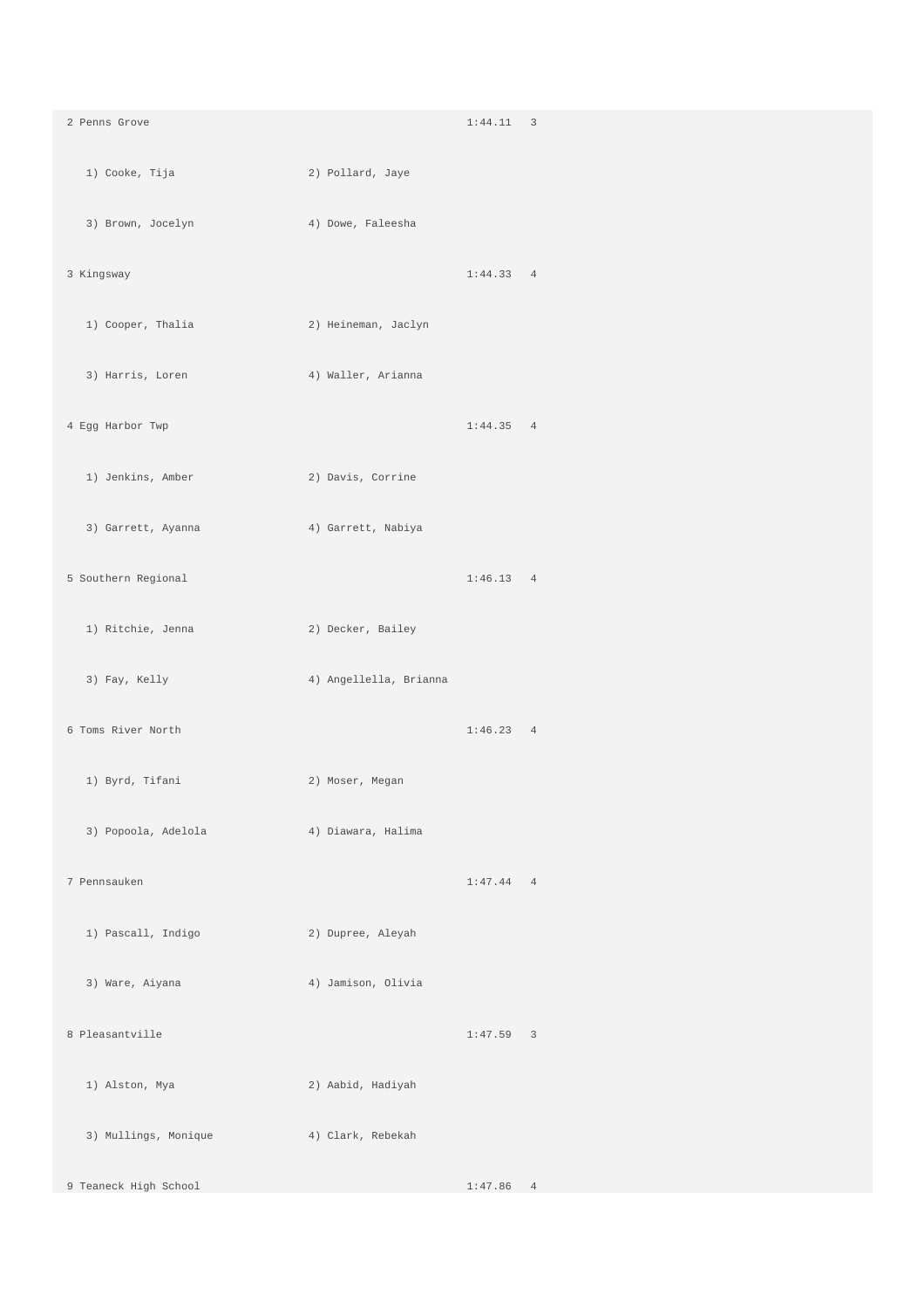| 1) James, Toni                               | 2) Grange, Dajah    |             |
|----------------------------------------------|---------------------|-------------|
| 3) VanBrackle, Nia (2008) 4) Sarraga, Aminah |                     |             |
| 10 Haddonfield High School                   |                     | $1:48.63$ 3 |
| 11 Bridgeton                                 |                     | 1:49.62 3   |
| 1) Jean-Pierre, Cheryllynn 2) Shaw, Tanyra   |                     |             |
| 3) Hameed, Hasanna                           | 4) Russell, Tajon   |             |
| 12 Clearview                                 |                     | 1:51.35 3   |
| 1) Lin, Jordan                               | 2) Little, I'Shay   |             |
| 3) Bigelow, Dyani                            | 4) Lynch, Shannon   |             |
| 13 Absegami                                  |                     | 1:51.37 2   |
| 14 Cherokee                                  |                     | 1:52.60 3   |
| 1) Chen, Amanda                              | 2) Keller, Sierra   |             |
| 3) Siermine, Liza                            | 4) Patel, Rachel    |             |
| 15 Timber Creek                              |                     | 1:52.98 2   |
| 1) Sovae-Beattie, Cheyenne 2) Starnes, Kai   |                     |             |
| 3) Gonzalez, Jarline                         | 4) Amugo, Ihuna     |             |
| 16 Pemberton Twp. High School                |                     | $1:53.24$ 3 |
| 1) Smith, Shanell                            | 2) Francis, Brianna |             |
| 3) Gregory, Alyssa                           | 4) Andrades, Cazjaa |             |
| 17 Burllington Twp                           |                     | 1:53.52 1   |
| 1) Wilcox, D'Yana                            | 2) Salay, Colbey    |             |
| 3) Cann, Carley                              | 4) Miles, Kourtney  |             |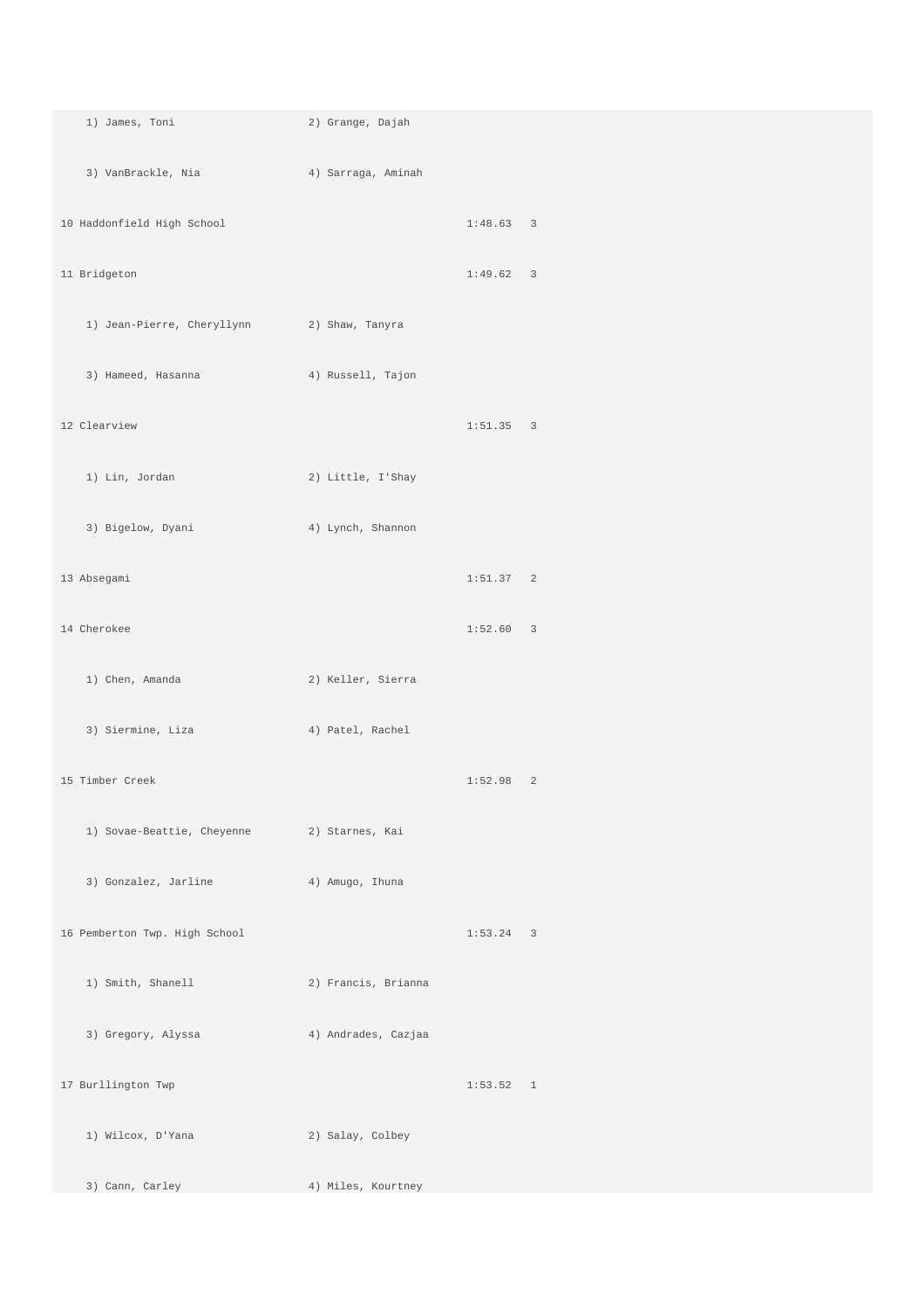18 Pinelands 1:54.30 2 1) DiElmo, Dasey 2) Cooper, Kendra 3) Iverson, Chloe 4) Mickens, Tatianna 19 Rancocas Valley 1:54.35 2 1) Chung, Jade 2) Goeloe, Iasia 3) Freeman, Kennedy 4) Gay-Hall, Neysa 20 Shawnee 1:55.16 3 1) Johnson, Molly 2) DiBraccio, Michelle 3) Robinson, Jordan (4) Jones, Allison 21 Lawrence HS 1:57.07 1 1) 2) Gordon, Sataya 3) Dapprich, Susanna 4) Rauschenberger, Sophie 22 Glassboro 1:57.73 1 1) Simms, Tina 2) Wright, Sa'Niyah 3) Pratt, Shalya 4) Scott-Reaves, Sherle 23 Hammonton High School 1:58.58 2 1) Cowan, Natalie 2) Butcher, Shontiana 3) Ogdon, Claire 4) Mauriello, Olivia 24 Gloucester Catholic 2:00.86 2 1) Coniglio, Shae 2) Virella, Lisette 3) Wilson, Lauren 4) Nacci, Taylor 25 Oakcrest 2:02.89 2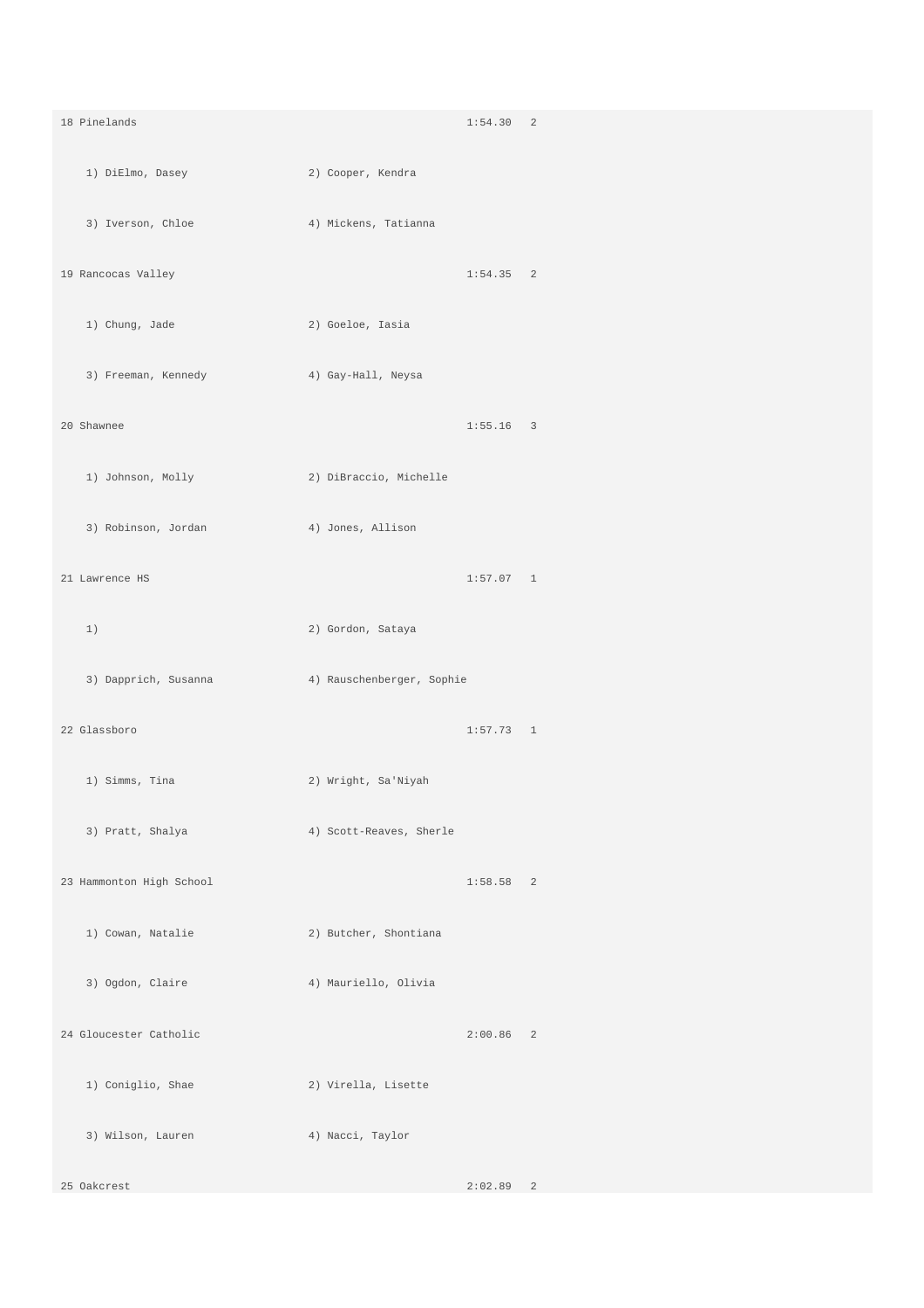| 1) Rodriguez, DeVianna (2) hamler, kayla |                                  |             |  |
|------------------------------------------|----------------------------------|-------------|--|
| 3) mays, nia                             | 4) young, sakai                  |             |  |
| 26 Eastern                               |                                  | 2:04.13 1   |  |
|                                          |                                  |             |  |
| 1) Bostic, Taylor                        | 2) Jackson, Gabrielle            |             |  |
| 3) Parker, Eve                           | 4) Copes, Alecea                 |             |  |
| 27 Woodstown                             |                                  | 2:06.27 1   |  |
|                                          |                                  |             |  |
| 1) Landry, Emilie                        | 2) Skinner, Morgan               |             |  |
| 3) Read, Sara                            | 4) Joyner, Tanner                |             |  |
|                                          |                                  |             |  |
| 28 Vineland                              |                                  | 2:10.12 2   |  |
| 1) White, Dejah                          | 2) Thompson, Keiyana             |             |  |
| 3) Durham, Destinee                      | 4) Brown, Tori                   |             |  |
|                                          |                                  |             |  |
| 29 Camden Catholic                       |                                  | $2:11.49$ 1 |  |
| 1) Blacks, Kaylin                        | 2) Slider, Kayla                 |             |  |
| 3) D'Ambrosio, Kayelyn (4) Merlin, Katie |                                  |             |  |
|                                          |                                  |             |  |
|                                          |                                  |             |  |
| Girls 4x800 Meter Relay                  |                                  |             |  |
|                                          |                                  |             |  |
|                                          |                                  |             |  |
| Meet: # 9:18.90 2012                     | , Freehold Twp                   |             |  |
|                                          | Faith, Vitello, Spadola, Bracher |             |  |
|                                          |                                  |             |  |
| School                                   | Seed                             | Finals      |  |
|                                          |                                  |             |  |
|                                          |                                  |             |  |
| 1 Haddonfield High School                |                                  | 9:20.39     |  |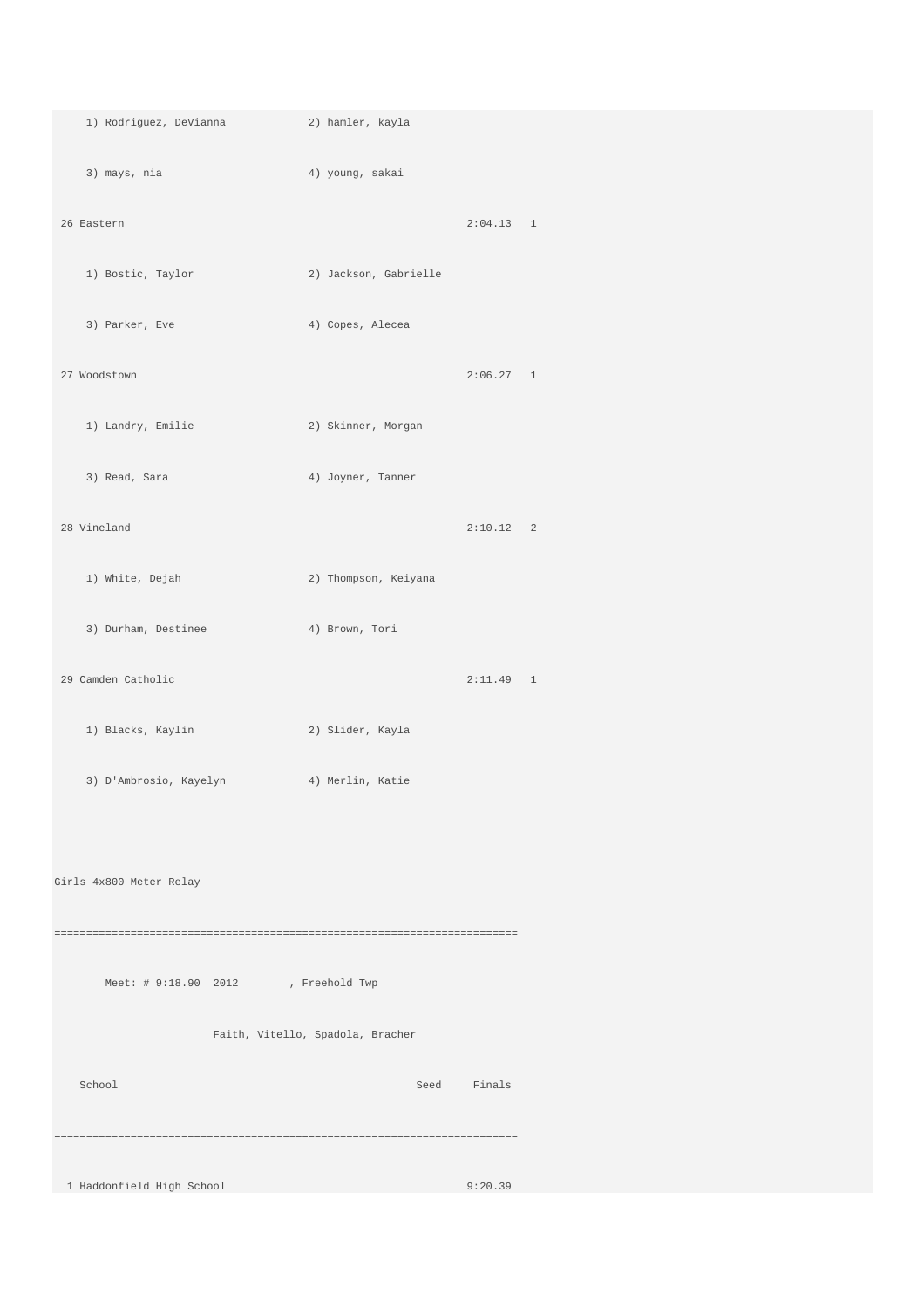| 2 Southern Regional                                 |                      | 9:27.25  |
|-----------------------------------------------------|----------------------|----------|
| 1) Burnup, Carly                                    | 2) Mooney, Kaitlyn   |          |
| 3) Chartier, Elizabeth (4) Hammel, Melana           |                      |          |
| 3 Ocean City                                        |                      | 9:38.86  |
| 1) Grisbaum, Epiphany (2) Stremme, Rachel           |                      |          |
| 3) Granger, Cierra (4) Flynn, Bridget               |                      |          |
| 4 Winslow Twp.                                      |                      | 9:59.98  |
| 1) Rivers, Shayla<br>and the company of the company | 2) Austin, Jordan    |          |
| 3) Williams, Vashti                                 | 4) King, Tziarra     |          |
| 5 Clearview                                         |                      | 10:02.78 |
| 1) Schaeffer, Emily                                 | 2) Cromley, Jennifer |          |
| 3) Lynch, Katharine                                 | 4) Donahue, Kaitlin  |          |
| 6 Rancocas Valley                                   |                      | 10:08.77 |
| 1) Knope, Michelle                                  | 2) Ando, Mary        |          |
| 3) Cacace, Isabella                                 | 4) Bresnan, Sarah    |          |
| 7 Timber Creek                                      |                      | 10:09.32 |
| 1) Lavallias, Sade                                  | 2) Condell, Alyssa   |          |
| 3) Shipotofsky, Janelle                             | 4) Clark, Alexa      |          |
| 8 Shawnee                                           |                      | 10:09.79 |
| 1) Stang, Shannon                                   | 2) Keevey, Cara      |          |
| 3) Malpass, Julia                                   | 4) Bonner, Kara      |          |
| 9 Hammonton High School                             |                      | 10:11.81 |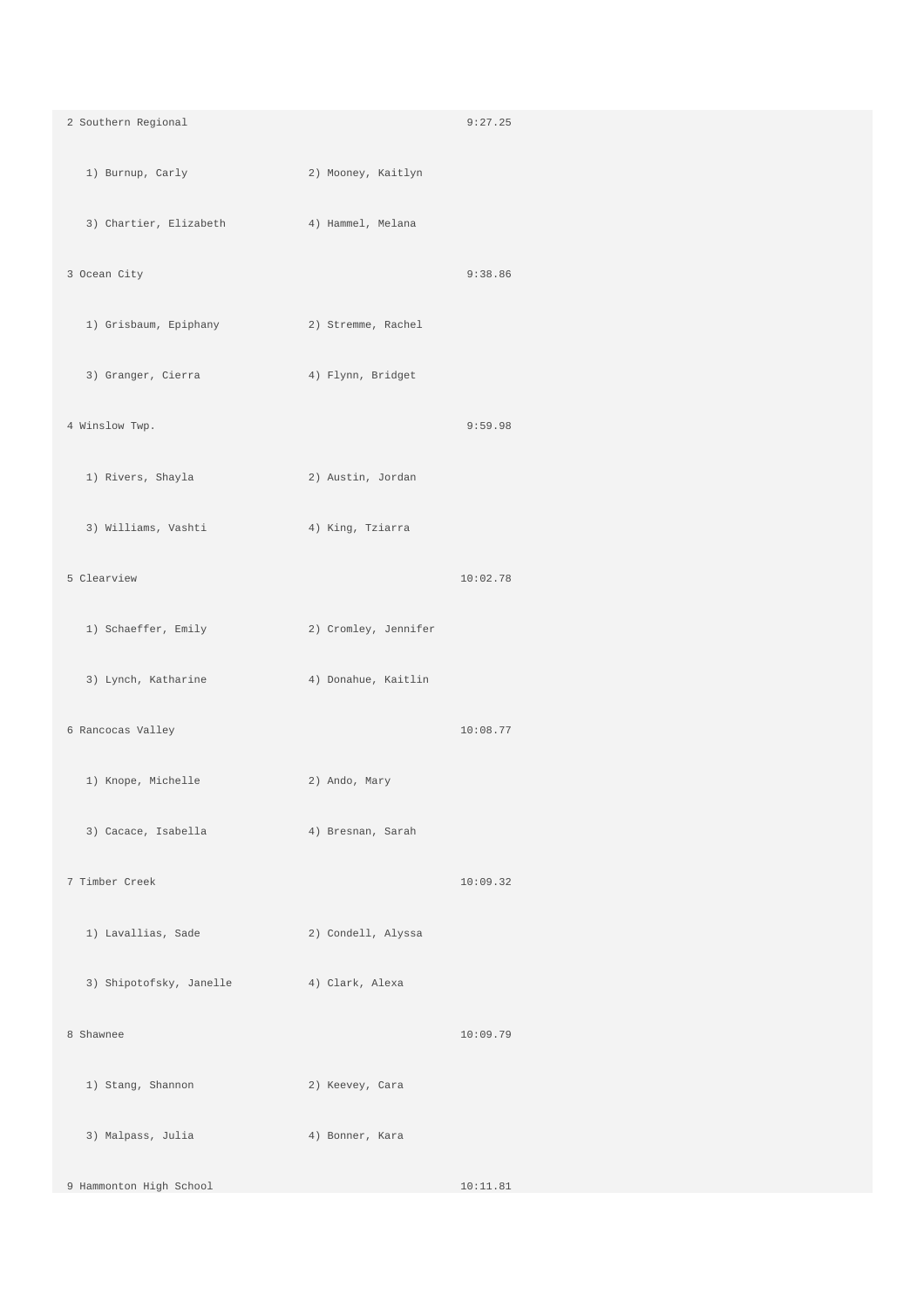| 1) Conover, Zoe                            | 2) Finnerty, Brooke    |          |
|--------------------------------------------|------------------------|----------|
| 3) Cassidy, Caitlin                        | 4) Donio Enscoe, Janie |          |
| 10 Cherokee                                |                        | 10:21.70 |
| 1) McAdams, Jess                           | 2) Scheiner, Sophie    |          |
| 3) Moraschi, Ally                          | 4) Cinelli, Karli      |          |
| 11 West Deptford Track                     |                        | 10:23.65 |
| 1) Kipp, Anna                              | 2) Thayres, Mackenzie  |          |
| 12 Toms River North                        |                        | 10:43.11 |
| 1) Troisi, Jillian                         | 2) Suchodolski, Alyson |          |
| 3) Bush, Jordyn                            | 4) DeSantis, Danielle  |          |
| 13 Holy Cross                              |                        | 10:44.62 |
| 1) Dearstyne, Katherine (2) Merchel, Jenna |                        |          |
| 3) Hickey, Alexandra                       | 4) Wood, Samantha      |          |
| 14 Woodbury                                |                        | 10:56.16 |
| 1) Abott, Toria                            | 2) Ward, Abigail       |          |
| 3) Smith, Jasmin                           | 4) Slusarczyk, Rachel  |          |
| 15 Glassboro                               |                        | 10:57.02 |
| 1) Grehlinger, Abby                        | 2) Vito, Lindsey       |          |
| 3) Grehlinger, Maggie                      | 4) Meyrick, Brianna    |          |
| 16 Eastern                                 |                        | 11:00.54 |
| 1) Meskin, Nicole                          | 2) Nam, Irene          |          |
| 3) Shaw, Sierra                            | 4) LaRocca, Gabrielle  |          |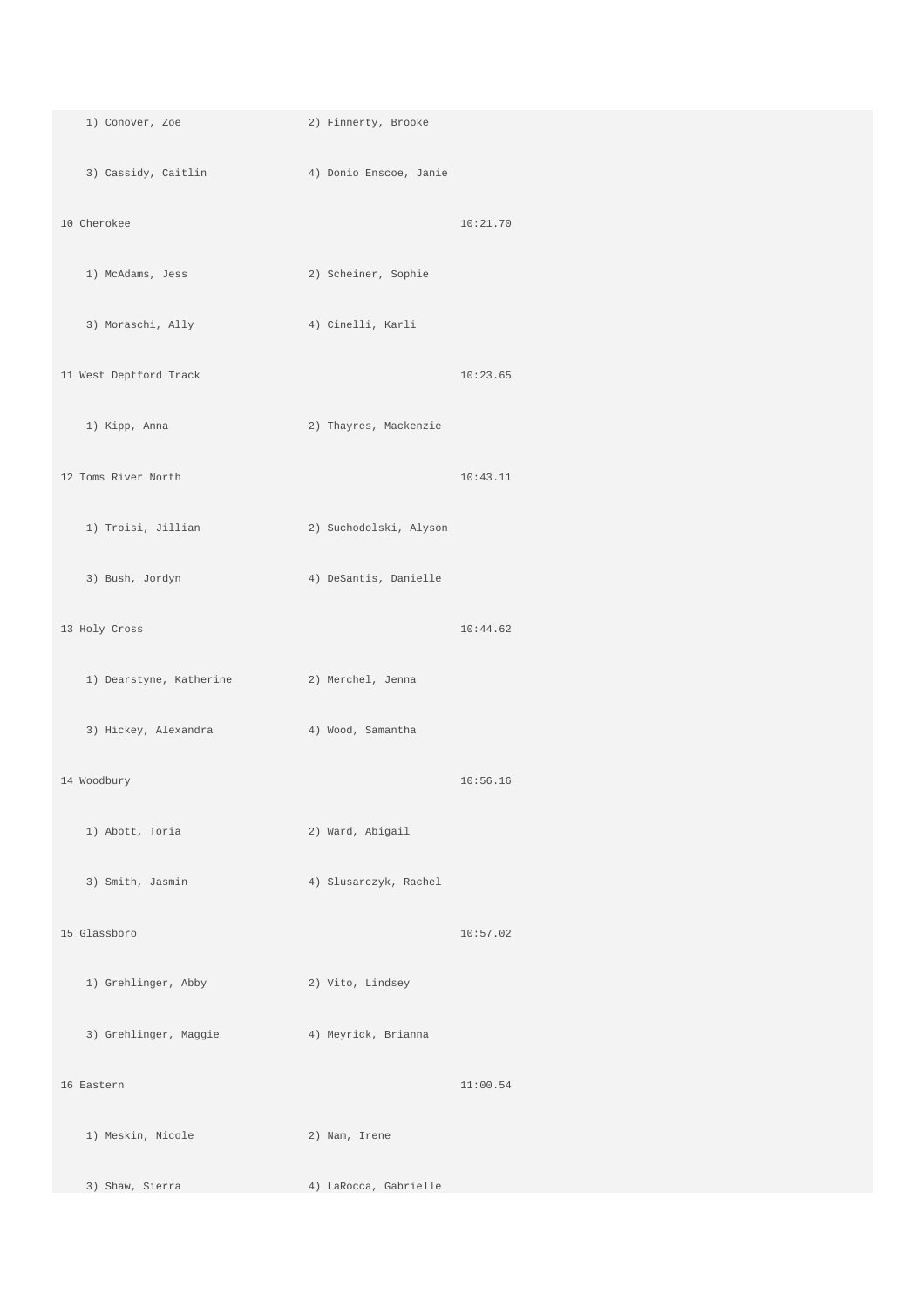17 Lenape 11:03.38 1) Williams, Cian 2) Colucci, Eryka 3) Hardiman, Meghan 4) Perera, Gayani 18 Camden Catholic 11:23.39 1) McHugh, Kelly 2) Hall, Moriah 3) Williams, Zarria (4) Collarin, Kelsey 19 Oakcrest 11:30.24 1) Fraone, Jessica 2) zeb, laiba 3) Tomasello, Aubree 4) Myers, Pamela Girls 4x1600 Meter Relay ========================================================================= Meet: # 19:35.2h 2007 , Southern Patrick, Bergin, Smith, Tauro School School Seed Finals ========================================================================= 1 Lenape 22:46.94 1) McGee, Emily 2) Londregan, Annie 3) Ryan, Maeve 4) Thomas, Patricia 2 Brick Memorial 22:58.51 1) Beyer, Emily 2) Luma, Dayna 3) Hannam, Julia 4) Beyer, Hope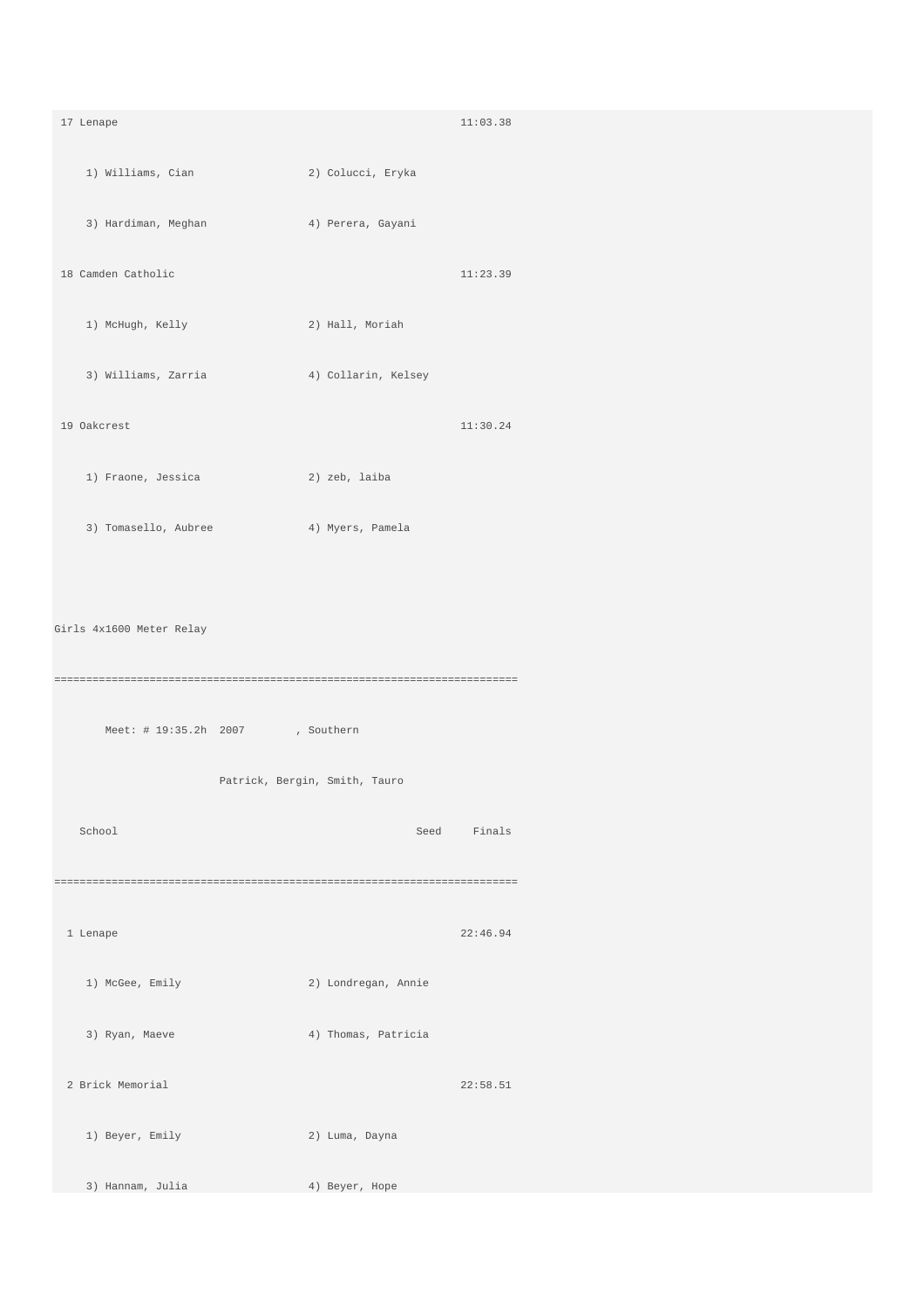| 3 Haddonfield High School                   |                      | 23:05.51 |
|---------------------------------------------|----------------------|----------|
| 1) Munafo, Kristen                          | 2) Hoover, Holly     |          |
| 3) Levitt, Lauren                           | 4) Peifer, Olivia    |          |
| 4 Toms River North                          |                      | 23:17.96 |
| 1) Fotopoulos, Alexa (2) Martone, Julia     |                      |          |
| 3) Reis, Jessica                            | 4) George, Kaitlyn   |          |
| 5 Audubon                                   |                      | 23:21.30 |
| 1) Schaffer, Holly                          | 2) Lutz, Emily       |          |
| 3) Breslin, Erin                            | 4) Furlong, Molly    |          |
| 6 Hammonton High School                     |                      | 23:49.60 |
| 1) Ranere, Ashley                           | 2) Massey, Isabella  |          |
| 3) MacKenzie, Tabitha (4) Plummer, Jennifer |                      |          |
| 7 Cherokee                                  |                      | 23:59.12 |
| 1) Gernhardt, Megan                         | 2) Vassalotti, Gabby |          |
| 3) Shea, Morgan                             | 4) Moraschi, Izzi    |          |
| 8 Woodstown                                 |                      | 24:13.16 |
| 1) Gallatig, Isabel                         | 2) Rodgers, Julia    |          |
| 3) Sabol, Jennie                            | 4) Fisher, Sarah     |          |
| 9 Pennsauken                                |                      | 24:47.69 |
| 1) Bakley, Amanda                           | 2) Luu, Jenny        |          |
| 3) Campbell-Scott, Destiny 4) Dow, Tiffany  |                      |          |
| 10 West Deptford Track                      |                      | 24:52.87 |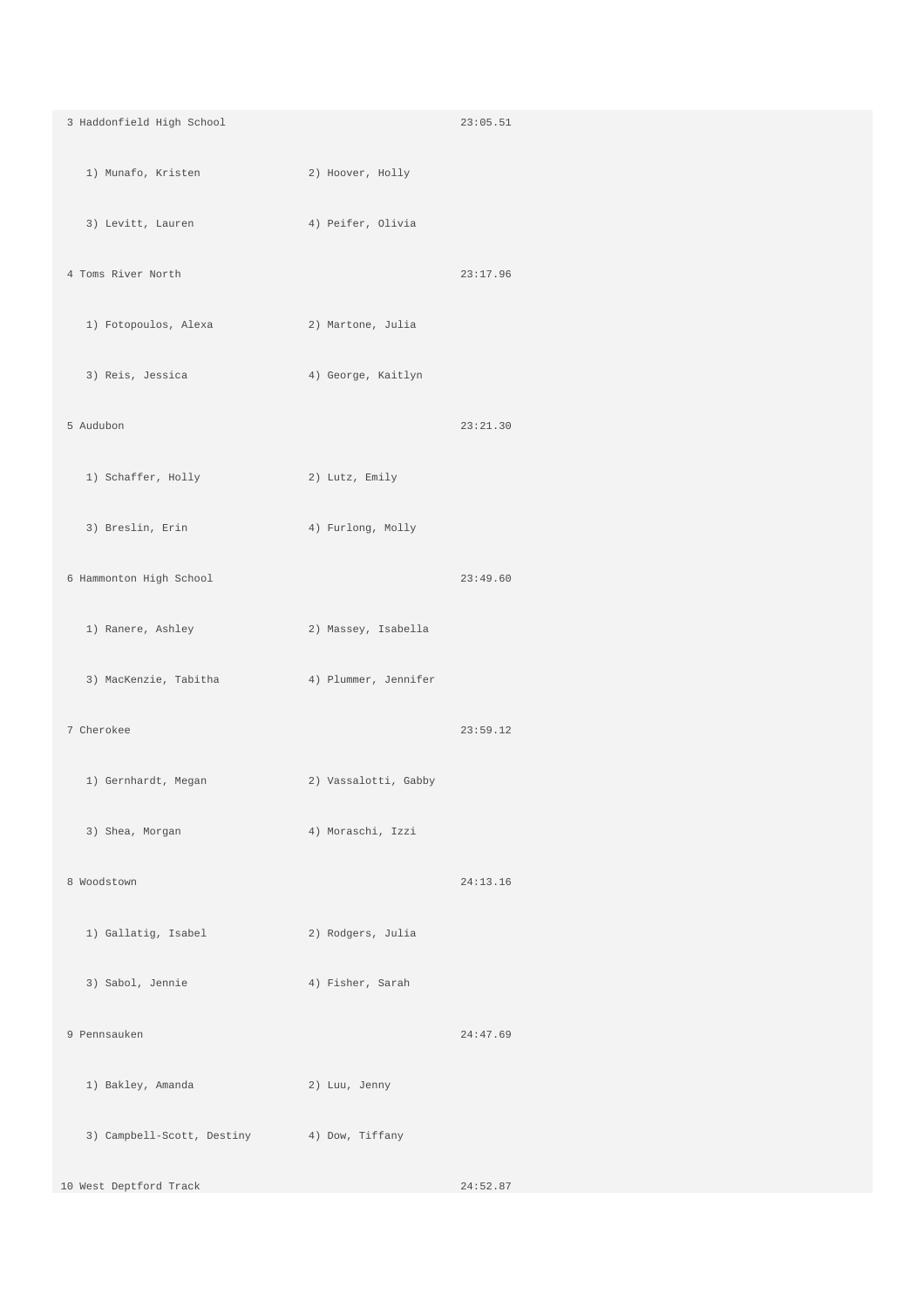| 1) Charboneau, Rebecca  | 2) Dean, Jen                  |           |
|-------------------------|-------------------------------|-----------|
| 3) Emrick, Kaitlyn      | 4) Fenning, Emma              |           |
| 11 Cherry Hill West     |                               | 25:33.66  |
| 1) Sullivan, Erin       | 2) Reissmann, Annaliese       |           |
| 3) Rash, Gabriella      | 4) Owens, Casey               |           |
| 12 Rancocas Valley      |                               | 26:07.18  |
| 1) Kopacz, Daphne       | 2) Grant, Haley               |           |
| 3) Winsor, Brittany     | 4) Miller, Samantha           |           |
|                         |                               |           |
| Girls 800 Sprint Medley |                               |           |
|                         |                               |           |
| Meet: # 1:45.0h 2006    | , Camden                      |           |
|                         | Alston, Sewell, Smalls, Sloan |           |
| School                  | Seed                          | Finals H# |
|                         |                               |           |
| 1 Southern Regional     |                               | 1:49.73 4 |
| 1) Johnson, Abby        | 2) Rizzo, Rachel              |           |
| 3) Burnup, Carly        | 4) Angellella, Brianna        |           |
| 2 Lenape                |                               | 1:49.78 4 |
| 1) Mitchell, Ariel      | 2) Staten, Jasmine            |           |
| 3) Topolski, Marissa    | 4) Pettipaw, Carly            |           |
| 3 Pennsauken            |                               | 1:49.95 4 |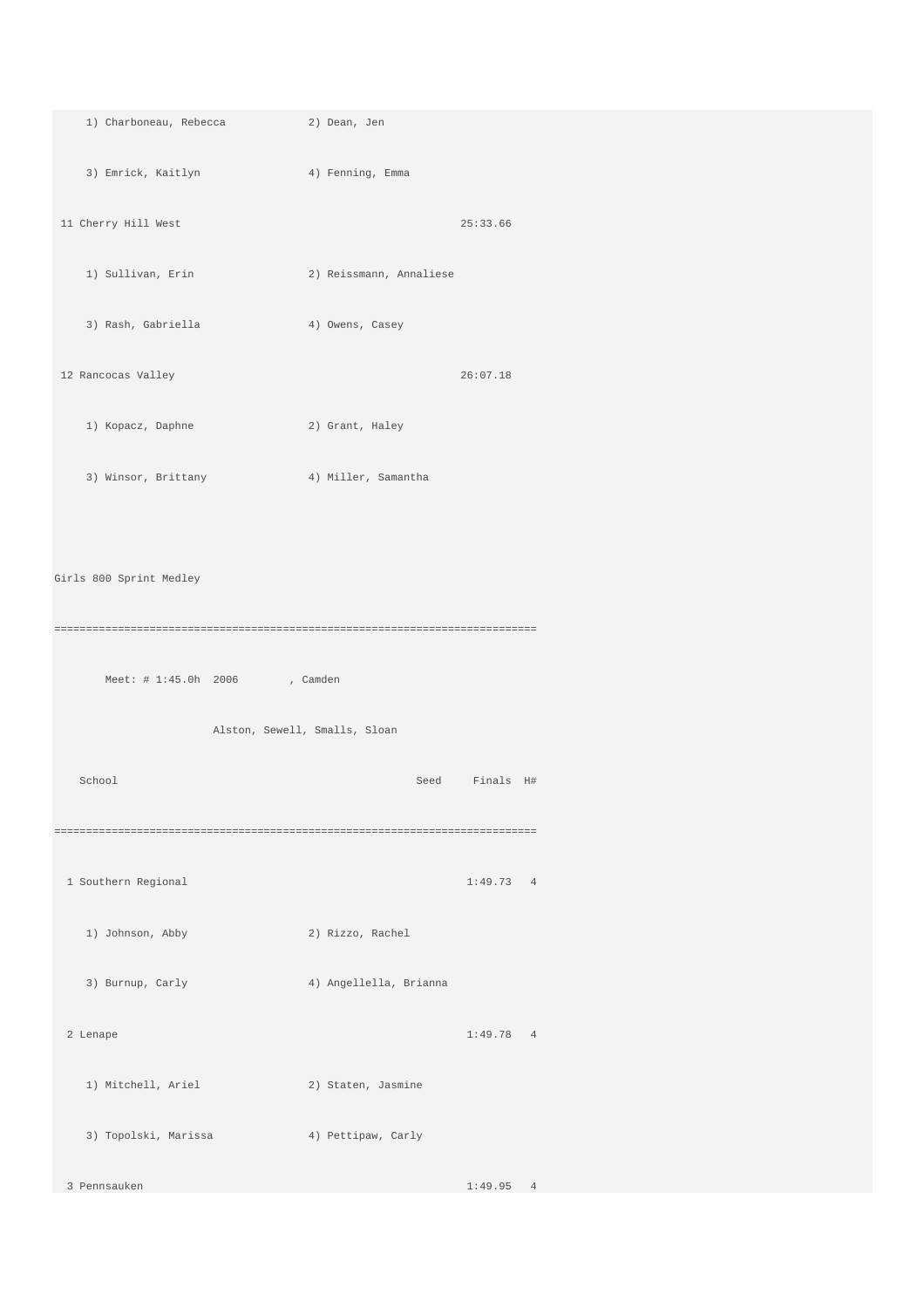| 1) McEady, Ajani                         | 2) Pascall, Indigo      |             |  |
|------------------------------------------|-------------------------|-------------|--|
| 3) Jamison, Olivia                       | 4) McDuffie, Tiara      |             |  |
| 4 Teaneck High School                    |                         | 1:50.90 4   |  |
| 1) Sarraga, Aminah                       | 2) James, Toni          |             |  |
| 3) Simms, Amanda                         | 4) Grange, Dajah        |             |  |
| 5 Lawrence HS                            |                         | $1:51.64$ 3 |  |
| 1) Kelsey, Holt                          | 2) Hewitt, Tatiana      |             |  |
| 3) Fortier, Renee                        | 4) Peters, Dominque     |             |  |
| 6 Burllington Twp                        |                         | 1:52.42 3   |  |
| 1) Wilcox, D'Yana                        | 2) Hinds, Nia           |             |  |
| 3) Walton, Kiah                          | 4) Essex- Arline, Carin |             |  |
| 7 Timber Creek                           |                         | $1:52.48$ 3 |  |
| 1) Davis-Hines, Daijah                   | 2) Davis-Hines, Janiyah |             |  |
| 3) Sturdivant, Myiah                     | 4) Jones, Sarina        |             |  |
| 8 Cherokee                               |                         | 1:52.51 3   |  |
| 1) Montague, Elizabeth (2) Dawkins, Maya |                         |             |  |
| 3) Strauss, Jess                         | 4) McMillan, Julia      |             |  |
| 9 Winslow Twp.                           |                         | 1:53.07 4   |  |
| 1) Williams, Iyianna                     | 2) Smith-Shroud, Ananda |             |  |
| 3) Williams, Vashti                      | 4) Coleman, Mia         |             |  |
| 10 Pleasantville                         |                         | 1:53.91 3   |  |
| 1) Aabid, Hadiyah                        | 2) Alston, Mya          |             |  |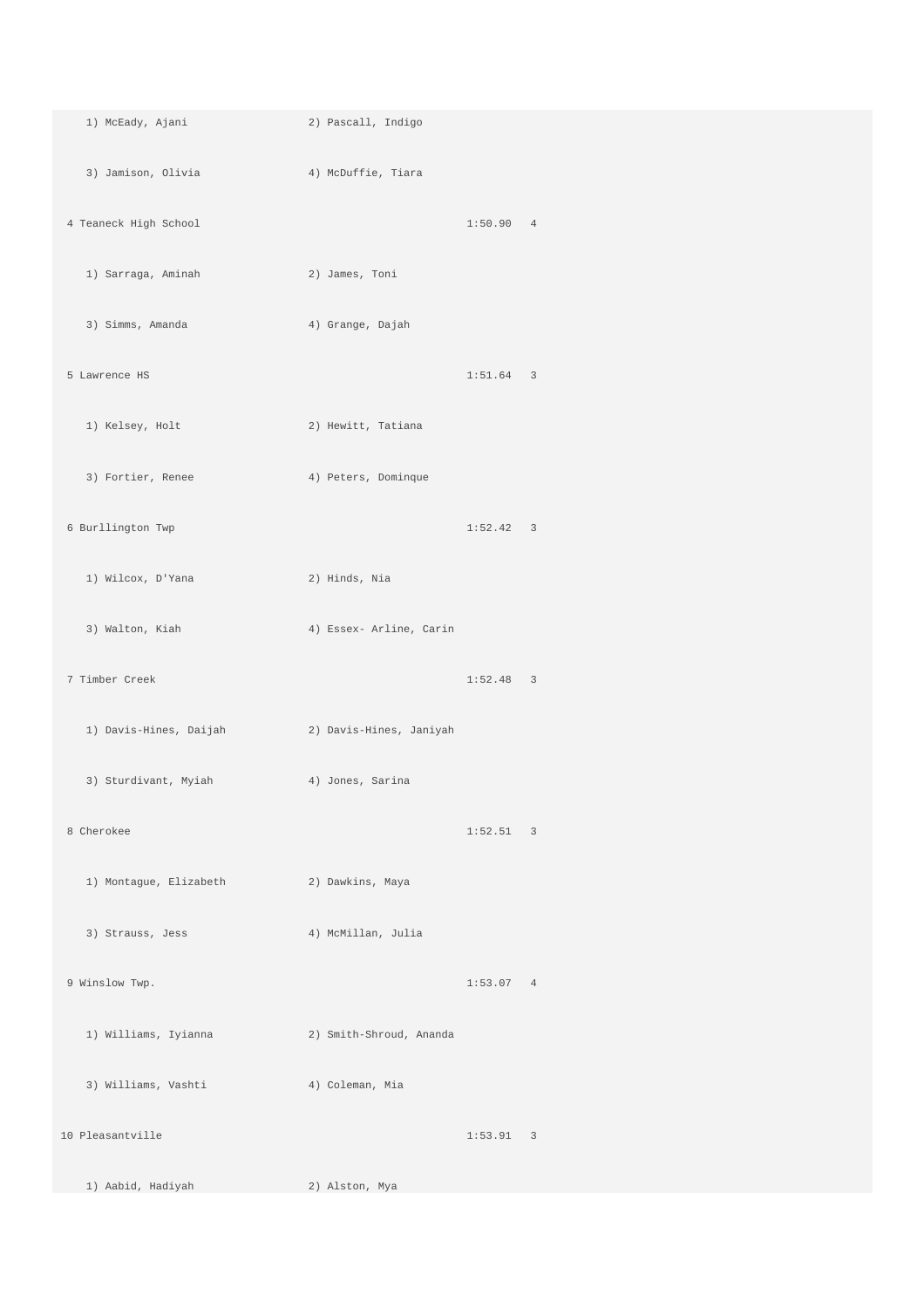3) Clark, Rebekah 4) Bazemore, Barbara 11 Bridgeton 1:54.44 4 1) Holmes, Jaquesha 2) Shaw, Tanyra 3) Hameed, Hasanna 4) Russell, Tajon 12 Oakcrest 1:55.15 3 1) Foster, Kunesha 2) Tomasello, Aubree 3) Dennis, Seiarah 4) Muhammad, Aisha 13 Haddonfield High School 1:56.50 2 14 Absegami 1:57.67 2 15 Shawnee 1:57.98 2 1) Jones, Allison 2) DiBraccio, Michelle 3) Johnson, Molly 4) Robinson, Jordan 16 Millville 1:58.25 3 1) Lee, Amber 2) Bethune, Bakirah 3) Rhett, Lamera (4) Scafe, Satara 16 Delran 1:58.25 2 1) Belin, Cierra 2) Taliaferro, Mariah 3) Dukes, Shelby 4) Baker, Jayah 18 Glassboro 1:58.67 1 1) Thomas, Tzipora 2) Johnson, Alizsa 3) Brackett, Nyasia 4) Graves, Mariah 19 Vineland 1:58.97 1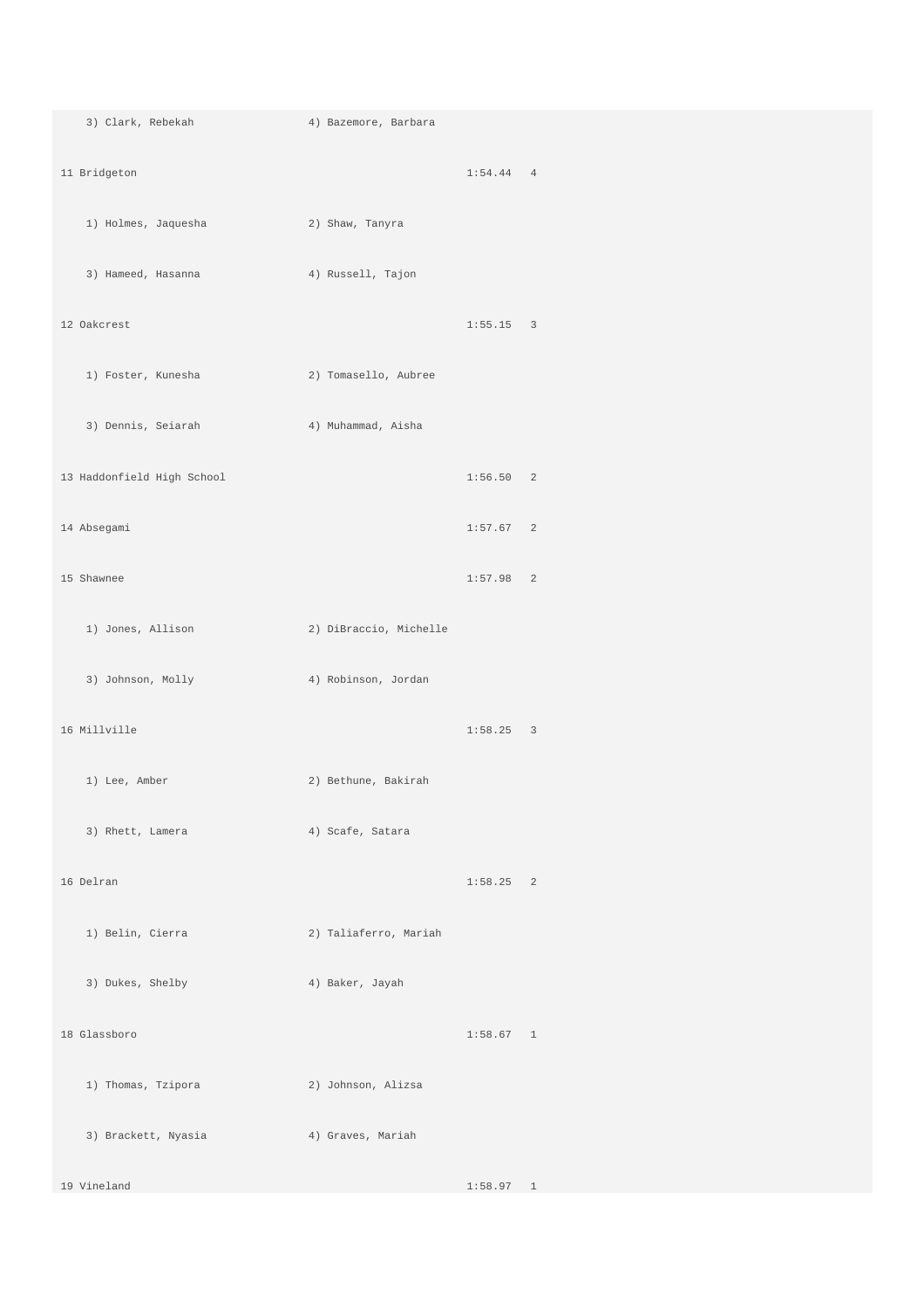| 1) Pleasant, D'Andra                          | 2) Thompson, Taahira   |             |  |
|-----------------------------------------------|------------------------|-------------|--|
| 3) Brown, Tiah (4) Glover, Jasmine            |                        |             |  |
| 20 Pemberton Twp. High School                 |                        | $1:59.78$ 2 |  |
| 1) Francis, Brianna                           | 2) Massaley, Veradine  |             |  |
| 3) Gregory, Alyssa (4) Gavin, Ciana           |                        |             |  |
| 21 West Deptford Track                        |                        | 1:59.90 3   |  |
| 1) Douglas, Elizabeth 2) Jones, Amber         |                        |             |  |
| 3) Reed, Jeinajuh                             | 4) Pinto, Nicole       |             |  |
| 22 Toms River North                           |                        | $2:00.36$ 2 |  |
| 1) Forlenza, Lynnea                           | 2) Goncerz, Olivia     |             |  |
| 3) Naphier, Brielle (4) Solly, Victoria       |                        |             |  |
| 23 Ocean City                                 |                        | $2:01.16$ 1 |  |
| 1) Zelinski, Allison                          | 2) McKenna, Natalie    |             |  |
| 3) Price, Taylor                              | 4) Gresham, Raquel     |             |  |
| 24 Holy Cross                                 |                        | 2:01.35 1   |  |
| 1) O'Donnell, Josephine (2) Carroll, Angelina |                        |             |  |
| 3) Heath, Maia                                | 4) Szszkiewicz, Joanna |             |  |
| 25 Woodstown                                  |                        | $2:06.94$ 1 |  |
| 1) Landry, Emilie                             | 2) Skinner, Morgan     |             |  |
| 3) Joyner, Tanner                             | 4) Biegen, Neshani     |             |  |
| 26 Camden Catholic                            |                        | $2:07.94$ 2 |  |
| 1) Blacks, Kaylin                             | 2) Wade, Jada          |             |  |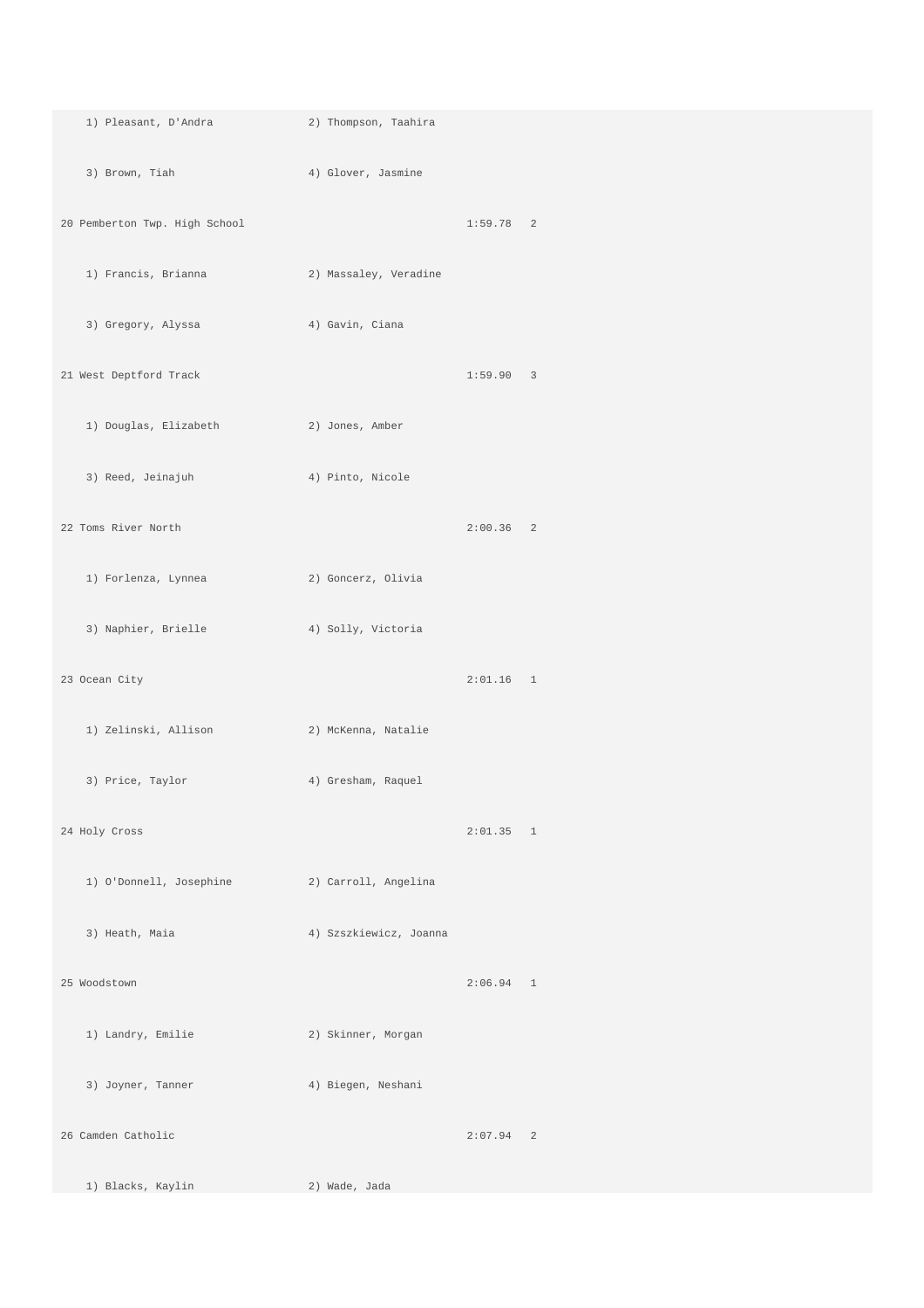3) Slider, Kayla 4) McHugh, Kelly 27 Hammonton High School 2:08.44 1 1) Downey, Taylor 2) Ellington, Farris 3) Pagan, Gabriella 4) Mauriello, Olivia 28 Pinelands 2:12.05 1 1) Maceva, Gianna 2) Nieves, Clarissa 3) Webb, Jessica 4) Cooper, Kendra -- Woodbury DNF 2 1) Harvey, Dara 2) Graham, Taylor 3) Watkins, NeeAsia 4) Abott, Toria -- Rancocas Valley 2008 and 2008 and 2008 and 2008 and 2008 and 2008 and 2008 and 2008 and 2008 and 2008 and 2008 and 2008 and 2008 and 2008 and 2008 and 2008 and 2008 and 2008 and 2008 and 2008 and 2008 and 2008 and 2008 1) Francis, Marissa 2) Jett, Staci 3) Ledbetter, Jonise 4) Frombach, Kristen Girls Distance Medley ============================================================================ Meet: # 12:01.40 2012 , Lenape Franklin, McGee, Restivo, Ocasio School Seed Finals H# ============================================================================ 1 Ocean City 12:08.61 2 3:45.67, 62.16, 2:15 1) Grisbaum, Epiphany 2) Granger, Cierra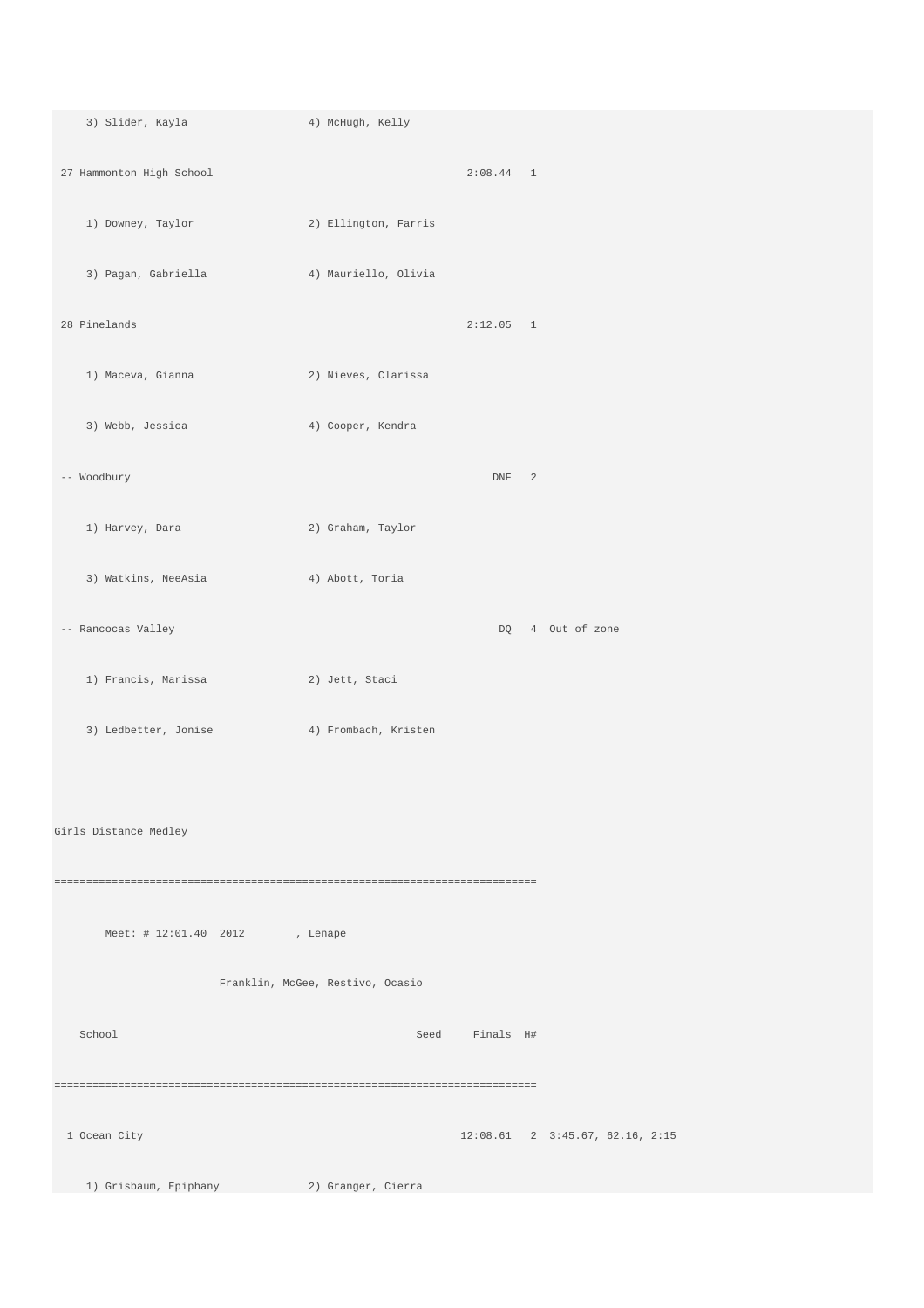3) Stremme, Rachel 4) Flynn, Bridget 2 Southern Regional 12:22.97 2 3:48.44, 58.02, 2:19 1) Hammel, Melana 2) Burnup, Carly 3) Chartier, Elizabeth 4) Mooney, Kaitlyn 3 Brick Memorial 12:36.21 2 1) Beyer, Hope 2) Reyes, Nyazhja 3) Luma, Dayna 4) LiPuma, Kaitlyn 4 Shawnee 12:58.12 2 3:48.17, 61.39, 2:26 1) Bendixen, Nina 2) Arena, Morgan 3) Bonner, Kara (4) Stang, Shannon 5 Lenape 12:58.86 2 1) Restivo, Lizzy 2) Lambert, Shannon 3) Spellman, Haley 4) Quimby, Megan 6 Cherokee 13:09.70 2 1) Gleason, Breanna 2) Dawkins, Maya 3) Moraschi, Ally 4) McAdams, Jess 7 Haddonfield High School 13:26.25 2 1) DeCoursey, Lauren 2) DelDuca, Gia 3) Lynch, Lauren 4) Peifer, Olivia 8 Rancocas Valley 13:30.04 2 1) Bresnan, Sarah 2) Wallace, Nia 3) Knope, Michelle 4) Kopacz, Daphne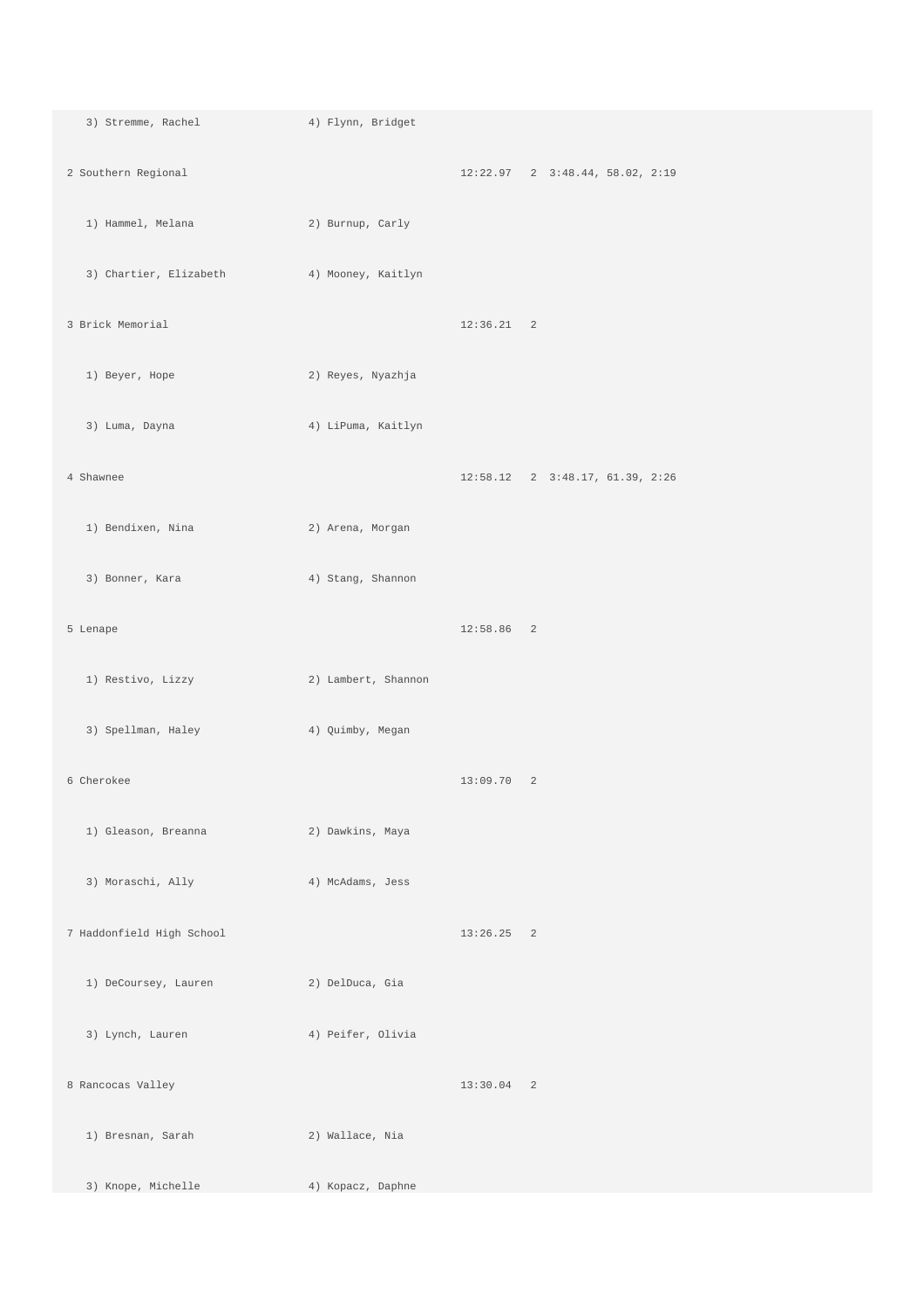| 9 Millville                                   |                             | 13:31.38 2   |  |
|-----------------------------------------------|-----------------------------|--------------|--|
| 1) Blount, Bryanna                            | 2) Lee, Amber               |              |  |
| 3) Simpkins, Alyssa                           | 4) Springsteadah, Mackenzie |              |  |
| 10 Winslow Twp.                               |                             | $13:32.95$ 1 |  |
| 1) King, Tziarra                              | 2) Melvins, Amiaya          |              |  |
| 3) Williams, Vashti                           | 4) Rivers, Shayla           |              |  |
| 11 Toms River North                           |                             | $13:34.96$ 2 |  |
| 1) Fotopoulos, Alexa                          | 2) Solly, Victoria          |              |  |
| 3) George, Kaitlyn                            | 4) Reilly, Madyson          |              |  |
| 12 Pinelands                                  |                             | 13:40.00 1   |  |
| 1) Fuerst, Teresa                             | 2) Mickens, Airianna        |              |  |
| 3) Gulya, Brielle                             | 4) Roth, Emily              |              |  |
| 13 Holy Cross                                 |                             | 13:42.33 1   |  |
| 1) Dearstyne, Katherine (2) Carroll, Angelina |                             |              |  |
| 3) O'Donnell, Greta                           | 4) Wood, Samantha           |              |  |
| 14 Timber Creek                               |                             | $13:59.34$ 1 |  |
| 1) Shipotofsky, Janelle (2) Kane, Sabehah     |                             |              |  |
| 3) Hopkins, Natalie                           | 4) Clark, Alexa             |              |  |
| 15 Woodstown                                  |                             | $14:08.19$ 1 |  |
| 1) Fisher, Sarah                              | 2) Joyner, Tanner           |              |  |
| 3) Richmond, Miranda                          | 4) Gallatig, Isabel         |              |  |
| 16 Delran                                     |                             | 14:19.61 1   |  |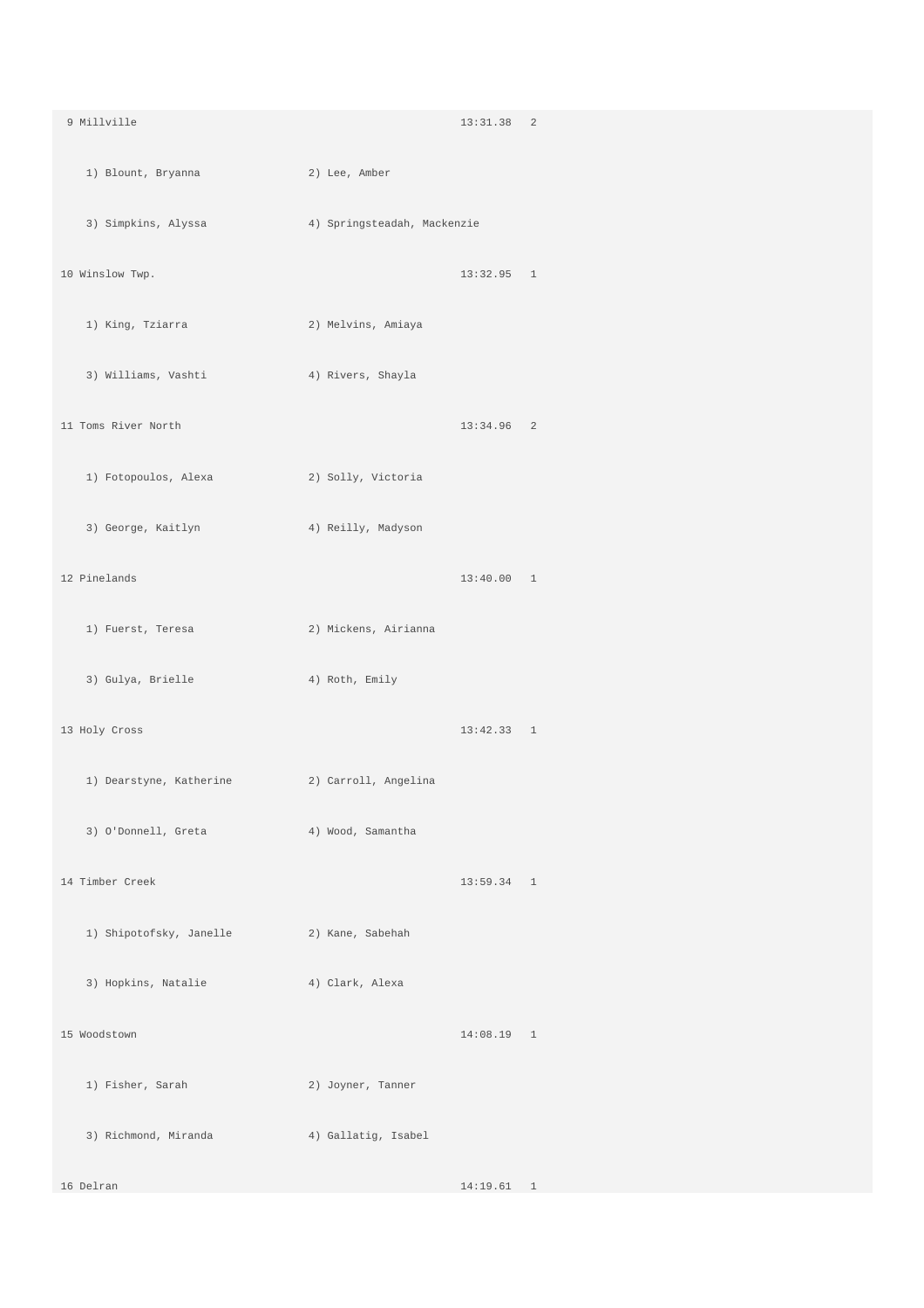| 1) Klein, Emily                                | 2) bridge, susan      |              |  |
|------------------------------------------------|-----------------------|--------------|--|
| 3) Daly, Elizabeth 4) Tattory, Madeleine       |                       |              |  |
| 17 Lawrence HS                                 |                       | $14:24.28$ 1 |  |
| 1) Rauschenberger, Sophie (2) Evans, Nelle     |                       |              |  |
| 3) Dapprich, Susanna (4) Zellner, Brea         |                       |              |  |
| 18 Cherry Hill West                            |                       | 14:25.57 1   |  |
| 1) Sullivan, Erin                              | 2) Calzaretto, Nina   |              |  |
| 3) Cabanero, Christina (4) McBride, Erin       |                       |              |  |
| 19 Vineland                                    |                       | 14:34.20 1   |  |
| 1) Grissman, Amanda                            | 2) Echeverria, Nosaya |              |  |
| 3) Jackson-Cruz, Kayla (4) Askins, Jacqueline  |                       |              |  |
| 20 Eastern                                     |                       | 14:37.90 1   |  |
| 1) Meskin, Nicole                              | 2) Stevens, Destini   |              |  |
| 3) Shaw, Sierra                                | 4) Hess, Danielle     |              |  |
| 21 Hammonton High School                       |                       | 14:42.03 1   |  |
| 1) Calderone, Elizabeth (2) Butcher, Shontiana |                       |              |  |
| 3) Snuffin, Susan                              | 4) Pagano, Valerie    |              |  |
| 22 Gloucester Catholic                         |                       | $14:58.18$ 1 |  |
| 1) Virella, Elysa                              | 2) Haines, Rachel     |              |  |
| 3) Murphy, Devon                               | 4) Hickman, Julia     |              |  |
|                                                |                       |              |  |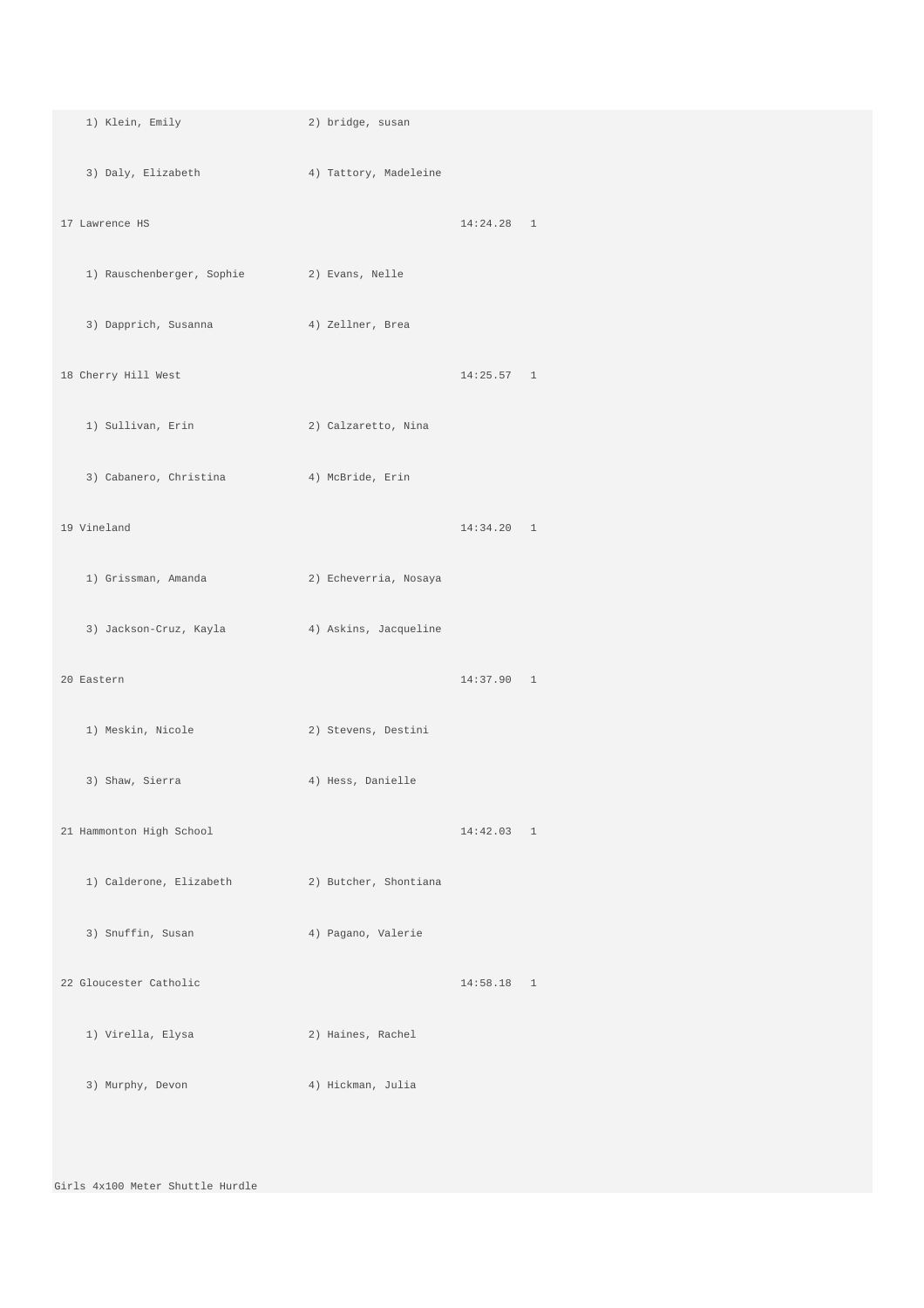============================================================================ Meet: # 1:01.80 2012 , Buena Olsen, Sturts, Ramirez, Layrer School Seed Finals H# ============================================================================ 1 Winslow Twp. 1:01.15# 5 1) Woods, Cidae'a 2) Bennett, Gabrielle 3) Preston, Brittany 4) Robinson, Torie 2 Southern Regional 1:02.76 2 1) Daniels, Darian 2) Charles, Aliya 3) Knudsen, Kelly 4) Lake, Amaysia 3 Toms River North 1:07.42 5 1) Goncerz, Olivia 2) Szymanski, Izabela 3) Forlenza, Lynnea 4) Byrd, Tifani 4 Monsignor Donovan HS 1:08.04 2 1) Testa, Claire 2) Gundling, Ashley 3) Underwood, Brielle 4) Dabrowski, Claudia 5 West Deptford Track 1:09.12 1 1) Bilber, Holly 2) Shannon, Zoe 3) Petracci, Alexa (4) Cooper, Kirsten 6 Hammonton High School 1:09.33 5 1) Peterson, Kelsey 2) Cowan, Natalie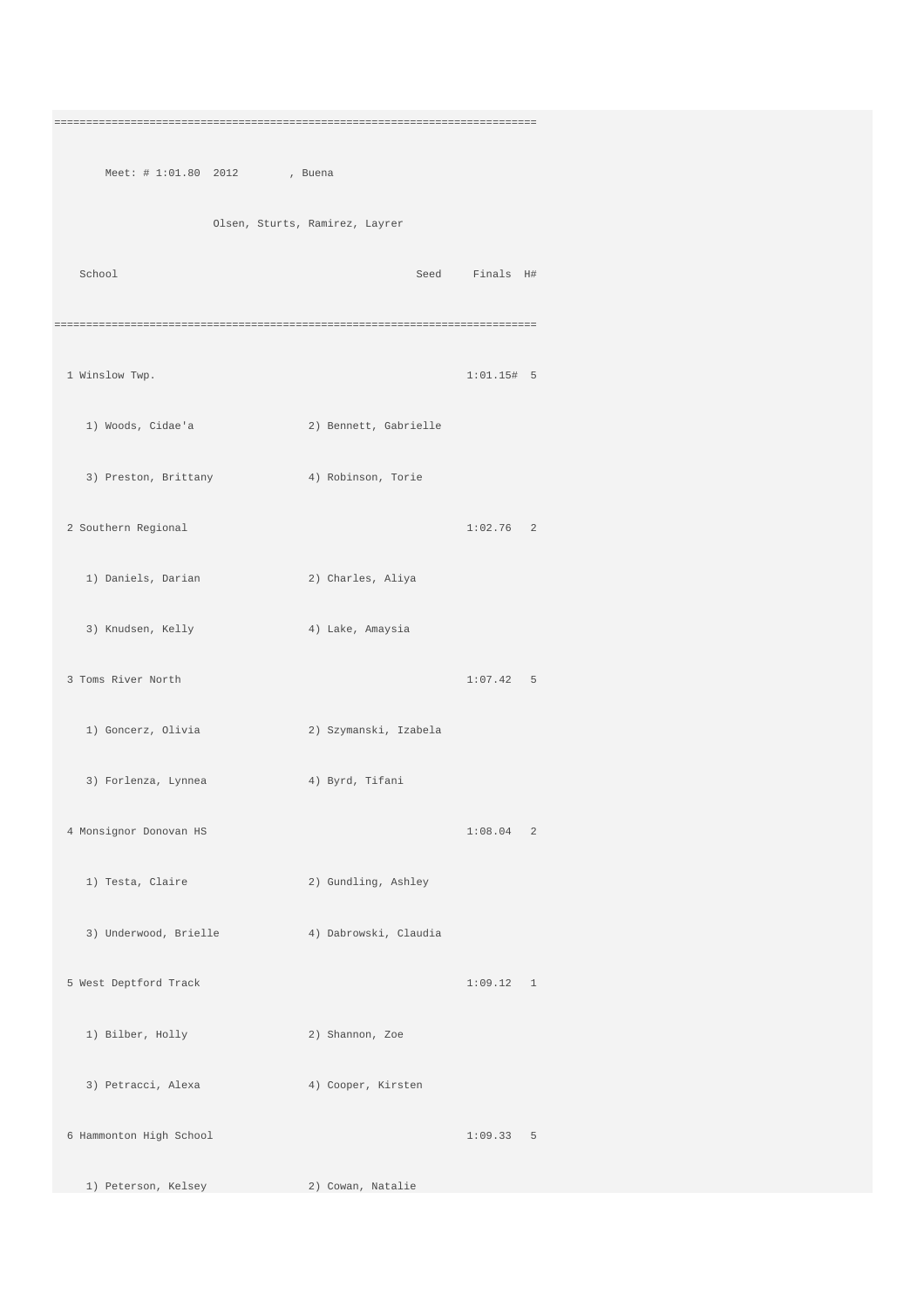3) Sanfilippo, Jenna 4) Conway, Courtney 7 Clearview 1:09.60 5 1) Little, I'Shay 2) Congdon, Sarah 3) Cydis, Madison 4) Montgomerty, Taylor 8 Brick Memorial 1:11.89 3 1) Reyes, Nyazhja 2) Scott, Emily 3) Glass, Jessica 4) Clayton, Emily 9 Egg Harbor Twp 1:12.10 4 1) Cooper, Janaya 2) DeJean, Lindsey 3) Barr, Devon 4) Johnson, Melina 10 Absegami 1:12.47 4 1) Hubbard, Mariah 2) Wheeler, Simmerha 3) Jarolmen, Summer 4) Edwards, Rachel 11 Rancocas Valley 1:16.50 2 1) Baehr, Reagan 2) Williams, Iyanna 3) Snively, Jerika 4) Adornetto, Danielle 12 Gloucester Catholic 1:19.17 4 1) Coniglio, Shae 2) Virella, Lisette 3) Virella, Elysa (4) Wilson, Lauren 13 Pinelands 1:20.69 3 1) Mahon, Monica 2) Burton, Bonnie 3) Papernik, Alissa 4) White, Juliana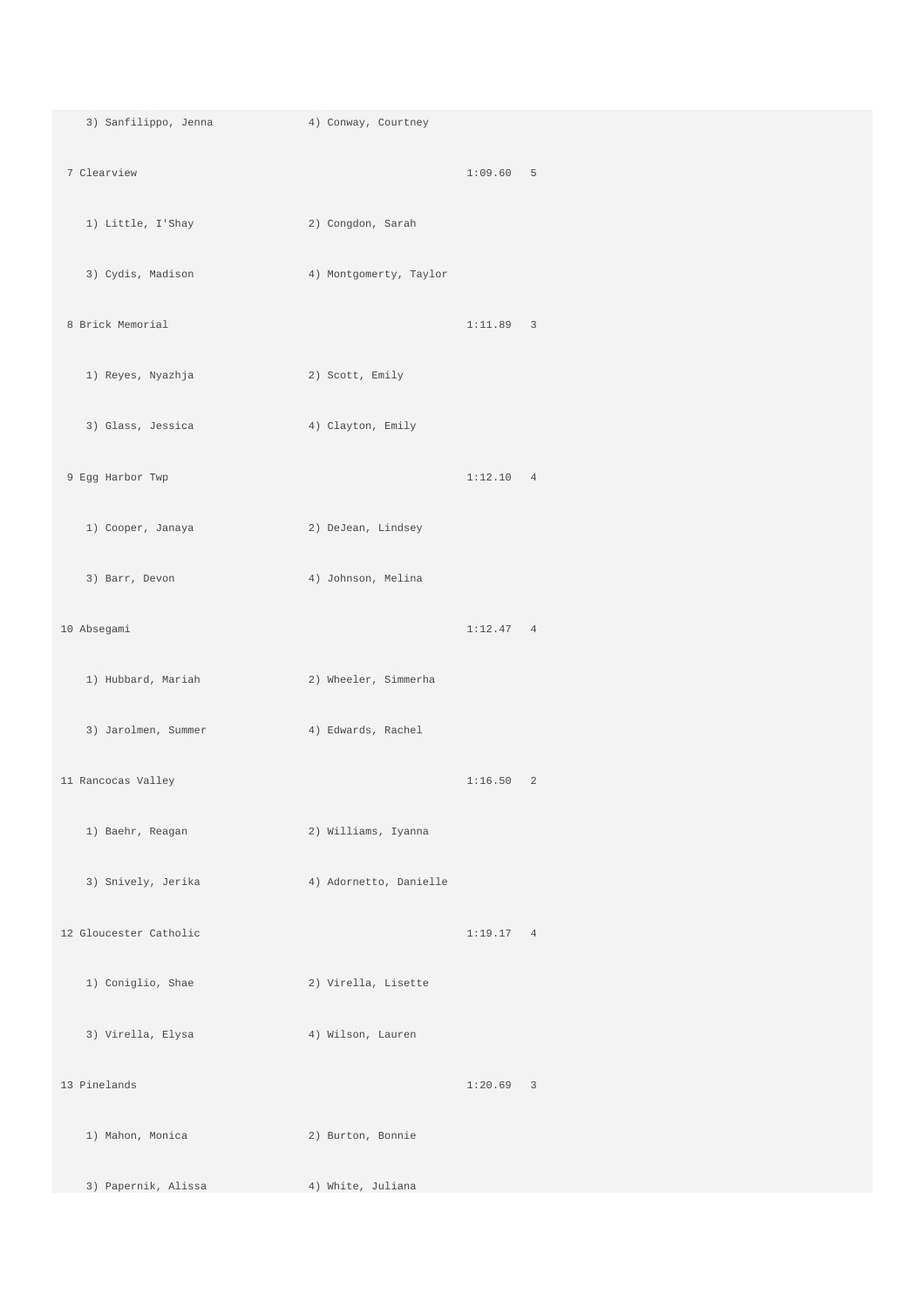14 Woodbury 1:22.54 3 1) Thompson, Ayan 2) Esters, Jaime 3) Schollenberger, Anna 4) McMillan, Tirzah 15 Eastern 1:25.23 3 1) Ross, Kiara 2) Ruffin, Alexus 3) Tetiuk, Anna  $\begin{array}{ccc} 4 & \text{Wright}, & \text{Kira} \end{array}$  16 Woodstown 1:25.47 4 1) Secaur, Felicia 2) Snyder, Sera 3) Miller, Kacey 4) Balik, Tori -- Bishop Eustace DNF 1 1) Bischof, Gina 2) Aurite, Erica 3) Perini, Alyssa (4) Jones, Sarah Girls High Jump Elite ========================================================================= Meet: # 5-08 Halpin(1985)/Hunt(2010), Cherry Hill East/De Name Year School Seed Finals ========================================================================= 1 Bennett, Gabrielle Winslow Twp 5-02.00  $\texttt{Lastern} \hspace{1.5cm} \texttt{J5-02.00}$  3 Ward, Dominique Rancocas Valley J5-02.00 3 Angellella, Brianna Southern J5-02.00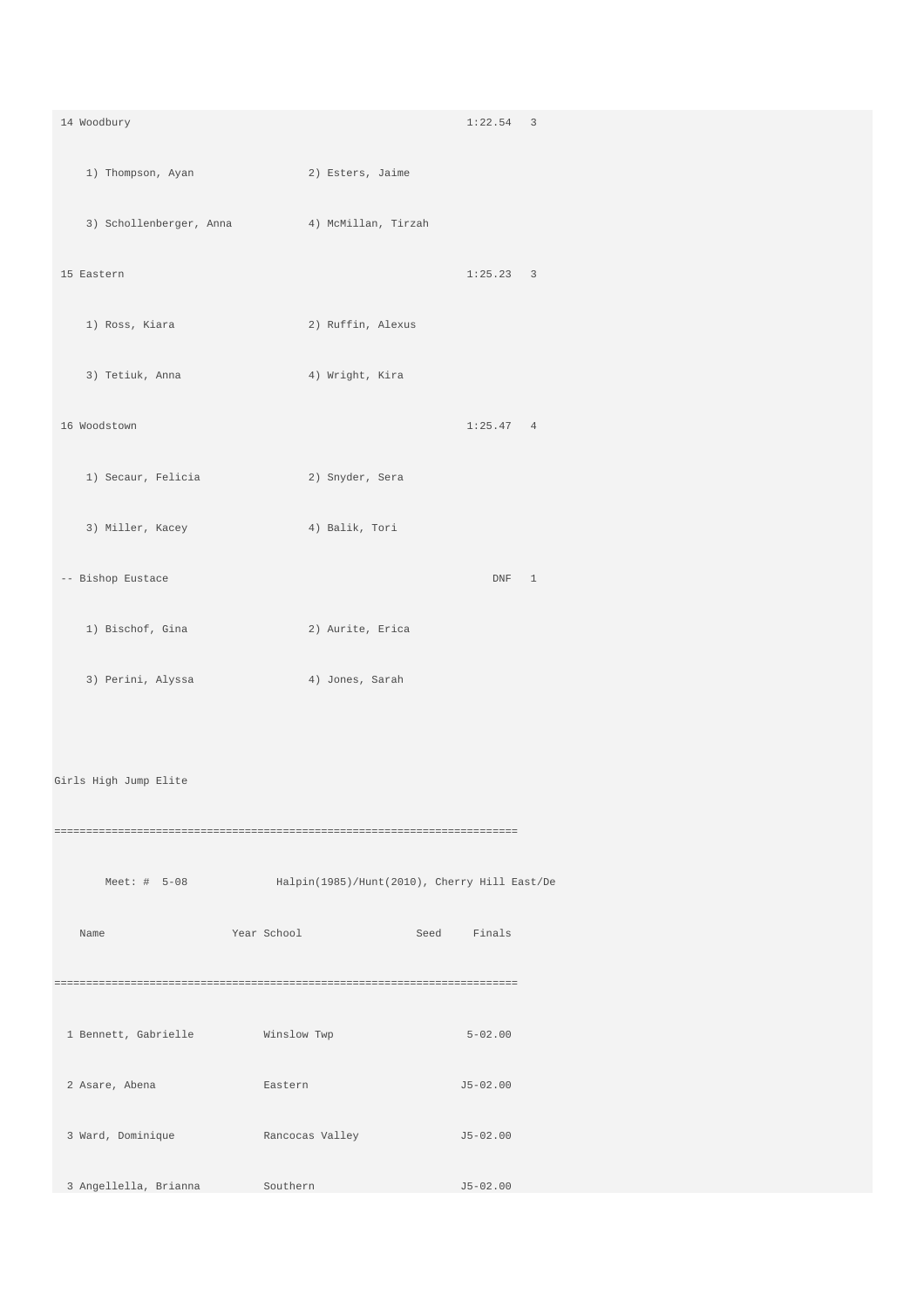| 5 Lunn, Bonayza    | North Brunswick | $5 - 00.00$  |
|--------------------|-----------------|--------------|
| 5 Daniels, Jade    | Kingsway        | $5 - 00.00$  |
| 5 Metzger, Clarice | Cherokee        | $5 - 00.00$  |
| 5 Champion, Jada   | Pemb. Twp. H.S  | $5 - 00.00$  |
| 9 Bischof, Gina    | Bishop Eustace  | $J5 - 00.00$ |
| 10 Unger, Sarah    | Glassboro       | $J5 - 00.00$ |
| 11 Mays, Brianna   | Cedar Creek     | $4 - 10.00$  |
| 11 Pearson, Naomi  | Rancocas Valley | $4 - 10.00$  |
| 11 Edwards, Rachel | Absegami        | $4 - 10.00$  |
| 11 Cowan, Natalie  | HAMM            | $4 - 10.00$  |
| 11 LaRosa, Nataile | Lenape          | $4 - 10.00$  |
| 11 Knittel, Alexis | Cherokee        | $4 - 10.00$  |

## Girls High Jump Open

| Name                | Year School      | Seed Finals       |
|---------------------|------------------|-------------------|
|                     |                  |                   |
| 1 Fama, Olivia      | Mainland         | $5 - 02.00$       |
| 2 Pfleger, Kayla    | Midd North       | $5 - 00.00$       |
| 3 Starnes, Kai      | Timber Creek     | $J5 - 00.00$      |
| 4 Voltaire, Tamika  | Eastern          | $0.25$ $J5-00.00$ |
| 5 Campbell, Chelsea | Cherry Hill East | $0.25$ $J5-00.00$ |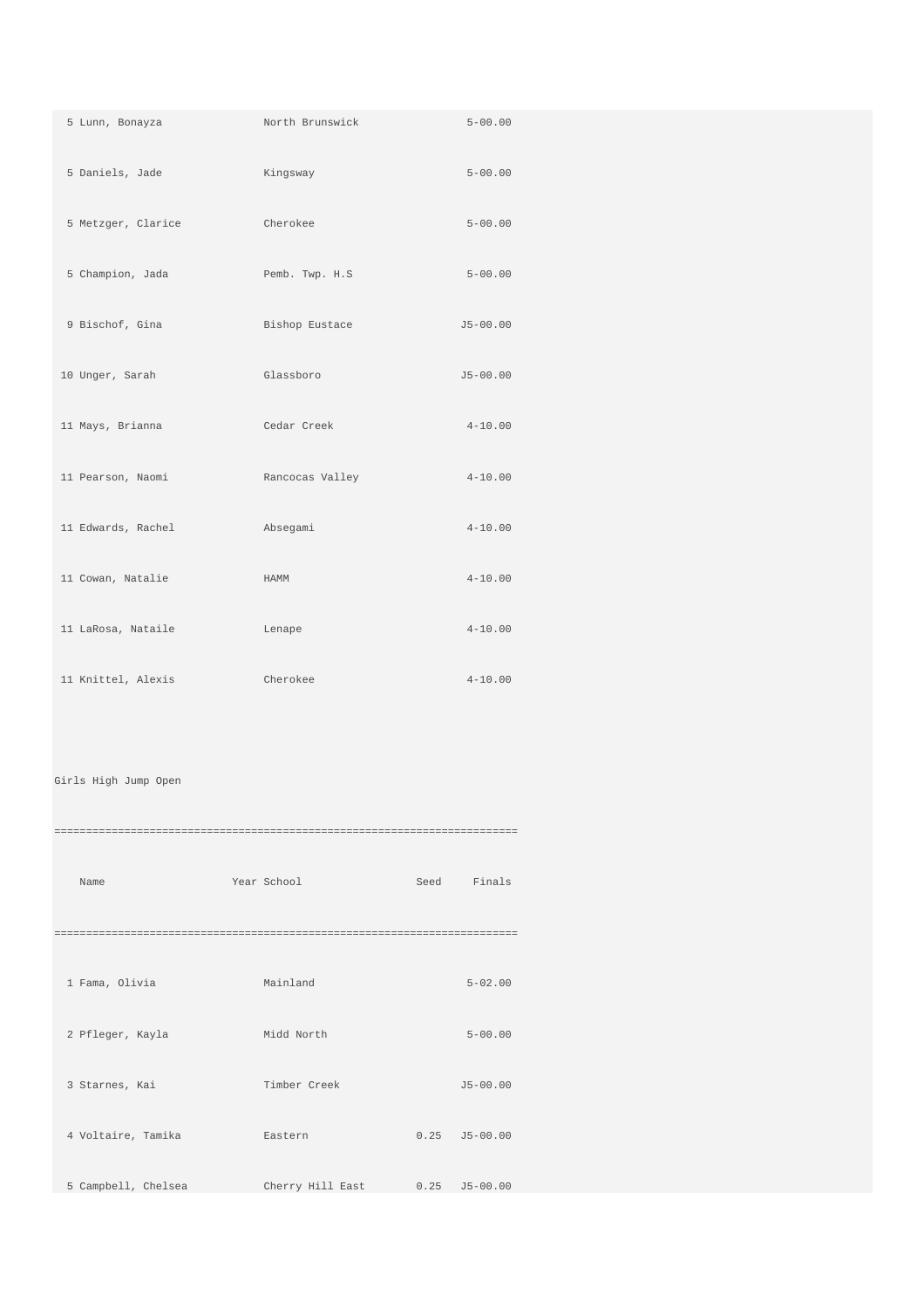| 6 Forte, Savannah                     | Midd North Theory            | 0.25 | $4 - 10.00$       |
|---------------------------------------|------------------------------|------|-------------------|
| 6 Butrica, Erin                       | Haddon Township              |      | $4 - 10.00$       |
| 8 Morris, Iman                        | Burlington Twp 0.25 J4-10.00 |      |                   |
| 8 Wilkie, Isobel                      | Haddonfield                  |      | $0.25$ $J4-10.00$ |
| 10 Stanley, Christina                 | Cherry Hill East             |      | $0.25$ $4-08.00$  |
| 10 Black, Lily                        | Cinnaminson                  | 0.25 | $4 - 08.00$       |
| 10 Packard, Danielle                  | Seneca                       |      | $4 - 08.00$       |
| 13 Sabia, Mary                        | Haddonfield                  | 0.25 | $4 - 06.00$       |
| 13 Allen-Armstead, Quinteri Millville |                              |      | $4 - 06.00$       |
| 13 Scardino, Danielle                 | Oakcrest                     |      | $4 - 06.00$       |
| 13 Chmiel, Jessica                    | Northern Burling             |      | $4 - 06.00$       |
| 13 Herrington, Amber                  | Burlington Twp               | 0.25 | $4 - 06.00$       |
| 13 Hall, Lydia                        | Schalick                     | 0.25 | $4 - 06.00$       |
| -- Young, Skylar                      | Mainland                     |      | $\rm{NH}$         |
| -- Farrell, Katie                     | Schalick                     | 0.25 | $\rm{NH}$         |
| -- Hagmayer, Elizabeth                | Seneca                       |      | NH                |
| -- Blosfelds, Emma                    | Delran                       |      | $\rm{NH}$         |
| -- Currie, Michelle                   | Cinnaminson                  | 0.25 | $\rm{NH}$         |
| -- Lange, Rachel                      | Northern Burling             |      | $\rm{NH}$         |
| -- Olsen, Layne                       | Triton                       |      | NH                |
| -- Hickey, Jillian                    | Delran                       |      | $\rm{NH}$         |
| -- Khademi, Elee                      | Bernards                     |      | $\rm{NH}$         |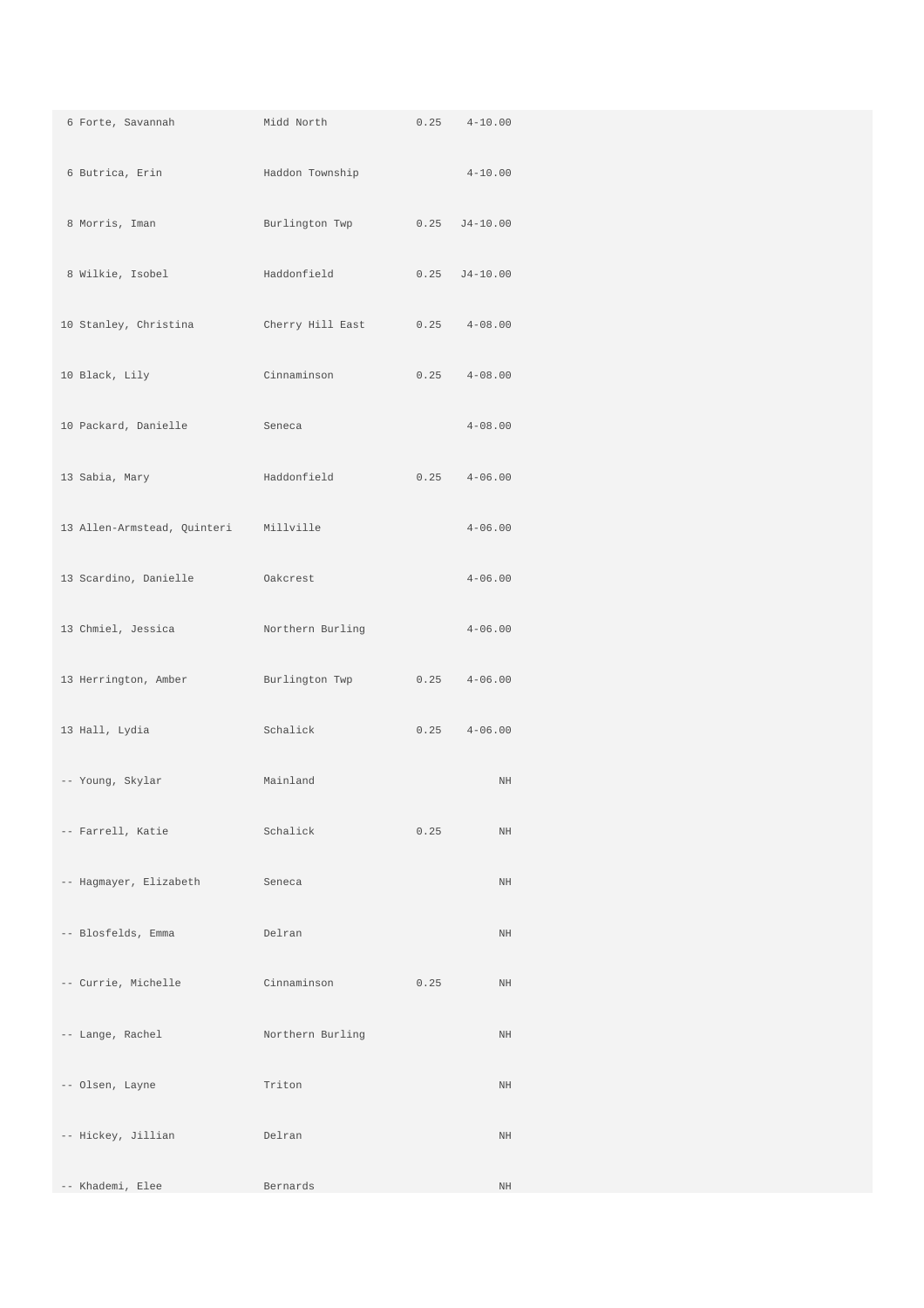## Girls High Jump Emerging Eli

=========================================================================

| Name                                    | Year School  | Seed Finals  |
|-----------------------------------------|--------------|--------------|
|                                         |              |              |
|                                         |              |              |
| 1 Leonard, Sarah Southern               |              | $4 - 10.00$  |
| 2 Digiacinto, Sammi Millville           |              | $J4 - 10.00$ |
| 3 Peters, Dominque                      | 337          | $J4-10.00$   |
| 4 Fadio, Chelsea                        | and Audubon  | $J4 - 10.00$ |
| 5 Allen, Madison                        | Timber Creek | $J4 - 10.00$ |
| 6 Washington, Zytaisha <a> Highland</a> |              | $J4 - 10.00$ |
| 7 McCarty, Shelby                       | Delsea HS    | $4 - 08.00$  |
| 7 Ornstein, Rachel                      | Southern     | $4 - 08.00$  |
| 7 Scafe, Satara                         | Millville    | $4 - 08.00$  |
| 10 Davis, Alyssa                        | Audubon      | $4 - 06.00$  |
|                                         |              |              |

## Girls Pole Vault

========================================================================= Name Year School Seed Finals

=========================================================================

1 Douglas, Elizabeth Wdhs 0.25 10-06.00

2 Dabrowski, Claudia 618 0.25 J10-06.00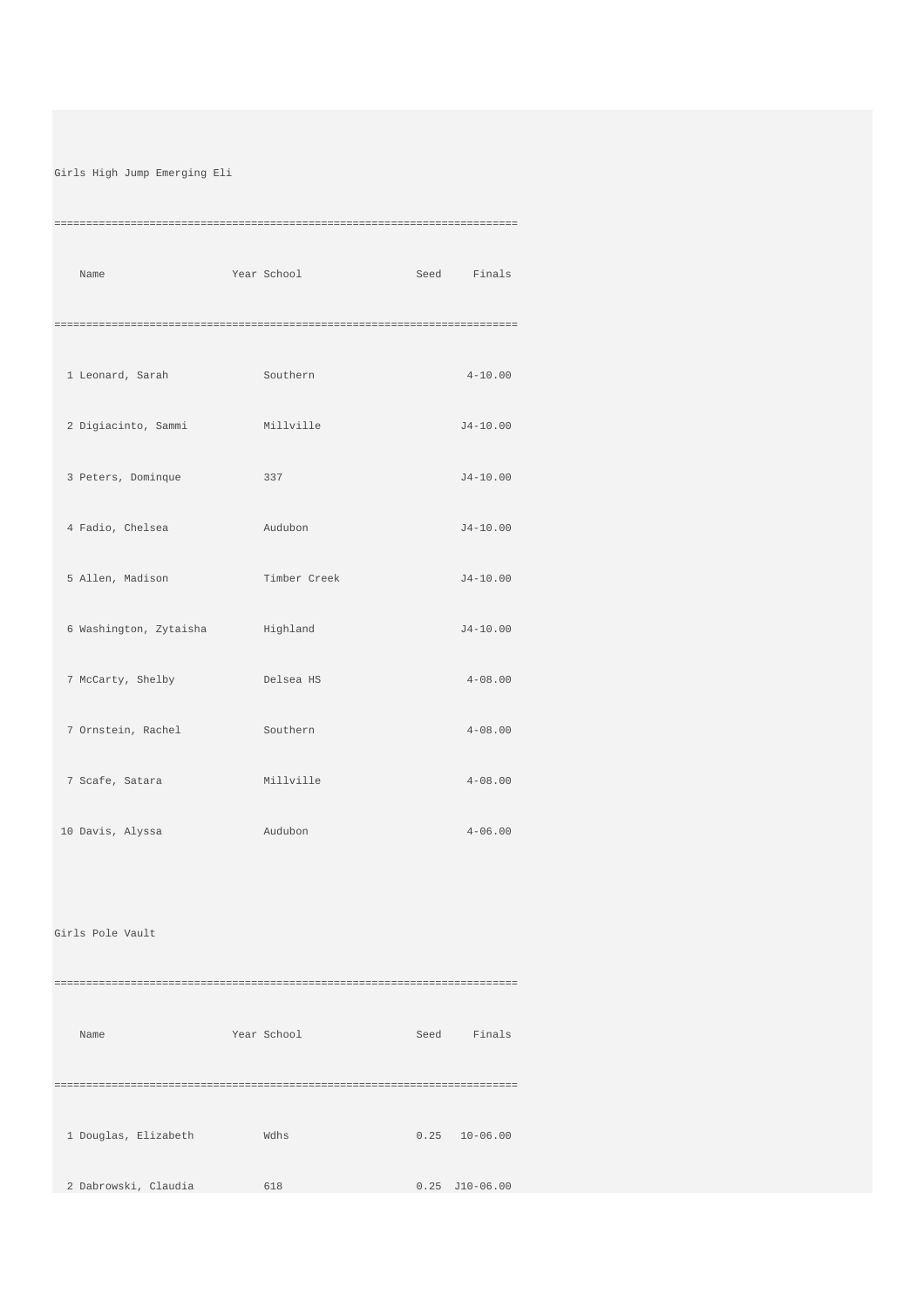| 3 Selfridge, Katherine     | Delsea HS       |      | $0.25$ $J10-06.00$ |
|----------------------------|-----------------|------|--------------------|
| 4 Dermen, Kaitlyn          | Millville       |      | $0.25$ $J10-06.00$ |
| 5 Waldron, Emily           | Triton          |      | $0.25$ $10-00.00$  |
| 6 Thomas, Justine          | Sterling        |      | $0.25$ $J10-00.00$ |
| 7 Visconti, Kristen        | Cherokee        | 0.25 | $9 - 06.00$        |
| 8 Reynolds, Quinn          | Delran          | 0.25 | $9 - 00.00$        |
| 8 Deam, Karly              | Moorestown      | 0.25 | $9 - 00.00$        |
| 8 Gilmore, Erica           | Audubon         | 0.25 | $9 - 00.00$        |
| 11 Sharp, Gabby            | Lenape          |      | $8 - 06.00$        |
| 11 Olsen, Layne            | Triton          | 0.25 | $8 - 06.00$        |
| 11 Saldano, Cierra         | Millville       | 0.25 | $8 - 06.00$        |
| 11 Storms, Shannon         | Lenape          | 0.25 | $8 - 06.00$        |
| 11 Maloney, Megan          | Cumberland Reg. |      | $8 - 06.00$        |
| 11 Kaluhiokalani, Cheyanne | Delran          |      | $8 - 06.00$        |
| 17 Murphy, Kelly           | Cinnaminson     | 0.25 | $8 - 00.00$        |
| 17 FitzPatrick, Caroline   | HAMM            | 0.25 | $8 - 00.00$        |
| -- Srinivasan, Samantha    | Eastern         |      | $\rm{NH}$          |
| -- Tingley, Allison        | Eastern         |      | $\rm{NH}$          |
| -- Iverson, Chloe          | Pinelands       |      | $\rm{NH}$          |
| -- Gundling, Ashley        | 618             |      | $\rm{NH}$          |
| -- Machamer, Courtney      | Cinnaminson     |      | $\rm{NH}$          |
| -- Diaz, Megan             | Rancocas Valley |      | $\rm{NH}$          |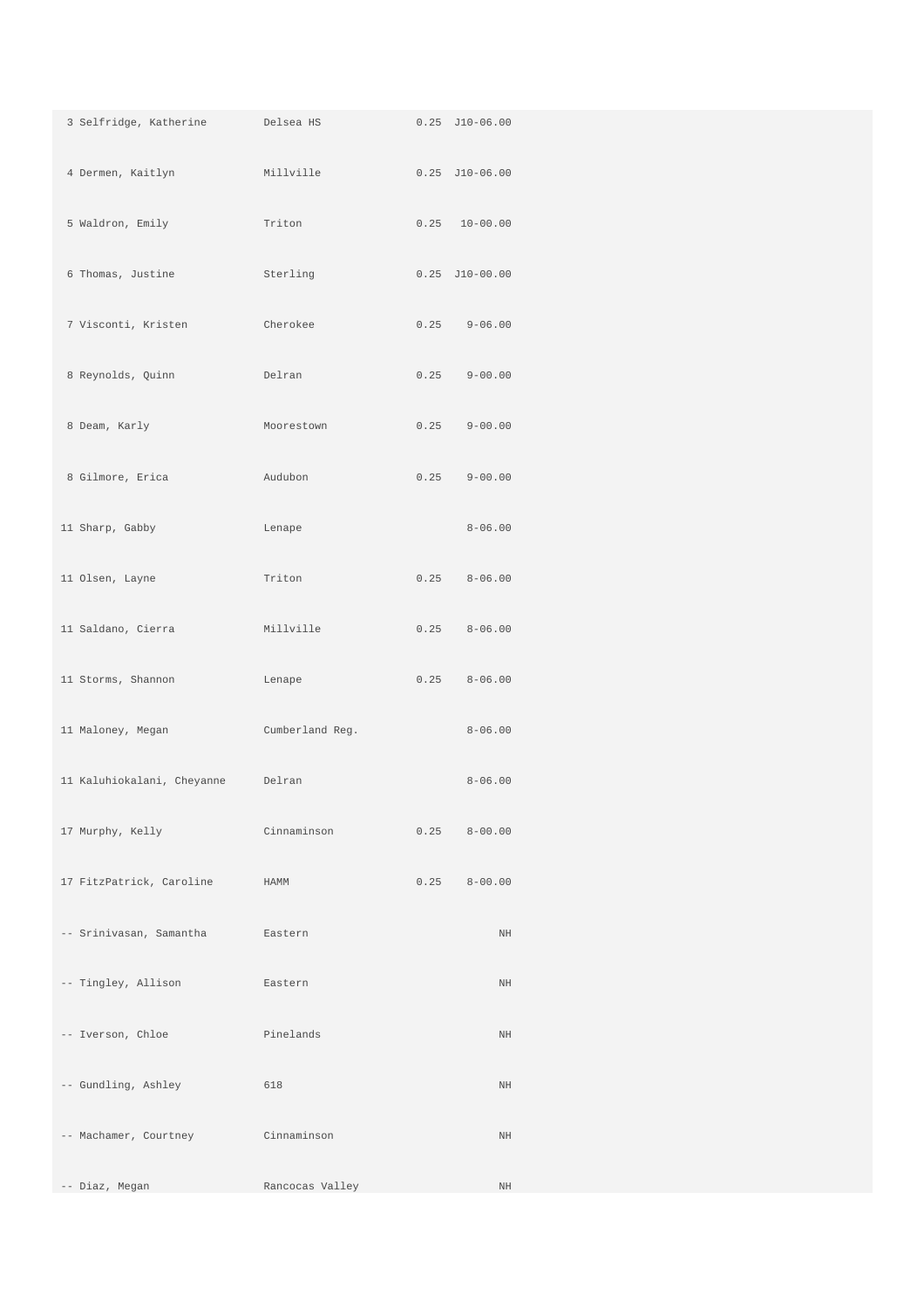| -- Ellen, Amanda      | Delsea HS                                      | 0.25 | $\rm{NH}$        |  |
|-----------------------|------------------------------------------------|------|------------------|--|
| -- Polistina, Sarah   | Absegami                                       |      | $\rm{NH}$        |  |
| -- Roberts, Rhiannon  | Rancocas Valley                                |      | $\rm{NH}$        |  |
| -- Nachtigll, Elise   | Mainland                                       |      | $\rm{NH}$        |  |
| $--$ Oni, TJ          | Woodbury                                       |      | $\rm{NH}$        |  |
|                       |                                                |      |                  |  |
| Girls Long Jump Elite |                                                |      |                  |  |
|                       |                                                |      |                  |  |
|                       | Meet: # 19-06.75 1981 Carol Lewis, Willingboro |      |                  |  |
| Name                  | Year School                                    |      | Seed Finals Wind |  |
|                       |                                                |      |                  |  |
| 1 Edwards, Ashley     | Northern Burling                               |      | 18-00.75 NWI     |  |
| 2 Lester, Kiara       | Deptford                                       |      | 17-08.50 NWI     |  |
| 3 Burrell, Sabrina    | Delsea HS                                      |      | 17-06.00 NWI     |  |
| 4 Herran, Alana       | 5113                                           |      | 17-05.75 NWI     |  |
| 5 Pascall, Indigo     | Pennsauken                                     |      | 17-03.25 NWI     |  |
| 6 Jackson, Sydney     | Eastern                                        |      | 16-11.75 NWI     |  |
|                       |                                                |      |                  |  |
| 7 Simms, Amanda       | Ths                                            |      | 16-11.00 NWI     |  |
| 8 Armstead, Rachell   | Millville                                      |      | 16-08.50 NWI     |  |
| 9 Hauschild, Maia     | princeton                                      |      | $16 - 03.50$ NWI |  |
| 10 Gay-Hall, Neysa    | Rancocas Valley                                |      | 15-10.50 NWI     |  |
| 11 Wilcox, D'Yana     | Burlington Twp                                 |      | 15-10.25 NWI     |  |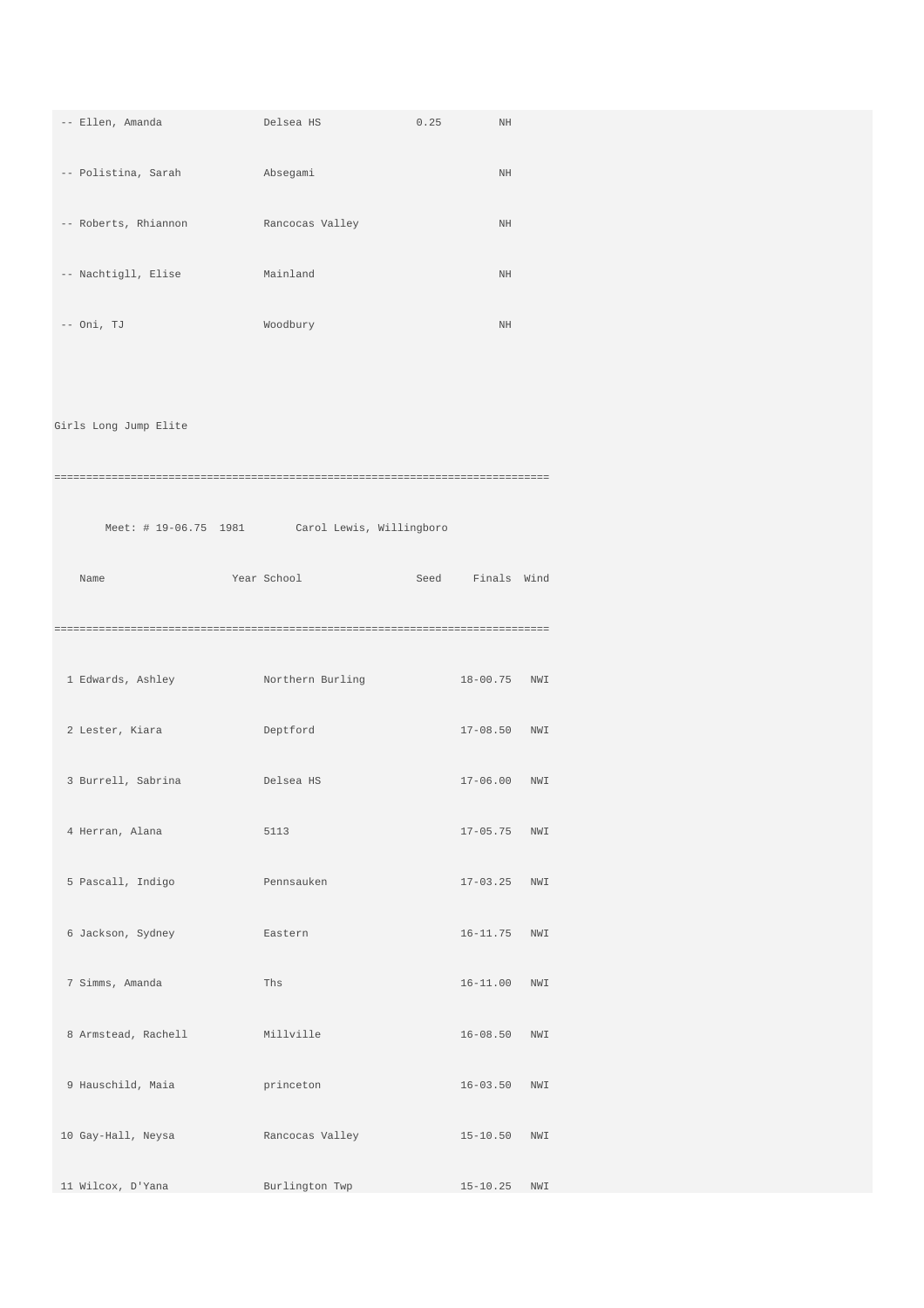| 12 Van Loon, Jazz            | Rbr              | 15-06.50 NWI     |  |
|------------------------------|------------------|------------------|--|
| -- Harris, Loren             | Kingsway         | FOUL             |  |
|                              |                  |                  |  |
| Girls Long Jump Emerging Eli |                  |                  |  |
|                              |                  |                  |  |
|                              |                  |                  |  |
| Name                         | Year School      | Seed Finals Wind |  |
|                              |                  |                  |  |
| 1 Henry, Victoria            | Mainland         | 17-05.00 NWI     |  |
| 2 Frombach, Kristen          | Rancocas Valley  | 16-09.00 NWI     |  |
| 3 Price, Taylor              | Ocean City       | 16-06.00 NWI     |  |
| 4 Hubbard, Mariah            | Absegami         | 15-11.00 NWI     |  |
|                              |                  |                  |  |
| 5 Wise, Kwanaya              | Millville        | 15-08.00 NWI     |  |
| 6 Smith-Shroud, Ananda       | Winslow Twp      | 15-03.00 NWI     |  |
| 4.50(NWI) x x                |                  |                  |  |
| 7 Jackson, Jasmine           | Northern Burling | 14-11.00 NWI     |  |
| 7 Bryant, Jessica            | Cherry Hill East | 14-11.00 NWI     |  |
|                              |                  |                  |  |
| 9 Lee, Amber                 | Millville        | 14-09.00 NWI     |  |
| 9 Ismail, Taylor             | Schalick         | 14-09.00 NWI     |  |
| 11 Perry, Kylah              | Lindenwold       | 14-08.00 NWI     |  |
| 12 Jaffe, Jahniece           | Cedar Creek      | 14-06.00 NWI     |  |
| 13 Hankins, Jontae           | North Brunswick  | 14-03.00 NWI     |  |
|                              |                  |                  |  |
| 14 Francis, Marissa          | Rancocas Valley  | 12-00.00 NWI     |  |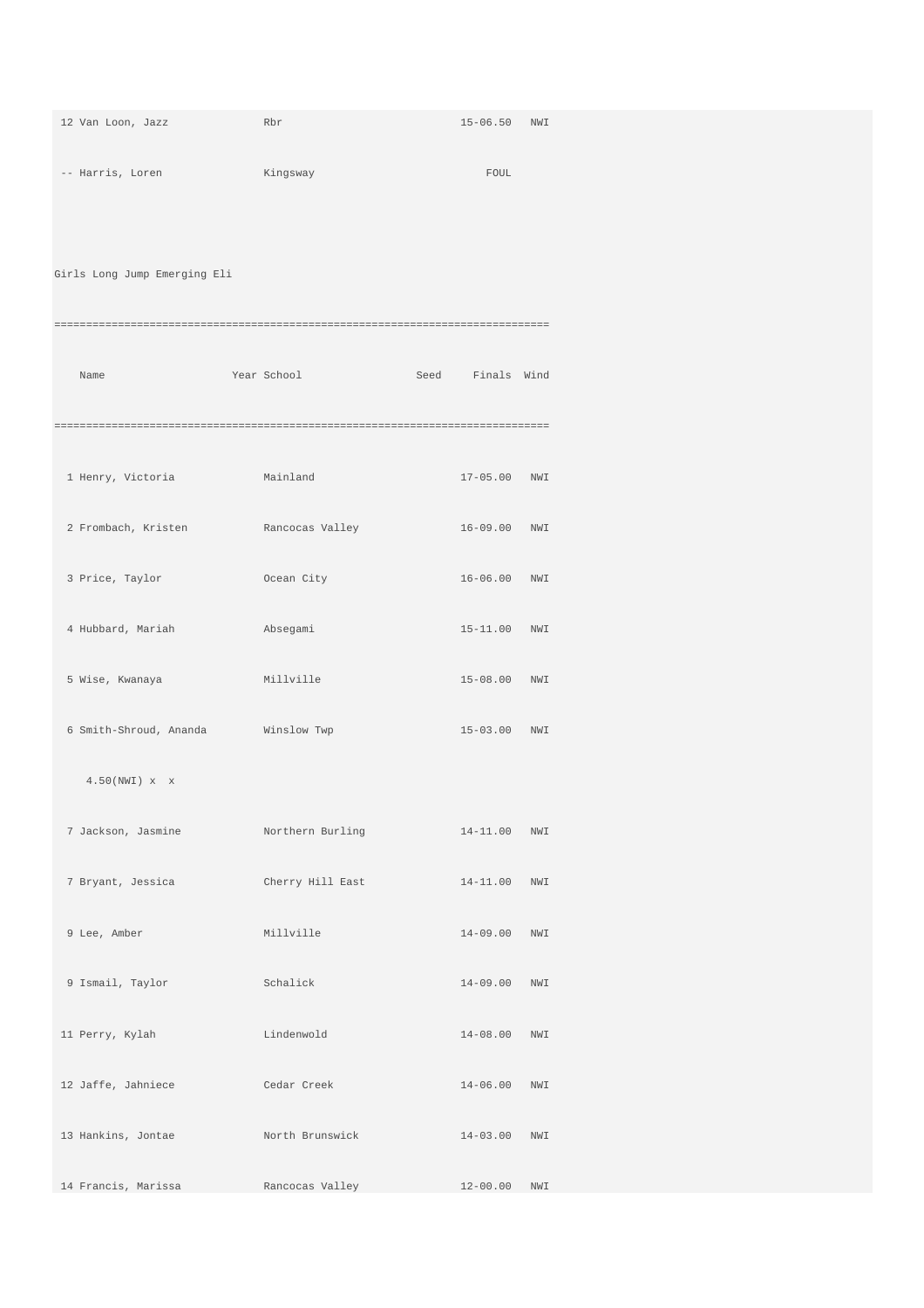| -- Cox, Talyah                                                             | Delsea HS   | FOUL                  |  |
|----------------------------------------------------------------------------|-------------|-----------------------|--|
|                                                                            |             |                       |  |
|                                                                            |             |                       |  |
|                                                                            |             |                       |  |
| Girls Long Jump Open                                                       |             |                       |  |
|                                                                            |             |                       |  |
|                                                                            |             |                       |  |
| Name                                                                       | Year School | Seed Finals Wind      |  |
|                                                                            |             |                       |  |
|                                                                            |             |                       |  |
|                                                                            |             |                       |  |
| 1 Foster, Kunesha Makcrest                                                 |             | 16-08.25 NWI          |  |
| 15-06(NWI) 16-08.25(NWI) 15-02(NWI) 15-09(NWI)                             |             |                       |  |
|                                                                            |             |                       |  |
| 2 Butrica, Erin Maddon Township                                            |             | 16-04.25 NWI          |  |
|                                                                            |             |                       |  |
| FOUL 16-01(NWI) 16-04.25(NWI) 15-09(NWI)                                   |             |                       |  |
|                                                                            |             |                       |  |
| 3 Spollen, Vanessa Mainland 0.25 16-03.00 NWI                              |             |                       |  |
| 16-03(NWI) 14-04(NWI) 15-07.75(NWI) 15-06.50(NWI)                          |             |                       |  |
|                                                                            |             |                       |  |
| 4 Crawley, Aarynn             Timber Creek           0.25   16-01.50   NWI |             |                       |  |
|                                                                            |             |                       |  |
| 15-05.25(NWI) 16-01.50(NWI) 15-06(NWI) FOUL                                |             |                       |  |
|                                                                            |             |                       |  |
| 5 Aipej, Olivia (akcrest                                                   |             | 16-01.25 NWI          |  |
| 16-01.25(NWI) 16-00.25(NWI) 15-02(NWI) 14-04(NWI)                          |             |                       |  |
|                                                                            |             |                       |  |
| 6 Cooper, Madison and Holy Cross                                           |             | 15-08.00 NWI          |  |
|                                                                            |             |                       |  |
| 15-01.75(NWI) 15-01.25(NWI) 15-05.50(NWI) 15-08(NWI)                       |             |                       |  |
|                                                                            |             |                       |  |
| 7 Humphrey, Ja'Neil Ths                                                    |             | $0.25$ $15-07.00$ NWI |  |
|                                                                            |             |                       |  |
| 15-07(NWI) 15-01.50(NWI) 15-01.75(NWI) 14-10.50(NWI)                       |             |                       |  |
| 8 Jefferson, Jada barrat atlantic City                                     |             | 15-04.00 NWI          |  |
|                                                                            |             |                       |  |
| 14-11(NWI) 14-11.75(NWI) 15-03.50(NWI) 15-04(NWI)                          |             |                       |  |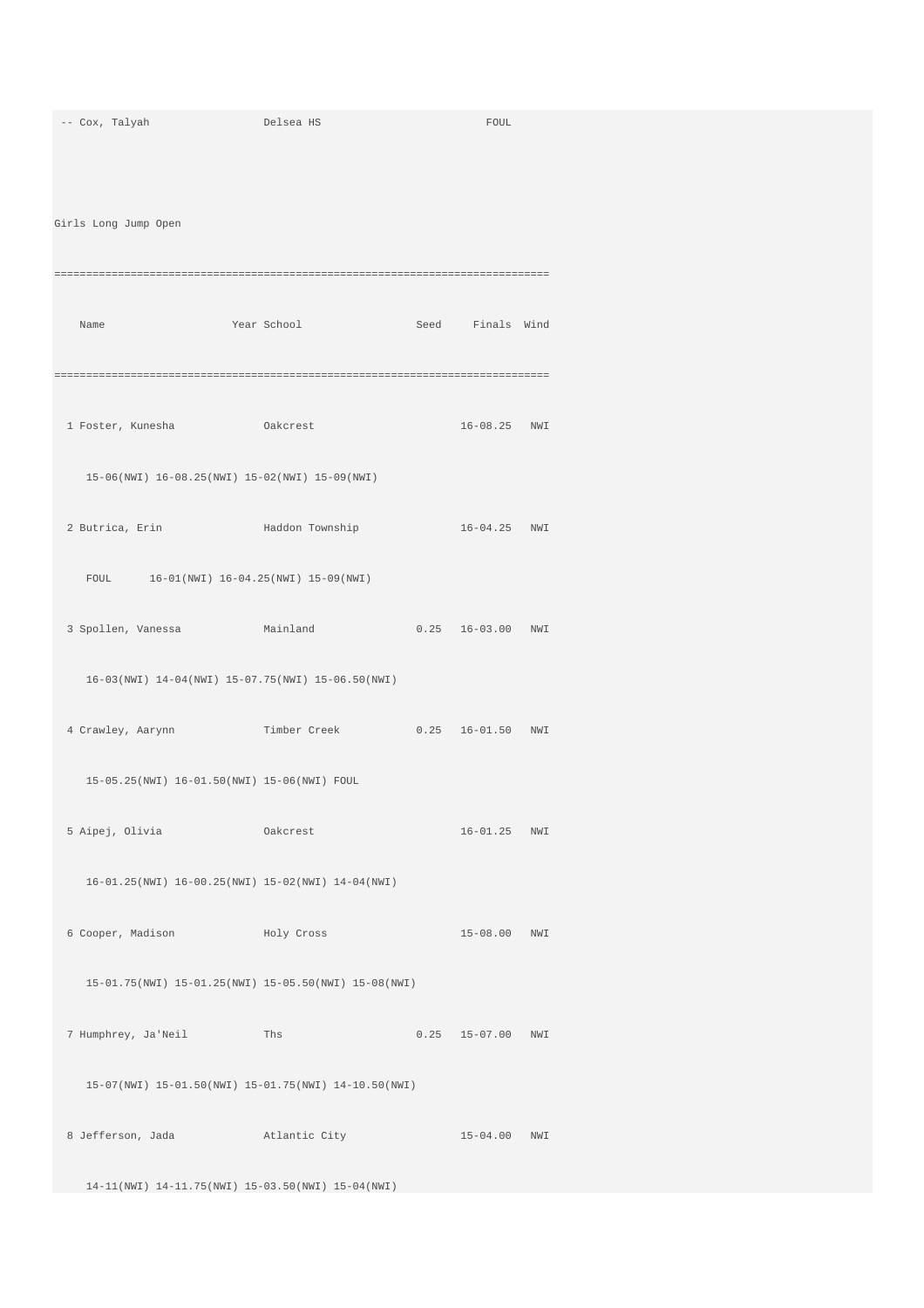| 9 Vranich, Emily Cinnaminson 0.25 15-01.00 NWI                               |  |                       |  |
|------------------------------------------------------------------------------|--|-----------------------|--|
| 15-01(NWI) 14-02.25(NWI) 14-05.50(NWI) ND(NWI)                               |  |                       |  |
| 10 Peifer, Sophia and Haddonfield                                            |  | $0.25$ 14-11.50 NWI   |  |
| $14-11.50(NW1)$ FOUL ND(NWI) ND(NWI)                                         |  |                       |  |
| 11 Herrington, Amber Burlington Twp 14-10.00 NWI                             |  |                       |  |
| FOUL 13-03.75 (NWI) ND (NWI) 14-10 (NWI)                                     |  |                       |  |
|                                                                              |  |                       |  |
| 14-09(NWI) 14-06.50(NWI) 14-07.75(NWI) FOUL                                  |  |                       |  |
| 13 Lynch, Shannon Clearview 0.25 14-07.75 NWI                                |  |                       |  |
| 14-05.50(NWI) ND(NWI) 14-01.25(NWI) 14-07.75(NWI)                            |  |                       |  |
|                                                                              |  |                       |  |
| FOUL 13-11.50(NWI) ND(NWI) 14-06.50(NWI)                                     |  |                       |  |
| 15 Childers, Jonee Bridgeton                                                 |  | $0.25$ $14-06.00$ NWI |  |
| 13-04.50(NWI) 14-06(NWI) FOUL                                                |  |                       |  |
| 16 McGoldrick, Sarah Moodstown 0.25 14-04.50 NWI                             |  |                       |  |
| 13-07.50(NWI) ND(NWI) ND(NWI) 14-04.50(NWI)                                  |  |                       |  |
| 17 Pfleger, Kayla               Midd North             0.25   14-02.00   NWI |  |                       |  |
| FOUL FOUL FOUL 14-02(NWI)                                                    |  |                       |  |
|                                                                              |  |                       |  |
| FOUL 14-00(NWI) FOUL ND(NWI)                                                 |  |                       |  |
| 19 James, Zahara Mark Egg Harbor Twp 0.25 13-11.50 NWI                       |  |                       |  |
| 13-11.50(NWI) FOUL ND(NWI) ND(NWI)                                           |  |                       |  |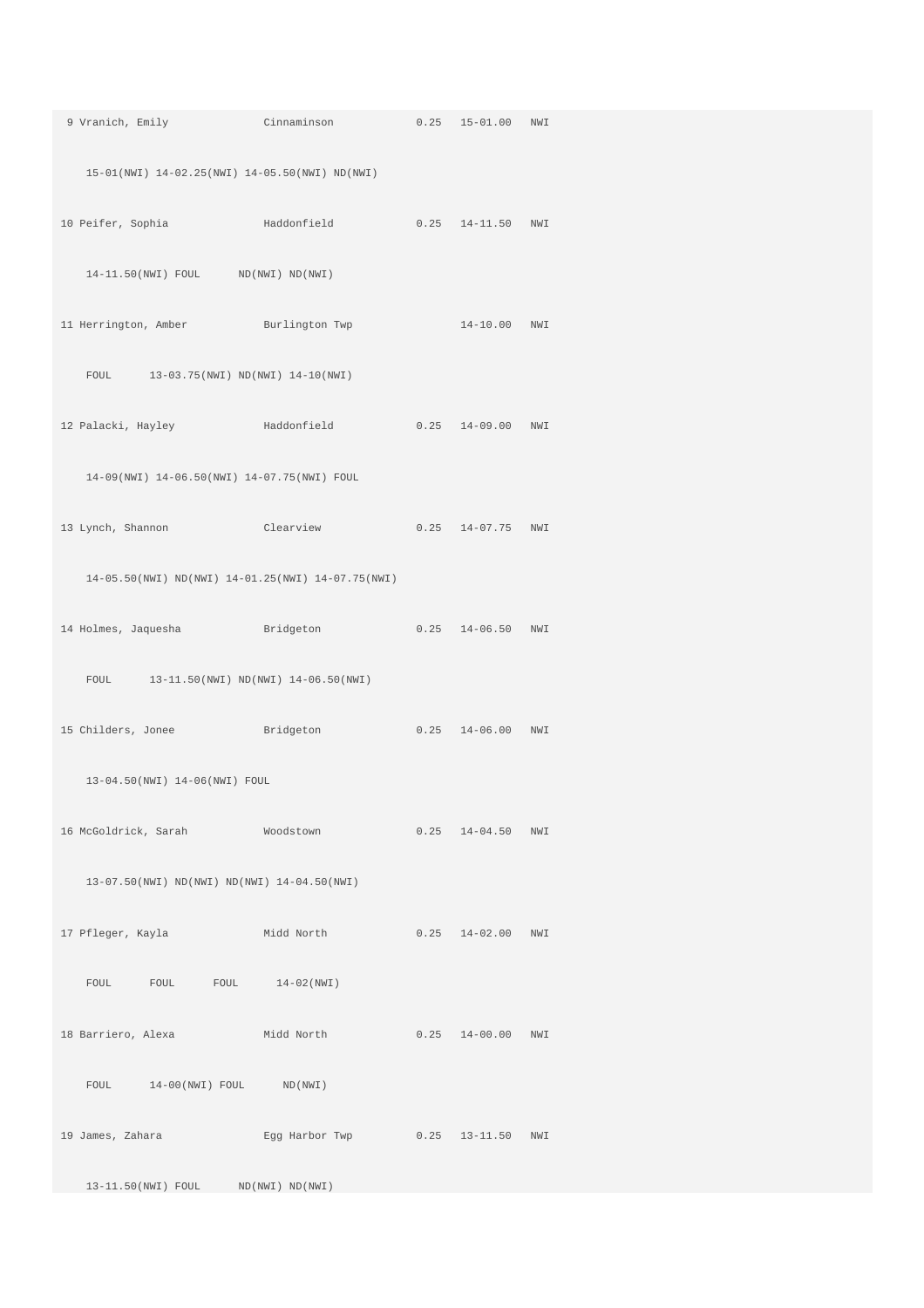|                                                              | 20 Grey, Emma Bernards                                    | 0.25 13-08.25 NWI     |  |
|--------------------------------------------------------------|-----------------------------------------------------------|-----------------------|--|
| FOUL 13-08.25 (NWI) ND (NWI) ND (NWI)                        |                                                           |                       |  |
| 21 Rodovalho, Bianca belran                                  |                                                           | $0.25$ 13-04.75 NWI   |  |
| $13-04.75(NWI)$ FOUL ND(NWI) ND(NWI)                         |                                                           |                       |  |
|                                                              | 22 Cooper, Janaya Egg Harbor Twp                          | 13-03.25 NWI          |  |
| 13-03.25(NWI) ND(NWI) ND(NWI)                                |                                                           |                       |  |
|                                                              | 23 Currie, Michelle Cinnaminson                           | $0.25$ $13-01.25$ NWI |  |
| FOUL FOUL 13-01.25 (NWI) ND (NWI)                            |                                                           |                       |  |
|                                                              | 24 Sovae-Beattie, Cheyenne Timber Creek 0.25 13-00.75 NWI |                       |  |
|                                                              | FOUL FOUL FOUL 13-00.75(NWI)                              |                       |  |
|                                                              | 25 Massaley, Veradine Pemb. Twp. H.S 13-00.00 NWI         |                       |  |
| $13-00(NWI) ND(NWI) ND(NWI) ND(NWI)$                         |                                                           |                       |  |
| 26 Myricks, Kaylah Millingboro                               |                                                           | 12-10.25 NWI          |  |
| FOUL 12-10.25 (NWI) FOUL ND (NWI)                            |                                                           |                       |  |
| 27 Bernard, Jaleah Millingboro                               |                                                           | 12-10.00 NWI          |  |
| $12-10(NWI) \text{ ND}(NWI) \text{ ND}(NWI) \text{ ND}(NWI)$ |                                                           |                       |  |
|                                                              | 28 Dougherty, Cara Maddon Township 12-07.25 NWI           |                       |  |
| 12-07.25(NWI) FOUL ND(NWI) FOUL                              |                                                           |                       |  |
| 29 Biegen, Neshani Moodstown                                 |                                                           | $0.25$ 11-10.00 NWI   |  |
| $11-10(NWI) ND(NWI) ND(NWI) ND(NWI)$                         |                                                           |                       |  |
| 30 Perry, Christina Pennsauken                               |                                                           | 11-08.50 NWI          |  |
| 11-08.50(NWI) FOUL FOUL FOUL                                 |                                                           |                       |  |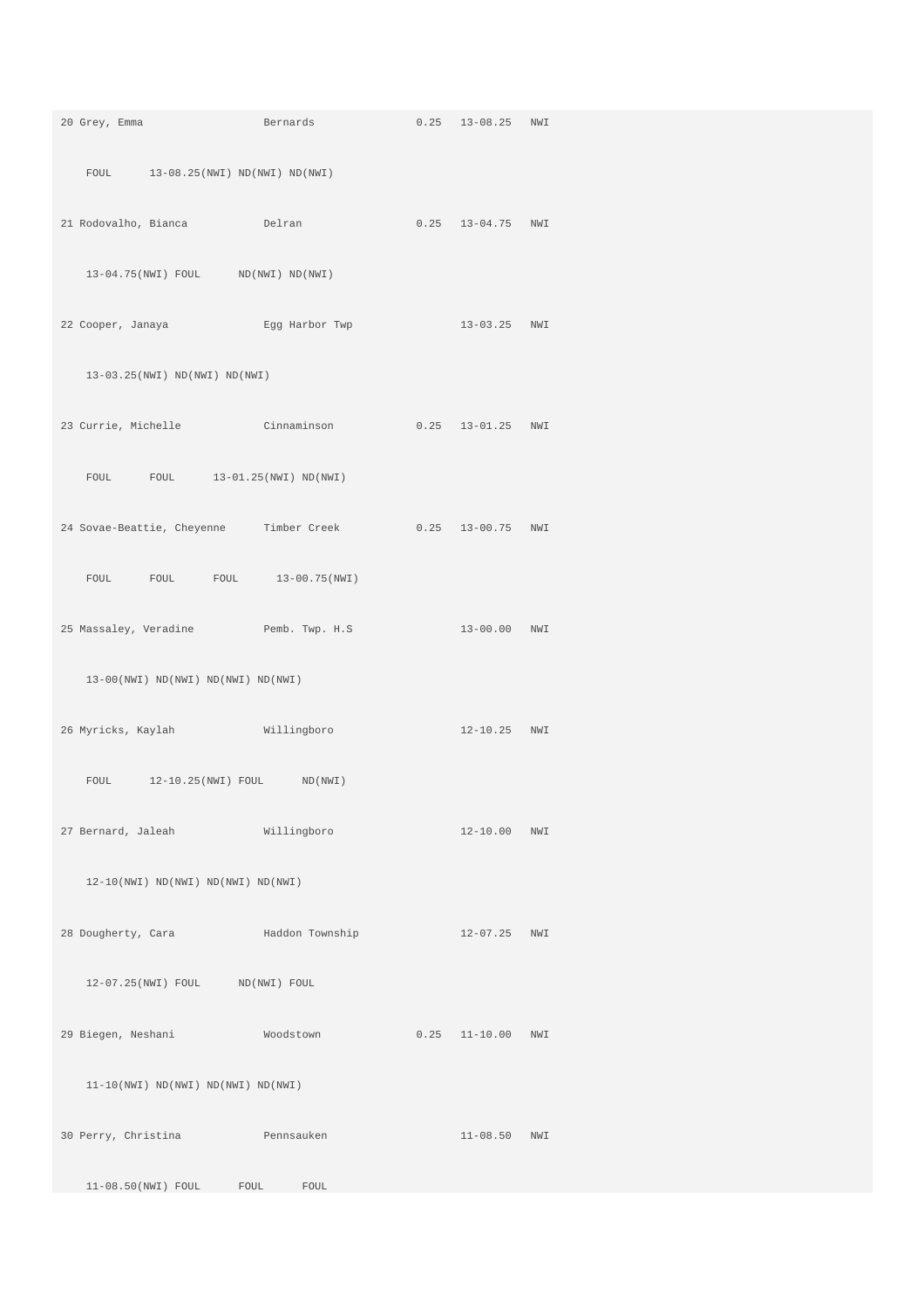|                      | -- Northern, Nefertiti                 |                 | Willingboro                               | ${\tt FOUL}$     |  |
|----------------------|----------------------------------------|-----------------|-------------------------------------------|------------------|--|
|                      |                                        |                 |                                           |                  |  |
|                      | FOUL FOUL FOUL                         |                 |                                           |                  |  |
|                      |                                        |                 |                                           |                  |  |
|                      |                                        |                 |                                           |                  |  |
|                      |                                        |                 |                                           |                  |  |
|                      | Girls Triple Jump Emerging Eli         |                 |                                           |                  |  |
|                      |                                        |                 |                                           |                  |  |
|                      |                                        |                 |                                           |                  |  |
|                      |                                        |                 |                                           |                  |  |
| Name                 |                                        |                 | Year School                               | Seed Finals Wind |  |
|                      |                                        |                 |                                           |                  |  |
|                      |                                        |                 |                                           |                  |  |
|                      |                                        |                 |                                           |                  |  |
|                      |                                        |                 |                                           |                  |  |
|                      | 1 Crawley, Aarynn                      |                 | Timber Creek                              | 33-05.50 NWI     |  |
|                      |                                        |                 |                                           |                  |  |
|                      | 33-05.50(NWI) 32-08.50(NWI) 32-02(NWI) |                 |                                           |                  |  |
|                      |                                        |                 |                                           |                  |  |
| 2 Koomson, Josephina |                                        | <b>Schalick</b> |                                           | 33-03.25 NWI     |  |
|                      |                                        |                 |                                           |                  |  |
|                      |                                        |                 |                                           |                  |  |
|                      | 33-03.25(NWI) 32-08(NWI) 32-05.50(NWI) |                 |                                           |                  |  |
|                      |                                        |                 |                                           |                  |  |
| 3 Jefferson, Jada    |                                        |                 | Atlantic City                             | 33-01.25 NWI     |  |
|                      |                                        |                 |                                           |                  |  |
|                      |                                        |                 | 31-08.25(NWI) 32-01.75(NWI) 33-01.25(NWI) |                  |  |
|                      |                                        |                 |                                           |                  |  |
|                      |                                        |                 | 4 Pascocello, Erica haddonfield           | 32-05.75 NWI     |  |
|                      |                                        |                 |                                           |                  |  |
|                      |                                        |                 |                                           |                  |  |
| FOUL                 | 32-05.75(NWI) 31-09.50(NWI)            |                 |                                           |                  |  |
|                      |                                        |                 |                                           |                  |  |
|                      |                                        |                 | 5 Essex- Arline, Carin Burlington Twp     | 32-04.50 NWI     |  |
|                      |                                        |                 |                                           |                  |  |
|                      | 32-04.50(NWI) 31-05(NWI) FOUL          |                 |                                           |                  |  |
|                      |                                        |                 |                                           |                  |  |
|                      |                                        |                 |                                           |                  |  |
|                      |                                        |                 | 6 Jaffe, Jahniece Cedar Creek             | 32-04.25 NWI     |  |
|                      |                                        |                 |                                           |                  |  |
|                      | 31-04(NWI) 31-00.75(NWI) 32-04.25(NWI) |                 |                                           |                  |  |
|                      |                                        |                 |                                           |                  |  |
| 7 Price, Taylor      |                                        |                 | Commodity Ocean City                      | 32-04.00 NWI     |  |
|                      |                                        |                 |                                           |                  |  |
|                      | 32-02.75(NWI) 32-03.75(NWI) 32-04(NWI) |                 |                                           |                  |  |
|                      |                                        |                 |                                           |                  |  |
|                      |                                        |                 |                                           |                  |  |
| 8 Trimble, Carol     |                                        |                 | 337                                       | 32-02.25 NWI     |  |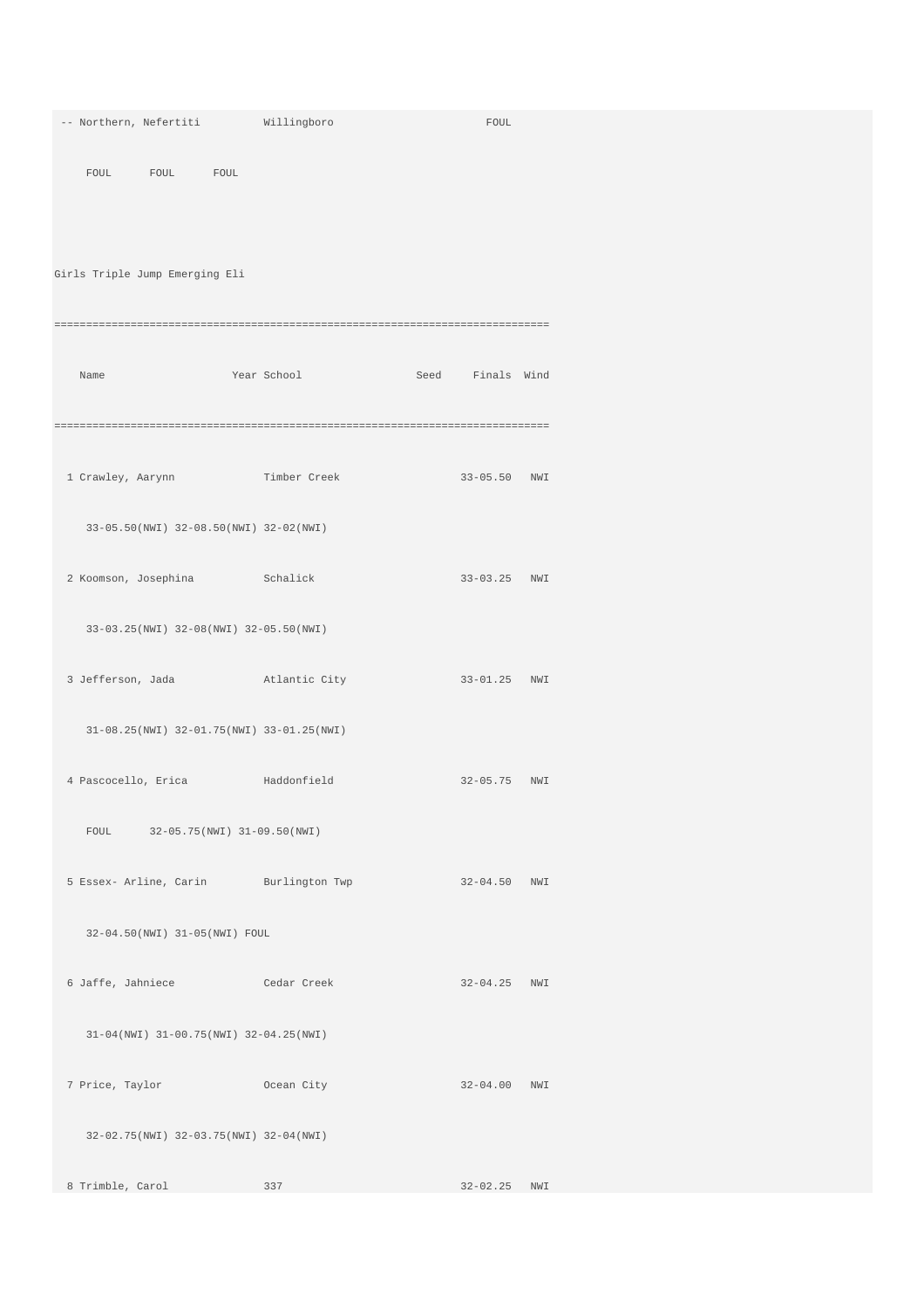| FOUL FOUL 32-02.25(NWI)                   |                                                                                 |                       |  |
|-------------------------------------------|---------------------------------------------------------------------------------|-----------------------|--|
|                                           | 8 Treanor, Cassidy Egg Harbor Twp                                               | 32-02.25 NWI          |  |
| 31-07.50(NWI) 30-11.75(NWI) 32-02.25(NWI) |                                                                                 |                       |  |
|                                           | 10 McNeil, Danielle Absegami                                                    | 30-09.25 NWI          |  |
| 30-09(NWI) 30-08.25(NWI) 30-09.25(NWI)    |                                                                                 |                       |  |
| 11 James, Zahara                          | Egg Harbor Twp                                                                  | 30-08.00 NWI          |  |
| 29-10.75(NWI) 30-08(NWI) FOUL             |                                                                                 |                       |  |
| 12 Henry, Victoria Mainland               |                                                                                 | 30-06.75 NWI          |  |
| FOUL 28-05.50(NWI) 30-06.75(NWI)          |                                                                                 |                       |  |
| 12 McGoldrick, Sarah Moodstown            |                                                                                 | 30-06.75 NWI          |  |
| 30-05.75(NWI) 30-03.25(NWI) 30-06.75(NWI) |                                                                                 |                       |  |
| 14 Cox, Talyah Delsea HS                  |                                                                                 | 30-05.50 NWI          |  |
| FOUL 30-05.50 (NWI) ND (NWI)              |                                                                                 |                       |  |
|                                           | 15 Lunn, Bonayza                 North Brunswick                 30-02.00   NWI |                       |  |
| FOUL 30-02(NWI) FOUL                      |                                                                                 |                       |  |
|                                           |                                                                                 |                       |  |
| Girls Triple Jump Open                    |                                                                                 |                       |  |
|                                           |                                                                                 |                       |  |
| Name                                      | Year School                                                                     | Seed Finals Wind      |  |
|                                           |                                                                                 |                       |  |
| 1 McClellan, Dajai ilighland              |                                                                                 | $0.25$ $32-02.00$ NWI |  |
| 32-02(NWI) FOUL 31-03(NWI)                |                                                                                 |                       |  |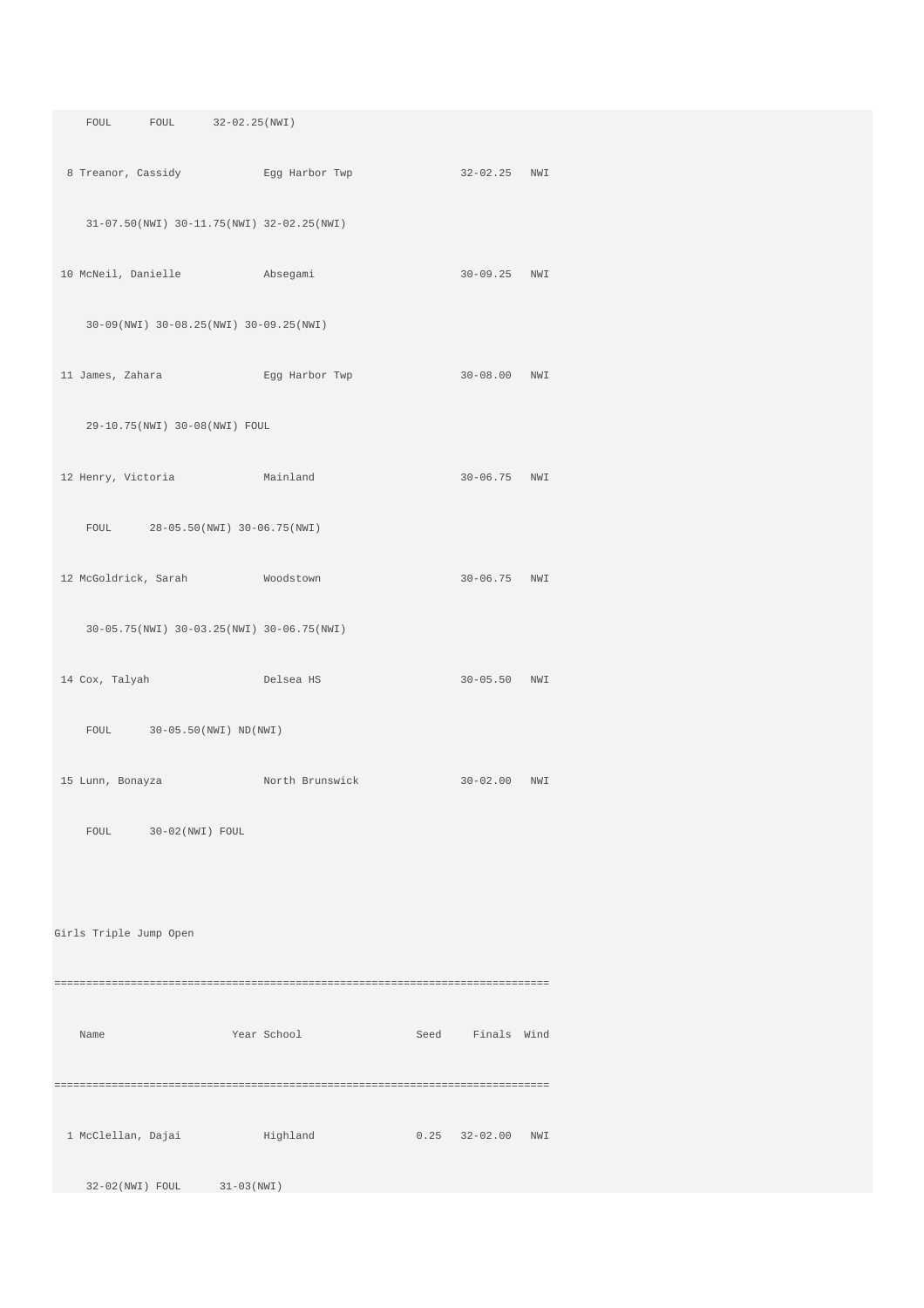| 2 Moran, Diane Millville                                                       |                            | 31-04.75 NWI          |  |
|--------------------------------------------------------------------------------|----------------------------|-----------------------|--|
| 27-08(NWI) 30-02.75(NWI) 31-04.75(NWI)                                         |                            |                       |  |
| 3 Malone, Onnaliagh Glassboro                                                  |                            | 0.25 31-02.00 NWI     |  |
| 29-00(NWI) 30-05(NWI) 31-02(NWI)                                               |                            |                       |  |
| 4 Graves, Emily Boly Cross Role and Holy Cross                                 |                            | 30-10.00 NWI          |  |
| 29-11.50(NWI) 29-08.25(NWI) 30-10(NWI)                                         |                            |                       |  |
| 5 Gay-Hall, Neysa Kancocas Valley                                              |                            | 30-08.00 NWI          |  |
| 29-00.50(NWI) 29-03(NWI) 30-08(NWI)                                            |                            |                       |  |
| 6 Edwards, Rachel Machael Absegami                                             |                            | $0.25$ $30-04.50$ NWI |  |
| 28-09(NWI) 29-04(NWI) 30-04.50(NWI)                                            |                            |                       |  |
| 7 Chung, Jade                 Rancocas Valley                   30-04.00   NWI |                            |                       |  |
| 30-04(NWI) 29-03(NWI) ND(NWI)                                                  |                            |                       |  |
| 8 Perry, Kylah Marshall Lindenwold 0.25 30-01.00 NWI                           |                            |                       |  |
| 30-01(NWI) 29-03(NWI) 29-11(NWI)                                               |                            |                       |  |
| 9 Stiles, Kayla             Rancocas Valley         0.25   29-11.25   NWI      |                            |                       |  |
| 29-03.50(NWI) 29-05(NWI) 29-11.25(NWI)                                         |                            |                       |  |
| 10 Egan, Kimberly 131                                                          |                            | $0.25$ 29-10.75 NWI   |  |
| 29-10.75(NWI) ND(NWI) ND(NWI)                                                  |                            |                       |  |
| 11 DelDuca, Gia                                                                | and a state of Haddonfield | 29-06.00 NWI          |  |
| $29-06(NWI) \quad ND(NWI) \quad ND(NWI)$                                       |                            |                       |  |
| 12 Rodovalho, Bianca belran                                                    |                            | $0.25$ 29-04.50 NWI   |  |
| 28-02.50(NWI) 29-04.50(NWI) ND(NWI)                                            |                            |                       |  |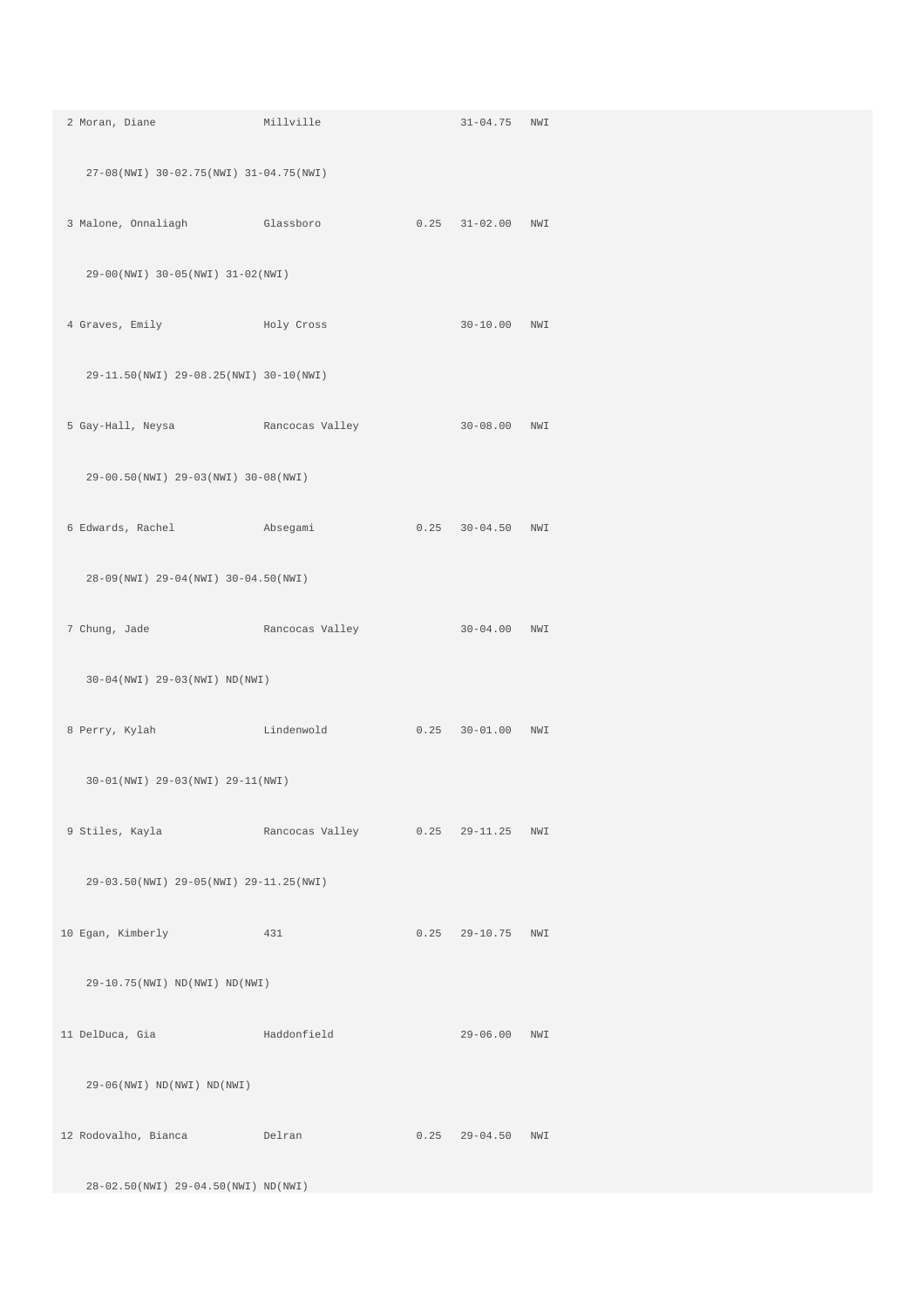| 13 Ansbro, Lindsay 431                         |          | $0.25$ 29-04.00 NWI |  |
|------------------------------------------------|----------|---------------------|--|
| 26-08.75(NWI) ND(NWI) 29-04(NWI)               |          |                     |  |
| 14 West, Destiny Lower Cape May                |          | 29-03.50 NWI        |  |
| 29-03.50(NWI) ND(NWI) ND(NWI)                  |          |                     |  |
| 15 Hopkins, Anna (15 Ditman)                   |          | $0.25$ 28-11.25 NWI |  |
| 28-11.25(NWI) ND(NWI) ND(NWI)                  |          |                     |  |
| 16 Blount, Bryanna Millville 0.25 28-10.50 NWI |          |                     |  |
| 28-10.50(NWI) ND(NWI) ND(NWI)                  |          |                     |  |
| 17 Tranchina, Kristine Glassboro               |          | 28-04.00 NWI        |  |
| $28-04(NWT) ND(NWI) ND(NWI)$                   |          |                     |  |
| 18 Davis, Alyssa Manadabon                     |          | 28-02.00 NWI        |  |
| $28-02(NWI) \quad ND(NWI) \quad ND(NWI)$       |          |                     |  |
| 19 Schorr, Stephanie Audubon                   |          | 28-01.75 NWI        |  |
| FOUL 28-01.75 (NWI) FOUL                       |          |                     |  |
| 20 Tobias, Amanda                              | Mainland | 28-01.25 NWI        |  |
| 28-01.25(NWI) ND(NWI) ND(NWI)                  |          |                     |  |
| 21 Ogunsami, Doyinsola CH West                 |          | 27-09.50 NWI        |  |
| 27-09.50(NWI) ND(NWI) ND(NWI)                  |          |                     |  |
| 22 DiElmo, Cataleena Pinelands                 |          | 26-08.50 NWI        |  |
| 26-08.50(NWI) ND(NWI) ND(NWI)                  |          |                     |  |
| -- Upshaw, Daijanae Lindenwold                 |          | FOUL                |  |
| FOUL<br>FOUL                                   |          |                     |  |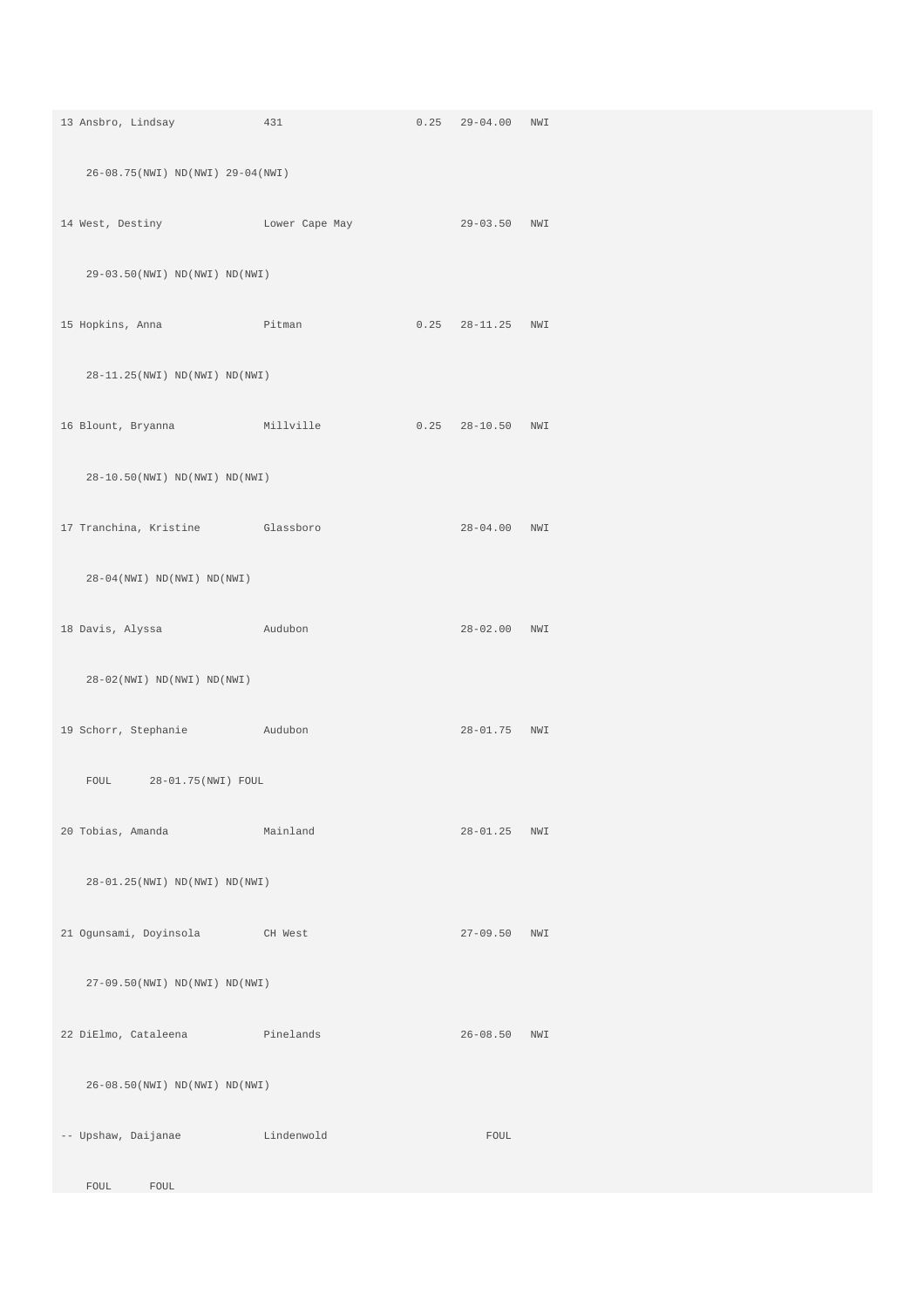Girls Triple Jump Elite

============================================================================== Meet: # 38-03 2009 Adaobi Unachukwu, Marlboro Name Year School Seed Finals Wind ============================================================================== 1 Montague, Elizabeth Cherokee 37-06.50 NWI FOUL 37-06.50(NWI) 36-04(NWI) FOUL FOUL FOUL 2 Woods, Cidae'a Winslow Twp 37-06.00 NWI 37-06(NWI) 36-01.50(NWI) 36-03(NWI) FOUL 35-07.25(NWI) 37-00(NWI) 3 Ibe, Nnenna North Brunswick 37-01.00 NWI FOUL 37-01(NWI) 36-10(NWI) 36-09.75(NWI) FOUL FOUL 4 Hewitt, Tatiana 337 36-04.00 NWI 34-00(NWI) 35-09(NWI) 36-04(NWI) FOUL 34-05.25(NWI) FOUL 5 Walton, Kiah Burlington Twp 35-07.00 NWI 34-08.50(NWI) 33-11(NWI) 34-04.50(NWI) 34-00.50(NWI) 35-07(NWI) FOUL 6 Akiri, Edirin Eastern 34-01.75 NWI 34-01.75(NWI) 33-05.75(NWI) 32-00.25(NWI) FOUL FOUL FOUL 7 Asare, Abena Eastern 33-09.75 NWI 33-09.75(NWI) 33-03.50(NWI) 33-09(NWI) FOUL 32-03(NWI) 31-11.50(NWI) 8 Knittel, Alexis Cherokee 33-08.00 NWI

32-11.25(NWI) 32-11(NWI) 33-08(NWI) 32-10.50(NWI) 31-04.50(NWI) FOUL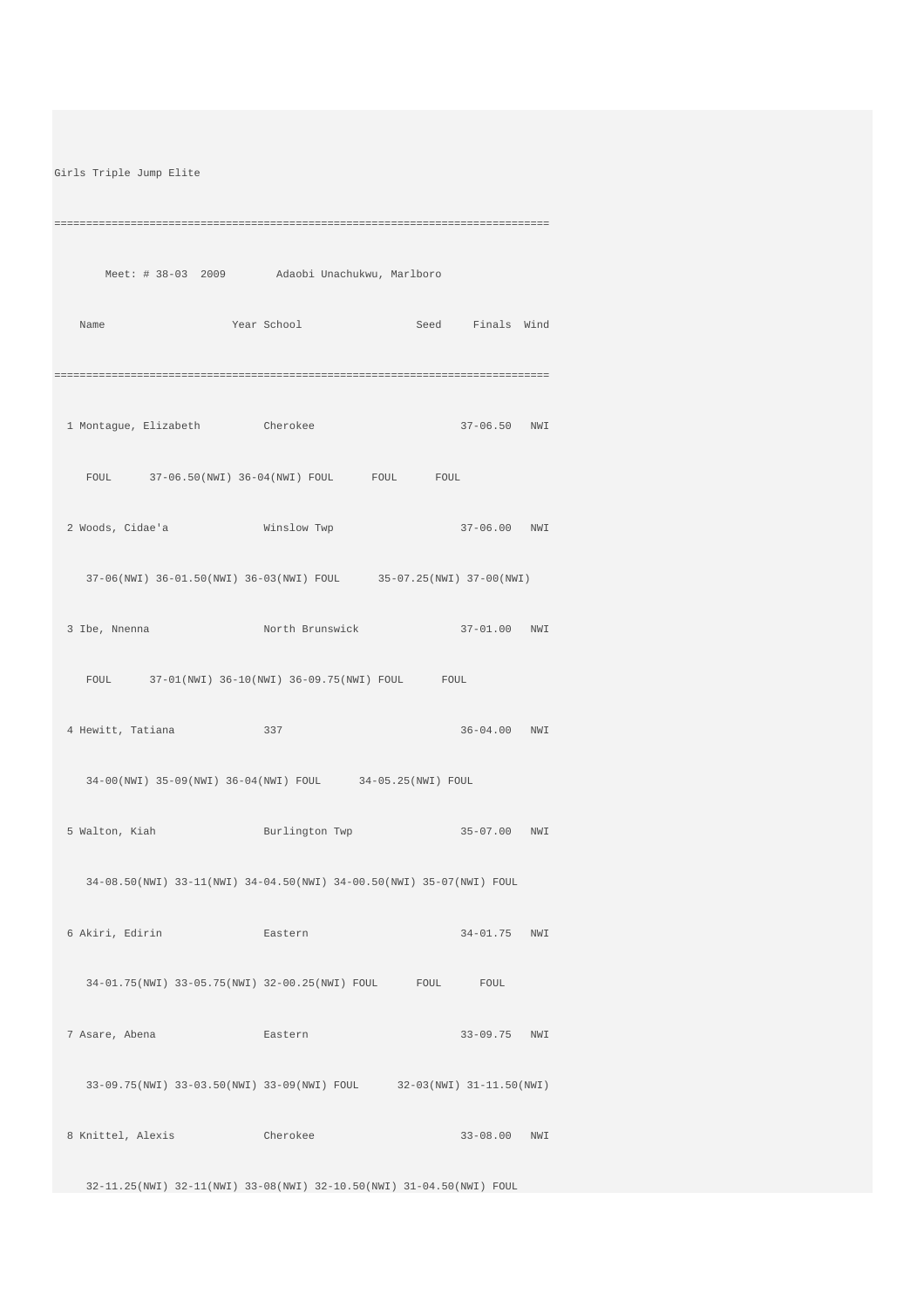| 9 Foster, Kunesha (akcrest                                                         |                  | 33-07.75 NWI |  |
|------------------------------------------------------------------------------------|------------------|--------------|--|
| 33-01.50(NWI) 32-02.25(NWI) 33-07.75(NWI)                                          |                  |              |  |
| 9 Byrd, Tifani                       Toms River North               33-07.75   NWI |                  |              |  |
| 32-11(NWI) 32-02.75(NWI) 33-07.75(NWI)                                             |                  |              |  |
|                                                                                    |                  |              |  |
| 32-11.75(NWI) 33-02(NWI) 32-09.25(NWI)                                             |                  |              |  |
| 12 VanBrackle, Nia 12 Ths                                                          |                  | 32-07.50 NWI |  |
| 32-07.50(NWI) 30-06(NWI) 31-06.75(NWI)                                             |                  |              |  |
| 13 Blamon, Prisca Cinnaminson                                                      |                  | 31-09.25 NWI |  |
| 31-01.50(NWI) 31-09.25(NWI) 31-05(NWI)                                             |                  |              |  |
| -- Cooper, Madison Moly Cross                                                      |                  | FOUL         |  |
| FOUL FOUL FOUL                                                                     |                  |              |  |
|                                                                                    |                  |              |  |
| Girls Shot Put Open                                                                |                  |              |  |
|                                                                                    |                  |              |  |
| Name                                                                               | Year School Seed | Finals       |  |
|                                                                                    |                  |              |  |
| 1 Mahana, Megan Kgg Harbor Twp 0.25 34-04.25                                       |                  |              |  |
| $34-04.25$ $32-07$ $34-01.25$                                                      |                  |              |  |
| 2 Thomas, Casey Cedar Creek 0.25 33-06.25                                          |                  |              |  |
| 33-06.25 FOUL FOUL                                                                 |                  |              |  |
| 3 Mulvenna, Alex                                                                   | Haddonfield      | $33 - 05.50$ |  |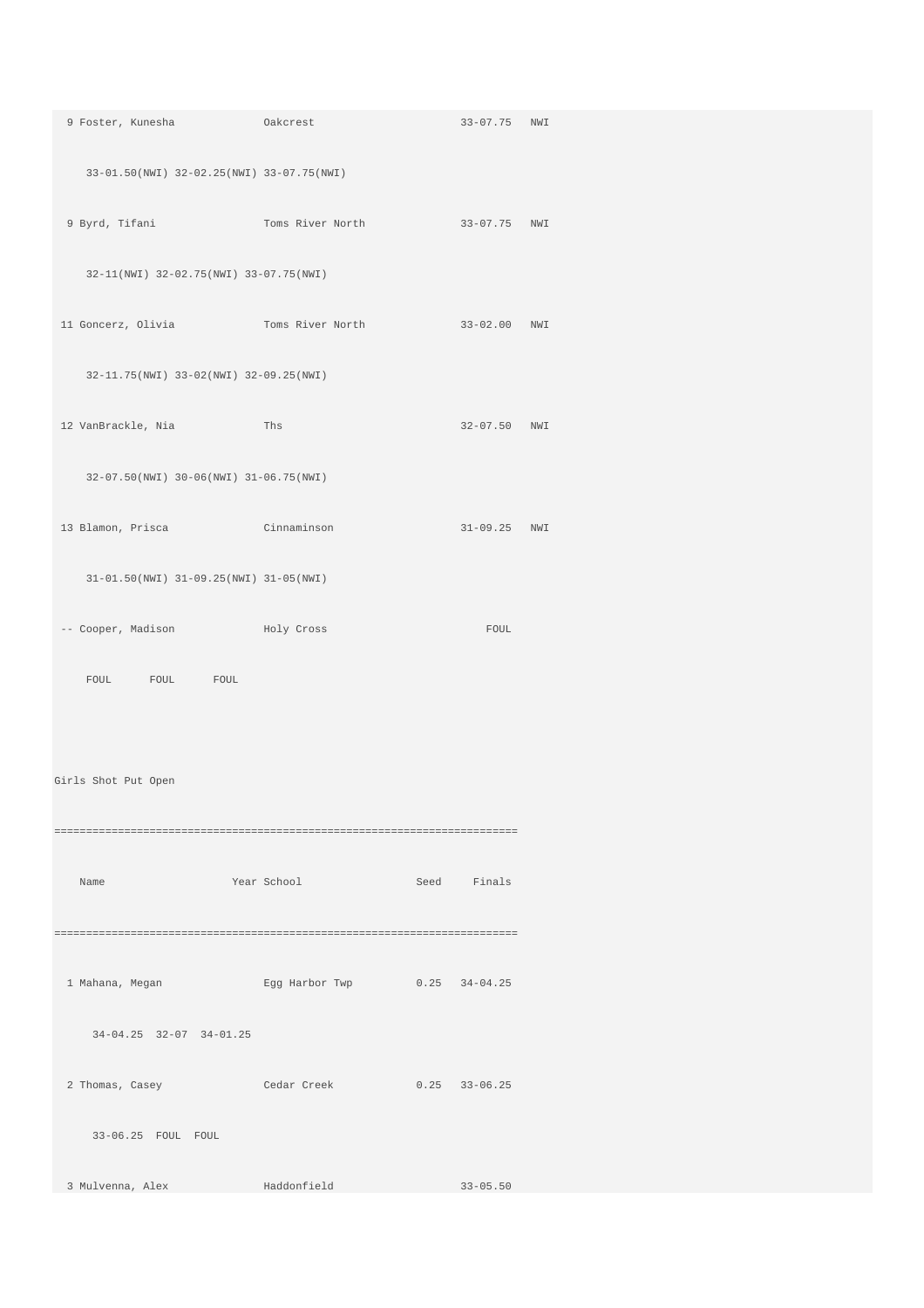| $31 - 10.50$ $31 - 01$ $33 - 05.50$              |                |                   |
|--------------------------------------------------|----------------|-------------------|
| 4 Ogunsami, Doyinsola CH West 0.25 32-03.50      |                |                   |
| $31-09.50$ $31-03$ $32-03.50$                    |                |                   |
| 5 Steff, Danielle Rancocas Valley 0.25 31-03.00  |                |                   |
| $28 - 00$ $31 - 03$ $30 - 07$                    |                |                   |
| 6 Jacobs, Jessica Bordentown                     |                | $30 - 11.25$      |
| 29-11.25 29-06 30-11.25                          |                |                   |
| 7 Warren, Bethany Moodbury 6.25 30-05.00         |                |                   |
| $30 - 04.75$ $30 - 05$ $29 - 01$                 |                |                   |
| 8 Carrero, Natalie Mdhs                          |                | $0.25$ $30-02.50$ |
| 28-06.75 28-09 30-02.50                          |                |                   |
| 9 Beebe, Brooke HAMM                             |                | $29 - 10.50$      |
| 29-10.50 FOUL FOUL                               |                |                   |
| 10 Gerlach, Jean Maddonfield                     |                | $29 - 09.00$      |
| 29-09 29-07.50 ND                                |                |                   |
| 10 Blamon, Prisca Cinnaminson                    |                | $29-09.00$        |
| 25-09 29-09 ND                                   |                |                   |
| 12 Cook, Jalen Maddon Heights 0.25 29-08.75      |                |                   |
| FOUL FOUL 21-08.75                               |                |                   |
| 13 Winston, Talyah Morth Brunswick 0.25 29-07.50 |                |                   |
| 27-09.50 ND 29-07.50                             |                |                   |
| 13 ball, navaeh                                  | Lower Cape May | $29 - 07.50$      |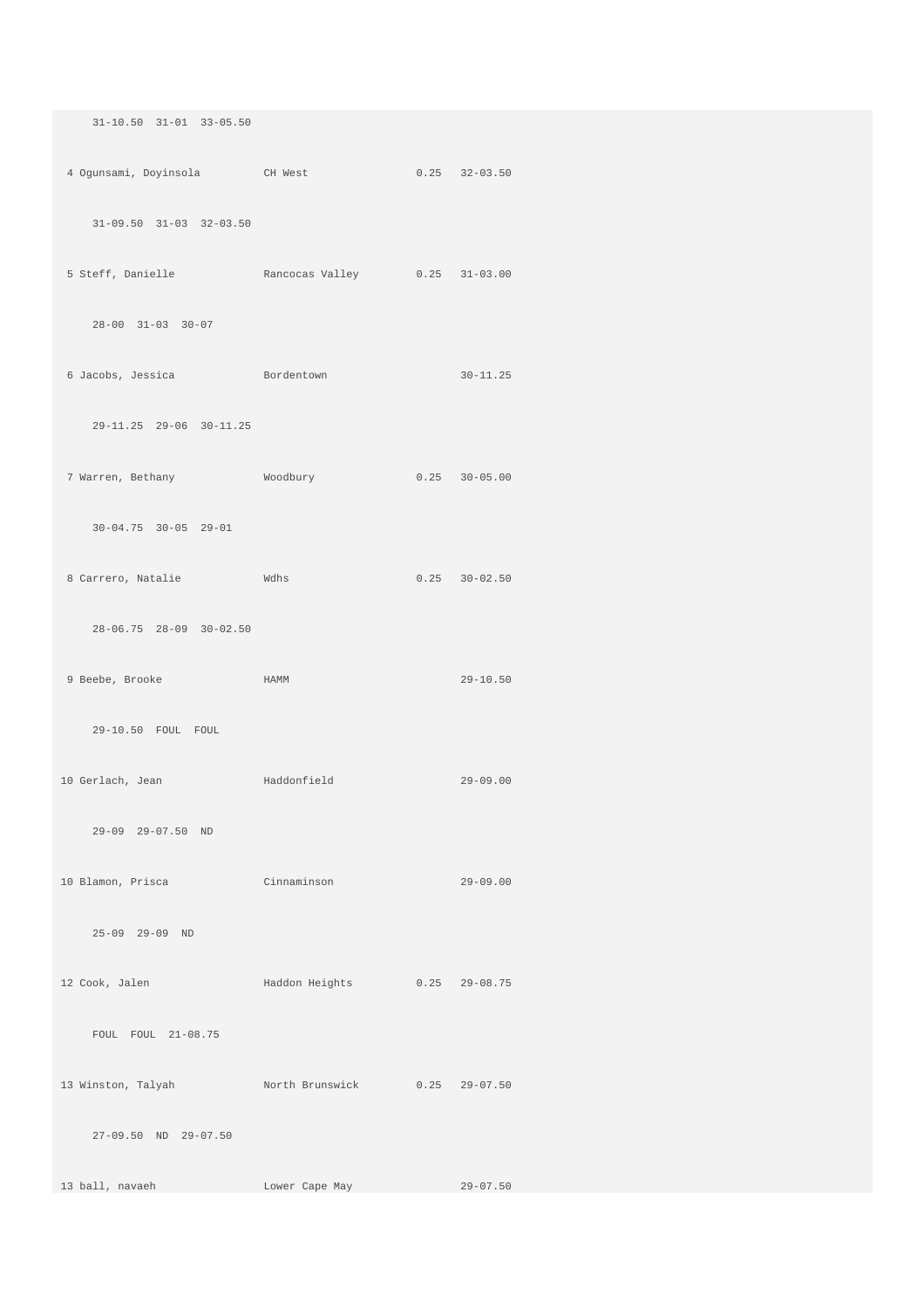| 29-07.50 ND ND                                     |                |                   |  |
|----------------------------------------------------|----------------|-------------------|--|
| 15 Holmes, Dacia Moodbury                          | $29-06.00$     |                   |  |
| 28-11 ND 29-06                                     |                |                   |  |
| 16 Gibson, Tatyana Timber Creek 0.25 29-05.50      |                |                   |  |
|                                                    |                |                   |  |
| 25-10 29-05.50 21-01.75                            |                |                   |  |
| 17 Robbins, Tah'ja               Woodstown         |                | $29 - 00.75$      |  |
| 28-09.75 29-00.75 ND                               |                |                   |  |
| 18 Greaser, Maddie 6 Ocean City                    |                | $28 - 10.50$      |  |
| 27-04.75 28-10.50 ND                               |                |                   |  |
|                                                    |                |                   |  |
| 19 Champion, Anissa Pemb. Twp. H.S 28-08.50        |                |                   |  |
| 28-08.50 ND ND                                     |                |                   |  |
| 20 Onissema-Karimu, Shola Lindenwold 0.25 28-06.50 |                |                   |  |
| 28-06.50 ND ND                                     |                |                   |  |
| 21 Johnson, Tanija Bridgeton                       |                | $28 - 05.50$      |  |
|                                                    |                |                   |  |
| 28-05.50 ND ND                                     |                |                   |  |
| 22 Guerrieri, Emily<br><b>CH West</b>              |                | $27 - 11.00$      |  |
| $27-11$ ND ND                                      |                |                   |  |
| 23 Little, Krista <a> Triton</a>                   |                | $27 - 10.50$      |  |
| 27-10.50 ND ND                                     |                |                   |  |
| 24 Urban, Marina                                   | Cinnaminson    | $27 - 03.50$      |  |
|                                                    |                |                   |  |
| 27-03.50 ND ND                                     |                |                   |  |
| 25 Ransom, Tamecia                                 | Burlington Twp | $0.25$ $26-09.50$ |  |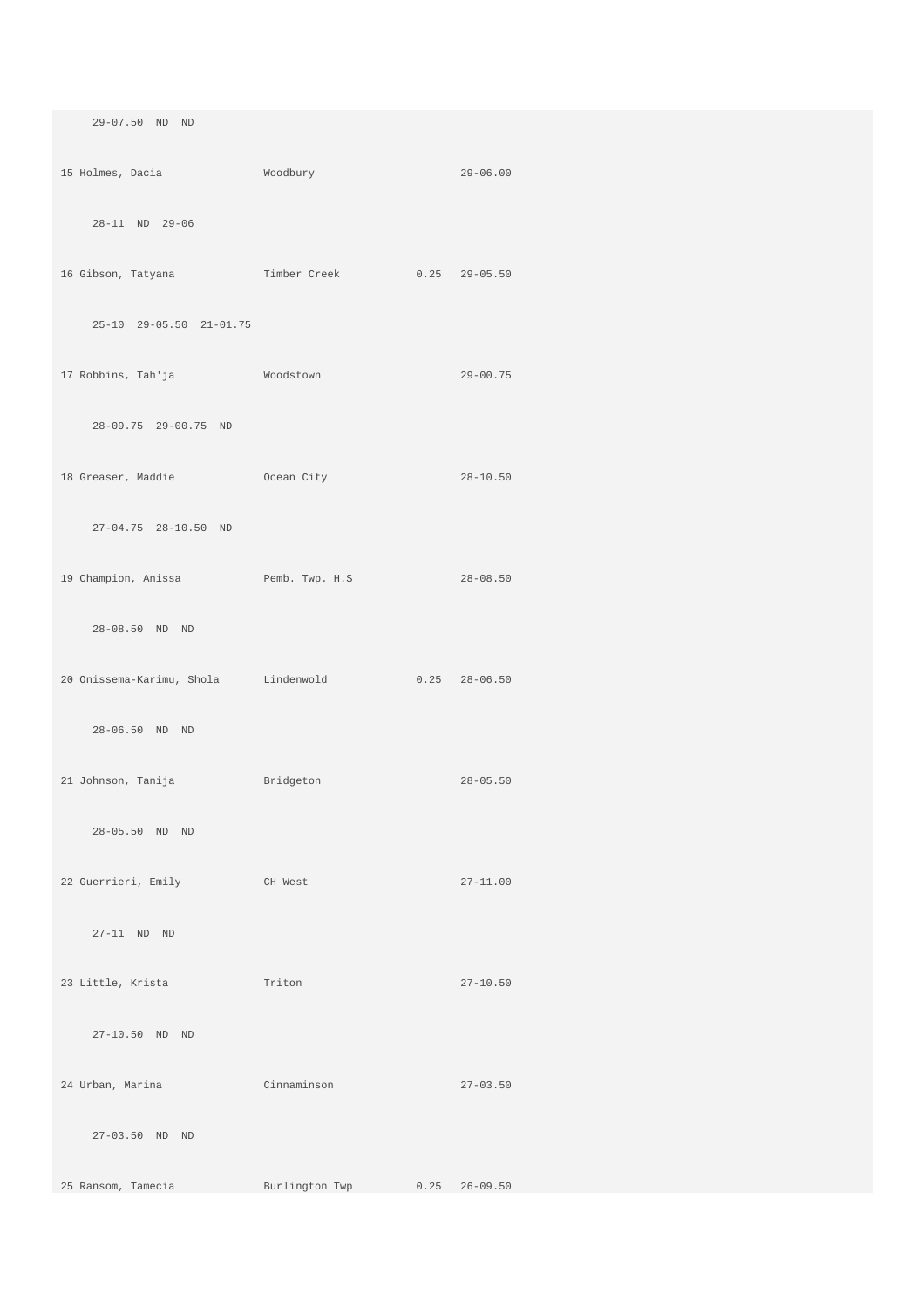26-09.50 ND ND 26 Johnson, Erica Pennsauken 26-08.00 FOUL ND 26-08 27 Johnson, Angela Pennsauken 26-07.00 26-07 ND ND 28 Borden, Grace Audubon 25-09.25 25-09.25 ND ND 29 Howard, Kahirah Mainland 25-08.50 25-08.50 ND ND 30 Ellington, Farris HAMM 25-06.50 25-06.50 ND ND 31 Vitale, Brooke Mainland 21-11.50 21-11.50 ND ND 32 Harris-David, Gabbreil Timber Creek 21-07.50 21-07.50 ND FOUL -- Myricks, Kaylah Willingboro FOUL FOUL FOUL FOUL Girls Shot Put Emerging Eli ========================================================================= Name Year School Seed Finals =========================================================================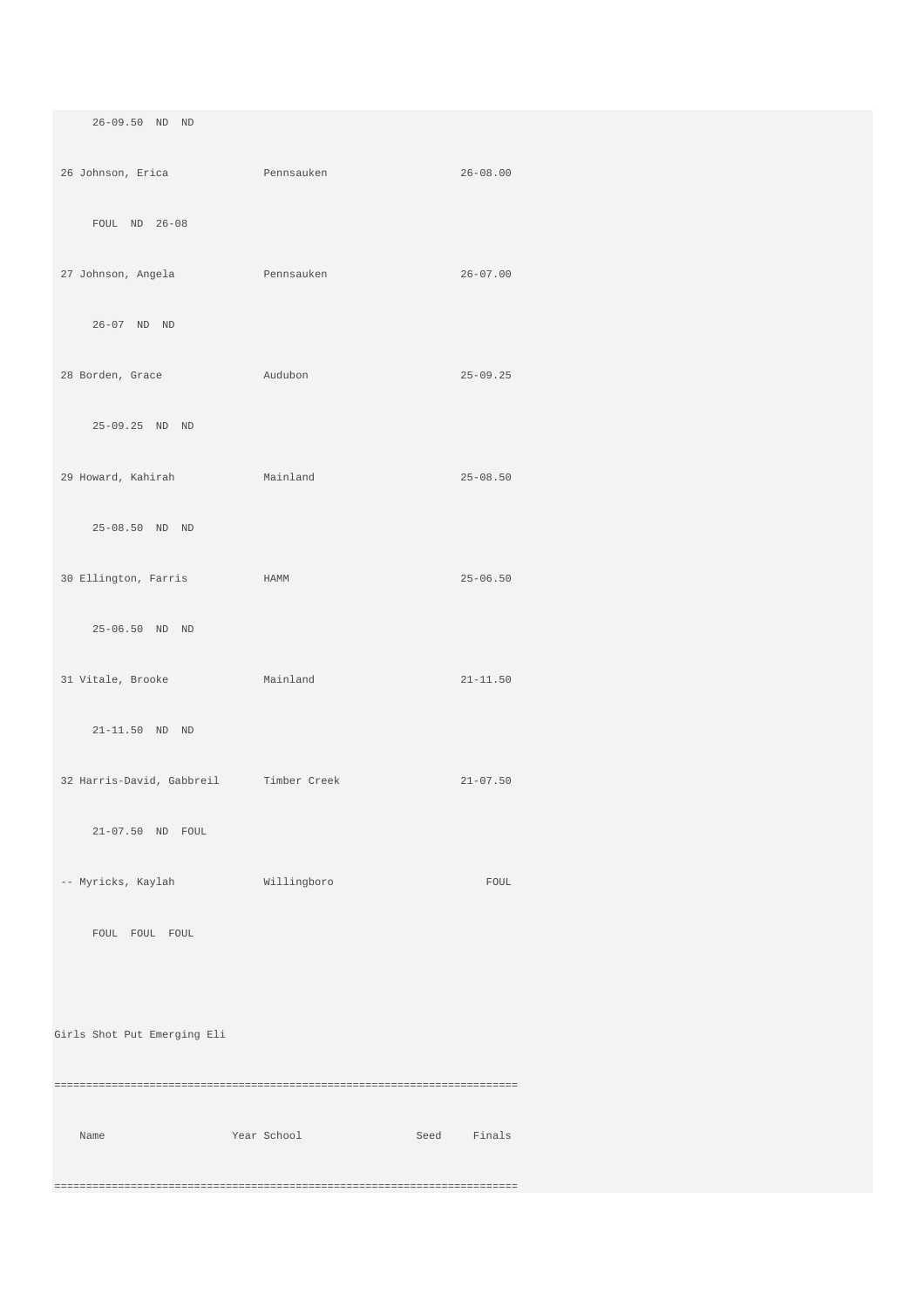| 1 Glover, Andrea Vineland           |                                            | $35 - 04.50$ |
|-------------------------------------|--------------------------------------------|--------------|
| 33-00.25 35-04.50 33-08.75          |                                            |              |
| 2 Harding, Myrika Ths               |                                            | $35 - 03.00$ |
| 29-06.25 35-03 33-06.50             |                                            |              |
|                                     | 3 Blackwell, Fatimah Cedar Creek 35-00.50  |              |
| 34-02.75 34-08 35-00.50             |                                            |              |
| 4 Bradway, Maddie Coean City        |                                            | $34 - 03.00$ |
| $32-04.50$ $34-03$ $31-03.50$       |                                            |              |
| 5 Bowers, Sarah Cherokee            |                                            | $33 - 06.25$ |
| $31-09.50$ $33-06.25$ $33-02.50$    |                                            |              |
| 6 Tucker, Abrielle Kastern          |                                            | $33 - 03.00$ |
| $30 - 10$ ND $33 - 03$              |                                            |              |
|                                     | 7 Schmitt, Colleen Bishop Eustace 32-10.75 |              |
| $30 - 04$ $30 - 06.75$ $32 - 10.75$ |                                            |              |
| 8 File, Samira Millville            |                                            | $32 - 06.00$ |
| 30-11.25 31-06 32-06                |                                            |              |
| 9 Hancharuk, Rachel Pinelands       |                                            | $32 - 03.25$ |
| $32-03.25$ $29-05$ $29-08$          |                                            |              |
| 10 Williams, Taylor Lenape          |                                            | $32 - 01.00$ |
| FOUL 30-01.50 32-01                 |                                            |              |
| 11 Morgan, Khadrijah Millville      |                                            | $31 - 09.00$ |
| $29-07.50$ $30-08.50$ $31-09$       |                                            |              |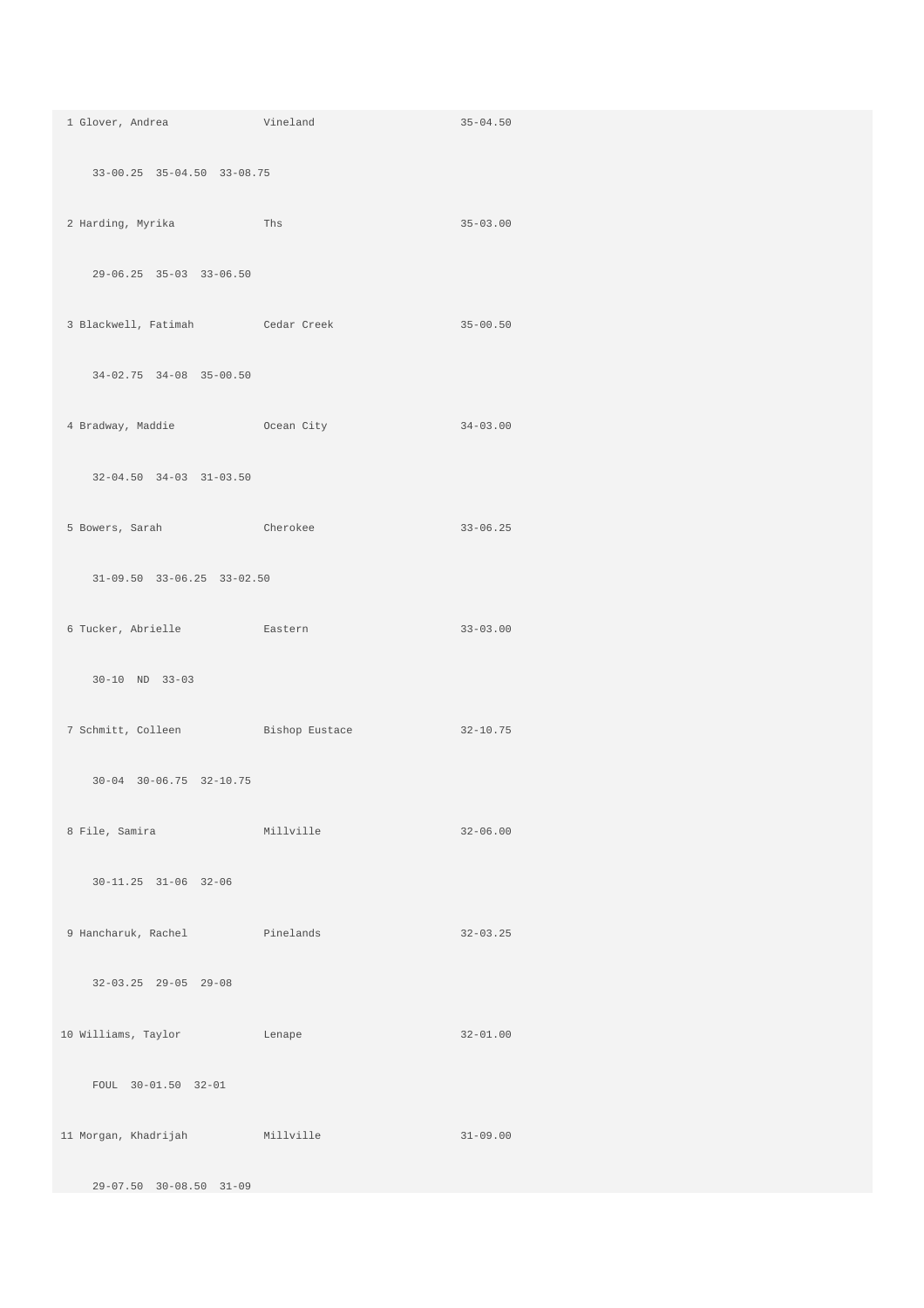| 12 Smith, Damali                                                                        | Absegami                                | $31 - 06.00$   |
|-----------------------------------------------------------------------------------------|-----------------------------------------|----------------|
| FOUL 31-06 FOUL                                                                         |                                         |                |
|                                                                                         |                                         |                |
| 12 Lee, Dajinae                                                                         | and a Bridgeton                         | $31 - 06.00$   |
| $31-06$ $30-02$ $30-04.25$                                                              |                                         |                |
| 14 Nwankwo, Stephanie Morthern Burling                                                  |                                         | $30-09.50$     |
|                                                                                         |                                         |                |
| $30 - 09.50$ $29 - 06$ $30 - 08$                                                        |                                         |                |
| 15 Edwards, Aleesha                                                                     | Ths                                     | $29 - 03.75$   |
| 29-03.75 ND ND                                                                          |                                         |                |
|                                                                                         |                                         |                |
|                                                                                         |                                         |                |
| Girls Shot Put Elite                                                                    |                                         |                |
|                                                                                         |                                         |                |
|                                                                                         |                                         |                |
|                                                                                         |                                         |                |
|                                                                                         | Meet: # 46-04 2011 Janiece Rose, Delsea |                |
| Name                                                                                    | Year School                             | Seed<br>Finals |
|                                                                                         |                                         |                |
|                                                                                         |                                         |                |
|                                                                                         |                                         |                |
| 37-09 38-05.50 40-09.50 40-02.25                                                        |                                         |                |
|                                                                                         |                                         |                |
| 2 Hunter, Ronetta Burlington Twp 38-09.75                                               |                                         |                |
| 35-00 38-09.75 37-10 37-11                                                              |                                         |                |
|                                                                                         |                                         |                |
| 3 Fosam, Andin                       Robbinsville                              38-08.25 |                                         |                |
| 38-08.25 36-00 FOUL FOUL                                                                |                                         |                |
| 4 Dixon, Sarena Rbr                                                                     |                                         | $37 - 10.25$   |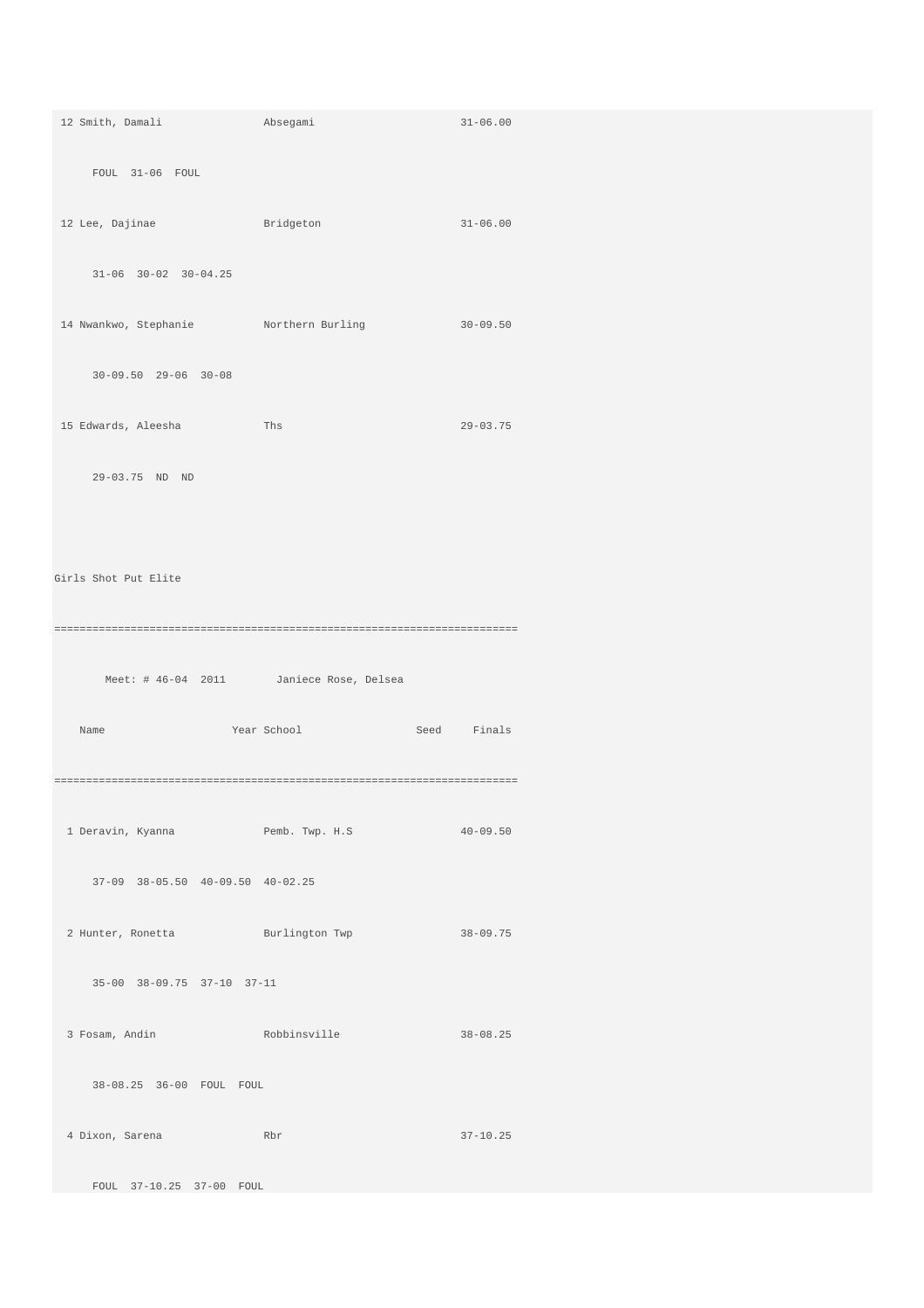|                                     | 5 Wright, Ayanna (and Haddon Heights 37-02.25) |              |
|-------------------------------------|------------------------------------------------|--------------|
| 37-02.25 34-05.25 34-05 FOUL        |                                                |              |
| 6 Daniels, Cameron Vineland         |                                                | $36 - 09.00$ |
| 32-10.50 33-11.75 36-09 35-10.50    |                                                |              |
|                                     | 7 Nealer, Devon Pitman Pitman 36-01.50         |              |
| 36-01.50 35-06.25 FOUL 35-06.75     |                                                |              |
| 8 Gedeon, Barbara<br>absegami       |                                                | $35 - 11.00$ |
| FOUL 34-01.25 33-07.25 35-11        |                                                |              |
| 9 Fuller, Jasmine Chape             |                                                | $35 - 04.00$ |
| 32-05 35-04 33-11 35-01.50          |                                                |              |
| 10 Wint, Danea Vineland             |                                                | $35 - 03.50$ |
| 32-04.25 34-01 35-03.50 FOUL        |                                                |              |
| 11 Lancaster, Elisia belsea HS      |                                                | $34 - 01.50$ |
| 34-01.50 33-08.25 32-03 32-10.50    |                                                |              |
| 12 Belle, Desiree Millville         |                                                | $34 - 01.00$ |
| 34-01 33-01.50 FOUL 34-00           |                                                |              |
| 13 Coles, Onnie Delsea HS           |                                                | $33 - 06.50$ |
| 32-11 FOUL 31-08.50 33-06.50        |                                                |              |
| 14 Bryan, Kalyn Seneca              |                                                | $32 - 11.50$ |
| 29-01.50 31-00.50 32-02.50 32-11.50 |                                                |              |
| 15 Taylor, Imani Kastern            | $32-04.50$                                     |              |
| 30-07 32-03.75 32-04.50 30-07       |                                                |              |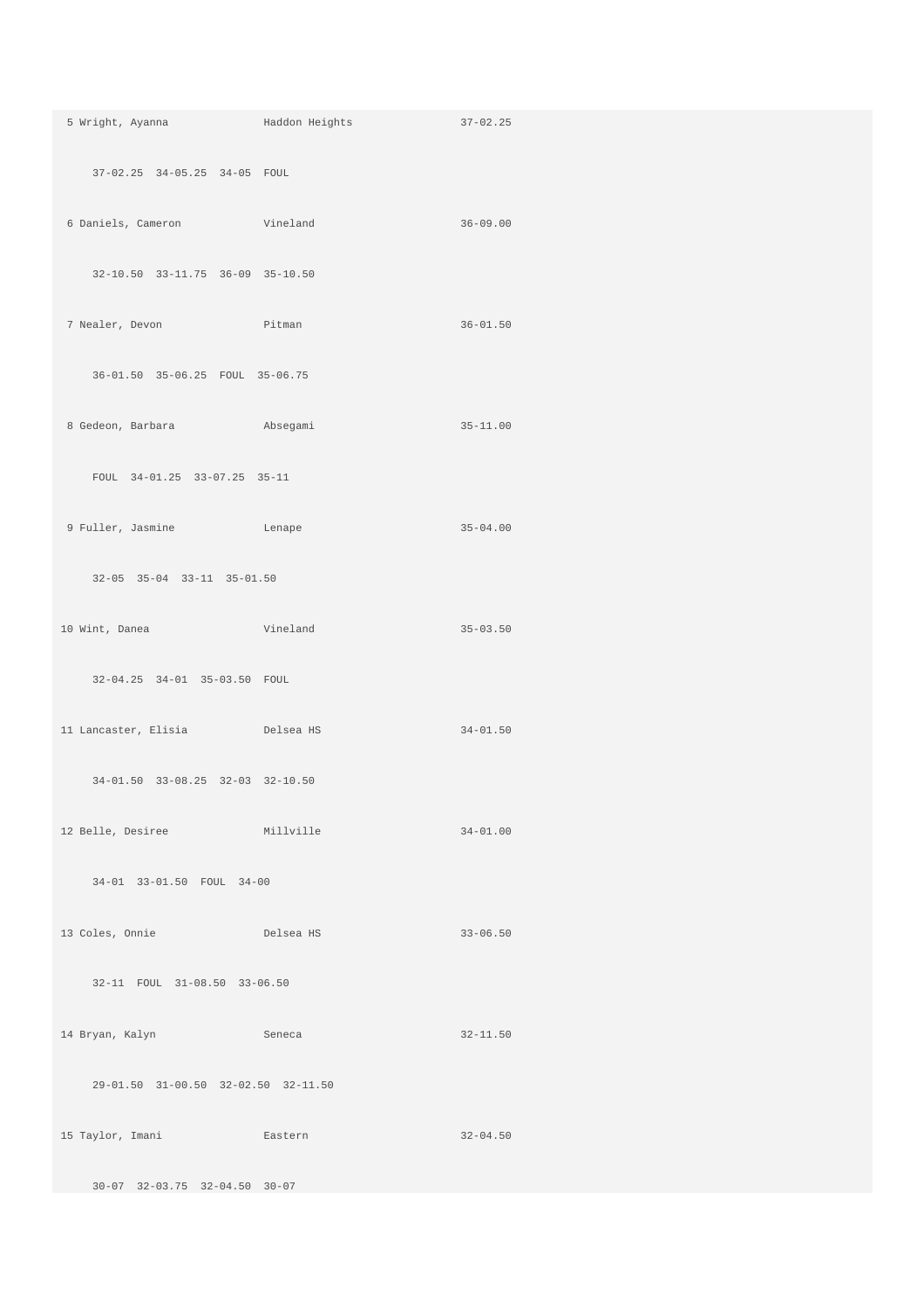## Girls Discus Throw Open

| Name                                              | Year School              | Seed Finals     |
|---------------------------------------------------|--------------------------|-----------------|
|                                                   |                          |                 |
| 1 Harris-David, Gabbreil Timber Creek 0.25 102-05 |                          |                 |
| 99-06 FOUL 102-05                                 |                          |                 |
|                                                   |                          |                 |
| $91-05$ $99-07$ $96-02$                           |                          |                 |
| 3 Stark, Kayleigh Ocean City                      |                          | $0.25$ $89-04$  |
| 89-04 82-08 FOUL                                  |                          |                 |
| 4 Hall, Sydney                                    | Bridgeton                | $0.25$ $88-07$  |
| 86-04 88-07 86-08                                 |                          |                 |
| 5 Wint, Danea                                     | Vineland                 | $0.25$ $J88-07$ |
| 88-07 1-08 82-05                                  |                          |                 |
| 6 Steff, Danielle Rancocas Valley 0.25 87-03      |                          |                 |
| 83-06 87-03 85-10                                 |                          |                 |
| 7 Lancaster, Elisia belsea HS                     |                          | $0.25$ $86-09$  |
| FOUL 76-00 86-09                                  |                          |                 |
| 8 Warren, Bethany Moodbury                        |                          | $0.25$ $85-01$  |
| FOUL 85-01 FOUL                                   |                          |                 |
| 9 Jorge, Stephanie                                | Pleasantville 0.25 84-04 |                 |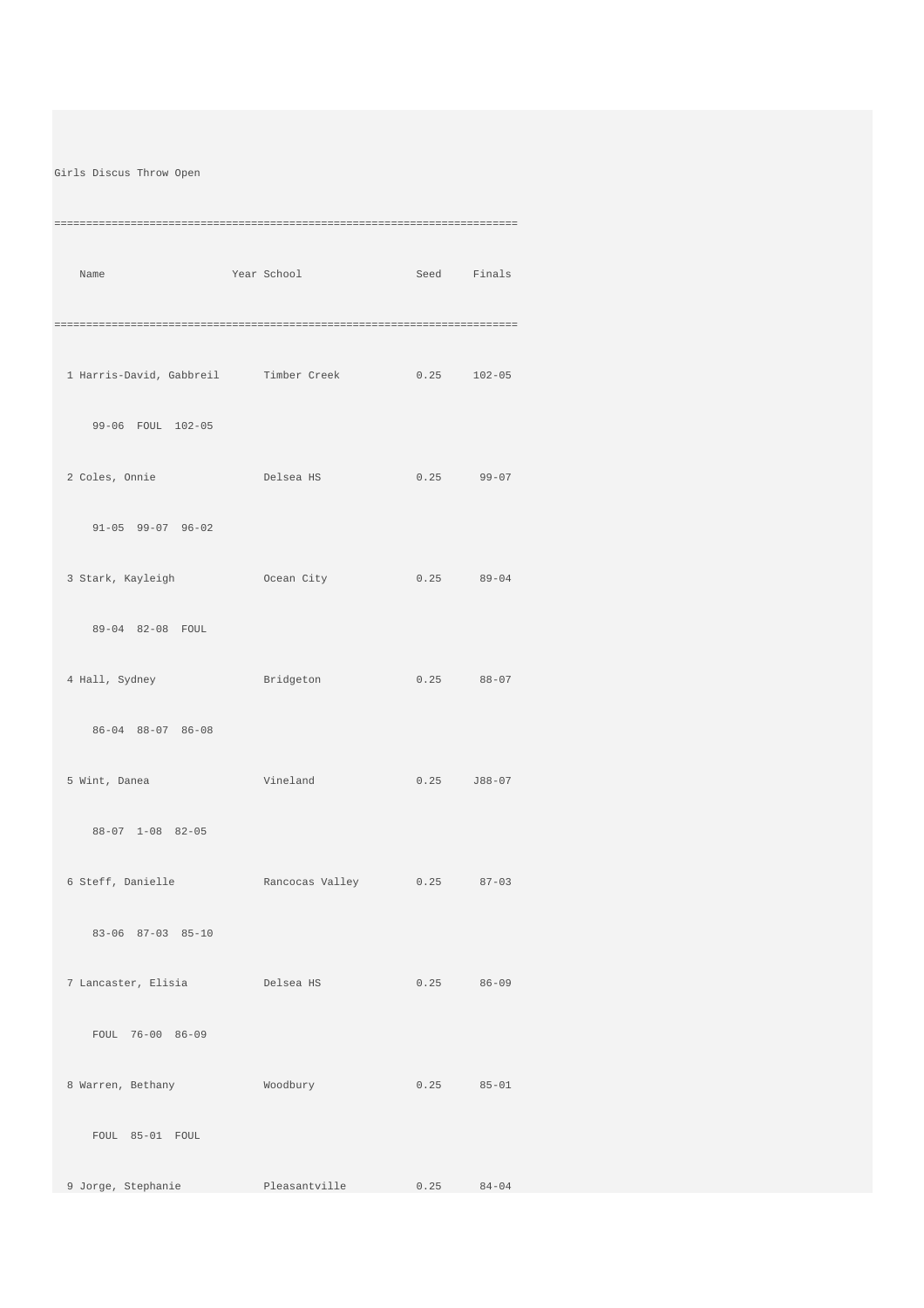| FOUL 77-07 84-04                        |                                    |                |           |
|-----------------------------------------|------------------------------------|----------------|-----------|
| 10 Nealer, Devon                        | Pitman                             | $0.25$ $82-10$ |           |
| FOUL 82-10 ND                           |                                    |                |           |
| 11 Young, Kaitlyn                       | Audubon                            | 0.25           | $82 - 07$ |
| 72-11 ND 82-07                          |                                    |                |           |
| 12 Bowers, Sarah                        | Cherokee                           |                | $81 - 07$ |
| 81-07 ND ND                             |                                    |                |           |
| 13 Taylor, Imani                        | Eastern                            | 0.25           | $81 - 02$ |
| FOUL 71-05 81-02                        |                                    |                |           |
| 14 Champion, Anissa Pemb. Twp. H.S 0.25 |                                    |                | $80 - 03$ |
| 79-07 80-03 FOUL                        |                                    |                |           |
| 15 Meidt, Melissa                       | and a manufacturer and Haddonfield |                | $80 - 02$ |
| 80-02 FOUL ND                           |                                    |                |           |
| 16 Aubry, Randi                         | 431                                | 0.25           | $79 - 09$ |
| FOUL 79-09 FOUL                         |                                    |                |           |
| 17 Akllu, Kebron                        | Absegami                           | 0.25           | $79 - 07$ |
| 79-07 FOUL FOUL                         |                                    |                |           |
| 18 Washington, Jennica                  | Woodbury                           |                | $77 - 03$ |
| 77-03 ND ND                             |                                    |                |           |
| 19 Hancharuk, Rachel Manuel Pinelands   |                                    | 0.25           | $77 - 01$ |
| 77-01 ND FOUL                           |                                    |                |           |
| 20 Beato, Annie                         | Pitman                             |                | $74 - 10$ |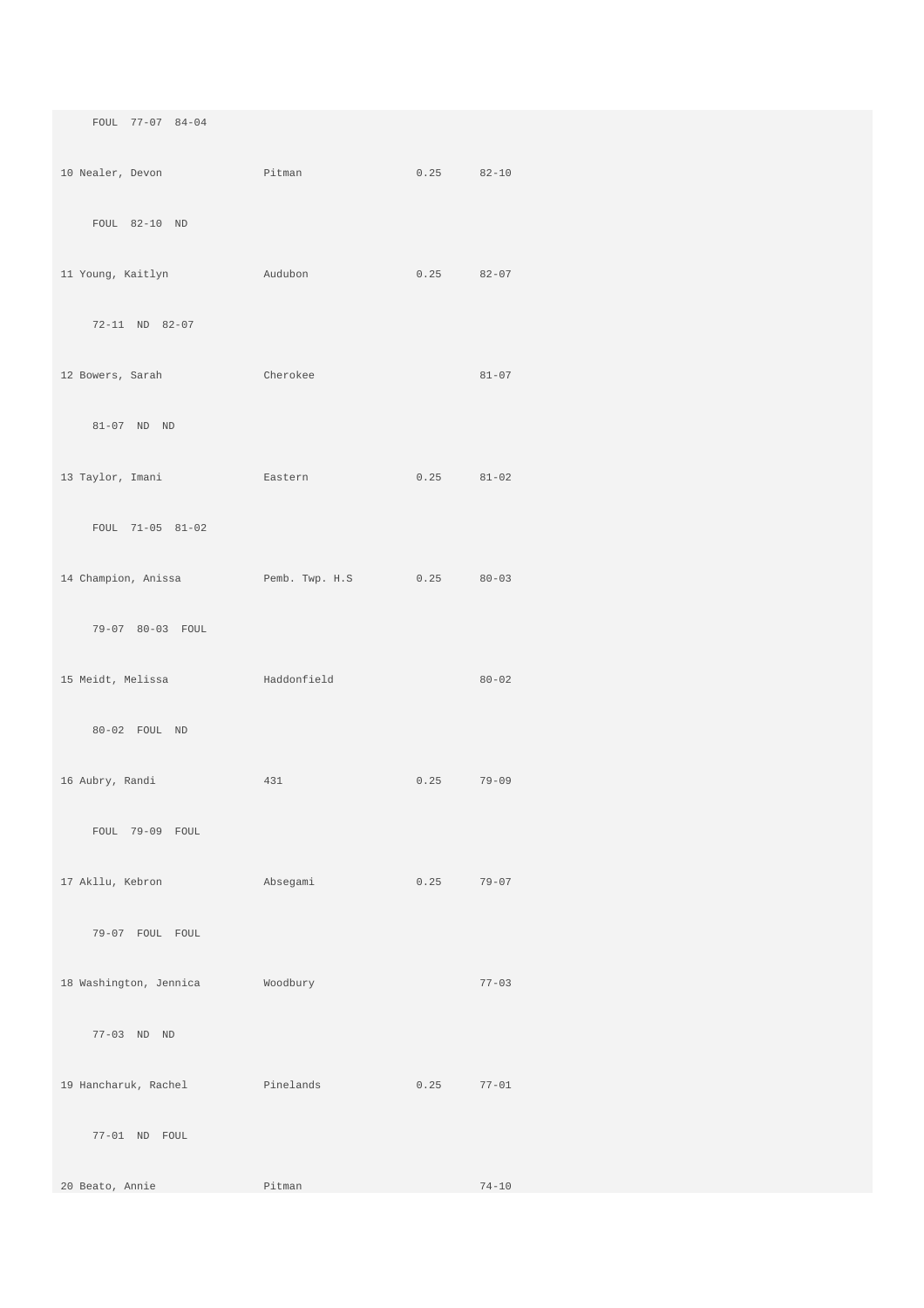74-10 FOUL FOUL

 20 Lari, Hawa Pennsauken 74-10 74-10 ND FOUL 22 Townsend, Marseille Pleasantville 70-06 FOUL 70-06 ND 23 Ball, Maya 337 0.50 69-03 69-03 ND ND 24 Deravin, Kyanna Pemb. Twp. H.S 69-02 69-02 ND ND 25 White, Juliana Pinelands 66-05 66-05 ND 26 Wheeler, Bryanna Mainland 66-04 66-04 ND FOUL 27 Amoriello, Macie HAMM 63-05 63-05 ND ND 28 Campbell, Courtney Mainland 55-00 55-00 FOUL FOUL 29 Aka Bashorun, Olubukola 337 54-00 FOUL 54-00 ND -- Maddock, Morgan 431 431 FOUL FOUL FOUL FOUL

-- Guagenti, Meghan Pennsauken FOUL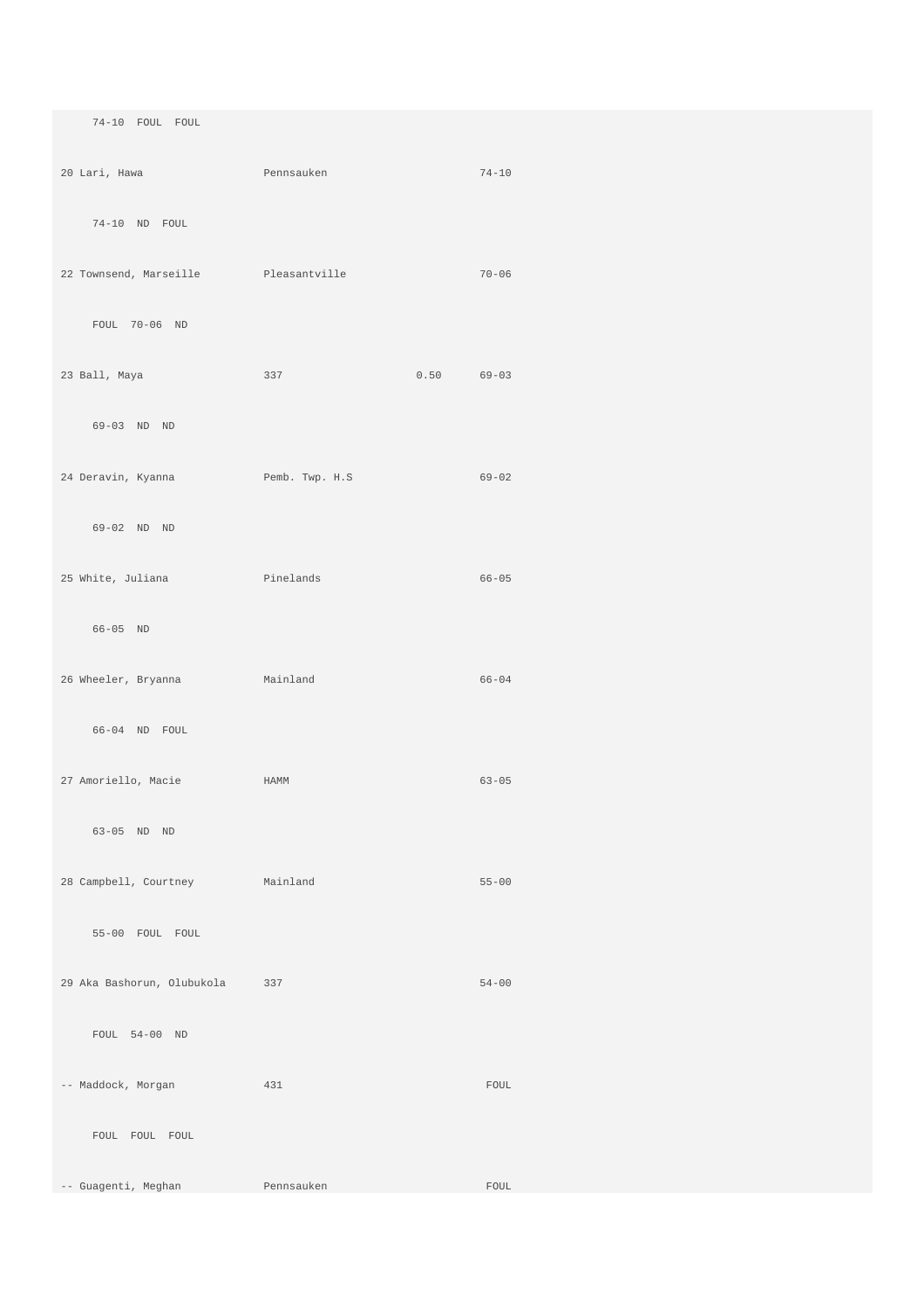FOUL FOUL FOUL

Girls Discus Throw Emerging Eli

| Name                             | Year School Seed Finals |            |              |
|----------------------------------|-------------------------|------------|--------------|
|                                  |                         |            |              |
| 1 Harding, Myrika Ths            |                         |            | $105 - 05$   |
| 105-05 FOUL FOUL                 |                         |            |              |
|                                  |                         |            |              |
| 2 Mahana, Megan Karbor Twp       |                         | $105 - 02$ |              |
| 105-02 FOUL 96-09                |                         |            |              |
| 3 Ransom, Tamecia Burlington Twp |                         |            | $101 - 00$   |
|                                  |                         |            |              |
| 91-11 101-00 FOUL                |                         |            |              |
| 4 Reichert, Amber Wdhs           |                         |            | $1.50$ 93-10 |
| FOUL FOUL 93-10                  |                         |            |              |
| 5 Glover, Andrea Vineland        |                         |            | $93 - 01$    |
| 91-06 FOUL 93-01                 |                         |            |              |
| 6 Taylor, McKenzie Millville     |                         |            | $92 - 09$    |
| 92-09 90-08 FOUL                 |                         |            |              |
|                                  |                         |            | $90 - 04$    |
| 7 Stefanik, Kiara (Clearview     |                         |            |              |
| FOUL 86-09 90-04                 |                         |            |              |
| 8 Johnson, Tanija Bridgeton      |                         |            | $88 - 09$    |
| FOUL FOUL 88-09                  |                         |            |              |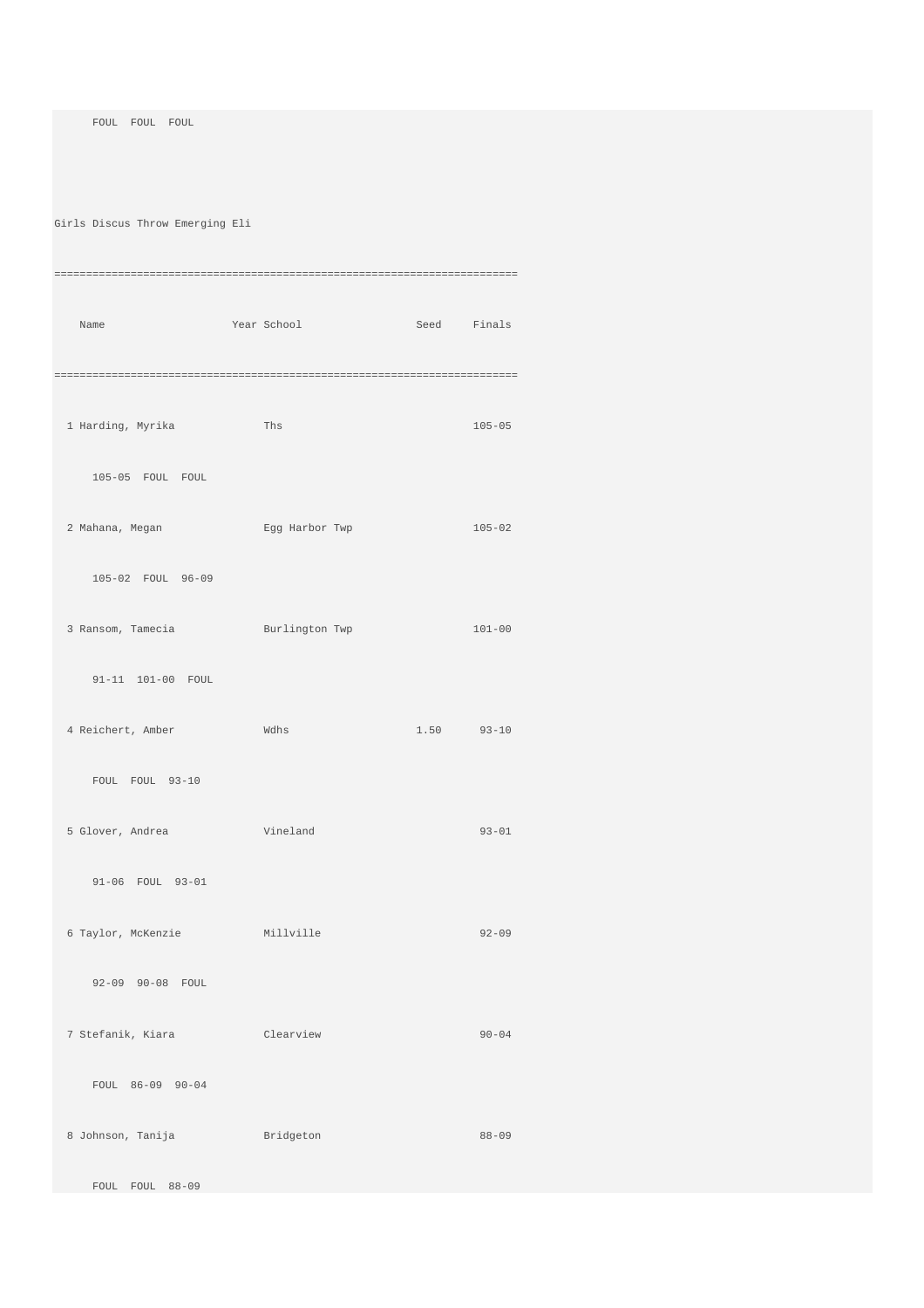| 9 Mfon, Rachael Timber Creek       |                                            | $88 - 04$  |
|------------------------------------|--------------------------------------------|------------|
| 85-01 86-11 88-04                  |                                            |            |
| 10 Schmitt, Colleen Bishop Eustace |                                            | $88 - 00$  |
| 88-00 FOUL FOUL                    |                                            |            |
| 11 Belle, Desiree Millville        |                                            | $85 - 11$  |
| FOUL 85-11 FOUL                    |                                            |            |
| 12 Skeie, Madison Southern         |                                            | $83 - 05$  |
| FOUL FOUL 83-05                    |                                            |            |
| 13 Dixon, Jazlyn Nenns Grove       |                                            | $73 - 05$  |
| 73-05 FOUL ND                      |                                            |            |
| 14 Olive, Layla Cinnaminson        |                                            | $73 - 03$  |
| 73-03 FOUL ND                      |                                            |            |
|                                    |                                            |            |
| Girls Discus Throw Elite           |                                            |            |
|                                    |                                            |            |
|                                    | Meet: # 164-07 2004 Jocelyn White, Delsea  |            |
| Name                               | <b>Example 2.1 Year School Seed Finals</b> |            |
|                                    |                                            |            |
| 1 Wilson, Alyssa 618               |                                            | $121 - 06$ |
| 107-05 FOUL 121-06 120-08          |                                            |            |
| 2 Bradway, Maddie 6 0 Ocean City   |                                            | 119-10     |
| 112-06 FOUL 116-08 119-10          |                                            |            |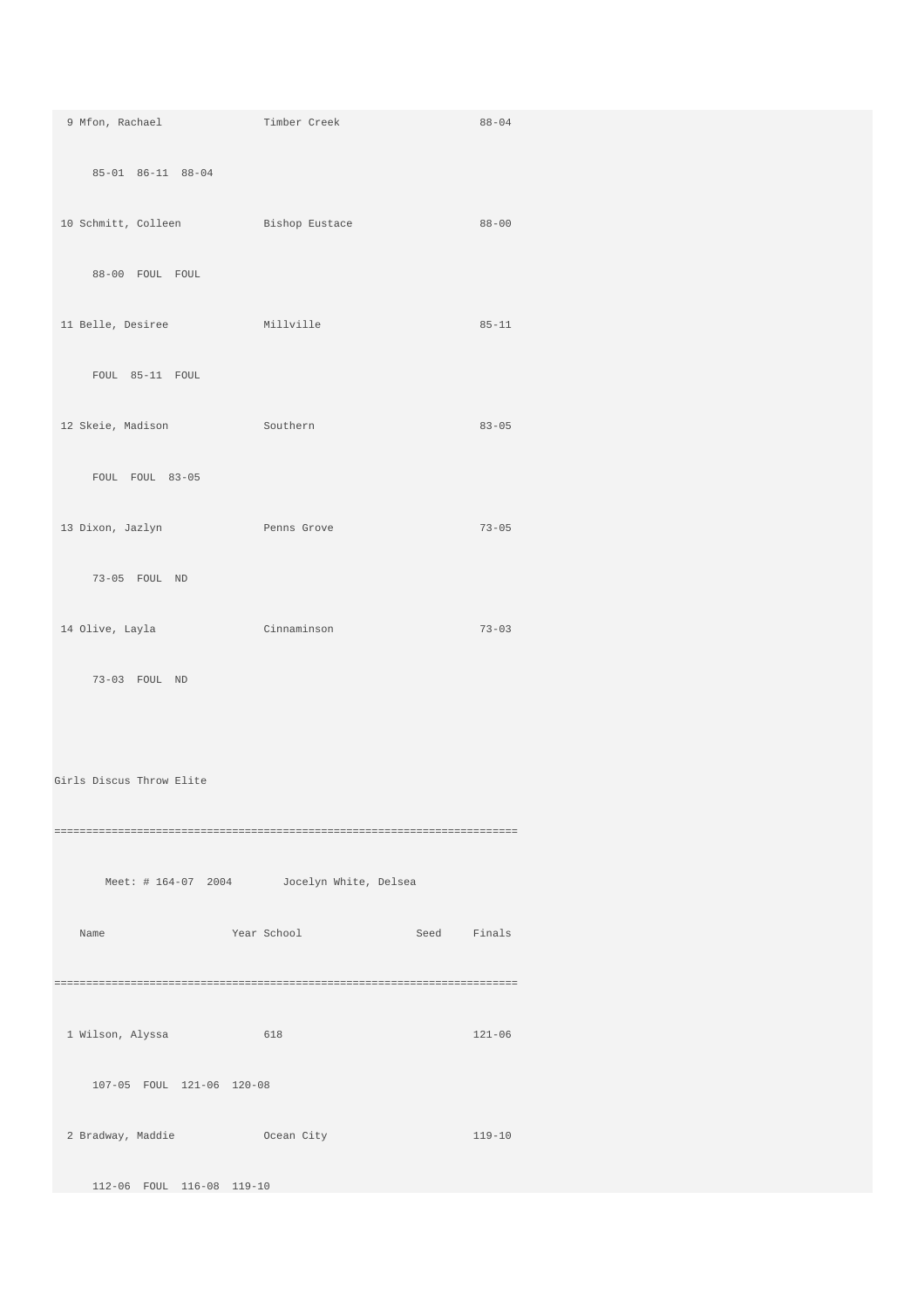| 3 Campbell, Amiynah Ths                     |                                                                      | $116 - 04$ |
|---------------------------------------------|----------------------------------------------------------------------|------------|
| FOUL FOUL 89-09 116-04                      |                                                                      |            |
| 4 Gedeon, Barbara (and Absegami             |                                                                      | $106 - 04$ |
| FOUL 98-08 106-04 106-04                    |                                                                      |            |
| 5 Hopkins, Kelly Moorestown                 |                                                                      | $103 - 11$ |
| 99-01 103-11 FOUL FOUL                      |                                                                      |            |
|                                             | 6 Wunder, Carrie               Lower Cape May                 103-05 |            |
| 95-05 103-05 98-05 100-00                   |                                                                      |            |
| 7 Daniels, Cameron Vineland                 |                                                                      | $102 - 03$ |
| 99-09 102-03 FOUL FOUL                      |                                                                      |            |
| 8 Ferringo, Erika Southern                  |                                                                      | $95 - 08$  |
| FOUL 89-04 94-06 95-08                      |                                                                      |            |
| 9 McNeil, Danielle Absegami                 |                                                                      | $91 - 06$  |
| FOUL 90-05 91-06 FOUL                       |                                                                      |            |
| 10 Chambers, Renee Southern                 |                                                                      | $91 - 00$  |
| 81-04 81-02 89-01 91-00                     |                                                                      |            |
| 11 Winchester, Antoinette Penns Grove       |                                                                      | $86 - 06$  |
| FOUL 80-01 86-06 FOUL                       |                                                                      |            |
| 12 Ekemezie, Chikaosoro     Rancocas Valley |                                                                      | $83 - 04$  |
| FOUL 75-08 83-04 FOUL                       |                                                                      |            |
| -- Hunter, Ronetta Burlington Twp           |                                                                      | FOUL       |
| FOUL FOUL FOUL FOUL                         |                                                                      |            |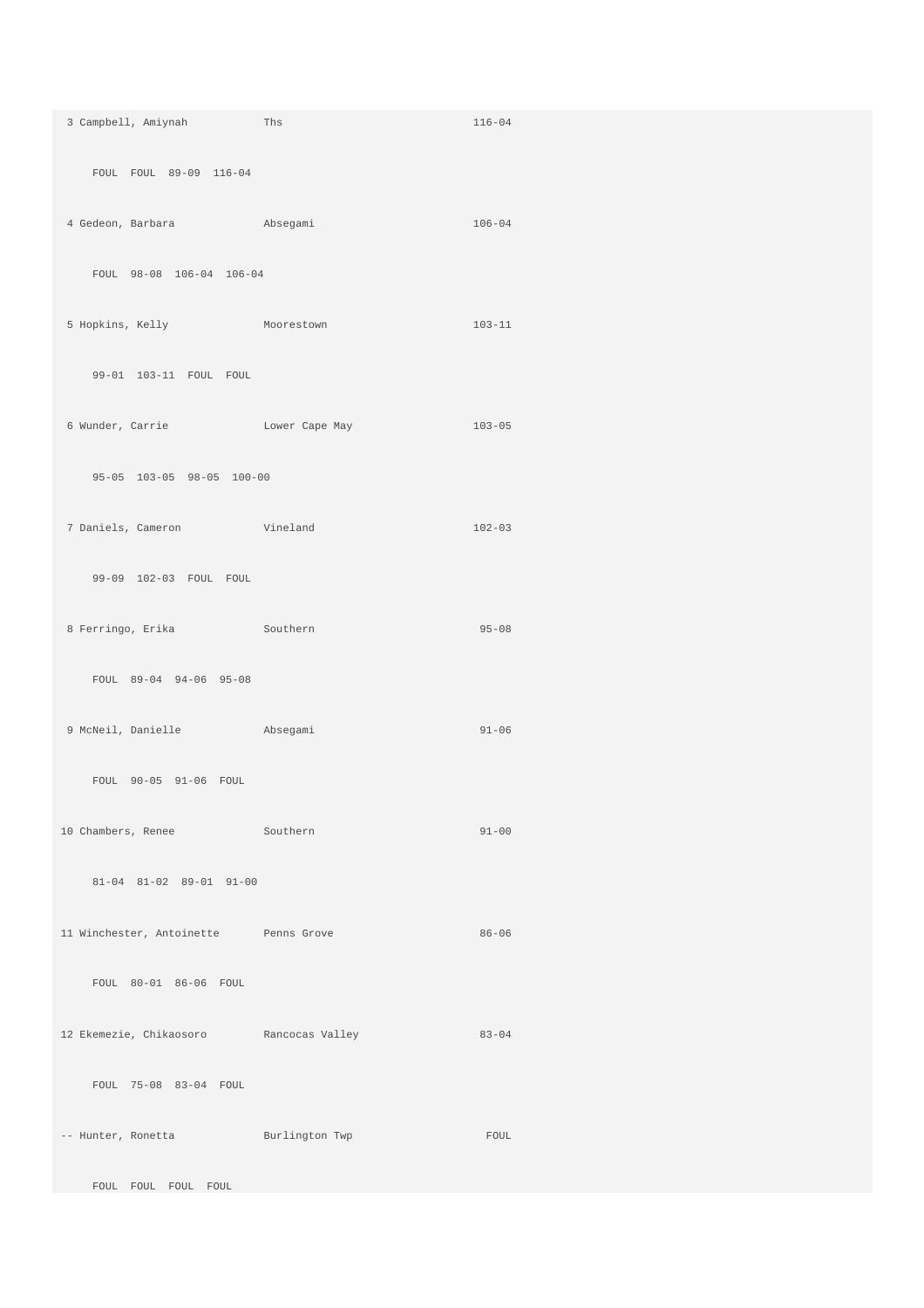Girls Javelin Throw Elite

========================================================================= Meet: # 154-11 2012 Maria Jimmenez, Vineland Name Year School Seed Finals ========================================================================= 1 Cosme, Niyah Vineland 125-02 112-02 125-02 92-08 104-04 2 Crawford, Gabriele Millville 121-04 121-04 117-04 112-00 120-04 3 Adamski, Rachel Sterling 116-03 FOUL 112-11 FOUL 116-03 4 Nwanma, Tumelo Vineland 114-06 114-06 112-09 100-09 FOUL 5 Ellington, Farris HAMM 113-10 FOUL 107-10 113-10 FOUL 6 Slade, Sinead Midd North 113-09 111-06 105-01 113-09 109-08 7 Schneider, Olivia Eastern 108-07 94-02 108-07 108-00 100-11 8 Bates, Taylor **Absegami** 207-06 107-06 FOUL 100-02 105-02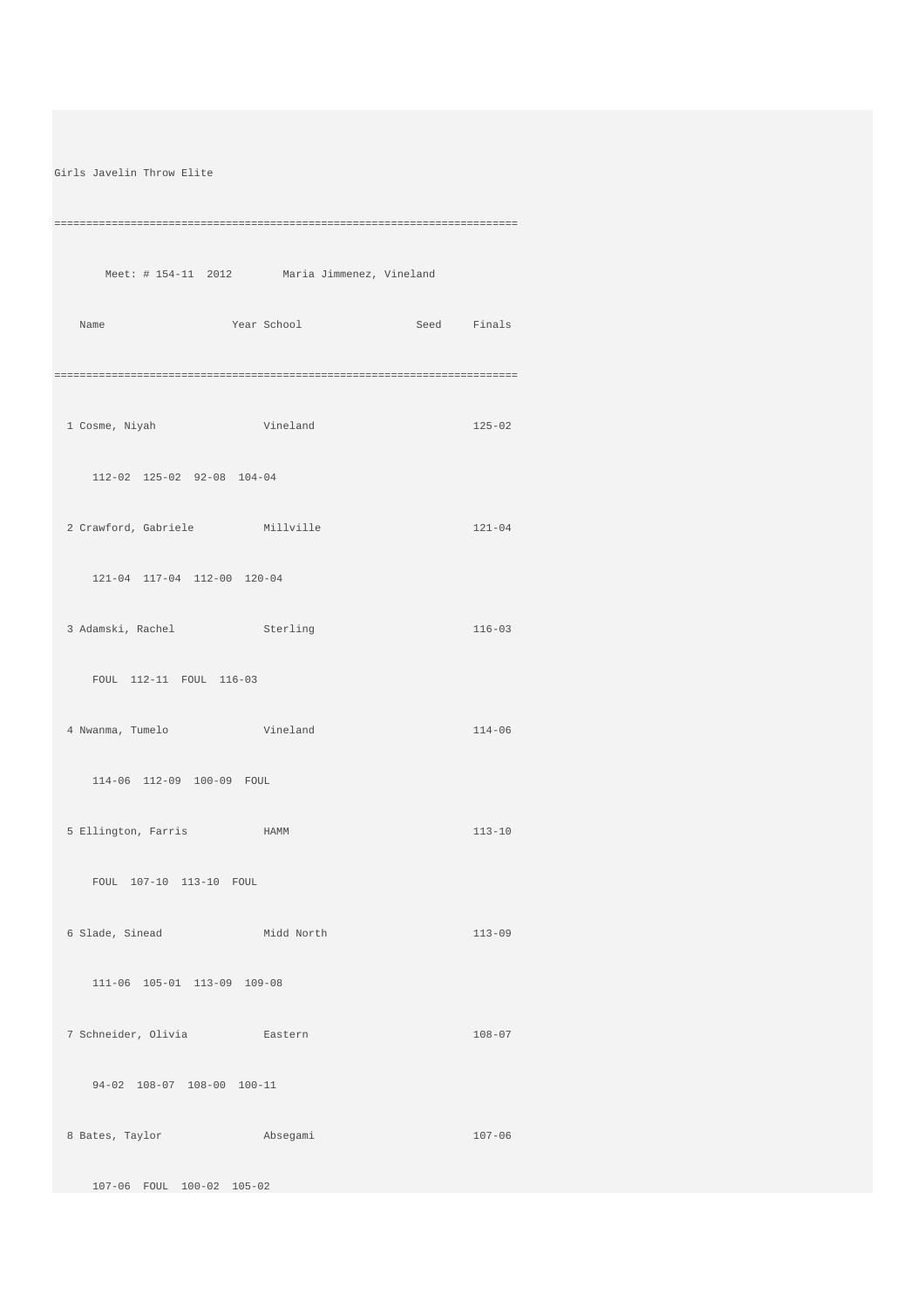| 9 Downey, Taylor HAMM                         |             | $107 - 04$     |  |
|-----------------------------------------------|-------------|----------------|--|
| 105-04 107-04 106-10 100-03                   |             |                |  |
| 10 Hunter, Laura Delsea HS                    |             | $107 - 00$     |  |
| 106-00 106-10 104-05 107-00                   |             |                |  |
| 11 Essex- Arline, Carin Burlington Twp 106-10 |             |                |  |
| 104-08 101-08 106-10 89-00                    |             |                |  |
| 12 Taylor, McKenzie Millville                 |             | $101 - 08$     |  |
| 101-08 FOUL FOUL FOUL                         |             |                |  |
| 13 Schrier, Kaela Cherokee                    |             | $100 - 07$     |  |
| 93-01 91-05 FOUL 100-07                       |             |                |  |
| 14 Kowalski, Kristen Nobbinsville             |             | $99 - 08$      |  |
| FOUL 99-08 96-00 96-04                        |             |                |  |
| 15 Bennett, Terricita vineland                |             | $99 - 03$      |  |
| 99-03 FOUL FOUL 98-04                         |             |                |  |
| 16 Friedman, Gabriela                         | Lenape      | $95 - 03$      |  |
| 94-09 FOUL 95-03 89-00                        |             |                |  |
| 17 Hartman, Noelle Pinelands                  |             | $91 - 00$      |  |
| FOUL 87-05 FOUL 91-00                         |             |                |  |
|                                               |             |                |  |
| Girls Javelin Throw Emerging Eli              |             |                |  |
|                                               |             |                |  |
| Name                                          | Year School | Seed<br>Finals |  |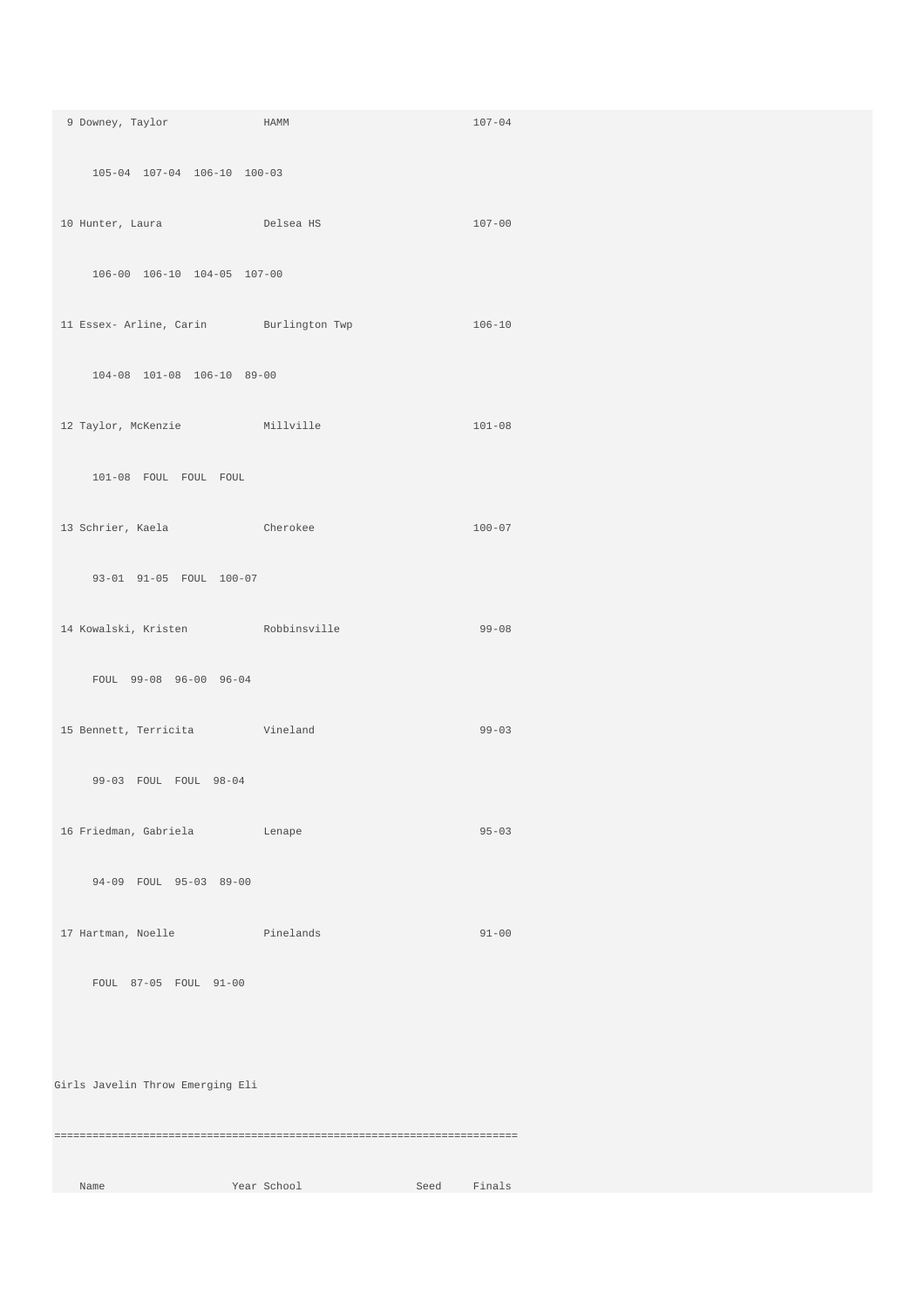| 1 Auerbacher, Maddy Bernards        |                                                    | $114 - 00$ |
|-------------------------------------|----------------------------------------------------|------------|
| 102-09 104-04 114-00                |                                                    |            |
| 2 Stone, Samantha Triton            |                                                    | $104 - 01$ |
| 104-01 82-01 96-10                  |                                                    |            |
|                                     | 3 Bobrek, Maura 61 Gloucester Catholic Case 101-10 |            |
| 101-10 89-07 91-02                  |                                                    |            |
| 4 Thach, Samantha <b>Pennsauken</b> |                                                    | $99 - 03$  |
| $96 - 05$ $87 - 02$ $99 - 03$       |                                                    |            |
| 5 Morford, Kayla Midd North         |                                                    | $98 - 11$  |
| 80-09 98-11 86-08                   |                                                    |            |
| 5 Vitale, Brooke Mainland           |                                                    | $98 - 11$  |
| 98-11 FOUL 86-06                    |                                                    |            |
| 7 Stark, Kayleigh (Coean City       |                                                    | $98 - 08$  |
| 88-11 98-08 83-08                   |                                                    |            |
| 8 sulecki, lizzie bower Cape May    |                                                    | $96 - 11$  |
| 96-11 ND 94-07                      |                                                    |            |
| 9 Lucas, Georgia Moodstown          |                                                    | $93 - 05$  |
| 93-05 91-10 90-09                   |                                                    |            |
| 9 Barrick, Liza                     | Ocean City                                         | $93 - 05$  |
| $93-05$ $90-03$ $88-05$             |                                                    |            |
| 11 Schmitt, Colleen Bishop Eustace  |                                                    | $91 - 09$  |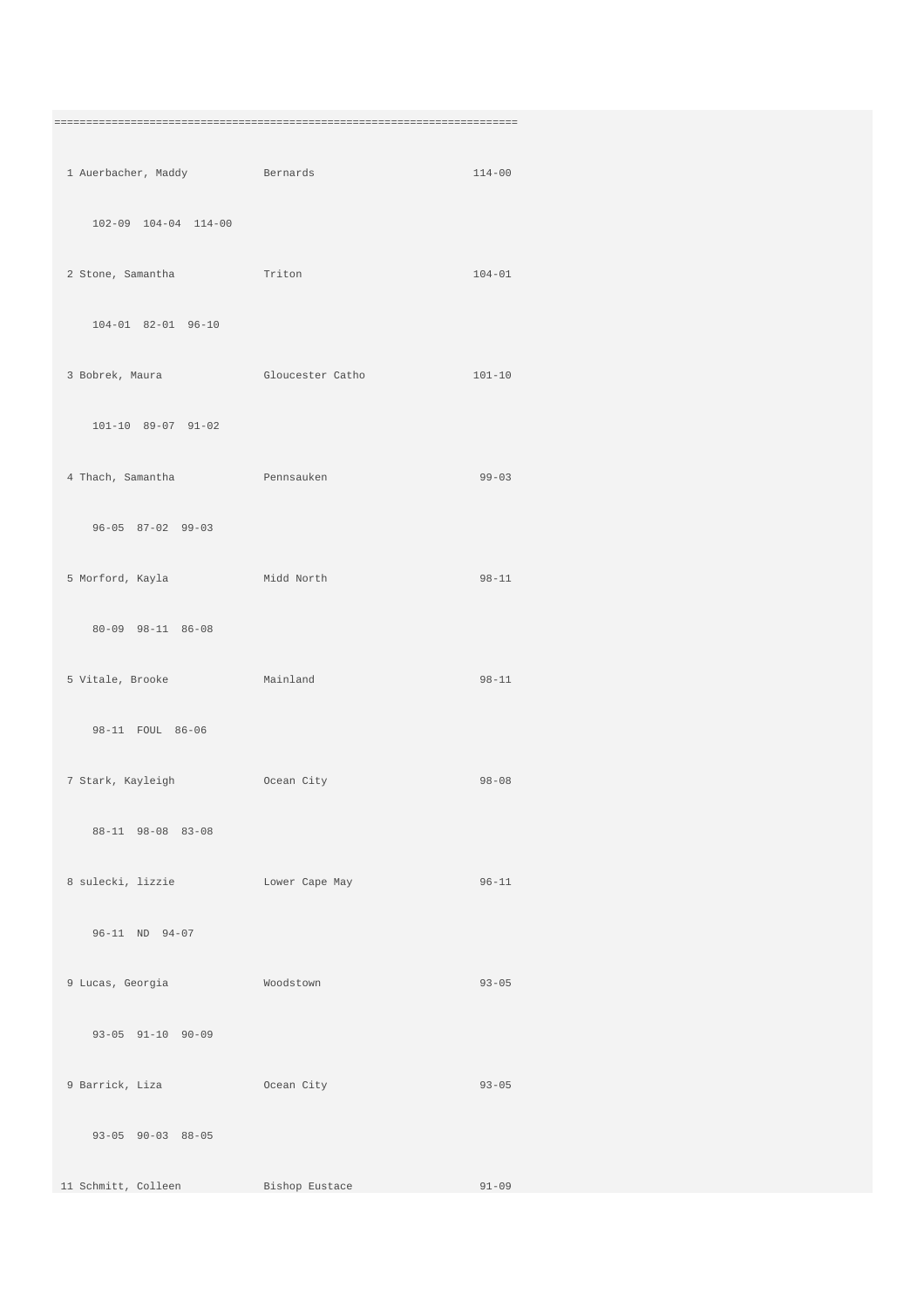91-09 ND ND 12 Dunbar, Shleby Northern Burling 90-00 78-09 ND 90-00 13 Foering, Julianne Rancocas Valley 81-01 75-08 ND 81-01 14 Frisby, Alyssa Pennsauken 80-11 71-09 ND 80-11 Girls Javelin Throw Open ========================================================================= Name Year School Seed Finals ========================================================================= 1 Smith, Brenna Haddon Township 0.25 110-07 110-07 101-02 107-00 2 Hall, Sydney Bridgeton 99-10 99-10 FOUL 92-08 3 Mahana, Megan Egg Harbor Twp 99-09 97-05 99-09 96-03 4 morano, jean Lower Cape May 97-06 76-04 93-02 97-06 5 Bryan, Kalyn Seneca 0.25 96-04 96-04 89-02 FOUL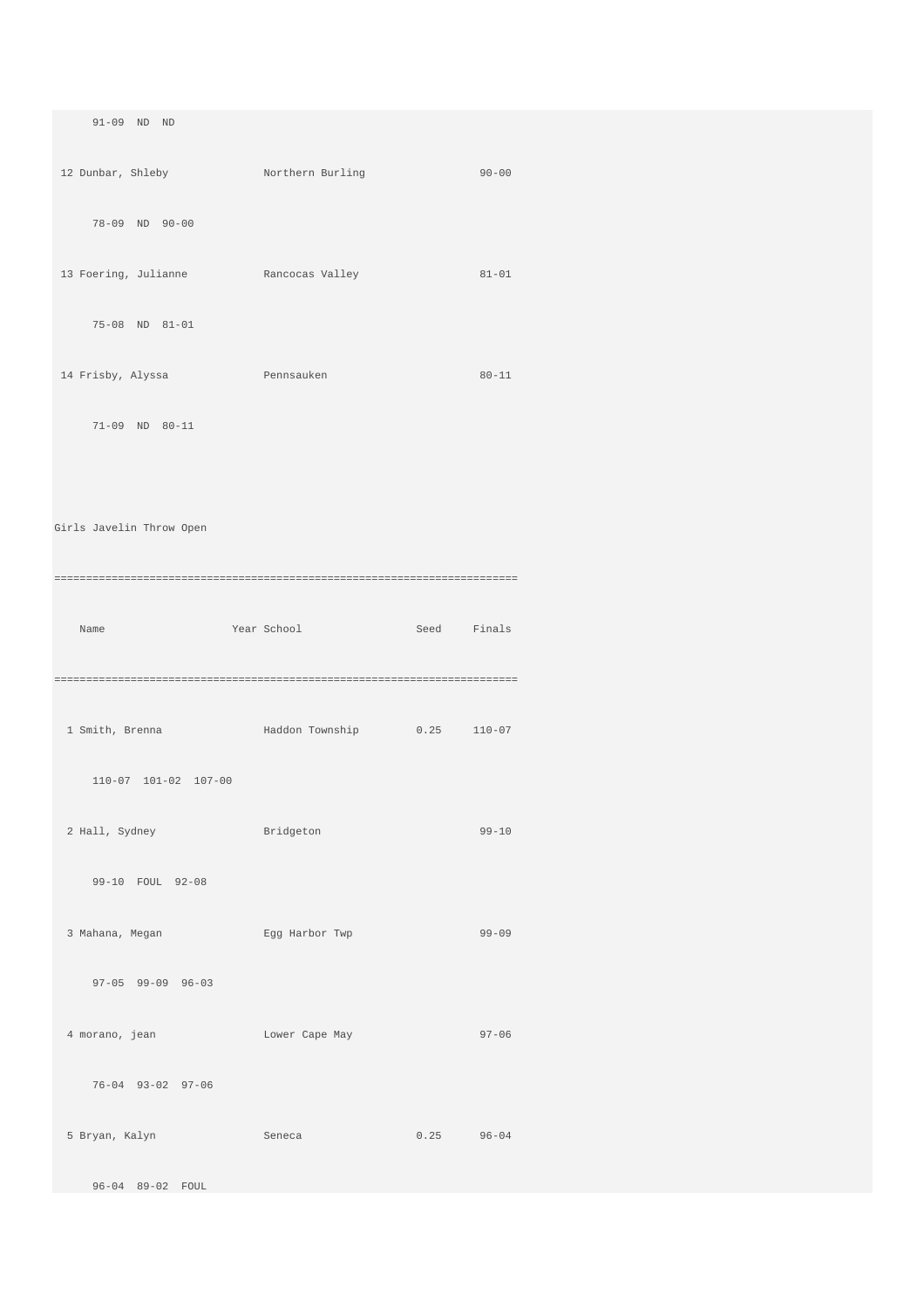| 6 Pedota, Lila<br><b>Example 2018</b> Bernards                                                                                       |      | $92 - 09$ |
|--------------------------------------------------------------------------------------------------------------------------------------|------|-----------|
| 71-05 92-09 88-07                                                                                                                    |      |           |
| 7 Krichling, Gabrielle Morthern Burling 0.25 91-07                                                                                   |      |           |
| 84-01 88-00 91-07                                                                                                                    |      |           |
| 8 Anthony, Amber 6 Oakcrest                                                                                                          |      | $91 - 05$ |
| $84-04$ 91-05 80-05                                                                                                                  |      |           |
| 9 Olive, Layla Cinnaminson                                                                                                           |      | $88 - 04$ |
| 79-09 ND 88-04                                                                                                                       |      |           |
| 10 Prescavage, Victoria Rancocas Valley 0.25 87-01                                                                                   |      |           |
| 77-06 87-01 ND                                                                                                                       |      |           |
| 11 Morillo, Cheyenne Northern Burling                                                                                                |      | $86 - 02$ |
| 86-02 83-09 86-02                                                                                                                    |      |           |
| 12 Johnson, Tanija<br><b>Example 19 Service State Bridgeton</b>                                                                      | 0.25 | $85 - 11$ |
| 85-11 82-01 83-01                                                                                                                    |      |           |
| 13 Barreda, Kaity<br><b>Mainland</b>                                                                                                 |      | $85 - 08$ |
| FOUL 85-08 ND                                                                                                                        |      |           |
| 14 Young, Kaitlyn<br>and a state of a state and a state and a state of the state of the state of the state of the state of the state |      | $83 - 02$ |
| 83-02 ND ND                                                                                                                          |      |           |
| 15 Ballard, Kylee Kgg Harbor Twp                                                                                                     |      | $80 - 04$ |
| 77-04 80-04 ND                                                                                                                       |      |           |
| 15 Carrero, Natalie                                                                                                                  | Wdhs | $80 - 04$ |
| 74-11 ND 80-04                                                                                                                       |      |           |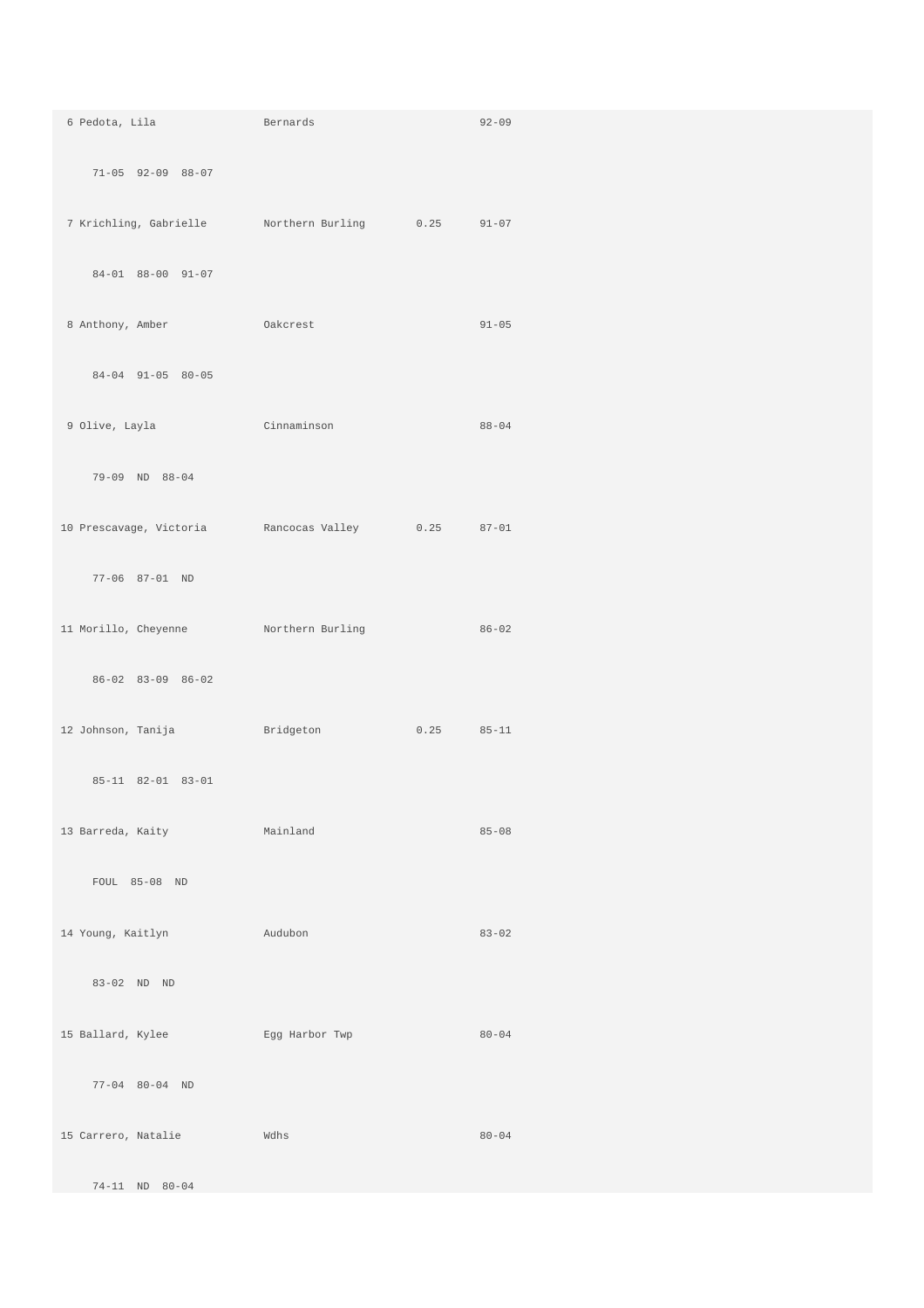| 17 Batten, Georgeanne                             | Woodstown |      | $78 - 11$ |
|---------------------------------------------------|-----------|------|-----------|
| 78-11 ND ND                                       |           |      |           |
| 18 Vadel, Chloe                                   | Delran    | 0.25 | $76 - 08$ |
| 76-08 ND ND                                       |           |      |           |
| 19 Mole, Chelsea                                  | Wildwood  | 0.25 | $74 - 04$ |
| 74-04 ND ND                                       |           |      |           |
| 20 Kim, Cherrie<br><b>Example 2018</b> Pennsauken |           |      | $74 - 00$ |
| FOUL 74-00 ND                                     |           |      |           |
| 21 Hopkins, Saadia                                | Wdhs      | 0.25 | $73 - 07$ |
| 73-07 ND ND                                       |           |      |           |
| 22 Stefanik, Kiara                                | Clearview |      | $72 - 10$ |
| 72-10 ND ND                                       |           |      |           |
| 22 Devlin, Kelly                                  | Audubon   |      | $72 - 10$ |
| 72-10 ND FOUL                                     |           |      |           |
| 24 Shockley, KiJana                               | Millville | 0.25 | $71 - 09$ |
| 71-09 ND ND                                       |           |      |           |
| 25 Sklivas, Summer                                | Woodbury  | 0.25 | $71 - 01$ |
| FOUL 71-01 ND                                     |           |      |           |
| 26 Ogunsami, Doyinsola                            | CH West   |      | $66 - 02$ |
| 66-02 ND ND                                       |           |      |           |
| 27 Campbell, Amiynah                              | Ths       |      | $64 - 05$ |
| 64-05 ND ND                                       |           |      |           |